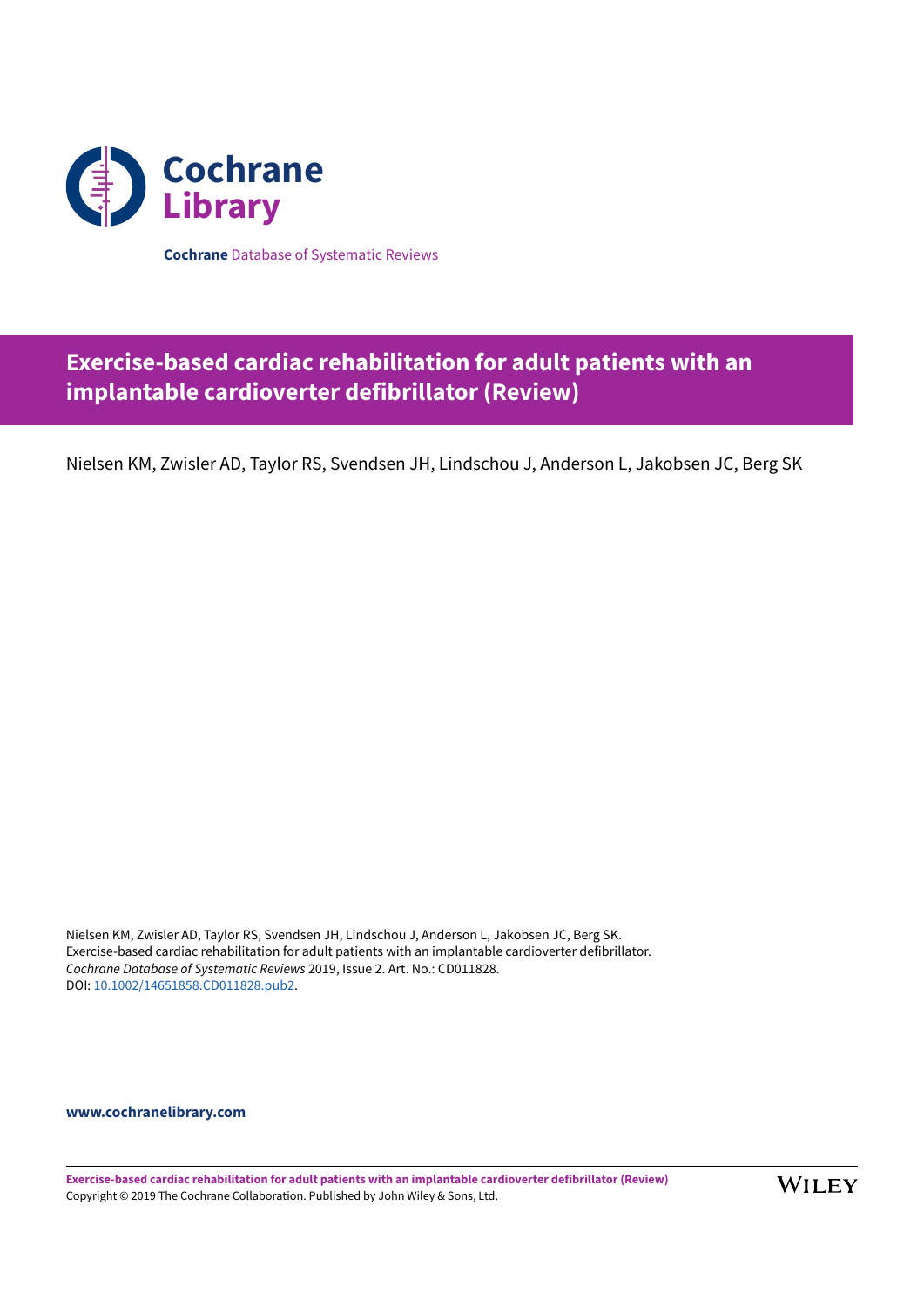

# **T A B L E O F C O N T E N T S**

|                                                                                                                                 | $\mathbf{1}$   |
|---------------------------------------------------------------------------------------------------------------------------------|----------------|
|                                                                                                                                 | 1              |
|                                                                                                                                 | $\overline{2}$ |
|                                                                                                                                 | $\overline{4}$ |
|                                                                                                                                 | 8              |
|                                                                                                                                 | 9              |
|                                                                                                                                 | 9              |
|                                                                                                                                 | 11             |
|                                                                                                                                 | 14             |
|                                                                                                                                 | 15             |
|                                                                                                                                 | 16             |
|                                                                                                                                 | 18             |
|                                                                                                                                 | 19             |
|                                                                                                                                 | 20             |
|                                                                                                                                 | 22             |
|                                                                                                                                 | 24             |
|                                                                                                                                 | 25             |
|                                                                                                                                 | 26             |
|                                                                                                                                 | 31             |
|                                                                                                                                 | 47             |
| Analysis 1.1. Comparison 1 Exercise-based cardiac rehabilitation versus control at the end of the intervention, Outcome 1 All-  | 48             |
| Analysis 1.2. Comparison 1 Exercise-based cardiac rehabilitation versus control at the end of the intervention, Outcome 2       | 48             |
|                                                                                                                                 |                |
| Analysis 1.3. Comparison 1 Exercise-based cardiac rehabilitation versus control at the end of the intervention, Outcome 3       | 48             |
| Analysis 1.4. Comparison 1 Exercise-based cardiac rehabilitation versus control at the end of the intervention, Outcome 4       | 49             |
| Analysis 1.5. Comparison 1 Exercise-based cardiac rehabilitation versus control at the end of the intervention, Outcome 5 ICD,  | 49             |
| Analysis 1.6. Comparison 1 Exercise-based cardiac rehabilitation versus control at the end of the intervention, Outcome 6 ICD,  | 49             |
| Analysis 1.7. Comparison 1 Exercise-based cardiac rehabilitation versus control at the end of the intervention, Outcome 7 ICD,  | 50             |
| Analysis 1.8. Comparison 1 Exercise-based cardiac rehabilitation versus control at the end of the intervention, Outcome 8 Non-  | 50             |
| Analysis 2.1. Comparison 2 Exercise-based cardiac rehabilitation versus control at the end of the intervention (best-worst case | 50             |
|                                                                                                                                 |                |
| Analysis 2.2. Comparison 2 Exercise-based cardiac rehabilitation versus control at the end of the intervention (best-worst case | 51             |
| Analysis 3.1. Comparison 3 Exercise-based cardiac rehabilitation versus control at the end of the intervention (worst-best case | 52             |
| Analysis 3.2. Comparison 3 Exercise-based cardiac rehabilitation versus control at the end of the intervention (worst-best case | 52             |
| Analysis 3.3. Comparison 3 Exercise-based cardiac rehabilitation versus control at the end of the intervention (worst-best case | 52             |
| Analysis 3.4. Comparison 3 Exercise-based cardiac rehabilitation versus control at the end of the intervention (worst-best case | 53             |
| Analysis 4.1. Comparison 4 Exercise-based cardiac rehabilitation versus control at longest follow-up, Outcome 1 All-cause       | 53             |
| Analysis 4.2. Comparison 4 Exercise-based cardiac rehabilitation versus control at longest follow-up, Outcome 2 Serious         | 54             |
| Analysis 4.3. Comparison 4 Exercise-based cardiac rehabilitation versus control at longest follow-up, Outcome 3 Serious         | 54             |
|                                                                                                                                 |                |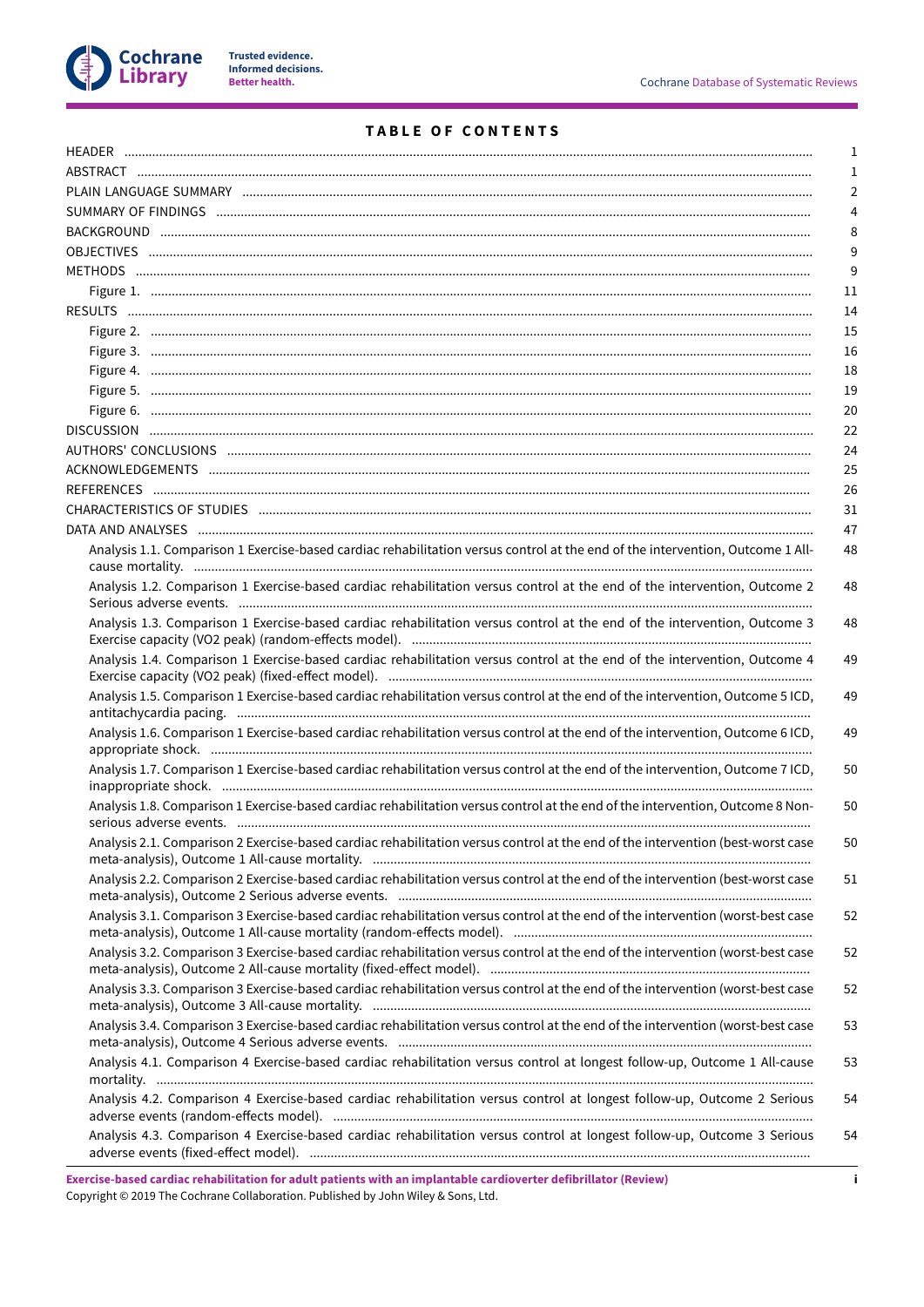

| Analysis 4.4. Comparison 4 Exercise-based cardiac rehabilitation versus control at longest follow-up, Outcome 4 Exercise     | 54 |
|------------------------------------------------------------------------------------------------------------------------------|----|
| Analysis 4.5. Comparison 4 Exercise-based cardiac rehabilitation versus control at longest follow-up, Outcome 5 ICD,         | 55 |
| Analysis 4.6. Comparison 4 Exercise-based cardiac rehabilitation versus control at longest follow-up, Outcome 6 ICD,         | 55 |
| Analysis 4.7. Comparison 4 Exercise-based cardiac rehabilitation versus control at longest follow-up, Outcome 7 ICD, all     | 56 |
| Analysis 5.1. Comparison 5 Exercise-based cardiac rehabilitation versus control at longest follow-up (best-worst case meta-  | 56 |
| Analysis 5.2. Comparison 5 Exercise-based cardiac rehabilitation versus control at longest follow-up (best-worst case meta-  | 56 |
| Analysis 6.1. Comparison 6 Exercise-based cardiac rehabilitation versus control at longest follow-up (worst-best case meta-  | 57 |
| Analysis 6.2. Comparison 6 Exercise-based cardiac rehabilitation versus control at longest follow-up (worst-best case meta-  | 57 |
| Analysis 6.3. Comparison 6 Exercise-based cardiac rehabilitation versus control at longest follow-up (worst-best case meta-  | 58 |
| Analysis 7.1. Comparison 7 Subgroup analysis, Outcome 1 All-cause mortality: exercise intervention only compared to exercise | 59 |
|                                                                                                                              | 59 |
| Analysis 7.3. Comparison 7 Subgroup analysis, Outcome 3 Serious adverse events: exercise intervention only compared to       | 60 |
|                                                                                                                              | 60 |
|                                                                                                                              | 69 |
|                                                                                                                              | 69 |
|                                                                                                                              | 70 |
|                                                                                                                              | 70 |
|                                                                                                                              | 70 |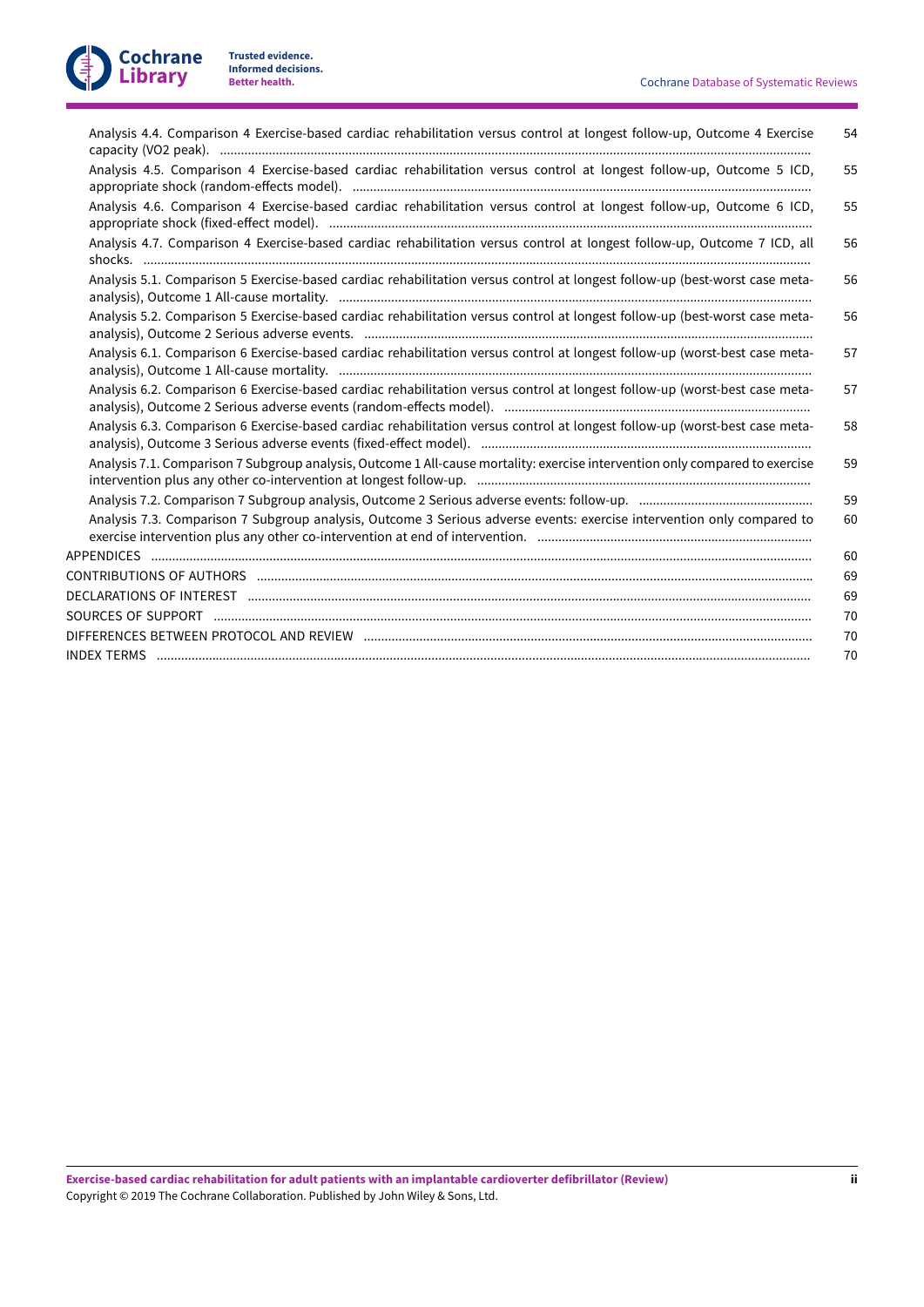

### <span id="page-3-0"></span>**[Intervention Review]**

# **Exercise-based cardiac rehabilitation for adult patients with an implantable cardioverter defibrillator**

Kim M Nielsen<sup>1</sup>, Ann-Dorthe Zwisler<sup>1</sup>, Rod S Taylor<sup>2</sup>, Jesper H Svendsen<sup>1</sup>, Jane Lindschou<sup>3</sup>, Lindsey Anderson<sup>2</sup>, Janus C Jakobsen<sup>4,5</sup>, Selina K Berg1

 $^{1}$ Department of Cardiology, The Heart Centre, Copenhagen University Hospital, Rigshospitalet, Copenhagen, Denmark. <sup>2</sup>Institute of Health Research, University of Exeter Medical School, Exeter, UK. <sup>3</sup>Copenhagen Trial Unit, Centre for Clinical Intervention Research, Department 7812, Rigshospitalet, Copenhagen University Hospital, Copenhagen, Denmark. 4Cochrane Hepato-Biliary Group, Copenhagen Trial Unit, Centre for Clinical Intervention Research, Department 7812, Rigshospitalet, Copenhagen University Hospital, Copenhagen, Denmark. <sup>5</sup>Department of Cardiology, Holbaek Hospital, Holbaek, Denmark

**Contact address:** Kim M Nielsen, Department of Cardiology, The Heart Centre, Copenhagen University Hospital, Rigshospitalet, Blegdamsvej 9, Copenhagen, 2100, Denmark. [kim.mechta.nielsen@regionh.dk](mailto:kim.mechta.nielsen@regionh.dk).

# **Editorial group:** Cochrane Heart Group. **Publication status and date:** New, published in Issue 2, 2019.

**Citation:** Nielsen KM, Zwisler AD, Taylor RS, Svendsen JH, Lindschou J, Anderson L, Jakobsen JC, Berg SK. Exercise-based cardiac rehabilitation for adult patients with an implantable cardioverter defibrillator. *Cochrane Database of Systematic Reviews* 2019, Issue 2. Art. No.: CD011828. DOI: [10.1002/14651858.CD011828.pub2](https://doi.org/10.1002%2F14651858.CD011828.pub2).

Copyright © 2019 The Cochrane Collaboration. Published by John Wiley & Sons, Ltd.

# **A B S T R A C T**

# <span id="page-3-1"></span>**Background**

An effective way of preventing sudden cardiac death is the use of an implantable cardioverter defibrillator (ICD). In spite of the potential mortality benefits of receiving an ICD device, psychological problems experienced by patients after receiving an ICD may negatively impact their health-related quality of life, and lead to increased readmission to hospital and healthcare needs, loss of productivity and employment earnings, and increased morbidity and mortality. Evidence from other heart conditions suggests that cardiac rehabilitation should consist of both exercise training and psychoeducational interventions; such rehabilitation may benefit patients with an ICD. Prior systematic reviews of cardiac rehabilitation have excluded participants with an ICD. A systematic review was therefore conducted to assess the evidence for the use of exercise-based intervention programmes following implantation of an ICD.

### **Objectives**

To assess the benefits and harms of exercise-based cardiac rehabilitation programmes (exercise-based interventions alone or in combination with psychoeducational components) compared with control (group of no intervention, treatment as usual or another rehabilitation programme with no physical exercise element) in adults with an ICD.

### **Search methods**

We searched CENTRAL, MEDLINE, Embase and four other databases on 30 August 2018 and three trials registers on 14 November 2017. We also undertook reference checking, citation searching and contacted study authors for missing data.

### **Selection criteria**

We included randomised controlled trials (RCTs) if they investigated exercise-based cardiac rehabilitation interventions compared with no intervention, treatment as usual or another rehabilitation programme. The trial participants were adults (aged 18 years or older), who had been treated with an ICD regardless of type or indication.

**Exercise-based cardiac rehabilitation for adult patients with an implantable cardioverter defibrillator (Review)** Copyright © 2019 The Cochrane Collaboration. Published by John Wiley & Sons, Ltd.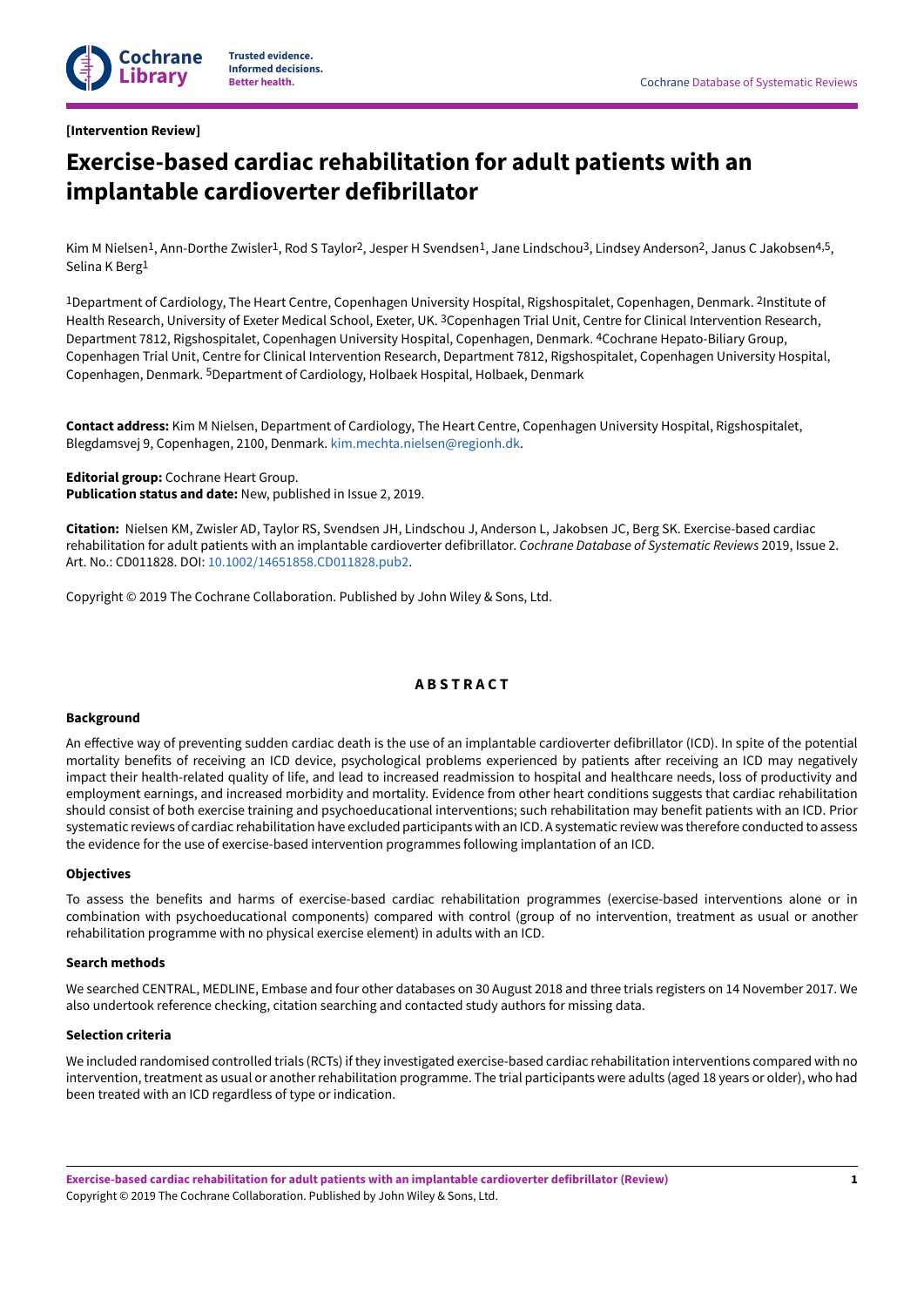

### **Data collection and analysis**

Two review authors independently extracted data and assessed risk of bias. The primary outcomes were all-cause mortality, serious adverse events and health-related quality of life. The secondary outcomes were exercise capacity, antitachycardia pacing, shock, nonserious adverse events, employment or loss of employment and costs and cost-effectiveness. Risk of systematic errors (bias) was assessed by evaluation of predefined bias risk domains. Clinical and statistical heterogeneity were assessed. Meta-analyses were undertaken using both fixed-effect and random-effects models. We used the GRADE approach to assess the quality of evidence.

### **Main results**

We identified eight trials published from 2004 to 2017 randomising a total of 1730 participants, with mean intervention duration of 12 weeks. All eight trials were judged to be at overall high risk of bias and effect estimates are reported at the end of the intervention with a follow-up range of eight to 24 weeks.

Seven trials reported all-cause mortality, but deaths only occurred in one trial with no evidence of a difference between exercise-based cardiac rehabilitation and control (risk ratio (RR) 1.96, 95% confidence interval (CI) 0.18 to 21.26; participants = 196; trials = 1; quality of evidence: low). There was also no evidence of a difference in serious adverse events between exercise-based cardiac rehabilitation and control (RR 1.05, 95% CI 0.77 to 1.44; participants = 356; trials = 2; quality of evidence: low). Due to the variation in reporting of healthrelated quality of life outcomes, it was not possible to pool data. However, the five trials reporting health-related quality of life at the end of the intervention, each showed little or no evidence of a difference between exercise-based cardiac rehabilitation and control.

For secondary outcomes, there was evidence of a higher pooled exercise capacity (peak VO<sub>2</sub>) at the end of the intervention (mean difference (MD) 0.91 mL/kg/min, 95% CI 0.60 to 1.21; participants = 1485; trials = 7; quality of evidence: very low) favouring exercise-based cardiac rehabilitation, albeit there was evidence of substantial statistical heterogeneity (I<sup>2</sup> = 78%). There was no evidence of a difference in the risk of requiring antitachycardia pacing (RR 1.26, 95% CI 0.84 to 1.90; participants = 356; trials = 2; quality of evidence: moderate), appropriate shock (RR 0.56, 95% CI 0.20 to 1.58; participants = 428; studies = 3; quality of evidence: low) or inappropriate shock (RR 0.60, 95% CI 0.10 to 3.51; participants = 160; studies = 1; quality of evidence: moderate).

### **Authors' conclusions**

Due to a lack of evidence, we were unable to definitively assess the impact of exercise-based cardiac rehabilitation on all-cause mortality, serious adverse events and health-related quality of life in adults with an ICD. However, our findings do provide very low-quality evidence that patients following exercise-based cardiac rehabilitation experience a higher exercise capacity compared with the no exercise control. Further high-quality randomised trials are needed in order to assess the impact of exercise-based cardiac rehabilitation in this population on all-cause mortality, serious adverse events, health-related quality of life, antitachycardia pacing and shock.

# <span id="page-4-0"></span>**P L A I N L A N G U A G E S U M M A R Y**

### **Exercise-based cardiac rehabilitation for adult patients with an implantable cardioverter defibrillator**

#### **Review question**

We reviewed the benefits and harms of exercise-based cardiac rehabilitation programmes in adults who have been treated with an implantable cardioverter defibrillator from any cause.

#### **Background**

An implantable cardioverter defibrillator is a very effective device that prevents sudden cardiac death. This is done by the use of either antitachycardia pacing, high-voltage shock therapy, or both. In spite of the potential mortality benefits, patients may also experience a negative impact on their health-related quality of life, increased readmission to hospital and healthcare facilities, loss of productivity and employment earnings, and increased morbidity and mortality. Exercise-based cardiac rehabilitation may benefit patients with an implantable cardioverter defibrillator.

### **Study characteristics**

We searched for randomised controlled trials (experiments in which participants are randomly allocated to an experimental intervention compared with a control intervention) that investigated exercise-based interventions compared with no exercise intervention control. We found eight trials published from 2004 to 2017 with a total of 1730 participants. Two trials did not report on funding and one trial reported funding from industry. The evidence is current to 30 August 2018.

### **Key results**

The review showed no evidence of an impact on the risk of death, harmful side effects or having antitachycardia pacing or shock therapy when comparing the exercise intervention to the control. There was also little or no evidence of a difference on health-related quality of life. However, there was an improvement in exercise capacity in favour of the exercise group.

**Exercise-based cardiac rehabilitation for adult patients with an implantable cardioverter defibrillator (Review)** Copyright © 2019 The Cochrane Collaboration. Published by John Wiley & Sons, Ltd.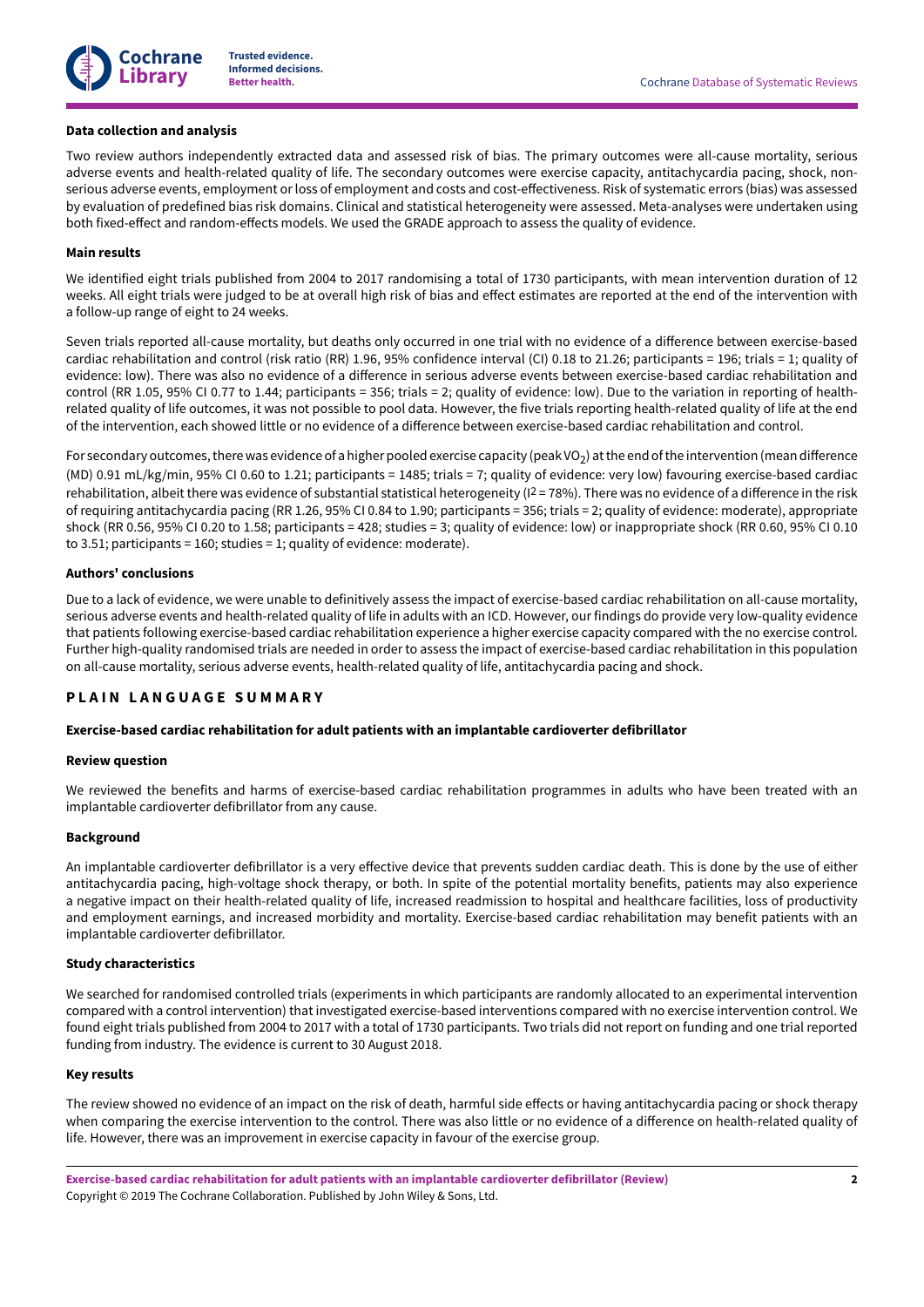

### **Quality of the evidence**

The quality of the evidence ranged from moderate to very low for all outcomes. The number of events was low, it was possible for people in the trials to know to which intervention group they were randomised, the reporting of the results was not complete in some trials, and for some outcomes, the results varied across trials. These considerations limited our confidence in the overall results of the review.

# **Conclusion**

Further adequately powered and well-conducted randomised trials are needed to assess the impact of exercise-based cardiac rehabilitation in adults with an implantable cardioverter defibrillator.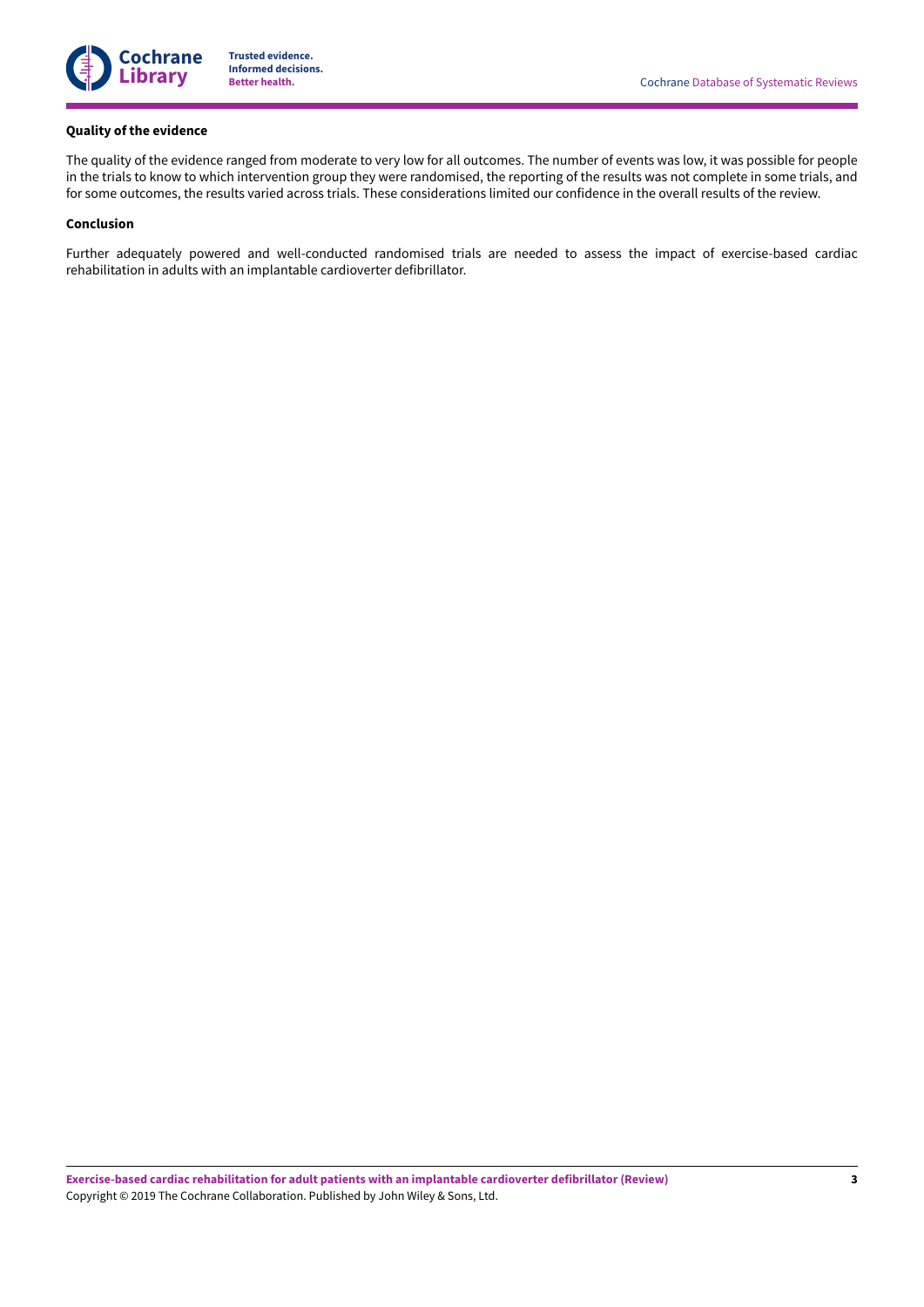# **S U M M A R Y O F F I N D I N G S**

# Summary of findings for the main comparison. Exercise compared to no exercise at the end of the intervention for adults with an implantable **cardioverter defibrillator**

Exercise compared to no exercise at the end of the intervention for adults with an implantable cardioverter defibrillator

**Patient or population:** adult patients with an implantable cardioverter defibrillator

**Setting:** in-hospital, outpatient clinic, home-based

**Intervention:** exercise

**Comparison:** no exercise

**Exercise-based**

Copyright © 2019

The

Cochrane

Collaboration.

Published

হ John

Wiley & Sons,

ltd.<br>E

**cardiac**

**rehabilitation**

**for adult**

**patients**

**with an**

<span id="page-6-0"></span>**implantable**

<span id="page-6-1"></span>**cardioverter**

**defibrillator**

**(Review)**

| <b>Outcomes</b>                                                                       |                                                                 | Anticipated absolute effects <sup>*</sup> (95% CI)             |                                      |                    | <b>Quality of the</b><br>evidence          | <b>Comments</b>                                                                                                               |
|---------------------------------------------------------------------------------------|-----------------------------------------------------------------|----------------------------------------------------------------|--------------------------------------|--------------------|--------------------------------------------|-------------------------------------------------------------------------------------------------------------------------------|
|                                                                                       | <b>Risk with no exercise</b>                                    | <b>Risk with exercise</b>                                      | fect<br>(95% CI)                     | pants<br>(studies) | (GRADE)                                    |                                                                                                                               |
| All-cause mortality<br>(follow-up: range 8 weeks to 24                                | Study population                                                |                                                                | RR 1.96<br>(0.18)                    | 196<br>(1 RCTs)    | $\oplus \oplus \ominus \ominus$<br>Low b c | Seven trials with a<br>total of 677 partici-                                                                                  |
| weeks)                                                                                | 10 per 1000                                                     | 20 per 1000<br>(2 to 219)                                      |                                      |                    |                                            | pants reported all-<br>cause mortality. Six<br>trials reported no<br>deaths and one trial<br>reported a total of 3<br>deaths. |
| Serious adverse events<br>(follow-up: range 12 weeks to 24                            | Study population                                                |                                                                | RR 1.05<br>$(0.77 \text{ to } 1.44)$ | 356<br>$(2$ RCTs)  | ⊕⊕⊝<br>Low b c                             | One additional study<br>reported that no se-                                                                                  |
| weeks)                                                                                | 277 per 1000                                                    | 291 per 1000<br>(214 to 400)                                   |                                      |                    |                                            | rious adverse events<br>occurred (Piotrowicz<br>$2015$ ).                                                                     |
| Exercise-capacity (VO <sub>2</sub> peak)<br>(follow-up: range 8 weeks to 24<br>weeks) | The mean exercise-capacity ( $VO2$<br>peak) was 17.23 mL/kg/min | MD 0.91 mL/kg/min<br>higher<br>(0.60 higher to 1.21<br>higher) |                                      | 1485<br>(7 RCTs)   | ⊕⊝⊝⊕<br>Very low def                       |                                                                                                                               |
| ICD, antitachycardia pacing<br>(follow-up: range 12 weeks to 24                       | Study population                                                |                                                                | RR 1.26<br>$(0.84 \text{ to } 1.90)$ | 356<br>$(2$ RCTs)  | $\oplus \oplus \oplus$<br>Moderate c       |                                                                                                                               |
| weeks)                                                                                | 168 per 1000                                                    | 211 per 1000<br>(141 to 318)                                   |                                      |                    |                                            |                                                                                                                               |
| ICD, appropriate shock<br>(follow-up: range 8 weeks to 24                             | Study population                                                |                                                                |                                      | 428<br>(3 RCTs)    | ⊕⊕⊝<br>Low $cd$                            |                                                                                                                               |
| weeks)                                                                                | 132 per 1000                                                    | 74 per 1000                                                    | $(0.20 \text{ to } 1.58)$            |                    |                                            |                                                                                                                               |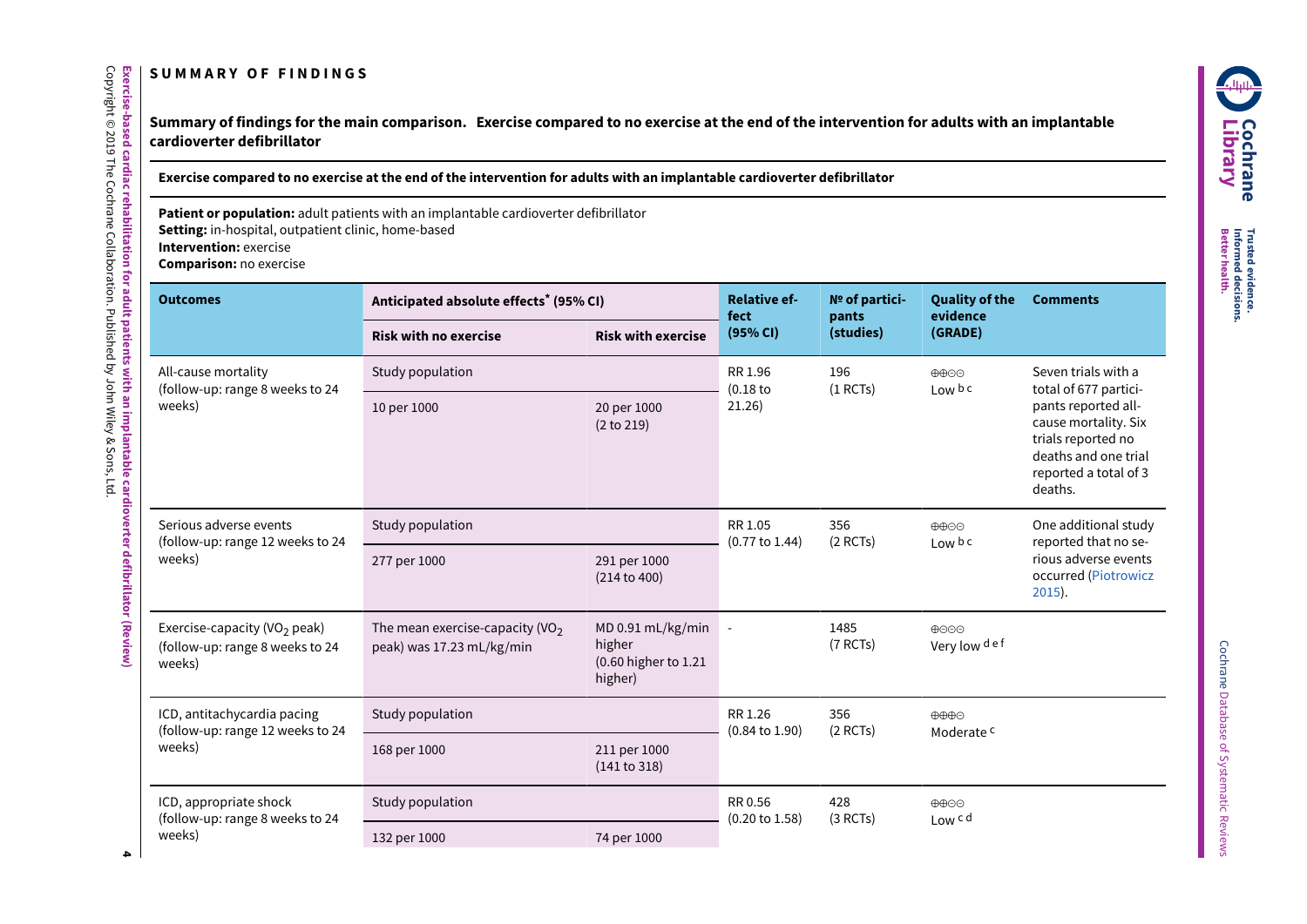|                                                                                                                                                                                                                                                                                                                                                                                         | (26 to 209)                                                                                                                                                                                                                                                                                                                                                                                                                                                                                                                                                                                                                                                                                   |                                      |                   |                                |                                                         |  |
|-----------------------------------------------------------------------------------------------------------------------------------------------------------------------------------------------------------------------------------------------------------------------------------------------------------------------------------------------------------------------------------------|-----------------------------------------------------------------------------------------------------------------------------------------------------------------------------------------------------------------------------------------------------------------------------------------------------------------------------------------------------------------------------------------------------------------------------------------------------------------------------------------------------------------------------------------------------------------------------------------------------------------------------------------------------------------------------------------------|--------------------------------------|-------------------|--------------------------------|---------------------------------------------------------|--|
| ICD, inappropriate shock<br>(follow-up: 24 weeks)                                                                                                                                                                                                                                                                                                                                       | Study population                                                                                                                                                                                                                                                                                                                                                                                                                                                                                                                                                                                                                                                                              | RR 0.60<br>$(0.10 \text{ to } 3.51)$ | 160<br>$(1$ RCTs) | $\oplus \oplus \oplus \ominus$ | One additional study<br>reported that no in-            |  |
|                                                                                                                                                                                                                                                                                                                                                                                         | 39 per 1000<br>24 per 1000<br>(4 to 139)                                                                                                                                                                                                                                                                                                                                                                                                                                                                                                                                                                                                                                                      |                                      |                   | Moderate <sup>c</sup>          | appropriate shocks<br>occurred (Piotrowicz<br>$2015$ ). |  |
| Health-related quality of life<br>(HRQoL)<br>(assessed with different scales -<br>follow-up: range 8 weeks to 24<br>weeks)                                                                                                                                                                                                                                                              | One trial reported the official version of SF-36 showing<br>evidence of a greater improvement in the exercise-based<br>cardiac rehabilitation group on SF-36 Mental Component<br>Score but no difference in Physical Component Score.<br>One trial reported another version of SF-36 showing no<br>evidence of a difference between the groups. One trial<br>reported the Nottingham Health Profile showing no ev-<br>idence of a difference between the groups. One trial re-<br>ported the Minnesota Living with Heart Failure showing<br>no evidence of a difference between the groups. One tri-<br>al reported the EuroQual showing no evidence of a differ-<br>ence between the groups. |                                      | 433<br>(5 RCTs)   | ⊕⊝⊝⊝<br>Very low a g           |                                                         |  |
| *The risk in the intervention group (and its 95% confidence interval) is based on the assumed risk in the comparison group and the relative effect of the intervention (and<br>its 95% CI).<br>CI: confidence interval; ICD: implantable cardioverter defibrillator; HRQoL: health-related quality of life; MD: mean difference; RCT: randomised controlled trial; RR: risk ra-<br>tio. |                                                                                                                                                                                                                                                                                                                                                                                                                                                                                                                                                                                                                                                                                               |                                      |                   |                                |                                                         |  |
| <b>GRADE Working Group grades of evidence</b><br>stantially different                                                                                                                                                                                                                                                                                                                   | High quality: we are very confident that the true effect lies close to that of the estimate of the effect<br>Moderate quality: we are moderately confident in the effect estimate; the true effect is likely to be close to the estimate of the effect, but there is a possibility that it is sub-<br>Low quality: our confidence in the effect estimate is limited; the true effect may be substantially different from the estimate of the effect<br>Very low quality: we have very little confidence in the effect estimate; the true effect is likely to be substantially different from the estimate of effect                                                                           |                                      |                   |                                |                                                         |  |

Cochrane

Database

q

Systematic

Reviews

**C o c hra n e Lib r a r y**

**Trusted Better**

**Informed**

**decisions. health.**

**evidence.**

*a* Random sequence generation, allocation concealment, blinding of participants and personnel, blinding of outcome assessment, incomplete outcome data, performance bias where poorly described in over 50% of included studies; risk of bias (downgraded by 2 levels).

b Not enough number of events to calculate a precise effect estimate, risk of imprecision (downgraded by 1 level).

<sup>c</sup> The 95% CIs includes both no effect and appreciable harm (i.e. CI > 1.25) and appreciable benefit (i.e. CI < 0.75), risk of imprecision (downgraded by 1 level).

d Random sequence generation, allocation concealment, blinding of participants and personnel, blinding of outcome assessment, incomplete outcome data, performance bias where poorly described in less then 50% of included studies; risk of bias (downgraded by 1 level).

e There was a degree of variability between studies of 50% to 90%, which might represent substantial heterogeneity, risk of inconsistency (downgraded by 1 level).

f The upper or lower confidence limit crosses the effect size of 0.5 in either direction, risk of imprecision (downgraded by 1 level).

g There is some degree of inconsistency in the results, risk of inconsistency (downgraded by 1 level).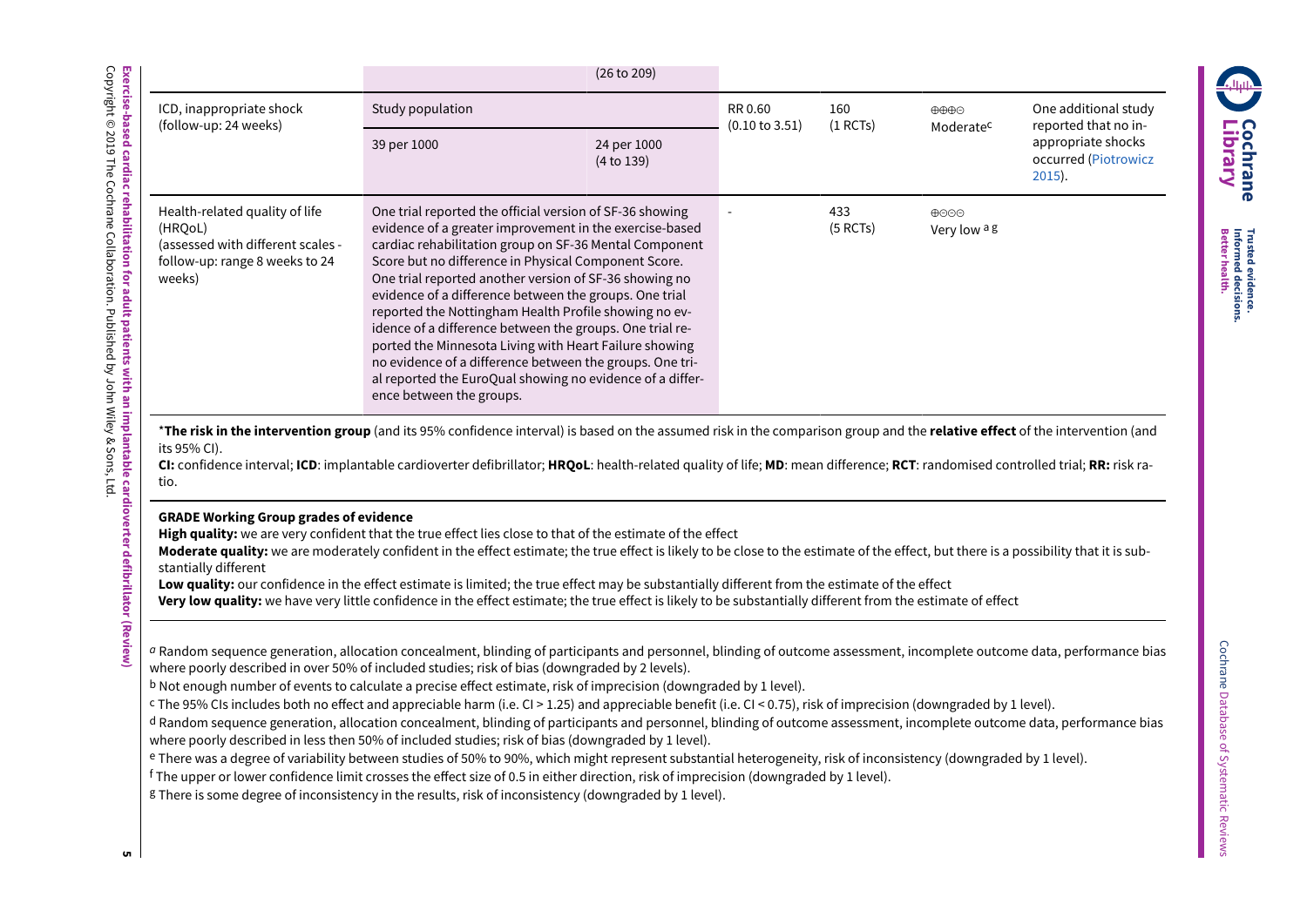# Summary of findings 2. Exercise compared to no exercise at longest available follow-up for adults with an implantable cardioverter defibrillator

# Exercise compared to no exercise at longest available follow-up for adults with an implantable cardioverter defibrillator

**Patient or population:** adult patients with an implantable cardioverter defibrillator

**Setting:** in-hospital, outpatient clinic, home-based

**Intervention:** exercise

**Exercise-based**

Copyright © 2019

The

Cochrane

Collaboration.

Published

হ John

Wiley & Sons,

ltd.<br>E

**cardiac**

**rehabilitation**

**for adult**

**patients**

**with an**

<span id="page-8-0"></span>**implantable**

**cardioverter**

**defibrillator**

**(Review)**

**Comparison:** no exercise

| <b>Outcomes</b>                                                         | Anticipated absolute effects <sup>*</sup> (95% CI)<br><b>Risk with no exercise</b><br><b>Risk with exercise</b> |                                                                                                              | <b>Relative ef-</b><br>fect          | Nº of partici-<br>pants | <b>Quality of the</b><br>evidence                 | <b>Comments</b>                                                                                                                    |
|-------------------------------------------------------------------------|-----------------------------------------------------------------------------------------------------------------|--------------------------------------------------------------------------------------------------------------|--------------------------------------|-------------------------|---------------------------------------------------|------------------------------------------------------------------------------------------------------------------------------------|
|                                                                         |                                                                                                                 |                                                                                                              | (95% CI)                             | (studies)               | (GRADE)                                           |                                                                                                                                    |
| All-cause mortality<br>(follow-up: range 12 months to 45                | Study population                                                                                                |                                                                                                              | RR 1.18<br>$(0.65 \text{ to } 2.14)$ | 332<br>(3 RCTs)         | $\oplus$ $\ominus$ $\ominus$<br>Very lowb ce      | Four trials with a to-<br>tal of 384 partici-                                                                                      |
| months)                                                                 | 127 per 1000<br>149 per 1000<br>(82 to 271)                                                                     |                                                                                                              |                                      |                         |                                                   | pants reported all-<br>cause mortality. One<br>trial reported no<br>deaths and three tri-<br>als reported a total<br>of 46 deaths. |
| Serious adverse events<br>(follow-up: range 12 months to 18             | Study population                                                                                                |                                                                                                              | RR 0.81<br>$(0.61 \text{ to } 1.08)$ | 188<br>(3 RCTs)         | ⊕⊝⊝⊕<br>Very low a c d                            |                                                                                                                                    |
| months)                                                                 | 527 per 1000                                                                                                    | 427 per 1000<br>(322 to 570)                                                                                 |                                      |                         |                                                   |                                                                                                                                    |
| Exercise-capacity (VO <sub>2</sub> peak)<br>(follow-up: mean 12 months) | The mean exercise-capacity (VO <sub>2</sub><br>peak) was 14.5 mL/kg/min                                         | MD 0.83 mL/kg/min<br>higher<br>(0.66 lower to 2.32<br>higher)                                                |                                      | 136<br>$(2$ RCTs)       | ⊕⊝⊝⊕<br>Very low a c                              |                                                                                                                                    |
| ICD, antitachycardia pacing<br>(follow-up: 45 months)                   | One trial with a total of 196 participants reported re-<br>sults on antitachycardia pacing at 45 months of fol- |                                                                                                              |                                      | 196                     | $\bigoplus$ $\bigodot$ $\bigodot$<br>Very low a b |                                                                                                                                    |
|                                                                         | (Berg 2014).                                                                                                    | low-up with no evidence of a difference between ex-<br>ercise-based cardiac rehabilitation and control group |                                      | (1RCT)                  |                                                   |                                                                                                                                    |
| ICD, appropriate shock<br>(follow-up: range 12 months to 45             | Study population<br>356 per 1000<br>100 per 1000<br>(18 to 588)                                                 |                                                                                                              | RR 0.28<br>$(0.05 \text{ to } 1.65)$ | 384<br>(4 RCTs)         | $\oplus \ominus \ominus$<br>Very low a c d        |                                                                                                                                    |
| months)                                                                 |                                                                                                                 |                                                                                                              |                                      |                         |                                                   |                                                                                                                                    |
| ICD, all shocks<br>(follow-up: mean 26 months)                          | Study population                                                                                                |                                                                                                              | RR 0.89<br>$(0.70 \text{ to } 1.12)$ | 1053<br>$(1$ RCT)       | $\oplus \oplus \oplus$<br>Very low a c            | No study reported in-<br>appropriate shock                                                                                         |

**AUTOR C o c hra n e Lib r a r y**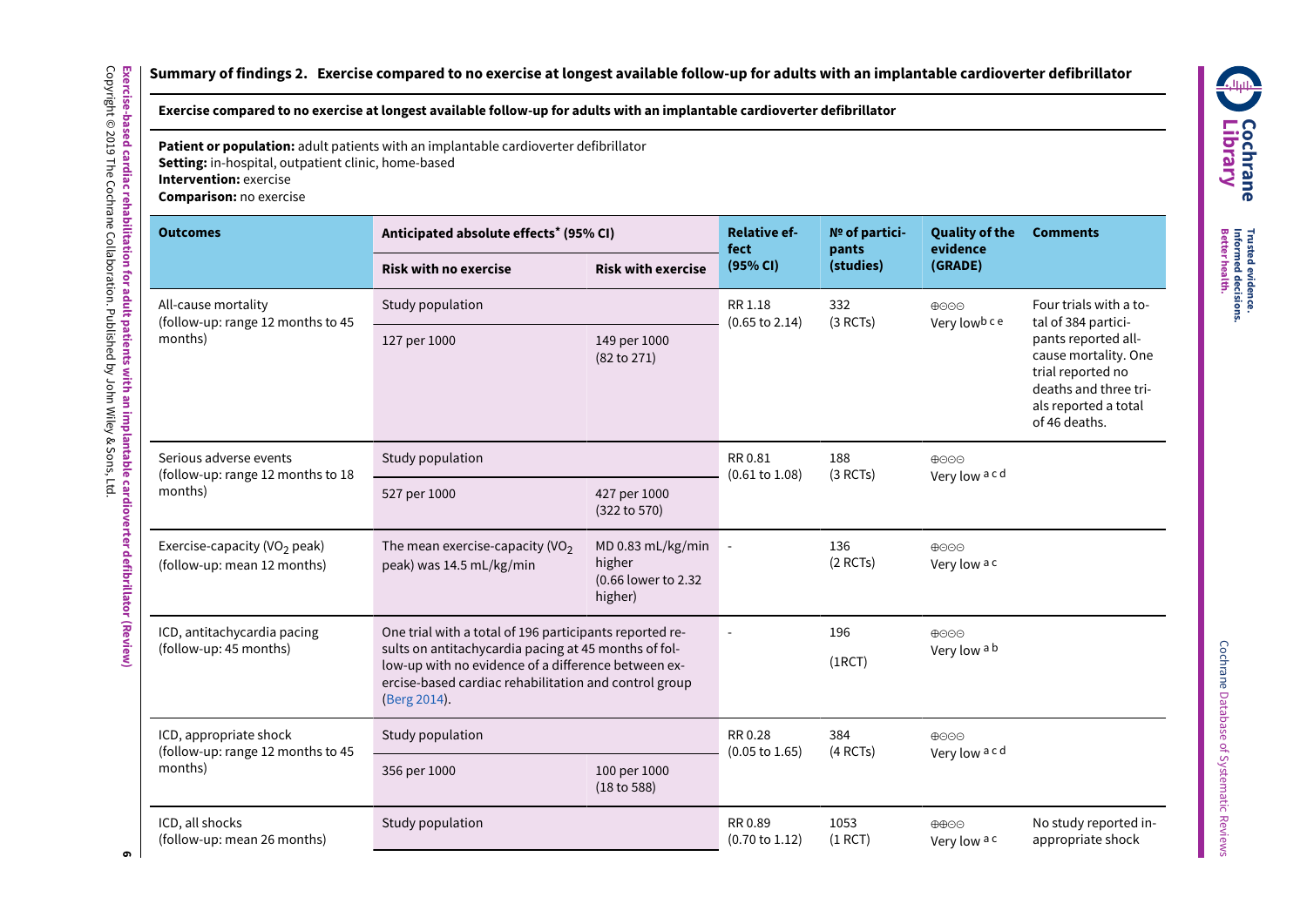|                                                                                              | 198 per 1000<br>176 per 1000<br>(138 to 222)                                                                                                                                                                                                                                 |                                                                  | at the longest avail-<br>able follow-up. We<br>therefore report on<br>all shocks. |
|----------------------------------------------------------------------------------------------|------------------------------------------------------------------------------------------------------------------------------------------------------------------------------------------------------------------------------------------------------------------------------|------------------------------------------------------------------|-----------------------------------------------------------------------------------|
| <b>HROoL</b><br>(assessed with Nottingham Health<br>Profile score -<br>follow-up: 12 months) | One trial with a total of 52 participants reported results<br>on HRQoL at 12 months of follow-up with no evidence of<br>a difference between exercise-based cardiac rehabilita-<br>tion and control group on the total Nottingham Health<br>Profile score (Smolis-Bak 2015). | 52<br>$\bigoplus \bigoplus \bigoplus$<br>Very low a b<br>(1 RCT) |                                                                                   |

\***The risk in the intervention group** (and its 95% confidence interval) is based on the assumed risk in the comparison group and the **relative effect** of the intervention (and its 95% CI).

**CI:** confidence interval; **HRQoL**: health-related quality of life; **ICD**: implantable cardioverter defibrillator; **RCT**: randomised controlled trial; **RR:** risk ratio.

# **GRADE Working Group grades of evidence**

**High quality:** we are very confident that the true effect lies close to that of the estimate of the effect

**Moderate quality:** we are moderately confident in the effect estimate; the true effect is likely to be close to the estimate of the effect, but there is a possibility that it is substantially different

**Low quality:** our confidence in the effect estimate is limited; the true effect may be substantially different from the estimate of the effect

**Very low quality:** we have very little confidence in the effect estimate; the true effect is likely to be substantially different from the estimate of effect

*a* Random sequence generation, allocation concealment, blinding of participants and personnel, blinding of outcome assessment, incomplete outcome data, performance bias where poorly described in over 50% of included studies; bias likely, therefore quality of evidence was downgraded by two levels.

 $b$  Not enough number of events to calculate a precise effect estimate, risk of imprecision (downgraded by 1 level).

 $c$  The 95% CIs includes both no effect and appreciable harm (i.e. CI > 1.25) and appreciable benefit (i.e. CI < 0.75), therefore quality of evidence was downgraded by one level.

d There was a degree of variability between studies of 50% to 90%, which might represent substantial heterogeneity (downgraded by 1 level)

e Random sequence generation, allocation concealment, blinding of participants and personnel, blinding of outcome assessment, incomplete outcome data, performance bias where poorly described in less then 50% of included studies; risk of bias (downgraded by 1 level).

**C**

**Lib r a r y**

**o c hra n e**

**Trusted Better**

**Informed**

**decisions. health.**

**evidence.**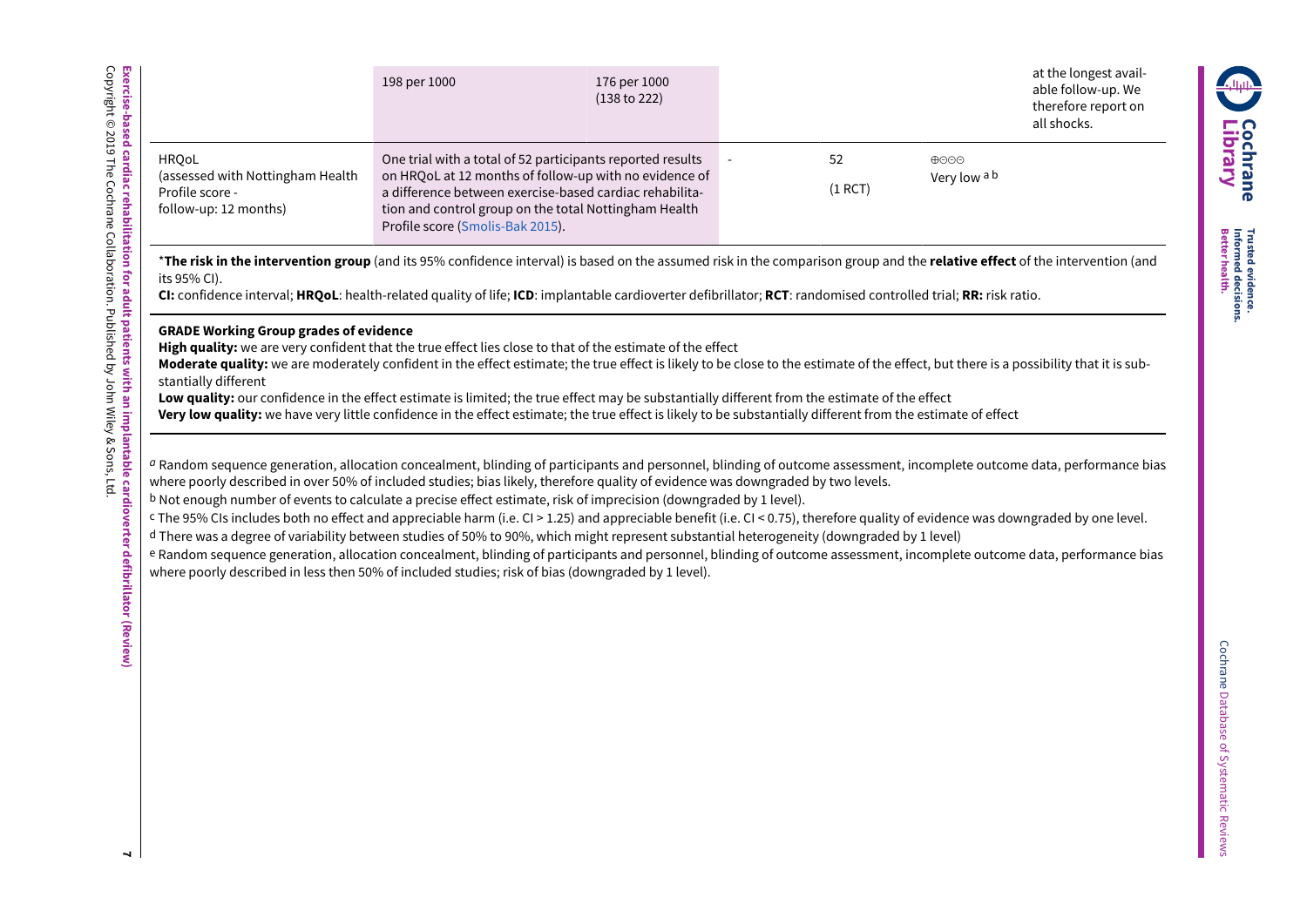

# <span id="page-10-0"></span>**B A C K G R O U N D**

# **Description of the condition**

Cardiovascular disease is a leading cause of global mortality with approximately 17.3 million deaths each year (2009-2012) and this figure is expected to rise to 23.6 million by 2030 (Mozaffarian 2015). A major cause of cardiovascular deaths are sudden cardiac death; even though absolute rates of sudden cardiac death are declining it remains a significant public health burden ([Niemeijer 2015\)](#page-31-1).

An effective way of preventing sudden cardiac death, and one of the reasons for the decline is the use of implantable cardioverter defibrillators (ICDs) ([Niemeijer 2015](#page-31-1)). An ICD can perform both monitoring and diagnosis of arrhythmia, but its main function is to give therapy to potentially life-threatening ventricular tachyarrhythmia, including ventricular tachycardia and ventricular fibrillation by use of antitachycardia pacing and highvoltage shock therapy, respectively. In addition to this, an ICD can give conventional bradycardia pacing if the patient has episodes of bradyarrhythmia. It is well documented that ICD shock and antitachycardia pacing can reduce mortality in patients with previous cardiac arrest due to ventricular tachyarrhythmia, and in primary prevention studies ICD implantation has been shown beneficial in patients with symptomatic heart failure despite optimal medical therapy and reduced contractile function. The implantation of an ICD is very similar to a conventional pacemaker with a lead in the right ventricle connected to the ICD which is typically positioned subcutaneously on the anterior chest wall below the clavicle ([Tracy](#page-32-0) 2012). In recent years, primary prevention ICD treatment, either with or without cardiac re synchronisation therapy, has been extended to patients with symptomatic heart failure as part of the Heart Failure Guidelines from the American College of Cardiology/American Heart Association and European Society of Cardiology [\(Ponikowski](#page-32-1) 2016; [Yancy](#page-33-1) 2013). This has led to a marked increase in the implantation rates in the USA and Europe [\(Gersh](#page-30-0) 2011; [Jessup 2009](#page-31-2)). In 2013, the ICD implantation rate for first-time implants was approximately 214 per million inhabitants in the Nordic Countries (Denmark, Sweden and Norway) and approximately 125 per million inhabitants in the UK [\(Kuck](#page-31-3) 2014). These numbers are low compared with the USA, where the implantation rate in 2006 was almost twice as high, with 370 per million inhabitants ([Scott](#page-32-2) 2009).

In addition to preventing sudden cardiac death, a number of randomised controlled trials (RCTs) has shown that the implantation of an ICD (either alone or in combination with cardiac resynchronisation therapy) in both the primary and secondary prevention setting has significant mortality and health-related quality of life effects ([Mark 2008](#page-31-4); [Schron](#page-32-3) 2002). Adverse events for ICD recipients are mostly implantation-related complications (coronary vein dissection, coronary vein perforation, lead dislodgement, infection and death) and inappropriate defibrillator shocks [\(Kirkfeldt](#page-31-5) 2014). Patients who experience defibrillator shocks may experience psychological difficulties [\(Berg](#page-28-4) [2014](#page-28-4); [Dunbar](#page-28-5) 2009; [Lemon](#page-31-6) 2004). A systematic review of anxiety and depression in ICD participants that included 45 studies and more than 5000 patients concluded that approximately 20% of ICD patients have clinically significant psychological distress ([Magyar-](#page-31-7)[Russell 2011\)](#page-31-7). This is twice as high as in individuals with general cardiac and chronic medical conditions [\(Lichtman 2008](#page-31-8)).

In spite of the potential mortality benefits of receiving an ICD device, psychological problems experienced by patients after receiving an ICD may negatively impact their health-related quality of life, and lead to increased readmission to hospital and healthcare needs, loss of productivity and employment earnings, and increased morbidity and mortality (Berg [2014;](#page-28-4) [Dunbar](#page-30-1) 2012; [Lemon](#page-31-6) 2004; [Thomas 2001\)](#page-32-4).

### **Description of the intervention**

Cardiac rehabilitation is a comprehensive, complex intervention that includes components of exercise training, education, psychosocial management and a behaviour-modification programme designed to improve the physical and emotional conditions of people with heart disease [\(Piepoli 2010\)](#page-31-9). Cardiac rehabilitation includes, for example, patient assessment, nutritional counselling, and risk factor management for lipids, blood pressure, weight, diabetes mellitus and smoking cessation [\(Piepoli 2010](#page-31-9)).

The beneficial effects of cardiac rehabilitation in post-myocardial, revascularisation and heart failure patients is well established in terms of potential reductions in mortality, hospitalisation and healthcare costs, as well as improvements in exercise capacity and health-related quality of life [\(Adamopoulos 1993](#page-29-0); [Anderson](#page-29-1) 2016; [Belardinelli](#page-29-2) 1995; [Coats](#page-30-2) 1992; [Piepoli 2010](#page-31-9); [Sullivan](#page-32-5) 1988; [Taylor](#page-32-6) [2014;](#page-32-6) [Wilson 1996\)](#page-33-2).

The European Society of Cardiology recommends that exercise training for people with cardiovascular disease should consist of two and a half hours per week, but recommendations stretch to four hours per week [\(Piepoli 2010\)](#page-31-9).

Although their psychological needs may be high, no specific evidence-based cardiac rehabilitation guidelines exist for patients with ICDs, as evidence concerning rehabilitation for this patient group is very limited (Berg [2014;](#page-28-4) [Dunbar](#page-30-1) 2012; [Isaksen](#page-31-10) [2012\)](#page-31-10). Neither the European Society of Cardiology nor the American Heart Association/American College of Cardiology have published separate or specific guidelines on exercise training for the ICD patient. We have been unable to identify any international consensus reports or guidelines that provide detailed recommendations for exercise training after receiving an ICD. Consequently, recommendations for ICD patients regarding exercise training vary widely ([Isaksen 2012\)](#page-31-10). RCTs and observational studies evaluating the effect of physical exercise for ICD patients have employed many different training protocols [\(Isaksen 2012](#page-31-10)).

Current cardiac rehabilitation recommendations for postmyocardial infarction/revascularisation, heart failure and heart valve replacement patients recommend that, in addition to exercise training, psychosocial or educational support, or both, should be offered ([Piepoli 2010\)](#page-31-9); so-called 'comprehensive cardiac rehabilitation'. However, as with exercise training, there are no separate or specific guidelines on psychoeducational interventions for the ICD patient. Many psychoeducational intervention studies in ICD recipients, some of which are RCTs, have reported improvements in anxiety, depression and healthrelated quality of life outcomes, as well as fewer unplanned hospital admissions and phone calls to healthcare providers compared with the control group (Berg [2014;](#page-28-4) [Dunbar](#page-28-5) 2009; [Lewin](#page-31-11) 2009; [Pedersen](#page-31-12) 2007). Some of these studies have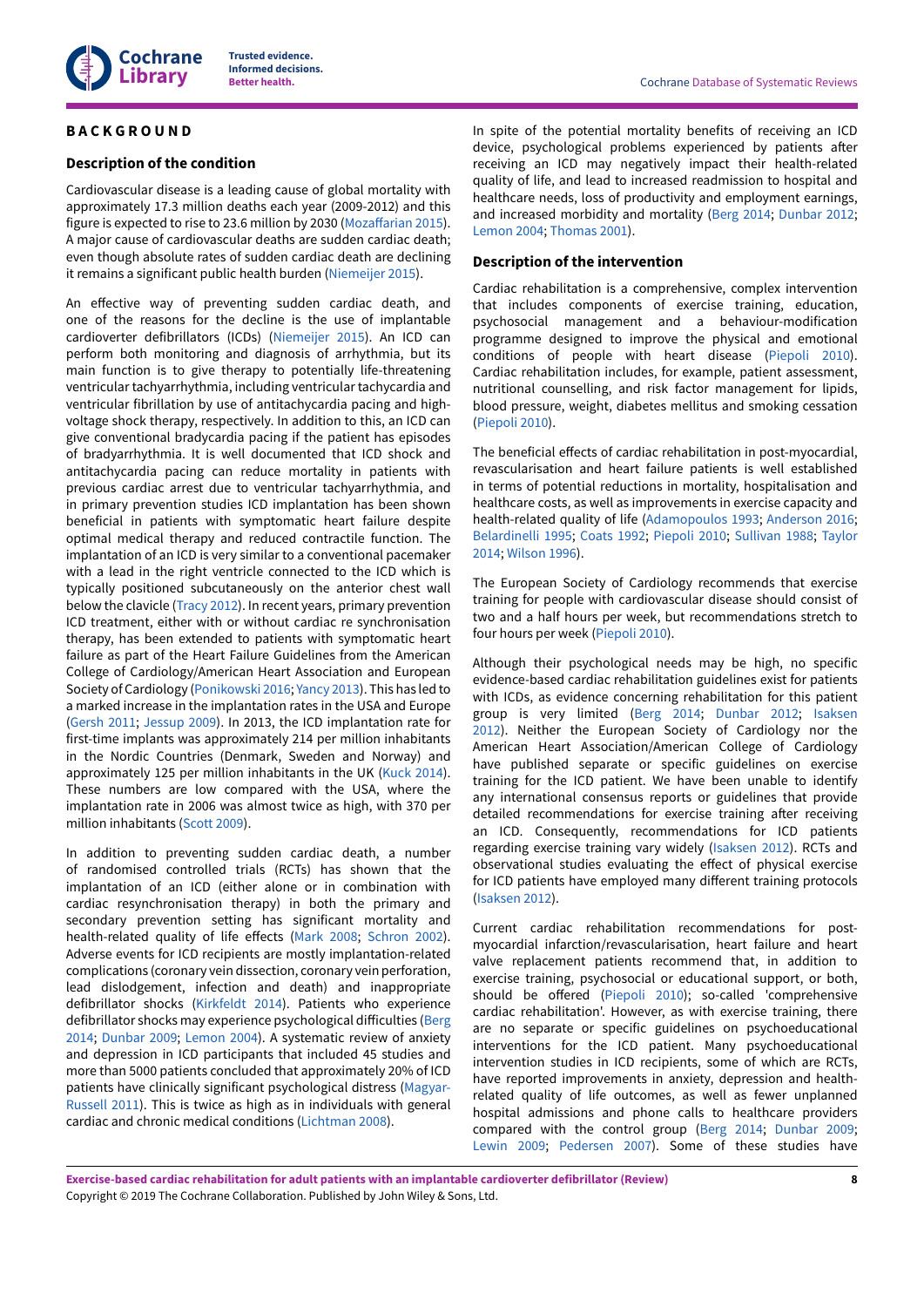

employed different psychoeducational intervention protocols, which again reflect the uncertainty surrounding the specific nature of cardiac rehabilitation for patients with ICDs and what kind of

psychoeducational intervention they should receive.

In summary, there is evidence from other heart conditions (post-myocardial infarction, revascularisation and heart failure) that suggests that cardiac rehabilitation for patients with ICD should consist of both exercise training and psychoeducational intervention, but evidence-based rehabilitation guidelines for ICD recipients are currently lacking.

### **How the intervention might work**

**Library**

Studies of exercise training or psychoeducational interventions, or both, in ICD patients have reported improvements in psychological outcomes or physical outcomes, or both [\(Belardinelli](#page-28-6) 2006; [Berg](#page-28-4) [2014](#page-28-4); [Davids 2005;](#page-30-3) [Dougherty 2005](#page-30-4); [Dougherty 2008;](#page-30-5) [Dunbar](#page-28-5) 2009; Fan [2009](#page-30-6); [Fitchet](#page-30-7) 2003; [Irvine](#page-30-8) 2011; [Vanhees](#page-29-3) 2004). RCTs have reported that comprehensive cardiac rehabilitation significantly increased average peak oxygen uptake (VO<sub>2</sub>) after exercise training, with improvements of 16% to 27% in metabolic equivalents (METS) or peak VO<sub>2</sub> [\(Belardinelli](#page-28-6) 2006; Berg [2014;](#page-28-4) [Davids 2005](#page-30-3); Fan [2009](#page-30-6); [Fitchet](#page-30-7) 2003; [Vanhees](#page-29-3) 2004). A retrospective study of 82 ICD recipients indicated that patients who did not participate in outpatient rehabilitation had a higher rate of ICD shock therapy than ICD recipients who participated in outpatient rehabilitation, after adjusting for physical limitations [\(Davids](#page-30-3) [2005](#page-30-3)). Randomised trials have also reported reduced anxiety and depressive symptoms, increased health-related quality of life and decreased disability days/calls to healthcare providers ([Belardinelli](#page-28-6) [2006](#page-28-6); Berg [2014](#page-28-4); [Dougherty 2005](#page-30-4); [Dougherty 2008](#page-30-5); [Dunbar](#page-28-5) [2009](#page-28-5); [Fitchet](#page-30-7) 2003; [Irvine](#page-30-8) 2011). As exercise-based rehabilitation emphases aspects of behavioural change (e.g. exercise/physical activity levels, improvements in diet and adherence to medication), beneficial effects may extend beyond the initial intervention period where patients are in direct contact with rehabilitation providers.

The safety of exercise training after ICD implantation may be compromised due to the risk of inappropriate ICD shocks. Therefore, patients are uncertain as to the level of exercise that is safe to perform without receiving an ICD shock. However, several studies have shown only a few exercise-related cardiac events during or soon after the training session (Berg [2014](#page-28-4); [Dougherty](#page-30-5) [2008](#page-30-5); Fan [2009;](#page-30-6) [Vanhees](#page-29-3) 2004).

In summary, randomised and observational studies suggest that exercise training has a positive effect on the exercise capacity, general health and quality of life of ICD patients. Furthermore, inclusion of psychosocial or educational support may have positive effects in terms of reduced anxiety and depression.

### **Why it is important to do this review**

Firstly, whilst summaries of the evidence for cardiac rehabilitation in patients with ICD have been published [\(Dunbar](#page-30-1) 2012; [Isaksen](#page-31-10) [2012](#page-31-10)), we are unaware of any systematic reviews of trials in this area. Secondly, we seek to extend the trial evidence base considered by the Cochrane Review, *Exercise-based rehabilitation for heart failure* ([Taylor](#page-32-6) 2014). Many trials included in this Cochrane Review excluded ICD implants. However, we are aware that some of the more recent RCTs of exercise-based cardiac rehabilitation for heart failure include a proportion of patients with ICD, e.g.

approximately 55% of patients in the HF-ACTION randomised trial [\(O'Connor 2009](#page-31-13)). While these randomised trials were included in the heart failure Cochrane Review, outcomes for the ICD subgroup were not reported separately. This Cochrane Review will therefore seek to report the outcomes for ICD subgroups included in those heart failure trials.

As outlined above, a proportion of ICD patients have arrhythmia (secondary prevention) and not heart failure (primary prevention). Traditionally, the ICD population has been considered as a single group due to their similar high risk of sudden cardiac death, ICD shock and device-dependence. As cardiac rehabilitation studies have been carried out in mixed ICD populations (both arrhythmia and heart failure), we will seek to include patients of all indications who have received an ICD, but aim to stratify our results by primary versus secondary indication.

By conducting this reviewwewill also add to the body of knowledge about cardiac rehabilitation in complex cardiac conditions [\(Risom](#page-32-7) [2017;](#page-32-7) [Sibilitz 2016;](#page-32-8) [Taylor](#page-32-6) 2014).

### <span id="page-11-0"></span>**O B J E C T I V E S**

To assess the benefits and harms of exercise-based cardiac rehabilitation programmes (exercise-based interventions alone or in combination with psychoeducational components) compared with control ( group of no intervention, treatment as usual or another rehabilitation programme) in adults with an ICD.

### <span id="page-11-1"></span>**M E T H O D S**

### **Criteria for considering studies for this review**

#### **Types of studies**

We included RCTs irrespective of language, publication year, publication type and publication status in the review.

### **Types of participants**

We considered forinclusion adult participants (18 years or older), of both sexes and all ethnicities, who have been treated with an ICD. We included participants regardless of their indication or whether the device was implanted for primary or secondary prevention of sudden cardiac death. We included participants with ICD devices combined with cardiac resynchronisation therapy and permanent ICDs with any additional leads for pacing, including single chamber, dual chamber and biventricular pacemakers. In trials that included both participants with and without ICDs, we contacted trial authors for separate data on the ICD participants. If this was not possible, we only included the trial if at least 50% of participants were ICD recipients or if the trial had less than 50% but presented the results in a subgroup of ICD patients separately. We only found one trial that included both participants with and without ICDs [\(Chrysohoou](#page-29-4) 2015). As the number of ICD participants was below 50%, we contacted the lead author for separated data on the ICD population; we are still waiting for this data and therefore the trial awaits classification.

#### **Types of interventions**

#### *Experimental*

The experimental intervention included an exercise-based cardiac rehabilitation programme for adults treated with an ICD. We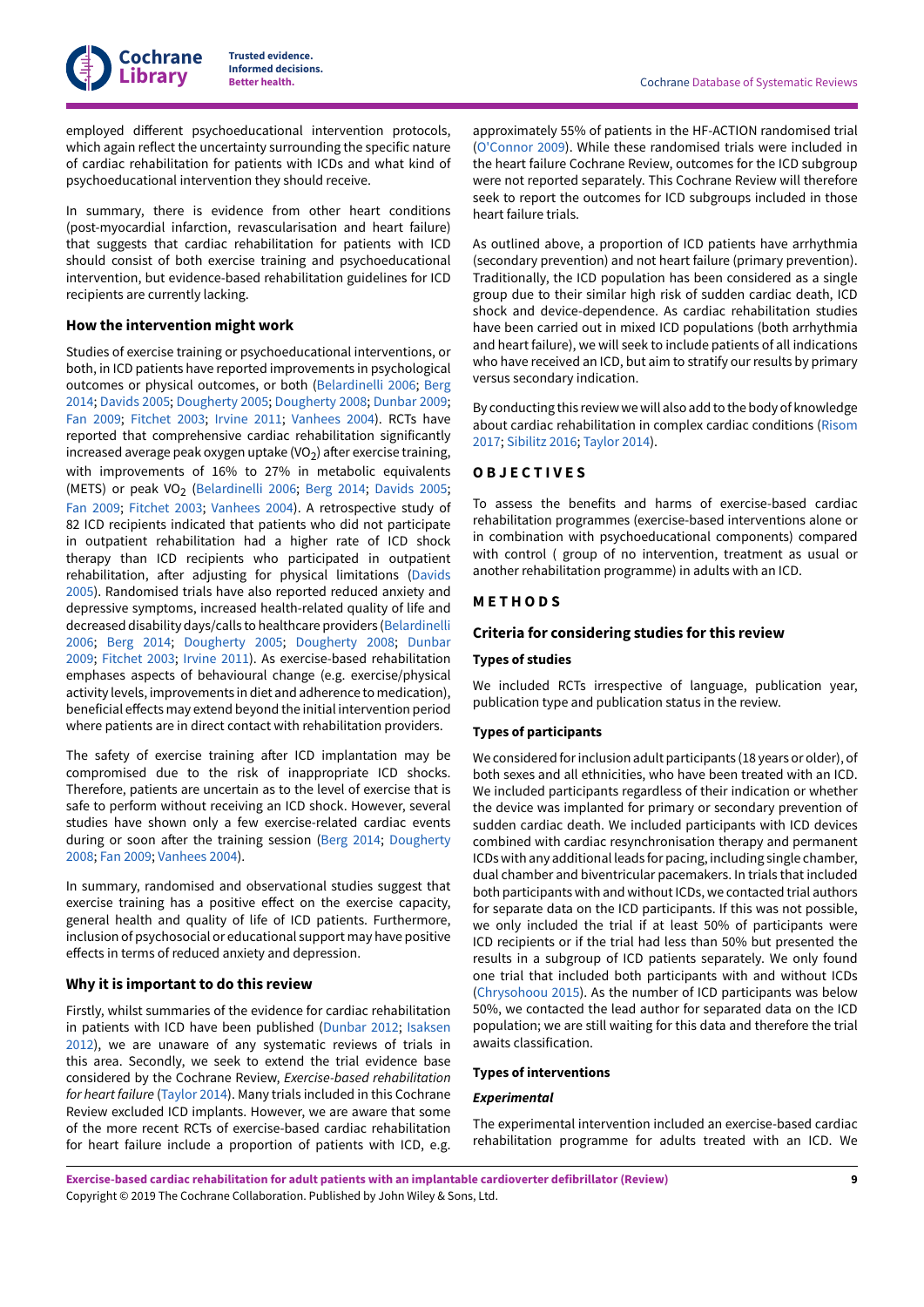defined interventions as 'exercise-based' when being either a supervised or unsupervised programme conducted in an inpatient, outpatient, community or home setting that included any kind of exercise training. The intervention included a physical exercise component that focused on increasing exercise capacity, and some trials also included a psychoeducational intervention that focused on improving mental health and the patient's self-management skills. The exercise intervention must have been initiated after ICD implantation. There was no restriction in the length, intensity or content of the training programme and there was no minimum length of follow-up for the studies that were eligible for inclusion in the review.

### *Control*

We included control interventions that excluded exercise training, as listed below.

- Treatment as usual (e.g. standard medical care, such as ICD follow-up).
- No intervention.
- Any other type of cardiac rehabilitation programme, as long as it did not include a physical exercise element.

The included trials had different approaches to the control group. However, none of the trials reported any data on the control groups, why it is not possible to differentiate between them. Therefore, we grouped these three types of control into a single control and therefore only refer to control throughout the review.

### *Co-interventions*

We included trials when they had co-interventions other than cardiac rehabilitation of any kind, as long as these were identical and delivered equally in the experimental and control groups. Co-interventions included anything other than the experimental exercise intervention (e.g. drug delivery, surgery techniques or dietary interventions).

# <span id="page-12-0"></span>**Types of outcome measures**

We assessed all outcomes at two time points as follows.

- End of the intervention (as defined by the trial authors).
- Longest available follow-up after the intervention period.

We considered 'end of intervention' to be the primary time point of interest.

### *Primary outcomes*

- All-cause mortality.
- Serious adverse events, defined as any adverse event that results in death, is life threatening, requires hospitalisation, or results in persistent or significant disability or incapacity [\(ICH-](#page-30-9)[GCP 2015](#page-30-9)).
- Health-related quality of life using generic or disease-specific validated instruments, e.g. Short Form-36 (SF-36) [\(Ware](#page-32-9) 1992), EuroQual [\(Brooks](#page-29-5) 1996) and Minnesota Living with Heart Failure Questionnaire ([Rector](#page-32-10) 1992).

#### *Secondary outcomes*

- Exercise capacity: any measure of exercise capacity, including direct measurement of VO<sub>2</sub> peak or VO<sub>2</sub> max or indirect measures, such as exercise time, walking distance, etc.
- ICD antitachycardia pacing.
- ICD shock, defined as either inappropriate shock, appropriate shock or all shock (if it is not clear wether shock is appropriate or inappropriate).
- Non-serious adverse events, such as musculoskeletal injury, palpitations, dyspnoea, dizziness.
- Employment or loss of employment.
- Costs and cost-effectiveness of cardiac rehabilitation.

### **Search methods for identification of studies**

### **Electronic searches**

We identified trials through systematic searches of the following bibliographic databases on 30 August 2018.

- Cochrane Central Register of Controlled Trials (CENTRAL Issue 8 of 12, 2018) in the Cochrane Library.
- Epub Ahead of Print, In-Process & Other Non-Indexed Citations, MEDLINE Daily and MEDLINE (Ovid, 1946 to 30 August 2018).
- Embase (Ovid, 1980 to 2018 Week 34).
- CINAHL Plus (EBSCO, 1937 to 30 August 2018).
- PsycINFO (Ovid, 1806 to August week 4 2018).
- LILACS (Bireme, 1982 to 30 August 2018).
- Conference Proceedings Citation Index-Science (CPCI-S) on Web of Science (Clarivate Analytics, 1990 to 30 August 2018).

We adapted the preliminary search strategy for MEDLINE (Ovid) for use in the other databases [\(Appendix 1](#page-62-2)). We applied the Cochrane sensitivity-maximising RCT filter to MEDLINE (Ovid) [\(Lefebvre](#page-31-14) 2011), and adapted it to the other databases, except CENTRAL.

We searched all databases from their inception and did not impose any date or language of publication restrictions.

### **Searching other resources**

We searched the following clinical trials registers on 14 November 2017 to identify ongoing trials. See the search strategy in [Appendix](#page-62-2) [1](#page-62-2).

- ClinicalTrial.gov [\(www.clinicaltrials.gov\)](http://www.clinicaltrials.gov).
- Controlled-trials.com ([www.controlled-trials.com\)](http://www.controlled-trials.com).
- World Health Organization (WHO) International Clinical Trials Registry Platform (ICTRP) [\(apps.who.int/trialsearch/\)](http://apps.who.int/trialsearch/).

We checked the reference lists of all primary studies and relevant publications for additional references to relevant trials and any unidentified RCTs. Finally, we also searched articles that had cited the included trials.

# **Data collection and analysis**

### **Selection of studies**

Two review authors, KMN and SKB, independently screened the titles and abstracts of all the potential studies that were identified as a result of the search, and coded them as 'retrieve' (eligible or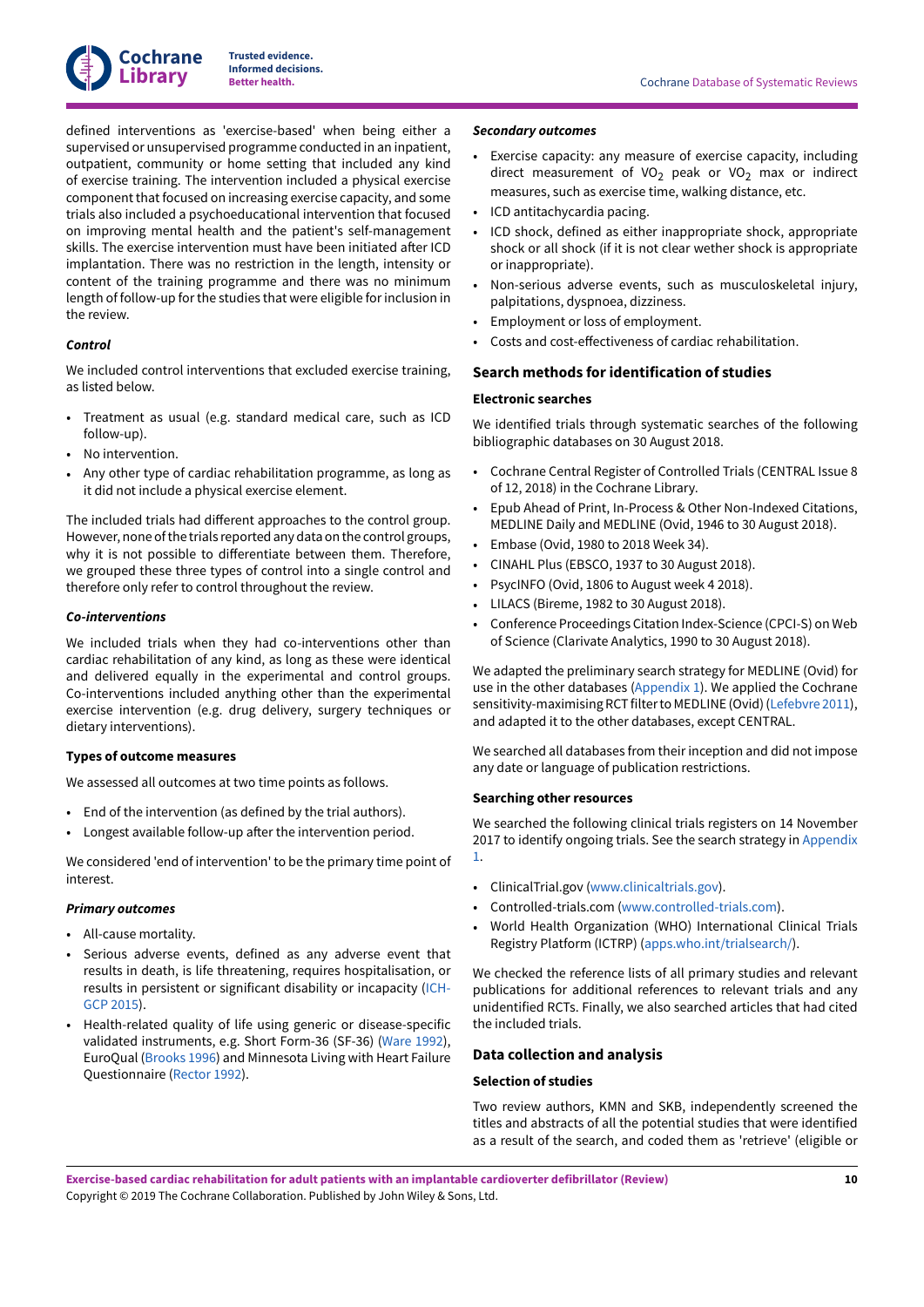potentially eligible/unclear) or 'do not retrieve'. If there were any queries, the full-text was retrieved. Two review authors, KMN and SKB, independently screened the full-text and identified studies for inclusion, and identified and recorded reasons for exclusion of the ineligible studies. Any disagreements were resolved through

discussion or, ifrequired, a third reviewauthor(RST)was consulted. The selection process was recorded in sufficient detail to complete a PRISMA flow diagram ([Figure](#page-13-0) 1), and the '[Characteristics](#page-47-0) of [excluded](#page-47-0) studies' table.

# <span id="page-13-0"></span>**Figure 1. Study flow diagram.**

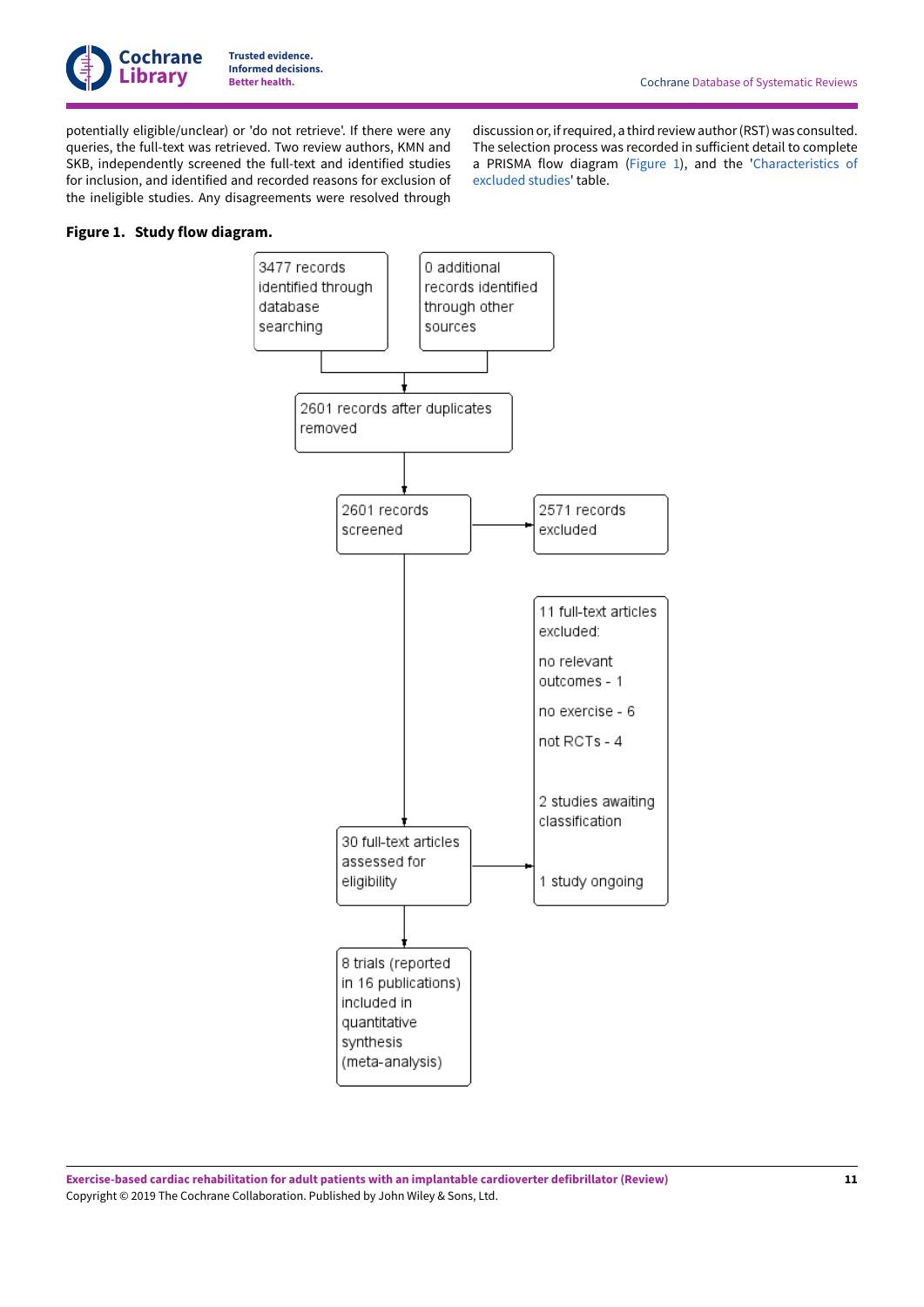### **Data extraction and management**

Two review authors (KMN and SKB) independently extracted trial data from the included RCTs using standardised data extraction forms. For the trial conducted by SKB, data were extracted by RST, who was not involved in the trial (Berg [2014](#page-28-4)). Data were presented both in tables and text and we resolved any discrepancies by consensus. KMN entered all data into Cochrane's statistical software Review [Manager](#page-32-11) 5 (Review Manager 2014). It was doublechecked that data were entered correctly by comparing the data presented in the systematic review with the study reports. A second review author, SKB, spot-checked study characteristics entered in Review Manager 5 for accuracy against the trial report. In cases where there were not sufficient data or data were unclear in the included RCTs, we contacted trial authors to clarify the missing or unclear data. We extracted the following data.

- **General information:** publication status, title, authors' names, source, country, contact address, language of publication, year of publication, and duplicate publication.
- **Methods:** study design, total duration of study, details of any 'run in' period, number of study centres and location, study setting, withdrawals, and date of study.
- **Participants:** number randomised, mean age, age range, sex, severity of condition, diagnostic criteria, baseline lung function, smoking history, inclusion criteria, exclusion criteria, and number of participants lost to follow-up.
- **Interventions:** type of physical exercise, type of rehabilitation programme (does it consist of only physical exercise or are there any other components included, e.g. psychoeducational intervention, diet intervention, behavioural intervention), setting (e.g. inpatient, outpatient, community, home setting or a combination), time after hospitalisation, and type of control intervention.
- **Outcomes:** primary and secondary outcomes specified and collected, and time points reported. Please see [Types](#page-12-0) of outcome [measures](#page-12-0).
- **Bias:** please see [Assessment](#page-14-0) of risk of bias in included studies.
- **Notes:** trial funding and notable conflicts of interest of trial authors.

### <span id="page-14-0"></span>**Assessment of risk of bias in included studies**

Two review authors (KMN and SKB) independently assessed risk of bias for each study using the core criteria outlined in the *Cochrane Handbook for Systematic Reviews of Interventions*: generation of random sequence and allocation concealment, blinding of participants and personnel, blinding of outcome assessment, incomplete outcome data, and selective outcome reporting [\(Higgins 2011a\)](#page-30-10). In addition to these core items and in accordance with previous Cochrane cardiac rehabilitation Reviews [\(Risom 2017](#page-32-7); [Sibilitz 2016](#page-32-8)), we assessed three other possible sources of bias: performance bias (relating to co-interventions), intention-to-treat analysis, and groups balanced at baseline. We resolved any disagreements by discussion or by involving another review author (RST). We judged the 'Risk of bias' criteria as either 'low', 'high' or 'unclear' risk and evaluated individual bias items as described in [Higgins 2011a](#page-30-10). The criteria for all items were detailed in [Appendix 2](#page-70-0).

# *Overall risk of bias*

We categorised a trial as being at low risk of bias if we rated the trial at low risk in all the domains listed above. We categorised a trial as being at high risk of bias if we rated the risk of bias as either uncertain or high in any of the domains listed above. We expected though, that we would categorise all trials as an overall high risk of bias, as it was not possible to blind participants and personnel [\(Savović](#page-32-12) 2012; [Wood 2008](#page-33-3)). Therefore, we categorised trials at overall low risk of bias if we rated a trial at low risk of bias in all the risk of bias domains listed above, except blinding of participants and personnel.We also took into accountthe risk of bias ofthe trials that contributed to that outcome, when considering intervention effects.

### **Measures of treatment effect**

We expressed results of dichotomous outcomes as risk ratios (RRs) with 95% confidence intervals (CIs). We estimated continuous outcomes as the mean difference (MD) with 95% CIs between intervention groups. Whilst standardised mean difference (SMD) can be calculated if different instruments across trials assessing the same outcome are used, given the range of reported instruments and domains, we did not calculate SMDs for health-related quality of life outcomes in this review. Instead we provide a tabular summary of exercise-based cardiac rehabilitation versus control health-related quality of life outcome results, as reported by studies.

### **Unit of analysis issues**

We only included RCTs with an individual allocation and parallel design. The trial of [Belardinelli](#page-28-6) 2006 was designed as a cross-over RCT, therefore we only used data from the first part of the trial before cross-over.

#### **Dealing with missing data**

We contacted investigators or study sponsors in order to verify key trial characteristics and missing outcome data.

### **Assessment of heterogeneity**

We explored clinical heterogeneity by comparing the population, experimental intervention and control intervention. We assessed statistical heterogeneity in the included trials both by visual inspection of a forest plot, and by using a standard  $Chi<sup>2</sup>$  test value with a significance level of  $P = 0.10$ . We assessed heterogeneity by using the  $1^2$  statistic. We interpreted an  $1^2$  statistic value of ≥ 50% with a statistically significant value for the Chi<sup>2</sup> test as evidence of substantial statistical heterogeneity ([Higgins 2011b](#page-30-11)).

#### **Assessment of reporting biases**

There was an insufficient number of trials to assess reporting bias using either funnels plot or the Egger test for any of the stated outcomes [\(Egger](#page-30-12) 1997; [Higgins 2011b](#page-30-11)).

### **Data synthesis**

We performed data synthesis according to recommendations in the *CochraneHandbook for SystematicReviews ofInterventions* ([Higgins](#page-30-11) [2011b\)](#page-30-11), using Review [Manager](#page-32-11) 2014 for statistical analysis and trial sequential analysis (TSA) for explorative reasons ([Thorlund](#page-32-13) [2011\)](#page-32-13). We undertook random-effects meta-analysis except where therewas evidence of substantial statistical heterogeneity and both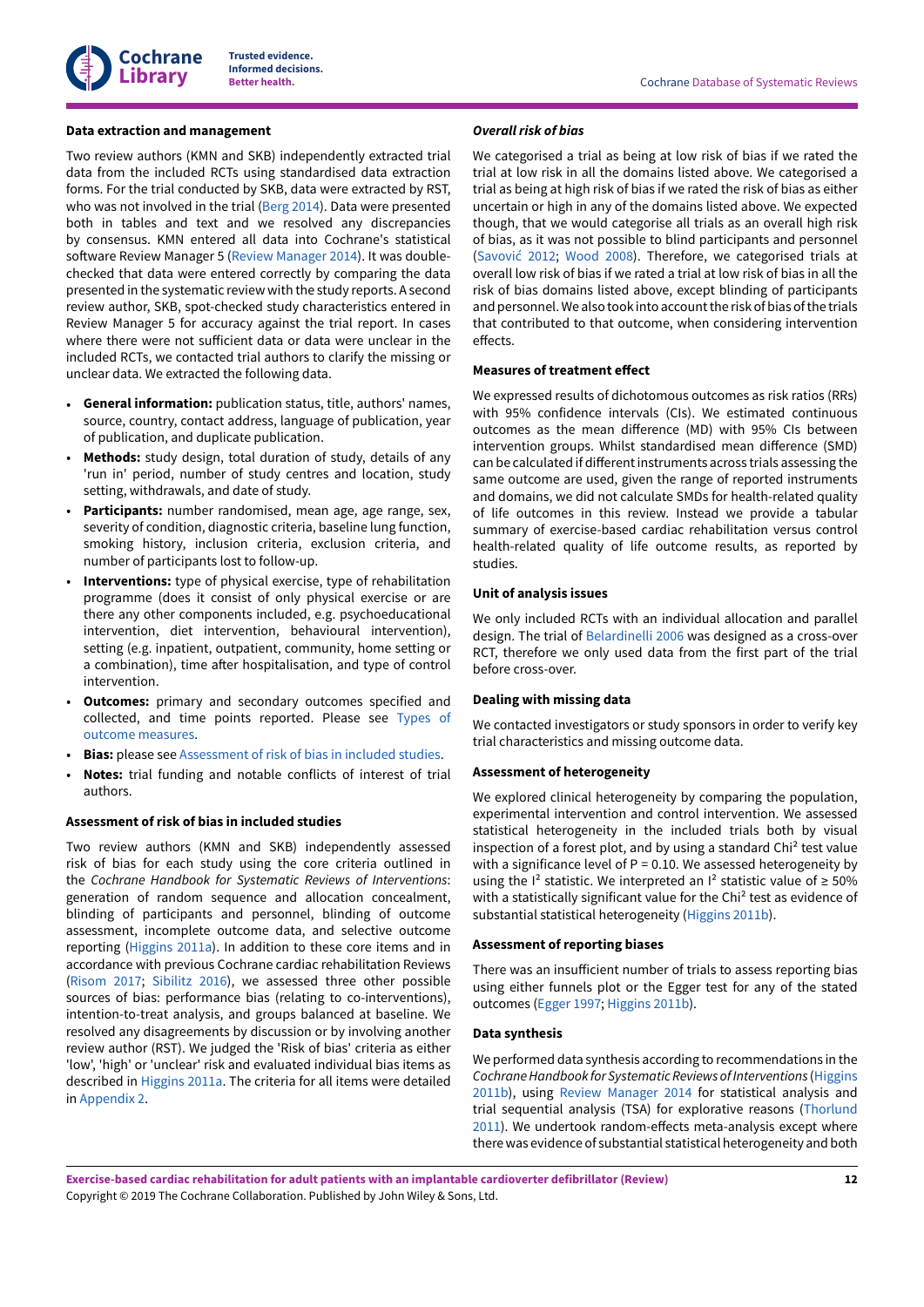

random-effects and fixed-effect models were reported [\(Deeks 2011](#page-30-13); [Demets](#page-30-14) 1987; [DerSimonian 1986\)](#page-30-15). Given the range of instruments and outcome domains, we did not undertake a meta-analysis of health-related quality of life outcomes; we presented a narrative summary instead.

### *TSA*

For explorative reasons we undertook TSA to assess the risk of random errors, because cumulative meta-analyses are at risk of producing random errors due to sparse data and repetitive testing on the accumulating data [\(Thorlund 2009;](#page-32-14) [Thorlund 2011](#page-32-13); [TSA](#page-32-15) [2011](#page-32-15); [Wetterslev](#page-32-16) 2008). The underlying assumption of TSA is that testing for significance may be performed each time a new trial is added to the meta-analysis. We added the trials according to their year of publication and, if more than one trial had been published in a year, we added trials alphabetically according to the last name of the first author ([Wetterslev](#page-32-16) 2008). To minimise random errors, we calculated the required information size (that is, the number of participants needed in a meta-analysis to detect or reject a certain intervention effect) [\(Wetterslev](#page-32-16) 2008). The information size calculation also accounted for the heterogeneity or diversity present in the meta analysis ([Wetterslev](#page-32-17) 2009).

We based the required information size for dichotomous outcomes on the assumption of a plausible RR reduction of 20% from the proportion with the outcome in the control group, or on the RR reduction observed in the included trials at low risk of bias [\(Wetterslev](#page-32-16) 2008). For continuous outcomes, we tested for a difference of 0.5 SD using the SD from the control groups. As a default, we used a type I error of 5%, a type II error of 20%, and diversity of 30% and 60%, or as suggested by the trials in the metaanalysis [\(Wetterslev](#page-32-16) 2008; [Wetterslev](#page-32-17) 2009).

Trial sequential monitoring boundaries can be constructed on the basis of the required information size and the risks for type I (5%) and type II (20%) errors ([Thorlund 2011](#page-32-13); [Wetterslev](#page-32-16) 2008). These boundaries will determine the statistical inference that can be drawn regarding the cumulative meta-analysis that has not reached the required information size: if the trial sequential monitoring boundary is crossed before the required information size is reached, it is possible that firm evidence may be established and further trials may turn out to be superfluous. On the other hand, if the boundary is not surpassed, it is probably necessary to continue conducting trials in order to detect or reject a certain intervention effect

# **Subgroup analysis and investigation of heterogeneity**

There were insufficient data to undertake the following subgroup analyses forthe primary outcomes using stratified meta-analysis or meta-regression.

- Trials at overall low risk of bias compared with trials at overall high risk of bias; if we did not categorise any trials as being at overall low risk of bias, we planned to perform sensitivity analysis on trials at overall lower risk of bias compared to trials at overall higher risk of bias.
- Trials in the primary prevention ICD population versus secondary prevention ICD populations.
- Trials including women only versus trials including men only.
- Trials including younger participants (defined according to the trial authors as, for example, under 60 years) only versus trials

including older participants (defined according to the trial authors as, for example, over 60 years) only.

- Trials including only ICD participants compared to trials with mixed participant populations (both ICD and non-ICD participants).
- Trials with high compliance in the intervention groups (defined according to the trial authors) compared to trials with low compliance in the intervention groups (defined according to the trial authors).

But there were sufficient data to perform the following subgroup analyses.

- Trials with a short follow-up period (end of intervention) versus trials with a longer follow-up period (longest available followup).
- Trials with an exercise intervention only compared to trials with an exercise intervention plus any other co-intervention, such as a psychoeducational intervention.

# **Sensitivity analysis**

Without individual patient data, it was not possible to consider the impact of loss to follow-up on the continuous outcome of healthrelated quality of life. Therefore we limited our sensitivity analyses to the primary outcomes of all-cause mortality and serious adverse events, based on the information provided on losses for follow-up.

### *Best-worse case scenario*

For the best-worst case analysis, we assumed that all participants lost to follow-up in the exercise-based cardiac rehabilitation group had not experienced the outcome, and all those with missing outcomes in the control group had experienced the outcome.

### *Worst-best case scenario*

For the worst-best case analysis, we assumed that all participants lost to follow-up in the exercise-based cardiac rehabilitation group had experienced the outcome, and all those with missing outcomes in the control group had not experienced the outcome

# *Summary of findings*

Two review authors (KMN and SKB) created 'Summary of findings' tables using the following outcomes: all-cause mortality, serious adverse events, health-related quality of life, exercisecapacity, antitachycardia pacing, and ICD shock. We developed two 'Summary of findings' tables, one for each time point that outcomes were assessed. We used the five GRADE considerations (study limitations, consistency of effect, imprecision, indirectness, and publication bias) to assess the quality of the body of evidence supporting each of the listed outcomes. We used methods and recommendations described in Section 8.5 and Chapter 12 of the *CochraneHandbook for SystematicReviews ofInterventions* ([Higgins](#page-30-10) [2011a](#page-30-10)), using GRADEpro software ([gradepro.org\)](https://gradepro.org/). We justified all decisions to downgrade the quality of studies using footnotes. Please see Summary of findings for the main [comparison](#page-6-1) for results at end of intervention and [Summary](#page-8-0) of findings 2 for results at longest available follow-up.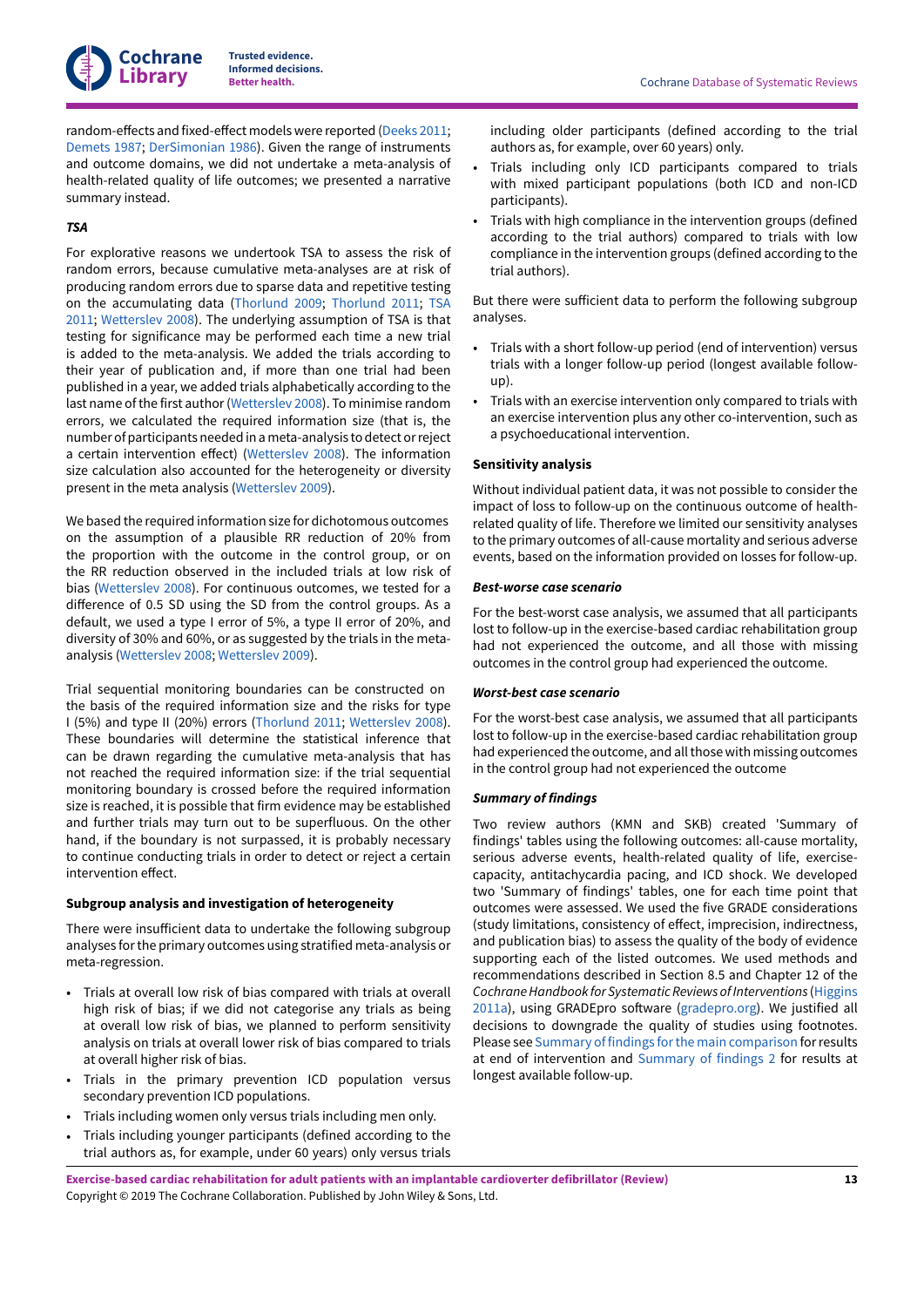

# <span id="page-16-0"></span>**R E S U L T S**

### **Description of studies**

The selection process is summarised in the PRISMA flowchart shown in [Figure](#page-13-0) 1, [Characteristics](#page-33-4) of included studies, [Characteristics](#page-47-0) of excluded studies, and [Characteristics](#page-48-0) of studies awaiting [classification.](#page-48-0)

### **Results of the search**

The electronic searches yielded a total of 2601 titles after deduplication. After reviewing titles and abstracts, we obtained 30 full text papers for possible inclusion. After reviewing the texts, we included eight RCTs published in 16 publications.

### **Included studies**

The included trials randomised a total of 1730 ICD participants with or without cardiac resynchronisation therapy (CRT) function to exercise-based cardiac rehabilitation or control. The majority of the trials were small (7 trials < 200 patients) and single centre (6 trials) with one large trial contributing about 61% (1053 participants) of all the included participants [\(Piccini](#page-28-7) 2013). Participants were predominantly male with heart failure and the mean age of participants across the included trials ranged from 54 to 65 years. Only two trials reported on ethnicity and 69% to 84% of the study population was white [\(Dougherty 2015;](#page-28-8) [Piccini](#page-28-7) [2013](#page-28-7)). The percentage of included patients with heart failure ranged from 76.8% to 100% (exercise group) and 75.3% to 100% (control group). All trials assessed the effects of physical exercise training as the experimental intervention and two trials used psychoeducation in addition to the physical exercise training, but only in the experimental intervention group (Berg [2014](#page-28-4); [Frizelle](#page-28-9) 2004). Exercise-based-cardiac rehabilitation programmes were mostly delivered by a combination of centre-based setting and home exercise sessions. The dose of exercise training ranged widely across the eight trials with two to seven sessions per week with session duration of 10 to 60 minutes for a period of eight to 26

weeks. In one trial the control group were asked not to start a new exercise programme [\(Dougherty 2015\)](#page-28-8). The rest of the trials either did not report on this or the control group had no restriction in activity. None of the trials reported any data on the control groups. All trials reported that exercise-based cardiac rehabilitation was safe with no ICD shocks during exercise. Three trials reported ICD settings and all three trials reported that the defibrillator discharge threshold was set 20 beat per minute higher than maximal training heart rate ([Belardinelli](#page-28-6) 2006; [Dougherty 2015;](#page-28-8) [Piotrowicz](#page-28-10) 2015). The reported follow-up on the primary outcome ranged from the end of the intervention to the longest follow-up of 45 months, with a median follow-up of 18 months. Only the trials of [Belardinelli](#page-28-6) [2006](#page-28-6) and [Frizelle](#page-28-9) 2004 did not report on funding nor their potential conflicts of interest.

Details for each of the specific trials included in the review are shown in the '[Characteristics](#page-33-4) of included studies' table.

### *Studies awaiting classification*

Two studies are awaiting classification. The reasons for this are presented in the section '[Characteristics](#page-48-0) of studies awaiting [classification](#page-48-0)'.

### **Excluded studies**

We excluded 11 studies.The reasons for this are presented in the section '[Characteristics](#page-47-0) of excluded studies'.

### *Ongoing studies*

One study was an ongoing study and is presented in the section '[Characteristics](#page-48-1) of ongoing studies'.

# **Risk of bias in included studies**

Risk of bias assessments are summarised in [Figure](#page-17-0) 2 and [Figure](#page-18-0) [3](#page-18-0). Many trials failed to give sufficient detail to enable a clear assessment of their potential risk of bias. Based on the information available, we classified all trials as having an overall high risk of bias.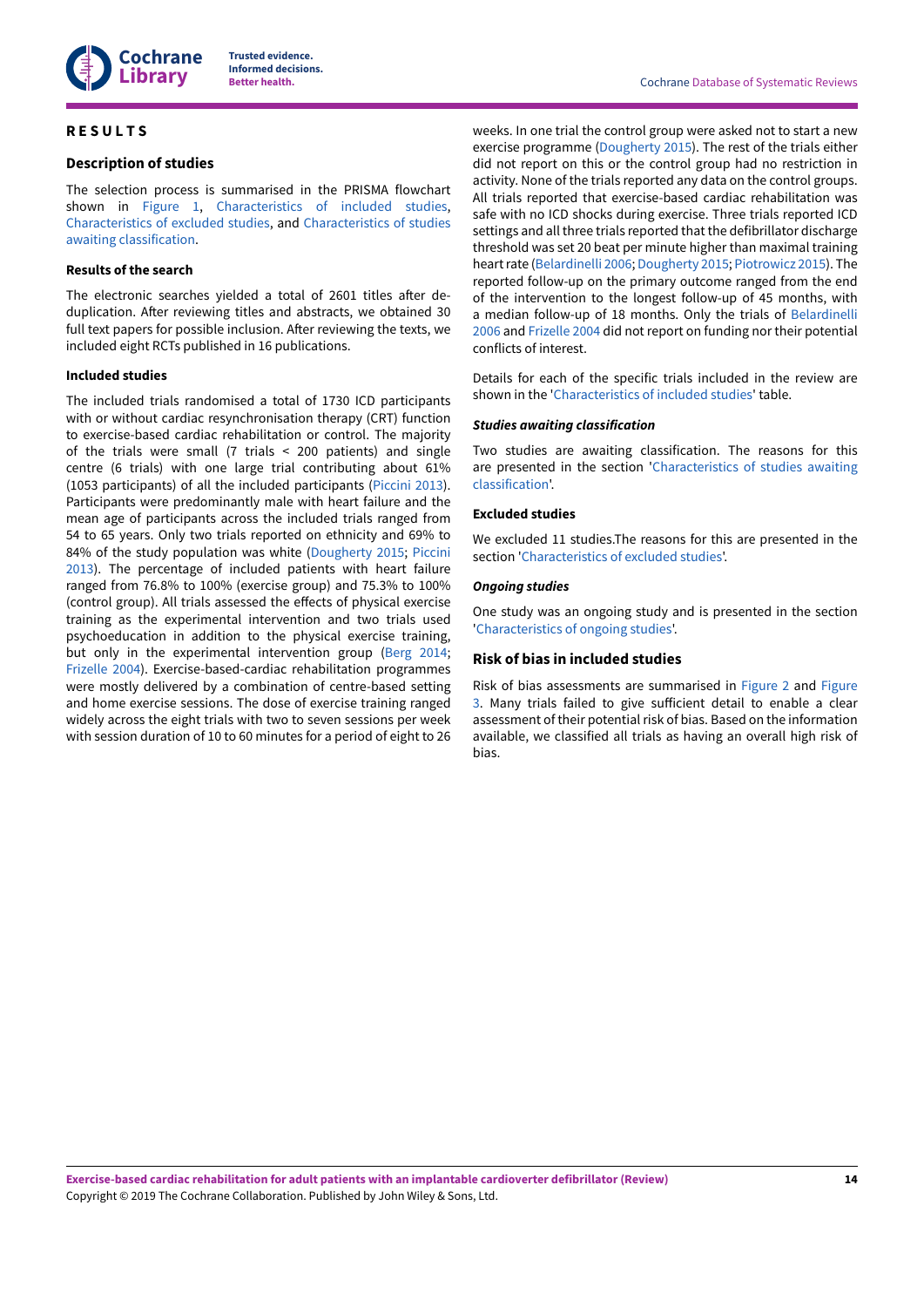

# <span id="page-17-0"></span>Figure 2. Risk of bias graph: review authors' judgements about each risk of bias item presented as percentages **across all included studies.**

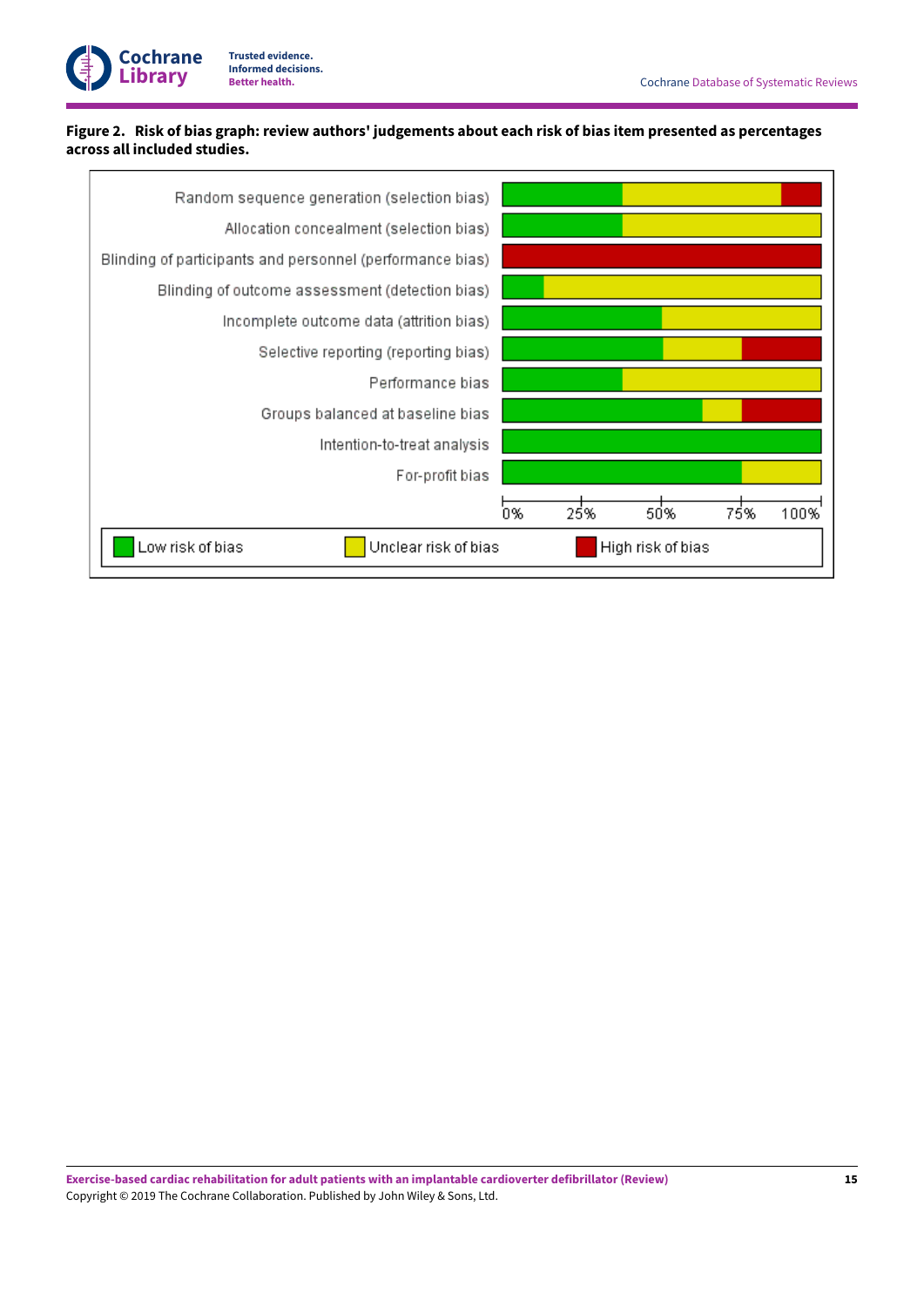

|                   | Random sequence generation (selection bias) | Allocation concealment (selection bias) | Blinding of participants and personnel (performance bias) | Blinding of outcome assessment (detection bias) | (Incomplete outcome data (attrition bias | Selective reporting (reporting bias) | Performance bias | Groups balanced at baseline bias | Intention-to-treat analysis | For-profit bias     |  |
|-------------------|---------------------------------------------|-----------------------------------------|-----------------------------------------------------------|-------------------------------------------------|------------------------------------------|--------------------------------------|------------------|----------------------------------|-----------------------------|---------------------|--|
| Belardinelli 2006 | Ĩ,                                          | Ĩ,                                      |                                                           | ?                                               | Ĩ,                                       |                                      | ?                | ?                                | ÷                           | Ŧ,                  |  |
| <b>Berg 2014</b>  | ÷                                           | ÷                                       |                                                           | ÷                                               | ÷                                        | ÷                                    | Ĩ,               | ÷                                | ÷                           | $\color{red}+$      |  |
| Dougherty 2015    | ÷                                           | ÷                                       |                                                           | 7                                               | ÷                                        | ÷                                    | ÷                | ÷                                | ÷                           | $\pm$               |  |
| Frizelle 2004     | ?                                           | ?                                       |                                                           | ?                                               | ÷                                        | ?                                    | ?                | ÷                                | ÷                           | ?                   |  |
| Piccini 2013      |                                             | ¥                                       |                                                           | 7                                               | 7                                        | ?                                    | 7                | ٠                                | ÷                           | $\ddot{\textbf{r}}$ |  |
| Piotrowicz 2015   | $\pm$                                       | 7                                       |                                                           | 7                                               | ٠                                        |                                      | ÷                |                                  | ÷                           | $\ddot{}$           |  |
| Smolis-Bak 2015   | ?                                           | 7                                       |                                                           | 7                                               | 7                                        | $\color{red}+$                       | ?                |                                  | ÷                           | $\color{red}+$      |  |
| Smolis-Bak 2017   | 7                                           | ?                                       |                                                           | 7                                               | 7                                        |                                      | ÷                | ÷                                | ÷                           | ٠                   |  |

# <span id="page-18-0"></span>Figure 3. Risk of bias summary: review authors' judgements about each risk of bias item for each included study.

# **Allocation**

# *Random sequence generation*

In the randomisation process, three trials had a low risk of bias as they used either a computer random-number generator or a

table of random numbers (Berg [2014](#page-28-4); [Dougherty 2015;](#page-28-8) [Piotrowicz](#page-28-10) [2015\)](#page-28-10). One trial also used a table of random numbers, but there were 30 patients in the intervention group and only 22 patients in the control group, and we therefore marked the trial as unclear risk of bias ([Belardinelli](#page-28-6) 2006). Three trials had an unclear risk of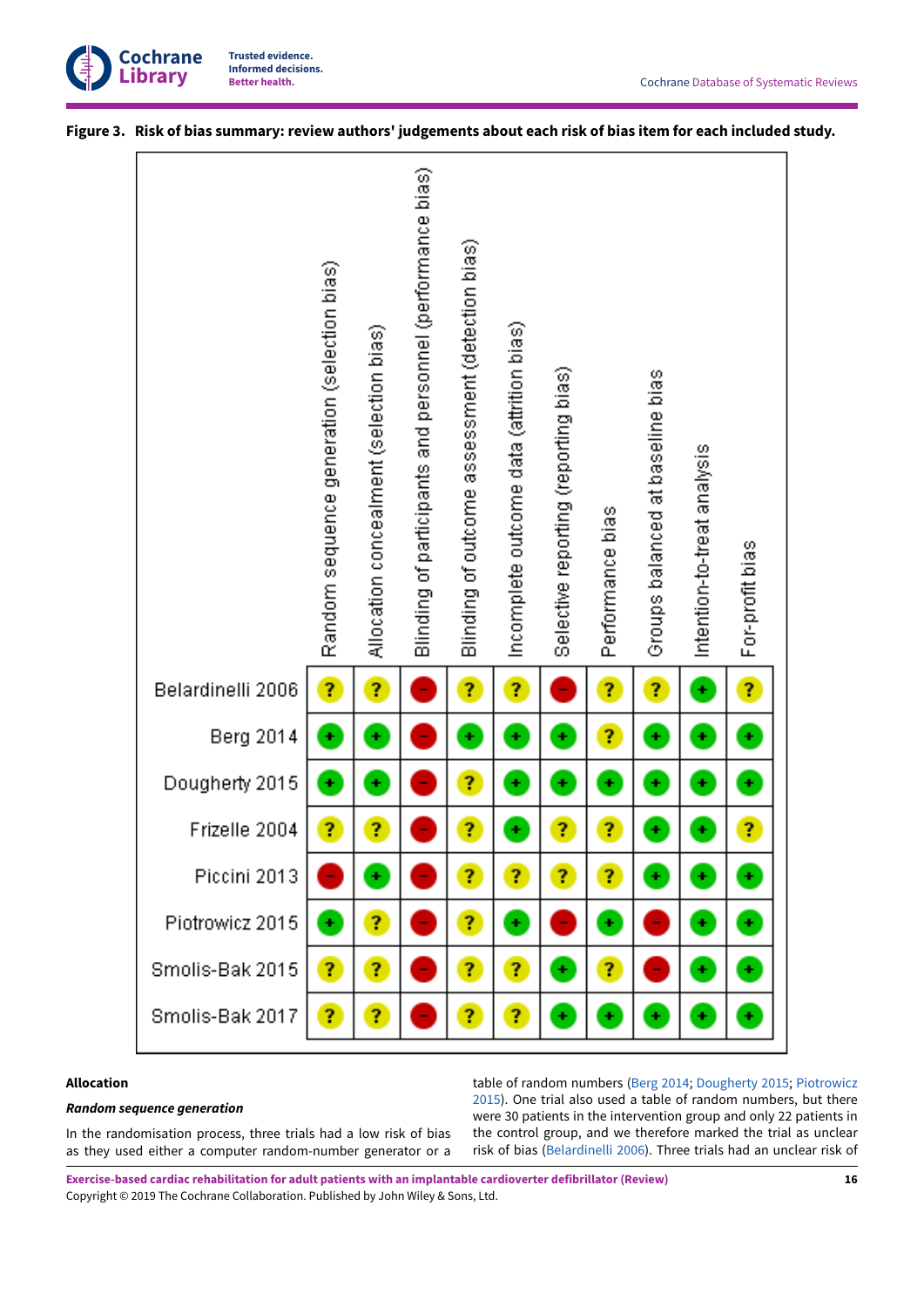**Cochrane Library**

**Trusted evidence. Informed decisions.**

bias because of insufficient details [\(Frizelle](#page-28-9) 2004; [Smolis-Bak](#page-28-11) 2015; [Smolis-Bak](#page-28-12) 2017), and one trial had a high risk of bias because it was a subgroup analysis of a larger trial including heart failure patients ([Piccini](#page-28-7) 2013).

### *Allocation concealment*

In the concealment process, three trials had a low risk of bias as they used either an independent randomisation unit or an interactive voice response (Berg [2014](#page-28-4); [Dougherty 2015;](#page-28-8) [Piccini](#page-28-7) 2013). Five trials had an unclear risk of bias because of insufficient reporting [\(Belardinelli](#page-28-6) 2006; [Frizelle](#page-28-9) 2004; [Piotrowicz](#page-28-10) 2015; [Smolis-Bak](#page-28-11) 2015; [Smolis-Bak](#page-28-12) 2017).

### **Blinding**

Given the nature of cardiac rehabilitation, we judged all trials to be of high risk given the lack of blinding of participants and personnel. Blinding of outcome assessment was only reported in two trials (Berg [2014](#page-28-4); [Dougherty 2015](#page-28-8)). Berg [2014](#page-28-4) had a low risk bias as the outcome assessment was blinded and [Dougherty 2015](#page-28-8) had an unclear risk of bias as the statistician was not blinded to the group assignment.

### **Incomplete outcome data**

The number of and reasons for dropouts and withdrawals was fully described in four trials (Berg [2014;](#page-28-4) [Dougherty 2015](#page-28-8); [Frizelle](#page-28-9) 2004; [Piotrowicz](#page-28-10) 2015). Four trials did not provide any information about dropouts and withdrawals and were therefore marked as unclear risk [\(Belardinelli](#page-28-6) 2006; [Piccini](#page-28-7) 2013; [Smolis-Bak](#page-28-11) 2015; [Smolis-Bak](#page-28-12) [2017](#page-28-12)).

### **Selective reporting**

Two trials reported all outcomes reported in their protocol publication and therefore we marked them as low risk (Berg [2014](#page-28-4); [Dougherty 2015](#page-28-8)). All intended outcomes for [Frizelle](#page-28-9) 2004 and [Smolis-Bak](#page-28-11) 2015 were reported as stated in the objectives of the trial, but we did not identify any published protocols for the trials to confirm this, and we therefore marked them as unclear risk. The trial of [Belardinelli](#page-28-6) 2006 did not have a published design paper, there was no hierarchy of outcomes and there was no sample size calculation. The trial of [Piotrowicz](#page-28-10) 2015 did not report on left ventricular ejection fraction (LVEF) after intervention as described in the methods section. We therefore marked both trials as high risk.

### **Other potential sources of bias**

### *Performance bias*

Two trials reported that they had no co-interventions ([Dougherty](#page-28-8) [2015](#page-28-8); [Piotrowicz](#page-28-10) 2015) and one trial reported that both groups received guidelines on a healthy lifestyle (physical activity,diet) [\(Smolis-Bak](#page-28-12) 2017), therefore we marked them as low risk. The remaining trials either did not report any co-intervention [\(Belardinelli](#page-28-6) 2006; [Frizelle](#page-28-9) 2004; [Piccini](#page-28-7) 2013; [Smolis-Bak](#page-28-11) 2015) or the control group were not denied to receive rehabilitation at a local hospital (Berg [2014\)](#page-28-4), therefore we marked them as unclear risk.

### *Groups balanced at baseline*

We assessed five trials to be comparable in regards to the characteristics of the participants before the start of the intervention in the intervention/control groups and therefore we

marked them as lowrisk of bias (Berg [2014](#page-28-4); [Dougherty 2015](#page-28-8); [Frizelle](#page-28-9) [2004;](#page-28-9) [Piccini](#page-28-7) 2013; [Smolis-Bak](#page-28-12) 2017). We assessed two trials to be not comparable because of a large age difference in the cardiac rehabilitation and control groups and therefore we marked them as high risk of bias [\(Piotrowicz](#page-28-10) 2015; [Smolis-Bak](#page-28-11) 2015). We assessed one trial to be comparable in regards to the characteristics of the participants, but because of an unequal randomisation with 30 participants in the exercise-based cardiac rehabilitation group and only 22 participants in the control group we marked it as unclear risk of bias [\(Belardinelli](#page-28-6) 2006).

# *Intention-to-treat analysis*

All trials conducted the analyses according to an intention-totreat analysis and therefore we marked them as low risk of bias [\(Belardinelli](#page-28-6) 2006; Berg [2014;](#page-28-4) [Dougherty 2015;](#page-28-8) [Frizelle](#page-28-9) 2004; [Piccini](#page-28-7) [2013;](#page-28-7) [Piotrowicz](#page-28-10) 2015; [Smolis-Bak](#page-28-11) 2015; [Smolis-Bak](#page-28-12) 2017).

### *For-profit bias*

Six trials reported their sources of funding (Berg [2014](#page-28-4); [Dougherty](#page-28-8) [2015;](#page-28-8) [Piccini](#page-28-7) 2013; [Piotrowicz](#page-28-10) 2015; [Smolis-Bak](#page-28-11) 2015; [Smolis-Bak](#page-28-12) [2017\)](#page-28-12). Berg [2014](#page-28-4) was funded by several foundations, none of which had any conflicts of interest in the trial. [Dougherty 2015](#page-28-8) was funded by the National Institutes of Health, National Heart, Lung, and Blood Institute. [Piccini](#page-28-7) 2013 was founded by several grants, e.g. from companies that produce ICDs. [Piotrowicz](#page-28-10) 2015 was funded by the National Science Centre, Poland. [Smolis-Bak](#page-28-11) [2015](#page-28-11) and [Smolis-Bak](#page-28-12) 2017 were funded by the State Committee for Scientific Research. The rest of the included trials did not report on their source of funding ([Belardinelli](#page-28-6) 2006; [Frizelle](#page-28-9) 2004).

# *Overall risk of bias*

We judged all of the included trials and outcome results at an overall high risk of bias as we judged all of the trials to be 'unclear' or 'high risk' in one or more risk of bias domains.

# **Effects of interventions**

See: **Summary of findings for the main [comparison](#page-6-1)** Exercise compared to no exercise at the end of the [intervention](#page-6-1) for adults with an implantable [cardioverter](#page-6-1) defibrillator; **[Summary](#page-8-0) of [findings 2](#page-8-0)** Exercise compared to no exercise at longest available follow-up for adults with an implantable [cardioverter](#page-8-0) defibrillator

See: Summary of findings for the main [comparison](#page-6-1) for results at the end of the intervention and [Summary](#page-8-0) of findings 2 for results at the longest available follow-up.

### **Primary outcomes**

*All-cause mortality*

**Meta-analysis**

### **End of the intervention**

Seven trials with a total of 677 participants and a follow-up ranging from eight weeks to 24 weeks reported all-cause mortality [\(Belardinelli](#page-28-6) 2006; Berg [2014](#page-28-4); [Dougherty 2015;](#page-28-8) [Frizelle](#page-28-9) 2004; [Smolis-](#page-28-11)[Bak 2015;](#page-28-11) [Piotrowicz](#page-28-10) 2015; [Smolis-Bak](#page-28-12) 2017). Six trials reported no deaths and one trial reported a total of three deaths (exercise-based cardiac rehabilitation: 2deaths; control: 1death).One trialreported a combined endpoint of shock and death with 176 events in the exercise-based cardiac rehabilitation group and 177 events in the control group [\(Piccini](#page-28-7) 2013). As only one trial reported results at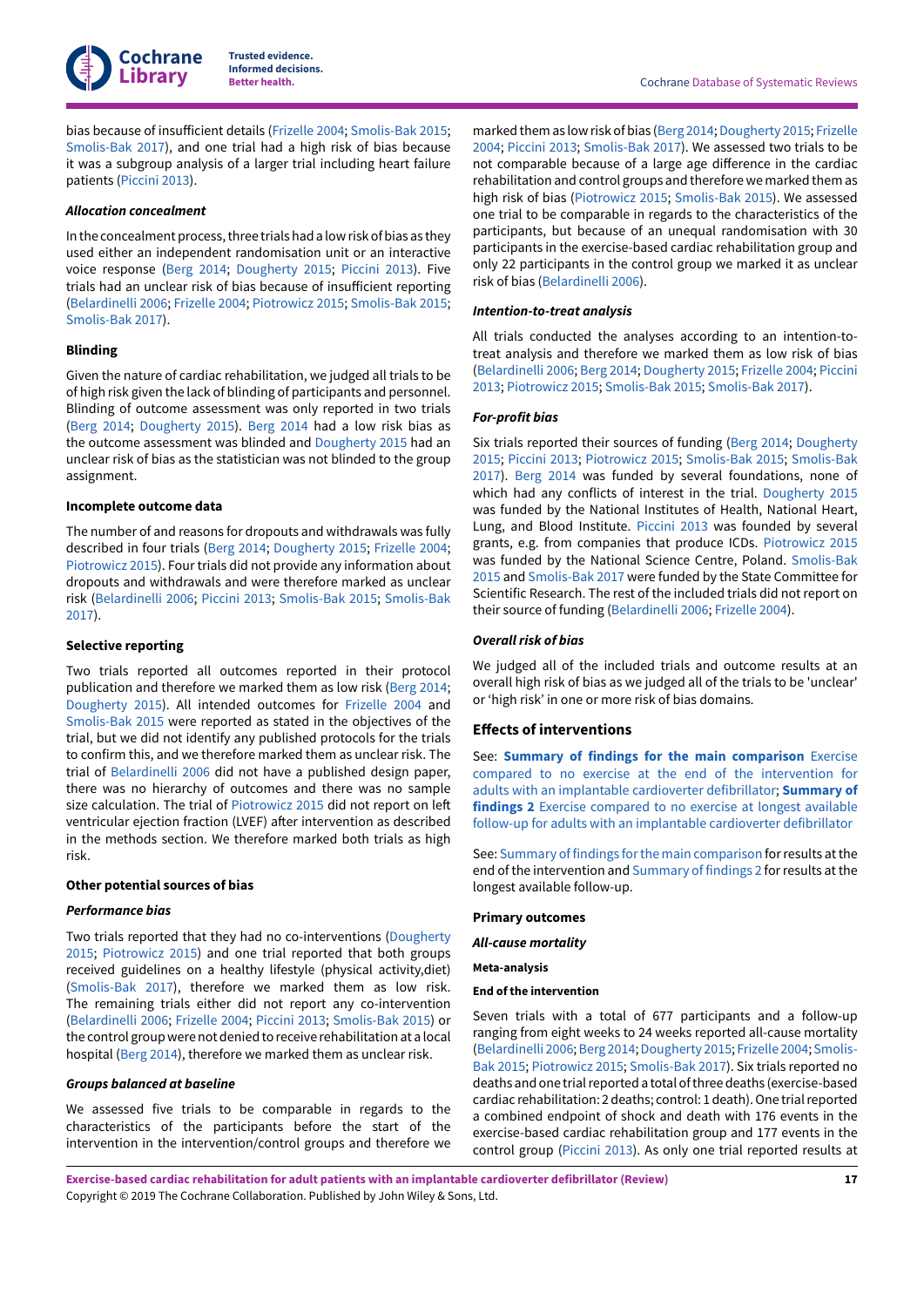

the end of the intervention, it was not possible to perform a metaanalysis. Instead we have reported on a single study result, with no evidence of a difference between the exercise-based cardiac rehabilitation group and the control group at the end of the intervention (risk ratio (RR) 1.96, 95% confidence interval (CI) 0.18 to 21.26; quality of evidence: low; [Analysis 1.1\)](#page-50-0).

#### **Longest available follow-up after the intervention period**

Four trials with a total of 384 participants and a follow-up ranging from 12 months to 45 months reported all-cause mortality [\(Belardinelli](#page-28-6) 2006; Berg [2014;](#page-28-4) [Smolis-Bak](#page-28-11) 2015; [Smolis-Bak](#page-28-12) 2017). One trial reported no deaths and three trials reported a total of 46 deaths (exercise-based cardiac rehabilitation: 25 deaths; control 21 deaths). Meta-analysis showed that there was no evidence of a difference between the exercise-based cardiac rehabilitation group and control group at longest available follow-up (RR 1.18, 95% CI 0.65 to 2.14; quality of evidence: very low; [Analysis 4.1\)](#page-55-1).

#### **Heterogeneity**

#### **End of intervention**

We were unable to test for statistical heterogeneity as only one trial reported deaths.

#### **Longest available follow-up after the intervention period**

Neither visual inspection of the forest plots nor tests for statistical heterogeneity ( $12 = 7\%$ ; P = 0.34) indicated evidence of heterogeneity.

### **Sensitivity analyses**

### **End of the intervention**

The best-worst case meta-analysis (RR 0.07, 95% CI 0.02 to 0.22; [Analysis 2.1](#page-52-2)) showed that incomplete outcome data bias might potentially influence the results. The worst-best case metaanalyses in a random-effects model (RR 13.50, 95% CI 3.24 to 56.25; [Analysis 3.1\)](#page-54-0) showed that incomplete outcome data bias would not influence the results, but in a fixed-effect model the metaanalyses (RR 16.78, 95% CI 4.32 to 65.18; [Analysis 3.2\)](#page-54-1) showed that incomplete outcome data bias might potentially influence the results.

Visual inspection of the forest plots showed no signs of heterogeneity in a best-worst case scenario. In a worst-best case scenario visual inspection of the forest plots showed that the [Frizelle](#page-28-9) 2004 trial compared to the remaining trials seemed to have

an extreme result favouring exercise-based cardiac rehabilitation and the test for statistical heterogeneity was also significant  $(1^2 =$ 56%;  $P = 0.08$ ). A post hoc sensitivity analysis showed that the metaanalysis result was not changed significantly when removing the trial of [Frizelle](#page-28-9) 2004 from the analysis (RR 13.50, 95% CI 3.24 to 56.25; [Analysis 3.3](#page-54-2)).

#### **Longest available follow-up after the intervention period**

Both the best-worst case meta-analysis (RR 0.48, 95% CI 0.32 to 0.74; [Analysis 5.1\)](#page-58-1) and the worst-best case meta-analysis (RR 2.29, 95% CI 1.12 to 4.70; [Analysis 6.1](#page-59-0)) showed that incomplete outcome data bias might potentially influence the results.

### **Subgroup analysis**

It was only possible to conduct one subgroup analysis because there were no relevant data for the remaining planned subgroup analyses.

Test for subgroup differences showed no evidence of a difference in the subgroup analysis of exercise-based cardiac rehabilitation intervention only compared to exercise-based cardiac rehabilitation intervention plus any other co-intervention at longest follow-up,  $P = 0.60$ ; [Analysis 7.1\)](#page-61-0).

### **Assessment of clinical significance**

We did not assess the clinical significance of the results on allcause mortality as the thresholds for statistical significance were not crossed at either end of the intervention or at longest available follow-up after the intervention period.

#### *Serious adverse events*

#### **Meta-analysis**

#### **End of intervention**

Three trials with a total of 467 participants and a follow-up ranging from eight weeks to 24 weeks reported results on serious adverse events (Berg [2014](#page-28-4); [Dougherty 2015;](#page-28-8) [Piotrowicz](#page-28-10) 2015). Fifty-two exercise-based exercise-based cardiac rehabilitation participants experienced one or more serious adverse event compared with 48 control participants. Only the trials of Berg [2014](#page-28-4) and [Dougherty](#page-28-8) [2015](#page-28-8) contributed to this meta-analysis as the third study had no events. Meta-analysis of these two trials (356 participants) showed no evidence of a difference (RR 1.05, 95% CI 0.77 to 1.44; quality of evidence: low; [Analysis 1.2](#page-50-1)). See [Figure](#page-20-0) 4 for a detailed description of the serious adverse events.

<span id="page-20-0"></span>**Figure 4. Table:Serious adverse events at end of intervention.**

| Serious adverse events at<br>$ $ end of intervention | <b>Berg 2015</b>                 | Doughterty 2015     | Piotrowicz 2015                             | Total events |
|------------------------------------------------------|----------------------------------|---------------------|---------------------------------------------|--------------|
| <b>Intervention</b>                                  | 12 deaths<br>39 hospitalisations | 11 hospitalisations | <b>Reported 0 serious</b><br>adverse events | 52           |
| Control                                              | 1 death<br>36 hospitalisations   | 11 hospitalisations | <b>Reported 0 serious</b><br>adverse events | 48           |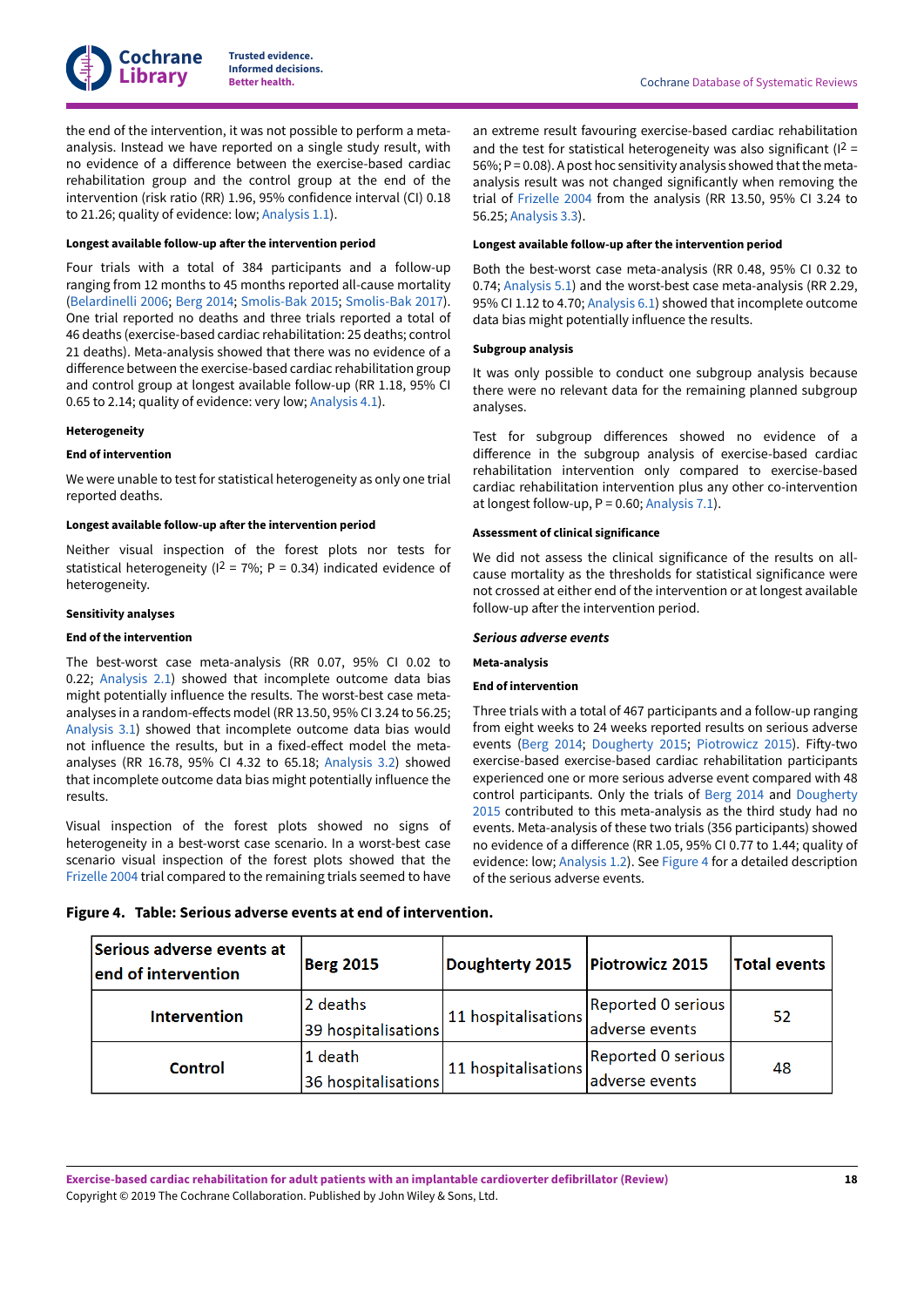

#### **Longest available follow-up after the intervention period**

Three trials with a total of 188 participants and a follow-up ranging from 12 months to 18 months reported results on serious adverse events [\(Belardinelli](#page-28-6) 2006; [Smolis-Bak](#page-28-11) 2015; [Smolis-Bak](#page-28-12) [2017](#page-28-12)). Fourteen exercise-based cardiac rehabilitation participants experienced one or more serious adverse event compared with 23 control participants. Meta-analysis showed no evidence of a

difference using a random-effects model (RR 0.84, 95% CI 0.43 to 1.65; quality of evidence: very low; [Analysis 4.2\)](#page-56-0). Using a fixedeffect model there was evidence of a difference favouring exercisebased cardiac rehabilitation (RR 0.81, 95% CI 0.61 to 1.08; quality of evidence: very low; [Analysis 4.3](#page-56-1)). We have chosen to use the result from the fixed-effect model, as it was the most conservative result. See [Figure](#page-21-0) 5 for a detailed description of the serious adverse events.

### <span id="page-21-0"></span>**Figure 5. Table:Serious adverse events at longest available follow-up.**

| Serious adverse events at<br>longest available follow-up | Belardineli 2006   | Smolis-Bak 2015                         | Smolis-Bak 2017 | Total events |  |
|----------------------------------------------------------|--------------------|-----------------------------------------|-----------------|--------------|--|
| <b>Intervention</b>                                      |                    | Reported 0 serious 3 deaths<br>3 deaths |                 | 39           |  |
|                                                          | adverse events     | 11 hospitalisations 22 hospitalisations |                 |              |  |
| Control                                                  |                    | 3 deaths                                | 16 deaths       | 48           |  |
|                                                          | 8 hospitalisations | 12 hospitalisations 19 hospitalisations |                 |              |  |

#### **Heterogeneity**

### **End of intervention**

Neither visual inspection of the forest plots nor tests for statistical heterogeneity ( $1^2 = 0\%$ ; P = 0.67) indicated evidence of heterogeneity.

### **Longest available follow-up after the intervention period**

Both visual inspection of the forest plots and tests for statistical heterogeneity (I 2 = 69%; P = 0.04) indicated substantial heterogeneity. A post hoc sensitivity analysis showed that the metaanalysis result was not changed significantly when removing the trial of [Belardinelli](#page-28-6) 2006 from the analysis (RR 1.01, 95% CI 0.76 to 1.34;  $1^2 = 0\%$ ,  $P = 0.70$ ).

#### **Sensitivity analyses**

#### **End of intervention**

The best-worst case meta-analysis (RR 0.58, 95% CI 0.41 to 0.82; [Analysis 2.2](#page-53-0)) and worst-best case meta-analysis (RR 1.74, 95% CI 1.34 to 2.27; [Analysis 3.4\)](#page-55-0) showed that incomplete outcome data bias might potentially influence the results.

Visual inspection of the forest plots showed no signs of heterogeneity.

### **Longest available follow-up after the intervention period**

Two of the three trials did not report any dropouts and we were therefore unable to perform sensitivity analyses.

#### **Subgroup analysis**

It was only possible to conduct two subgroup analyses because there were no relevant data for the remaining planned subgroup analyses.

The test for subgroup differences showed no evidence of a difference in the subgroup analyses for trials with a short follow-up period compared to trials with a longer follow-up period, P = 0.56; [Analysis 7.2](#page-61-1). The test for subgroup differences showed no evidence of a difference in the subgroup analyses for trials with an exercise intervention only compared to trials with an exercise intervention plus any other co-intervention at the end of the intervention,  $P =$ 0.67; [Analysis 7.3](#page-62-0).

### **Assessment of clinical significance**

We did not assess the clinical significance of the results on serious adverse events as the thresholds for statistical significance was not crossed at either end of the intervention or at longest available follow-up after the intervention period.

#### *Health-related quality of life*

#### **End of the intervention**

Five trials with a total of 433 participants and a follow-up ranging from eight weeks to 24 weeks reported results on health-related quality of life ([Belardinelli](#page-28-6) 2006; Berg [2014;](#page-28-4) [Frizelle](#page-28-9) 2004; [Piotrowicz](#page-28-10) [2015;](#page-28-10) [Smolis-Bak](#page-28-11) 2015); results are summarised in [Figure](#page-22-0) 6.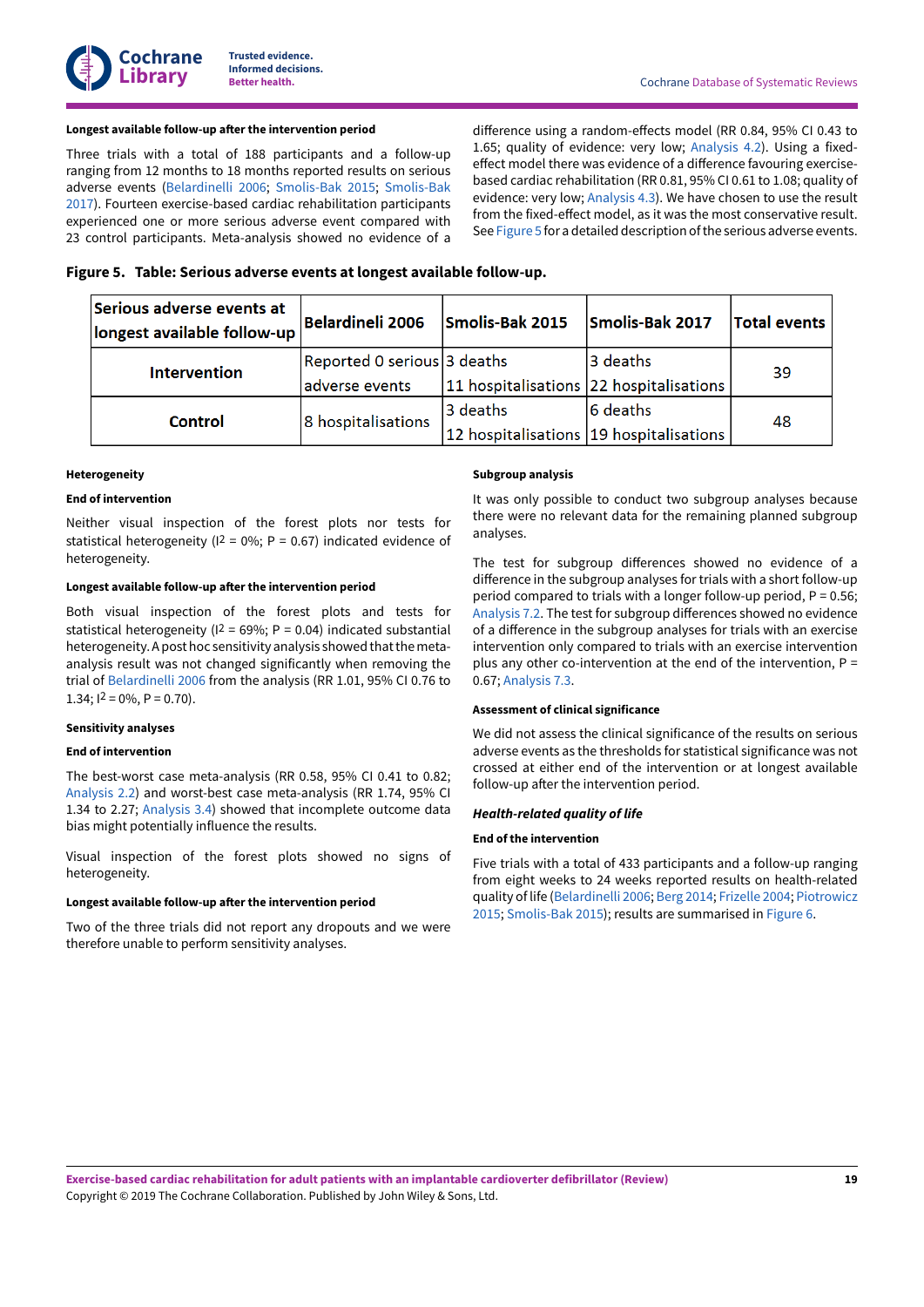| Primary outcome: Health-related                     |              |                                               |                            |           |                          |    |                      |                                |                          |
|-----------------------------------------------------|--------------|-----------------------------------------------|----------------------------|-----------|--------------------------|----|----------------------|--------------------------------|--------------------------|
| quality of life                                     |              |                                               | <b>End of intervention</b> |           |                          |    |                      | Longest follow-up              |                          |
| <b>Belardineli 2006</b>                             |              | Ex group                                      | Control group P            |           | <b>Ex versus Control</b> |    |                      | Month Ex group Control group P | <b>Ex versus Control</b> |
| The Minnesota LHFQ                                  |              |                                               |                            |           |                          |    |                      |                                |                          |
|                                                     |              | Physical (ICD only) 33±8 to 28±9 34±9 to 33±9 |                            | <b>NS</b> | NS, but Ex group         |    |                      |                                |                          |
|                                                     |              | (ICD CRT) 31±8 to 26±7 33±7 to 33±7           |                            | <b>NS</b> | with ICD CRT had         |    |                      |                                |                          |
|                                                     |              | Emotional (ICD only) 10±4 to 8±4              | 10±4 to 9±4                | <b>NS</b> | the biggest              |    |                      | None                           |                          |
|                                                     |              | $(ICD CRT)$ 9 $±4$ to 6 $±4$                  | 9±4 to 10±4                | <b>NS</b> | positive change          |    |                      |                                |                          |
| Socio-economic (ICD only) 14±6 to 13±6 13±6 to 13±6 |              |                                               |                            | <b>NS</b> |                          |    |                      |                                |                          |
|                                                     |              | (ICD CRT) 14±7 to 8±4                         | 13±6 to 13±6               | <b>NS</b> |                          |    |                      |                                |                          |
| <b>Berg 2015</b>                                    |              | Ex group                                      | Control group P            |           | <b>Ex versus Control</b> |    |                      | Month Ex group Control group P | <b>Ex versus Control</b> |
| <b>SF-36</b>                                        | <b>MCS</b>   | 54.3 (7.4)                                    | 51.2(10.0)                 |           | $0.014$ Ex > Control     |    |                      | None                           |                          |
|                                                     | <b>PCS</b>   | 46.9 (10.0)                                   | 46.0 (10.2)                | <b>NS</b> | $Ex = Control$           |    |                      |                                |                          |
| Frizelle 2004                                       |              | Ex group                                      | Control group P            |           | <b>Ex versus Control</b> |    |                      | Month Ex group Control group P | <b>Ex versus Control</b> |
| <b>EuroQual</b>                                     |              | 9.58(6.82)                                    | $1.56$ (NR)                | 0.54      | $Ex = Control$           |    |                      |                                |                          |
| QLMI - emotional                                    |              | 0.42(0.69)                                    | $0.06$ (NR)                | 0.05      | $Ex >$ Control           |    |                      |                                |                          |
| QLMI - physical                                     |              | 0.69(0.74)                                    | $0.03$ (NR)                | 0.08      | $Ex >$ Control           |    |                      | None                           |                          |
| GLMI - social                                       |              | 0.87(0.82)                                    | $0.10$ (NR)                | 0.04      | $Ex >$ Control           |    |                      |                                |                          |
| QLMI - global                                       |              | 5.40(0.65)                                    | $0.06$ (NR)                | 0.05      | $Ex >$ Control           |    |                      |                                |                          |
| <b>Piotrowicz 2015</b>                              |              | Ex group                                      | Control group P            |           | <b>Ex versus Control</b> |    |                      | Month Ex group Control group P | <b>Ex versus Control</b> |
| <b>SF-36</b>                                        | <b>Total</b> | 70.8 (30.3)                                   | 67.4(25.9)                 | <b>NS</b> | NS, but Ex group         |    |                      |                                |                          |
|                                                     |              |                                               |                            |           | had the biggest          |    |                      | <b>None</b>                    |                          |
|                                                     |              |                                               |                            |           | positive change          |    |                      |                                |                          |
| <b>Smolis-Bak 2015</b>                              |              | Ex group                                      | <b>Control group P</b>     |           | <b>Ex versus Control</b> |    |                      | Month Ex group Control group P | <b>Ex versus Control</b> |
| Nottingham Health Profile Total                     |              | 7.7(5.5)                                      | 9.7(6.2)                   | 0.22      | $Ex = Control$           | 12 | $6.4(4.5)$ 8.8 (5.9) |                                | $0.12$ Ex = Control      |

# <span id="page-22-0"></span>Figure 6. Summary of results on health related quality of life at end of intervention and at longest available follow**up**

Two of the five trials reported the SF-36 (Berg [2014](#page-28-4); [Piotrowicz](#page-28-10) [2015](#page-28-10)). Berg [2014](#page-28-4) showed evidence of a greater improvement in the exercise-based cardiac rehabilitation group than control group on SF-36 Mental Component Score but no difference in Physical Component Score. [Piotrowicz](#page-28-10) 2015 showed no evidence of a difference between total SF-36 score. It was not possible to conduct a meta-analysis on the two trials as [Piotrowicz](#page-28-10) 2015 used a Polish version of the SF-36 and therefore was not comparable to [Berg](#page-28-4) [2014](#page-28-4), who used the original validated version of SF-36.

[Smolis-Bak](#page-28-11) 2015 reported no evidence of a difference between the exercise-based cardiac rehabilitation and control groups on the total Nottingham Health Profile score ([Smolis-Bak](#page-28-11) 2015). Only this trial used the Nottingham Health Profile and meta-analysis was therefore not possible.

[Frizelle](#page-28-9) 2004 reported no evidence of a difference between the exercise-based cardiac rehabilitation and control groups on EuroQol score ([Frizelle](#page-28-9) 2004). Only this trial used the EuroQual and meta-analysis was therefore not possible.

[Belardinelli](#page-28-6) 2006 reported no evidence of a difference between the exercise-based cardiac rehabilitation and control groups on Minnesota Living with Heart Failure Questionnaire Physical, Emotional or Socio-Economic subscores ([Belardinelli](#page-28-6) 2006). Only this trial used the Minnesota Living with Heart Failure Questionnaire and meta-analysis was therefore not possible.

### **Longest** available follow-up after the intervention period

One trial with a total of 52 participants reported results on healthrelated quality of life at 12 months of follow-up with no evidence of a difference between the exercise-based cardiac rehabilitation and control groups on the total Nottingham Health Profile score

[\(Smolis-Bak](#page-28-11) 2015). Only this trial reported results at longest followup and meta-analysis was therefore not possible.

# **Assessment of clinical significance**

It was not possible to asses the clinical significance of the results on health-related quality of life. The included trials used different health-related quality of life measures and calculating the minimally important difference in health-related quality of life measures is debated ([Farivar](#page-30-16) 2004). Some suggest that this can be done using 0.5 SD and some argue that using 0.3 SD is more accurate. However, no consensus on recommendations exist.

### **Secondary outcomes**

#### *Exercise-capacity at the end of the intervention*

#### **Meta-analysis**

#### **End of the intervention**

Eight trials with a total of 1507 participants and a follow-up ranging from eight weeks to 24 weeks reported results on exercise-capacity. Seven trials reported VO<sub>2</sub> peak with a total of 1485 participants [\(Belardinelli](#page-28-6) 2006; Berg [2014](#page-28-4); [Dougherty 2015](#page-28-8); [Piccini](#page-28-7) 2013; [Piotrowicz](#page-28-10) 2015; [Smolis-Bak](#page-28-11) 2015; [Smolis-Bak](#page-28-12) 2017). Randomeffects meta-analysis showed evidence of a higher VO<sub>2</sub> peak with exercise-based cardiac rehabilitation compared with control at the end of the intervention (mean difference (MD) 2.27, 95% CI 1.07 to 3.46, quality of evidence: very low; [Analysis 1.3\)](#page-50-2). Using a fixed-effect model there was evidence of a difference favouring exercise-based cardiac rehabilitation compared to control (MD 0.91, 95% CI 0.60 to 1.21, quality of evidence: very low; [Analysis 1.4\)](#page-51-0). We have chosen to use the result from the fixed-effect model, as it was the most conservative result.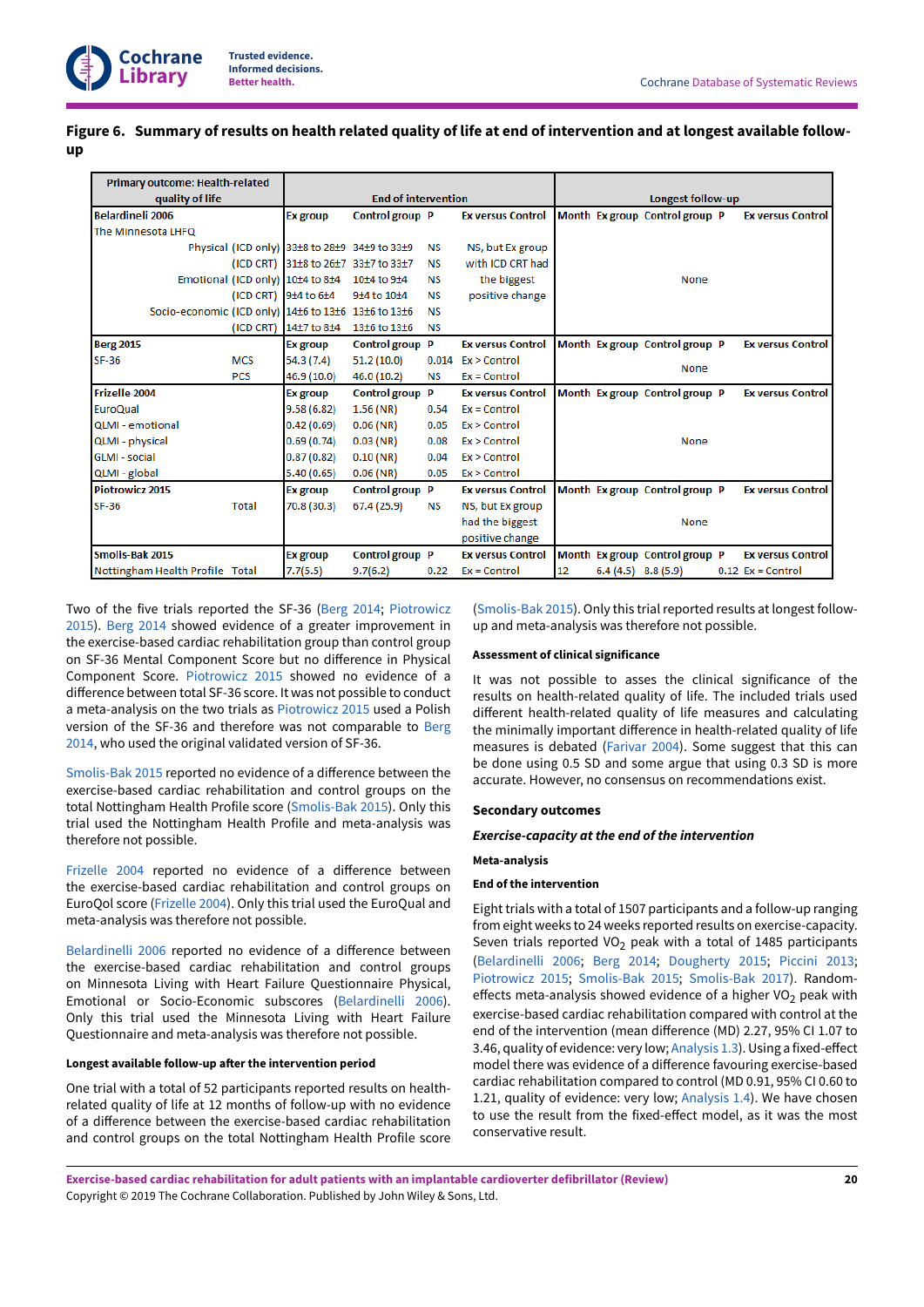Consistent with this, [Frizelle](#page-28-9) 2004 reported evidence of a greater improvement in mean shuttle test distance from baseline in the exercise-based cardiac rehabilitation group compared with control group (exercise-based cardiac rehabilitation group: mean changes 85.56, SD 24.13; control group: mean changes 0.32) ([Frizelle](#page-28-9) 2004). Only this trial used the shuttle test and meta-analysis was therefore not possible.

# **Longest available follow-up after the intervention period**

Two trials with a total of 136 participants reported results on exercise-capacity at 12 months of follow-up with no evidence of a difference between the exercise-based cardiac rehabilitation and control groups (MD 0.83, 95% CI -0.66 to 2.32, quality of evidence: very low; [Analysis 4.4\)](#page-56-2) ([Smolis-Bak](#page-28-11) 2015; [Smolis-Bak](#page-28-12) 2017).

### **Heterogeneity**

### **End of intervention**

Visual inspection of the forest plot did not show any clear signs of heterogeneity.Howevertests for statistical heterogeneity indicated evidence of heterogeneity ( $1^2$  = 79%; P = 0.0002).

### **Longest available follow-up after the intervention period**

Both visual inspection of the forest plots and tests for statistical heterogeneity ( $1^2$  = 89%; P = 0.002) indicated substantial heterogeneity. A post hoc sensitivity analysis was not possible as there were only two trials.

### **Assessment of clinical significance**

Our results show that exercise-based cardiac rehabilitation might increase the exercise-capacity in adults with an ICD at the end of the intervention. However, exercise-capacity is a surrogate outcome with questionable clinical relevance, so the clinical significance of this outcome result should be interpreted with caution. Further, based on prior studies a 6% change in peak VO2 has shown to be clinically meaningful in heart failure patients ([Corrá](#page-30-17) 2006).

### *ICD antitachycardia pacing*

### **Meta-analysis**

### **End of the intervention**

Two trials with a total of 356 participants and a followup ranging from 12 weeks to 24 weeks reported results on antitachycardia pacing (Berg [2014;](#page-28-4) [Dougherty 2015](#page-28-8)). Thirty-eight exercise-based cardiac rehabilitation participants experienced one or more antitachycardia pacing event(s) compared with 29 control participants. Meta-analysis showed no evidence of a difference (RR 1.26, 95% CI 0.84 to 1.90; quality of evidence: moderate; [Analysis](#page-51-1) [1.5\)](#page-51-1).

### **Longest available follow-up after the intervention period**

One trial with a total of 196 participants reported results on antitachycardia pacing at 45 months of follow-up with no evidence of a difference between the exercise-based cardiac rehabilitation and control groups (Berg [2014](#page-28-4)). Only this trial reported results at longest follow-up and meta-analysis was therefore not possible.

#### **Heterogeneity**

### **End of intervention**

Neither visual inspection of the forest plots nor tests for statistical heterogeneity ( $12 = 0\%$ ; P = 0.66) indicated evidence of heterogeneity.

#### **Longest available follow-up after the intervention period**

We were unable to test for statistical heterogeneity as only one trial reported antitachycardia pacing.

### **Assessment of clinical significance**

The clinical significance of the results for antitachycardia pacing was unclear. The outcome results should be interpreted with caution as we assessed them as high risk of bias and the lack of statistical significance may very well be due to random error and lack of power. But as there was no difference in the risk of requiring antitachycardia pacing between the exercise-based cardiac rehabilitation group and the control group at the end of the intervention, one could argue, that exercise-based cardiac rehabilitation was safe, as it did not increase ventricular heart activity as this would have let to an increase of antitachycardia pacing.

### *ICD shock*

#### **Meta-analysis**

#### **End of the intervention**

Three trials with a total of 428 participants and a follow-up ranging from eight weeks to 24 weeks reported results on appropriate shock (Berg [2014;](#page-28-4) [Dougherty 2015](#page-28-8); [Piotrowicz](#page-28-10) 2015). Thirty-one exercisebased cardiac rehabilitation participants experienced one or more appropriate shocks compared with 25 control participants. Metaanalysis showed no evidence of a difference (RR 0.56, 95% CI 0.20 to 1.58; quality of evidence: low; [Analysis 1.6](#page-51-2)).

Two trials with a total of 234 participants and a follow-up ranging from eight weeks to 24 weeks reported results on inappropriate shock [\(Dougherty 2015;](#page-28-8) [Piotrowicz](#page-28-10) 2015). One trial reported no inappropriate shock and one trial reported a total of three inappropriate shocks (exercise-based cardiac rehabilitation: 1 inappropriate shock; control: 2 inappropriate shocks). As only one trial reported results at the end of the intervention we were unable to conduct a meta-analysis. Instead we have reported on a single study result, with no evidence of a difference between the exercisebased cardiac rehabilitation group and control group at the end of the intervention (RR 0.60, 95% CI 0.10 to 3.51; quality of evidence: moderate; [Analysis 1.7\)](#page-52-0).

#### **Longest available follow-up after the intervention period**

Four trials with a total of 384 participants and a follow-up ranging from 12 months to 45 months reported results on appropriate shock [\(Belardinelli](#page-28-6) 2006; Berg [2014;](#page-28-4) [Smolis-Bak](#page-28-11) 2015; [Smolis-Bak](#page-28-12) [2017\)](#page-28-12). Sixty-one exercise-based cardiac rehabilitation participants experienced one or more appropriate shock(s) compared with 67 control participants. Meta-analysis showed no evidence of a difference using neither a random-effects model (RR 0.28, 95% CI 0.05 to 1.65; quality of evidence: very low; [Analysis 4.5](#page-57-0)) nor a fixedeffect model (RR 0.88, 95% CI 0.68 to 1.13; quality of evidence: very low; [Analysis 4.6](#page-57-1)). We have chosen to use the result from the random-effects model, as it was the most conservative result.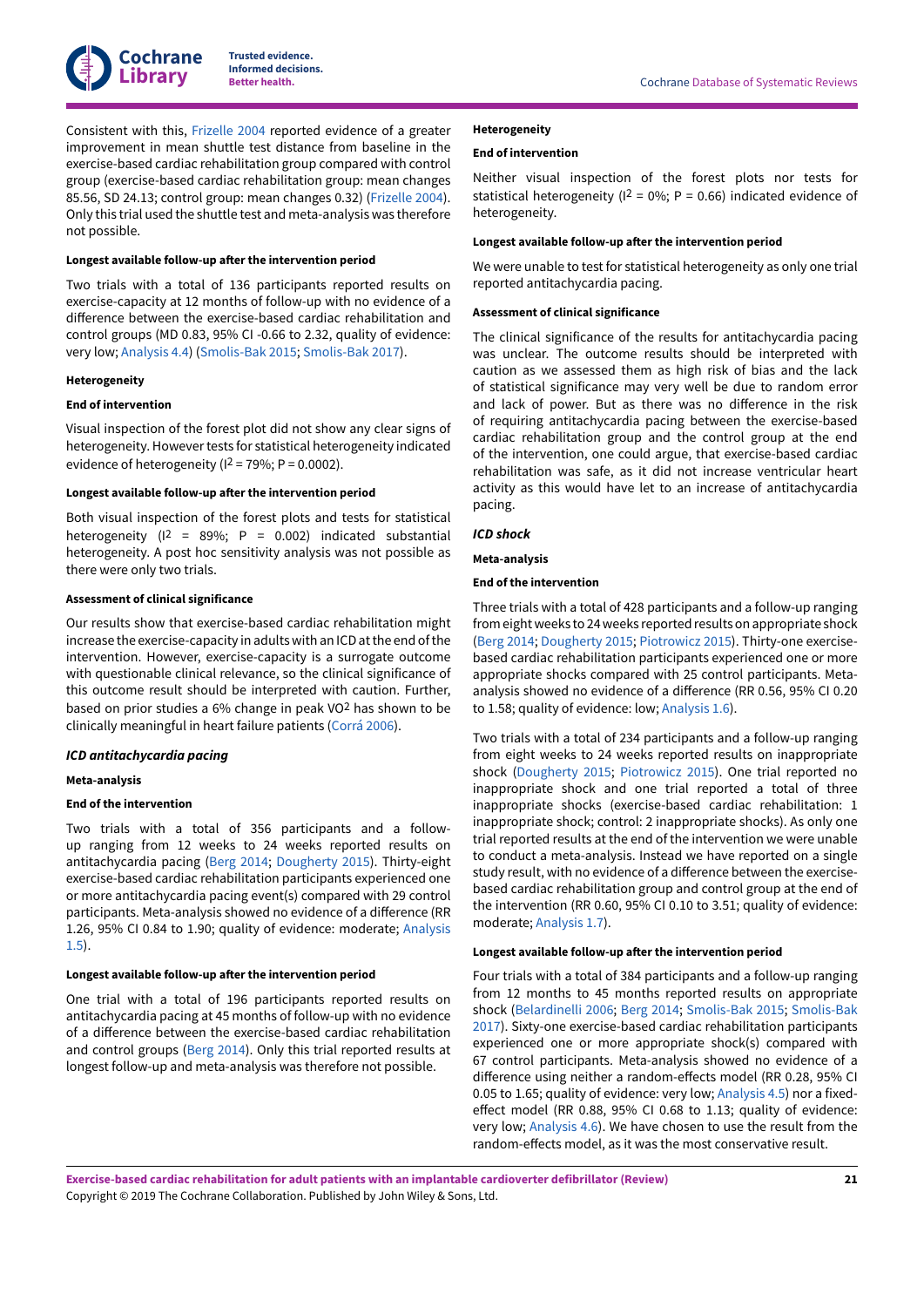

One trial with a total of 1053 participants and a follow-up of 26 months reported results on all shock [\(Piccini](#page-28-7) 2013). One hundred and eight exercise-based cardiac rehabilitation participants experienced one or more appropriate shock(s) compared with 113 control participants. As only one trial reported results at longest available follow-up after the intervention period we were unable to perform a meta-analysis. Instead we have reported on a single study result, with no evidence of a difference between the exercisebased cardiac rehabilitation group and control group at longest available follow-up after the intervention period (RR 0.89, 95% CI 0.70 to 1.12; quality of evidence: very low; [Analysis 4.7\)](#page-58-0).

#### **Heterogeneity**

### **End of intervention**

Neither visual inspection of the forest plots nor tests for statistical heterogeneity ( $1^2$  = 43%; P = 0.17) indicated evidence of heterogeneity for results on appropriate shock.

We were unable to test for statistical heterogeneity as only one trial reported on inappropriate shock.

### **Longest available follow-up after the intervention period**

Both visual inspection of the forest plots and tests for statistical heterogeneity (I 2 = 77%; P = 0.004) indicated evidence of heterogeneity for results on appropriate shock.

We were unable to test for statistical heterogeneity as only one trial reported on all shocks.

### **Assessment of clinical significance**

The clinical significance of the results on appropriate shock, inappropriate shock and all shocks was unclear. Outcome results should be interpreted with caution as the 95% Cl was very wide and we could not rule out any beneficial or harmful effects at this time. But as there was no difference in the risk of requiring an ICD shock between the exercise-based cardiac rehabilitation group and the control group, neither at end of intervention nor at longest available follow-up after the intervention period, one could argue, that exercise-based cardiac rehabilitation was safe, as it did not increase ventricular heart activity as this would have led to an increase of ICD shock.

#### *Non-serious adverse events*

#### **Meta-analysis**

#### **End of the intervention**

Two trials with a total of 271 participants and a follow-up ranging from eight weeks to 24 weeks reported results on the proportion of participants with non-serious adverse events at the end of the intervention ([Dougherty 2015](#page-28-8); [Piotrowicz](#page-28-10) 2015). Eleven exercisebased cardiac rehabilitation participants experienced one or more serious adverse event compared with one control participants. Meta-analysis showed some evidence of a difference favouring the control group (RR 5.44, 95% CI 1.01 to 29.32; [Analysis 1.8\)](#page-52-1), but the extremely wide Cls, with the lower CI very close to one, suggested that the data are compatible with their being no difference between groups.

### **Longest available follow-up after the intervention period**

No trials reported results on non-serious adverse events after the end of the intervention.

#### **Heterogeneity**

#### **End of the intervention**

Neither visual inspection of the forest plots nor tests for statistical heterogeneity ( $12 = 0\%$ ; P = 0.80) indicated evidence of heterogeneity.

#### **Assessment of clinical significance**

The clinical significance of the results on non-serious adverse events was sparse, as only two trials, with a total of 271 participants, reported on this outcome.

### *Employment*

**Meta-analysis**

### **End of intervention**

None of the included trials reported on this outcome at the end of the intervention.

#### **Longest available follow-up after the intervention period**

Only one trial reported results at 12 months of follow-up, and therefore we were unable to perform a meta-analysis. Instead, we have reported on a single trial result, which showed that after one year, 81% of the patients working before ICD implantation were still employed with no evidence of a difference between the exercisebased cardiac rehabilitation group and control group (Berg [2014](#page-28-4)).

#### **Assessment of clinical significance**

We did not assess the clinical significance of the results on employment as only one trial reported on this outcome.

### **Costs and cost-effectiveness**

**Meta-analysis**

#### **End of intervention**

None of the included trials reported on this outcome at the end of the intervention.

### **Longest available follow-up after the intervention period**

Only one trial reported results at 45 months of follow-up, and therefore we were unable to perform a meta-analysis. Instead, we have reported on a single study result, which showed that the rehabilitation programme resulted in a reduction in total attributable direct healthcare costs at 36 months' follow-up. The cost of rehabilitation was USD 335/EUR 276 per patient enrolled in rehabilitation. The total attributable cost of rehabilitation after three years was – USD 6789/- EUR 5593 in favour of exercise-based cardiac rehabilitation [\(Berg](#page-28-4) 2014). Only this trial reported results and we were therefore unable to perform a meta-analysis.

#### **Assessment of clinical significance**

We did not assess the clinical significance of the results on costs and cost-effectiveness as only one trial reported on this outcome.

### <span id="page-24-0"></span>**D I S C U S S I O N**

### **Summary of main results**

This systematic review identified eight randomised controlled trials (RCTs) with a total of 1730 participants, with an implantable cardiac device (ICD) with or without cardiac resynchronisation therapy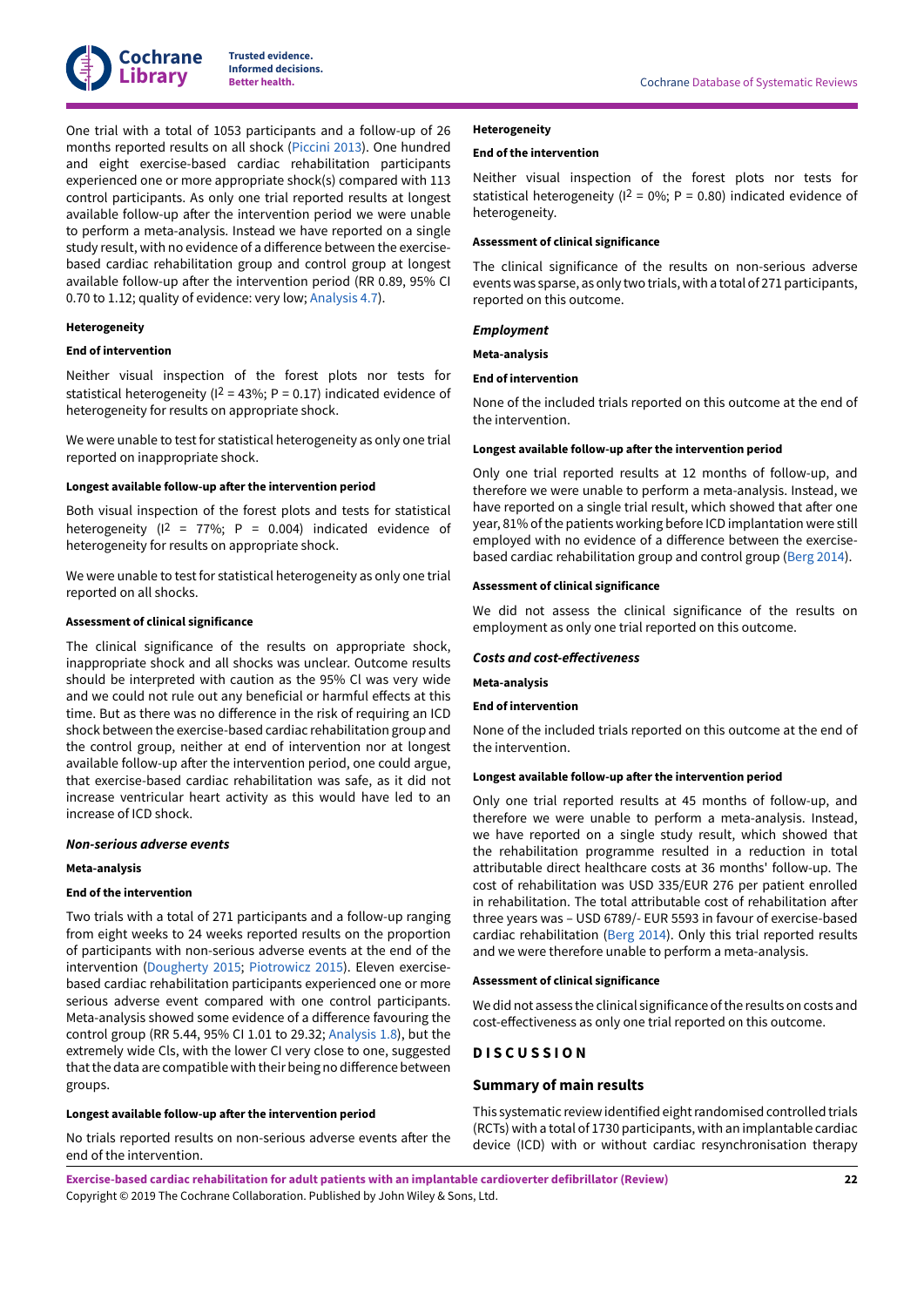

(CRT) function, comparing exercise-based cardiac rehabilitation with no exercise control. All trials and outcome results were at high risk of bias and we assessed the evidence for all outcomes as ranging from very low to moderate quality.

The exercise-based programmes consisted in all eight trials of both aerobic exercise and resistance training or stretching ([Belardinelli](#page-28-6) [2006](#page-28-6); Berg [2014;](#page-28-4) [Dougherty 2015](#page-28-8); [Frizelle](#page-28-9) 2004; [Piccini](#page-28-7) 2013; [Piotrowicz](#page-28-10) 2015; [Smolis-Bak](#page-28-11) 2015; [Smolis-Bak](#page-28-12) 2017). The dose of exercise training ranged widely across the trials with two to seven sessions per week and a duration of 10 to 60 minutes per session for a period of eight to 26 weeks. In two trials, the exercise-based programme was supplemented by psychoeducational follow-up, either face-to-face or by phone (Berg [2014](#page-28-4); [Frizelle](#page-28-9) 2004).

The trials had different approaches to their control group. One trial asked the control group not to start a new exercise programme [\(Dougherty 2015\)](#page-28-8). The rest of the trials either did not report on this or the control group had no restriction in activity. None of the trials reported any data on the control groups, why we grouped the control groups into a single control throughout the review.

Meta-analysis showed that there was no evidence of a difference in all-cause mortality at the end of the intervention or at the longest available follow-up. There was also no evidence of a difference in serious adverse events between exercise-based cardiac rehabilitation and control at the end of the intervention or at the longest available follow-up. Sensitivity analysis showed that incomplete outcome data bias might potentially influence the results of both all-cause mortality and serious adverse events. Tests for subgroup differences showed no evidence of a difference in trials with a short follow-up period compared to trials with a longer follow-up period, or trials with an exercise intervention only compared to trials with an exercise intervention plus any other cointervention at the end of the intervention, and at longest available follow-up after the intervention period. Given the variation in reported health-related quality of life outcomes, it was not possible to pool data. The five trials reporting health-related quality of life, showed little or no difference at follow-up between exercise-based cardiac rehabilitation and control.

For secondary outcomes, this systematic review demonstrates a potential positive effect of exercise-based cardiac rehabilitation on exercise capacity compared to control at the end of the intervention. However, these effects of exercise-based cardiac rehabilitation are more uncertain at longest available followup after the intervention period. This systematic review also demonstrates that there are uncertain effects of exercise-based cardiac rehabilitation on antitachycardia pacing, appropriate shock, inappropriate shock, all shock, non-serious adverse events, employment and cost-effectiveness at the end of the intervention and at longest available follow-up after the intervention period.

This systematic review demonstrates that exercise-based cardiac rehabilitation might improve short-term exercise capacity compared with control. However, given the lack of evidence it was not possible to definitively assess the effects of exercisebased cardiac rehabilitation on all-cause mortality, serious adverse events, or health-related quality of life. All trials were at high risk of bias so it is highly likely that our results overestimate benefit and underestimate harm.

Our results are summarised in [Summary](#page-6-1) of findings for the main [comparison](#page-6-1) for results at the end of the intervention and [Summary](#page-8-0) [of findings 2](#page-8-0) for results at longest available follow-up.

# **Overall completeness and applicability of evidence**

We searched for RCTs irrespective of language, publication year, publication type and publication status. We also searched ClinicalTrials.gov, Controlled-trials.com, and The World Health Organization International Clinical Trials Registry Platform to search for ongoing trials or any that had not yet been published.

There was an insufficient number of trials to assess reporting bias using funnel plots for any of the stated outcomes.

When analysing the effects of exercise-based cardiac rehabilitation on all-cause mortality and serious adverse events, tests were limited to two subgroup analyses: trials with a short follow-up period compared to trials with a longer follow-up period; and trials with exercise intervention only compared to trials with exercise intervention plus any other co-intervention.

Our analyses showed that there was only evidence of a difference favouring exercise-based cardiac rehabilitation, when it comes to the outcome, exercise capacity. However, this finding needs to be interpreted with caution as all trials had a high risk of bias. Exercise-based cardiac rehabilitation might improve short-term exercise capacity compared with control, but there was no evidence of a long-term improvement. This could indicate that exercisebased cardiac rehabilitation did not have any permanent change in exercise behaviour in the included participants and therefore did not have a deferred benefit.

### **Quality of the evidence**

We used the GRADE approach to assess the quality of evidence of each outcome result ([Guyatt](#page-30-18) 2008). The GRADE assessments showed that the quality of evidence ranged from very low quality to moderate quality. Accordingly, there is a high risk that future trials may overturn the results of this present review. Reasons for the GRADE assessments are given below and are also described in the footnotes of Summary of findings for the main [comparison](#page-6-1) for results at the end of the intervention and of [Summary](#page-8-0) of findings 2 for results at the longest available follow-up.

The lack and quality of the reporting of methods in the majority of included trials made it difficult to assess their risk of bias. This was especially evident in terms of selection bias, performance bias, detection bias, and other bias. We judged the overall risk of bias in all the trials to be 'high risk', as we judged all of the trials to be 'unclear' or'high risk' in one or more risk of bias domains. Two trials described their methodology in more depth and if we disregarded the bias domain of blinding of participants and personnel, these trails would have a low risk of bias. We assessed the risk of bias as high and downgraded these results by one level if 50% or lower of the included trials had a high risk of bias, and two levels if more than 50% of the included trials had a high risk of bias. For a summary on risk of bias, see [Figure](#page-17-0) 2 and [Figure](#page-18-0) 3.

The degree of variability between trials in the results of exercise capacity at the end of the intervention and serious adverse events and ICD shock at longest available follow-up were 50% to 90%, which might represent substantial heterogeneity. Therefore, we assessed the risk of inconsistency as high and downgraded these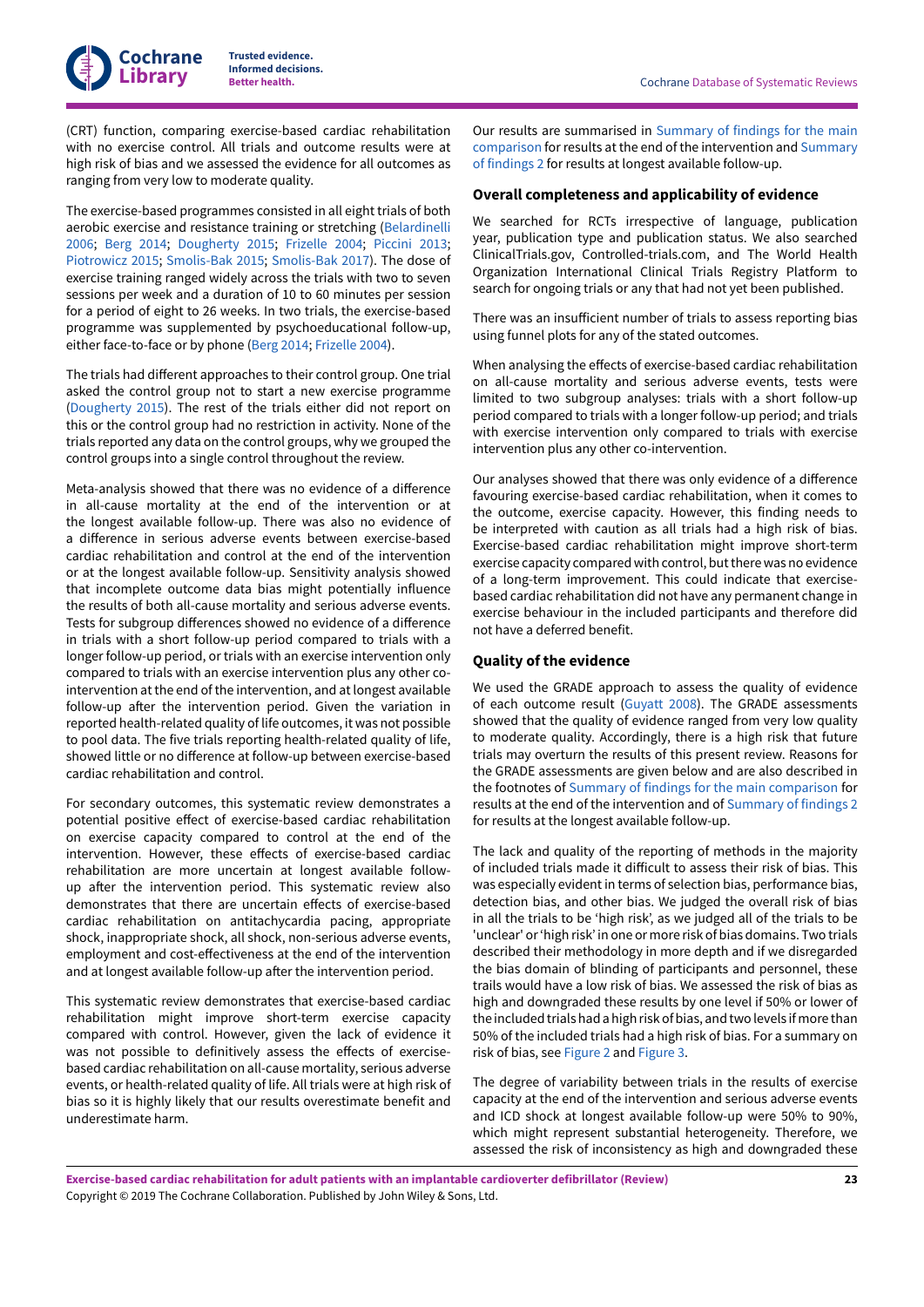**Cochrane Library**

**Trusted evidence. Informed decisions.**

results by one level. This decreases the validity of our reported results on these outcomes. In the rest of the results, we assessed the risk of inconsistency as not serious, which increases the validity of our reported results.

We assessed the degree of imprecision in the results and downgraded by one level if the number of events to calculate a precise effect estimate was too low or if the 95% CIs included both no effect and appreciable harm and appreciable benefit. This was evident in the results of all-cause mortality, serious adverse events, and antitachycardia pacing and shock, and therefore we downgraded results to serious or very serious.

#### **Potential biases in the review process**

### **Strengths**

This has been the first systematic review of RCTs assessing the impact of exercise-based cardiac rehabilitation for adult patients with an ICD. The review was conducted according to the recommendations of the *Cochrane Handbook for Systematic Reviews of Interventions* ([Higgins 2011a\)](#page-30-10). We followed the peerreviewed published protocol, which predefined participants, interventions, comparisons, and outcomes, with the attention of avoiding biases during review preparation. We performed a comprehensive literature search to identify published and unpublished studies according to our prespecified inclusion and exclusion criteria. We located full text publications of all included trials and conducted the meta-analysis using available data from these trials. We assessed outcomes at two assessment time points (end of the intervention and longest available follow-up). We thoroughly assessed risk of bias for each trial to assess the risks of systematic errors ('bias') [\(Higgins 2011a\)](#page-30-10). We used sensitivity analyses (best-worst, worst-best) to test the robustness of our results [\(Higgins 2011a\)](#page-30-10).

### **Limitations**

Our review has some limitations. Firstly, most trials were relatively small (one trial, [Piccini](#page-28-7) 2013 contributed 65% of the total data) and reported few clinical events. Secondly, although we contacted authors for missing data or trial information, we obtained a poor response. Thirdly, any searches hold the risk of missing items, e.g. limitations by number of databases, and limits due to search terms and filters. Fourthly, a longer intervention period might affect outcomes, as the follow-up duration and duration of exercise programme might be too short for clinical outcomes. Fiftly, because the trials had different approaches to the control groups, we grouped the control groups into a single control, which might be to much of a simplification.

# **Agreements and disagreements with other studies or reviews**

We found that exercise-based cardiac rehabilitation increased exercise capacity at the end of the intervention, although results should be interpreted with caution as all trials had high risk of bias and therewas evidence of substantial statistical heterogeneity. This finding concurs with previous reviews by Pandey and colleagues and Isaksen and colleagues. Isaksen et al concluded that exercisebased cardiac rehabilitation improves functional capacity in patients with ICDs and Pandey et al concluded that exercise training in patients with ICDs is associated with improved peak oxygen uptake [\(Isaksen 2012;](#page-31-10) [Pandey](#page-31-15) 2017). Based on the trials identified

in this review, we found no evidence of a difference in the risk of antitachycardia pacing, appropriate shock, inappropriate shock and all shock at the end of the intervention or at longest available follow-up. This does not concur with the review of Pandey et al, who concluded, in pooled analyses using a random-effects model, that exercise training was associated with significantly lower likelihood of ICD shock ([Pandey](#page-31-15) 2017). When it comes to safety regarding inappropriate and appropriate shock during exercise, rehabilitation appears to be safe, as none of the trials included in this review reported any inappropriate or appropriate shocks during exercise. This concurs with both Isaksen et al and Pandey et al [\(Isaksen 2012](#page-31-10); [Pandey](#page-31-15) 2017).

Cochrane Reviews of the effects of exercise-based cardiac rehabilitation have been undertaken for other heart disease indications including heart failure and ischaemic heart disease [\(Anderson](#page-29-1) 2016; [Taylor](#page-32-6) 2014). These reviews demonstrate that exercise-based cardiac rehabilitation decreases rates of hospitalisation and increases health-related quality of life. However, the impact of exercise-rehabilitation on these outcomes remains unproven for patients treated with ICD, and should be the focus of future randomised trials and updates of this Cochrane Review.

### <span id="page-26-0"></span>**A U T H O R S ' C O N C L U S I O N S**

### **Implications for practice**

The European Society of Cardiology recommend exercise-based cardiac rehabilitation for patients treated with ICD([Piepoli 2012](#page-31-16)). In support of this, our systematic review of randomised trials showed evidence in favour of exercise-based rehabilitation (8 to 26 weeks of aerobic training, 2 to 7 days per week and a duration of 10 to 60 minutes per session) on short-term exercise capacity. However, the quality of evidence is low, and there was no evidence to support benefit in terms of mortality, ICD shock, antitachycardia pacing, employment or health-related quality of life.

The majority of trials included in this review were based on cardiac rehabilitation programmes that were of exercise training alone. However, it is widely accepted that contemporary cardiac rehabilitation is a complex intervention and should consist of other elements, including risk factor education and counselling [\(Anderson](#page-29-6) 2014) – 'comprehensive cardiac rehabilitation'. Moreover, due to the risk of ICD shock, rehabilitation programmes for ICD patients should contain elements of psychoeducation for shock management.

Based on this review, exercise-based cardiac rehabilitation seems safe, when it comes to ICD shock. Firstly, there was no difference in the risk of requiring an appropriate shock, inappropriate shock or all shock between the exercise-based cardiac rehabilitation group and the control group, neither at end of intervention nor at longest available follow-up after the intervention period. Secondly, all trials reported that their exercise programme was safe, with no ICD shocks during exercise. These results provide reassurance that exercise training in patients with an ICD does not lead to an increased incidence of appropriate shock, inappropriate shock or all shock. However, we still do not know if exercise-based cardiac rehabilitation for patients with ICD is safe in general, due to a small number of non-serious and serious adverse events reported by the trials identified in this review. There was also no information to what happened to ICD leads in the trials, but according to [Lampert](#page-31-17)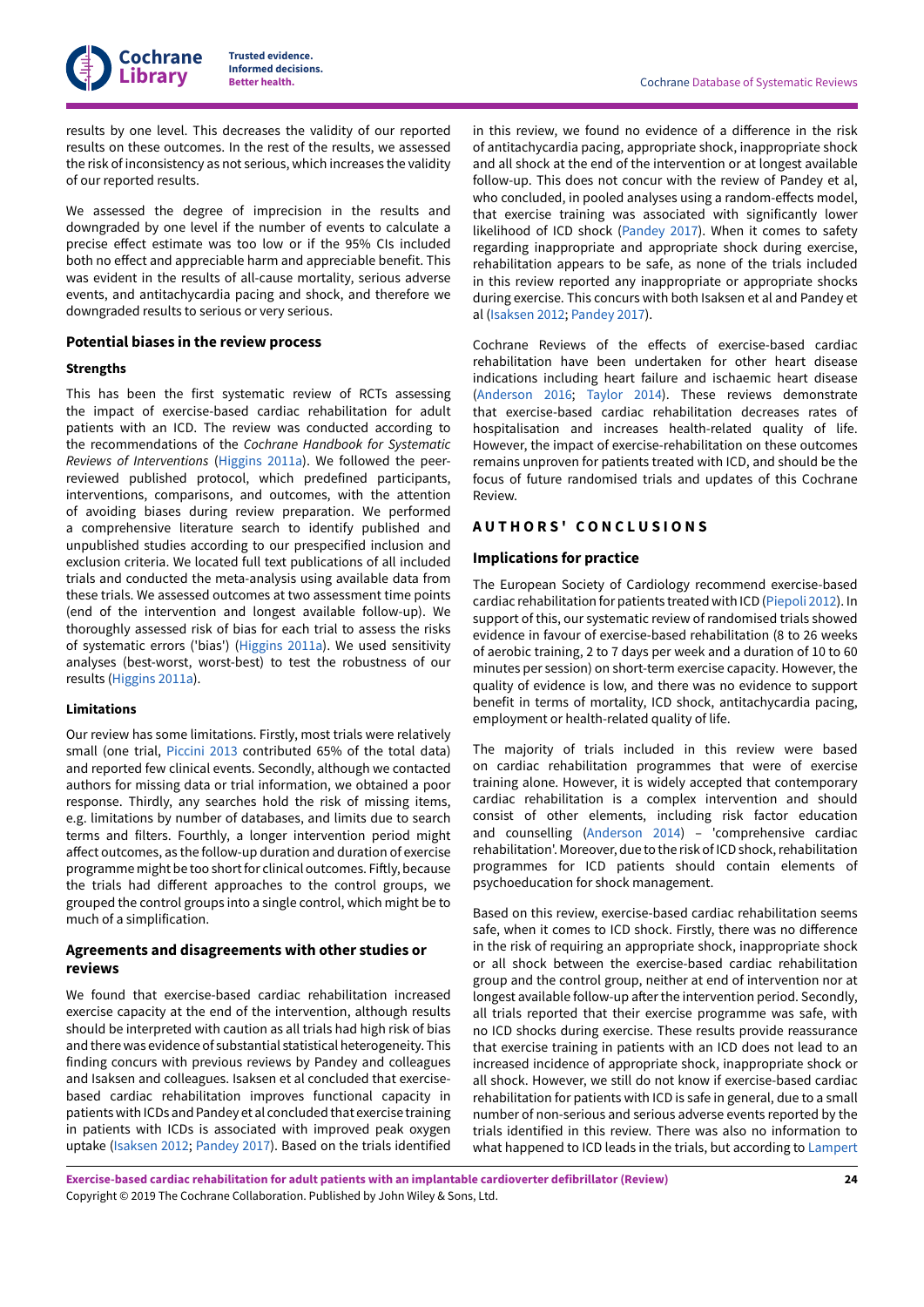[2017](#page-31-17), the estimated lead survival free of definite malfunction (from implantation date) was 95% at five years among 440 participants in organised sports.

# **Implications for research**

This systematic review shows that well-designed adequately powered randomised trials are needed in order to assess the impact of exercise-based cardiac rehabilitation on the outcomes that matter most to patients, clinicians and policy makers. These outcomes include all-cause mortality, serious adverse events, health-related quality of life, appropriate shock, inappropriate shock, return to work, and costs and cost-effectiveness ([Anderson](#page-29-1) [2016](#page-29-1); [Piepoli 2012](#page-31-16); [Taylor](#page-32-6) 2014).

Newtrials needto be conductedwith a lowrisk of bias anda lowrisk of random errors, further they should be reported in accordance with CONSORT guidelines for non-pharmacological interventions [\(Boutron](#page-29-7) 2008). Future clinical trials of exercise-based cardiac rehabilitation in ICD patients should also address the following considerations.

- Address outcomes not present in this review, i.e. ICDs zones or detection times, ICD lead failure and ICD-related complications.
- Generalisability of trial populations, i.e. inclusion of women, people with different ICD types with or without cardiac resynchronisation therapy (CRT) function, both primary and secondary prophylactics ICD.
- Interventions to minimise the risk of ICD shock, antitachycardia pacing and increase exercise capacity and better health-related quality of life.
- Interventions to enhance long-term mortality, costs and costeffectiveness, and adherence, compliance and referral to rehabilitation programmes.

# <span id="page-27-0"></span>**A C K N O W L E D G E M E N T S**

We would like to thank the Cochrane Heart Group who ran the literature searches for this review.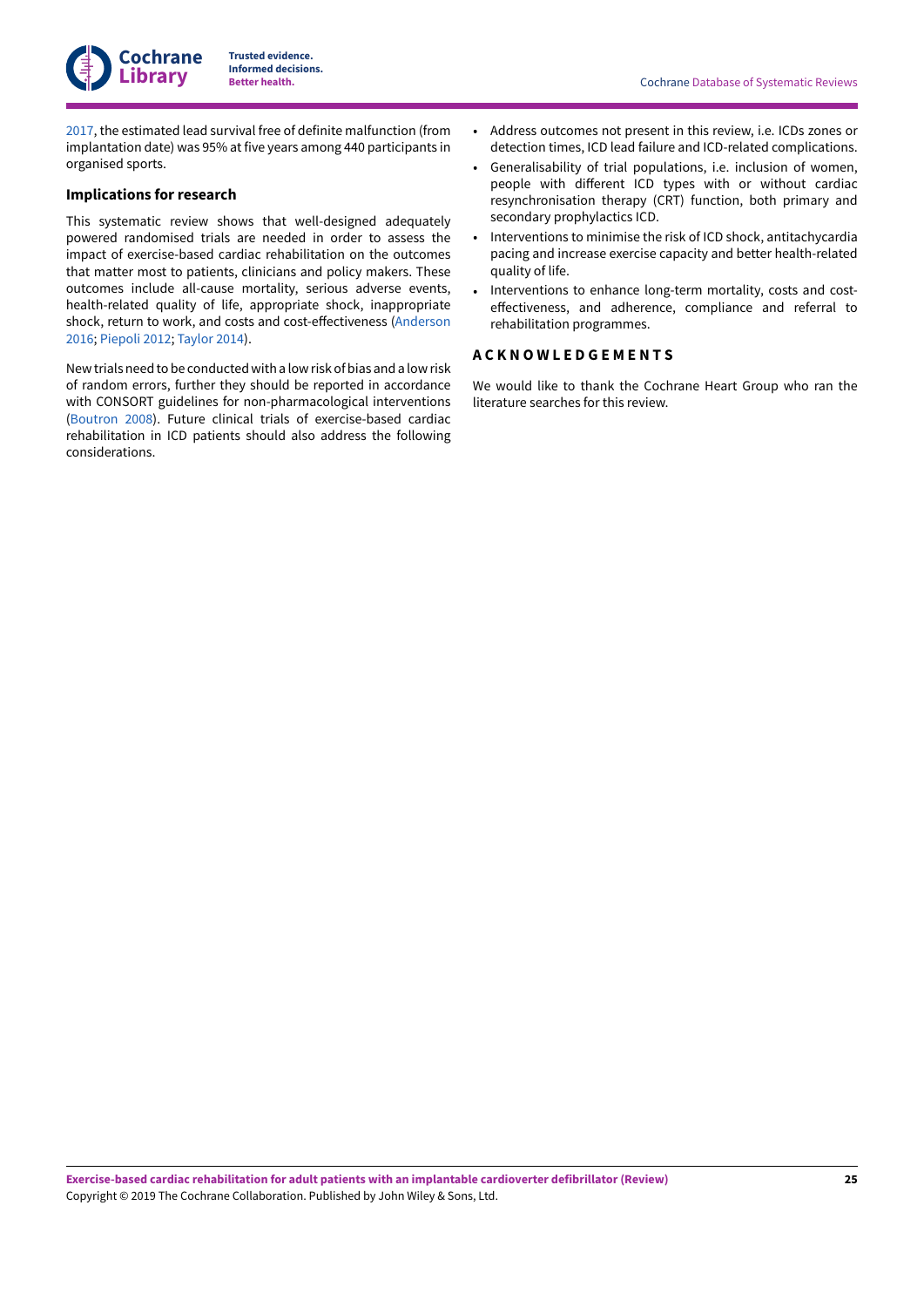# **REFERENCES**

### <span id="page-28-2"></span><span id="page-28-0"></span>**References to studies included in this review**

#### <span id="page-28-6"></span>**Belardinelli 2006** *{published data only}*

Belardinellia R, Capestroa F, Misiania A, Scipionea P, Georgioub D. Moderate exercise training improves functional capacity,quality of life, and endothelium-dependent vasodilation in chronic heart failure patients with implantable cardioverter defibrillators and cardiac resynchronization therapy. *European Journal of Cardiovascular Prevention and Rehabilitation* 2006;**13**:818–25.

### <span id="page-28-4"></span>**Berg 2014** *{published data only}*

[\\*](#page-33-5)  Berg SK, Pedersen PU, Zwisler A, Winkel P, Gluud C, Pedersen BD, et al. Comprehensive cardiac rehabilitation improves outcome for patients with implantable cardioverter defibrillator. Findings from the COPE-ICDrandomised clinical trial. *European Journal of Cardiovascular Nursing* 2015;**14**:34– 44.

Berg SK, Pedersen PU, Zwisler AD, Winkel P, Gluud C, Pedersen B, et al. Comprehensive cardiac rehabilitation versus treatment as usual for implantable cardioverter defibrillator recipients improves exercise capacity, general health and mental health-mixed methods approach embedding data from a randomised clinical trial with qualitative data. Conference Abstract. 2012.

Berg SK, Svendsen JH, Zwisler AD, Pedersen BD, Preisler P, Siersbæk-Hansen L, et al. COPE-ICD: a randomised clinical trial studying the effects and meaning of a comprehensive rehabilitation programme for ICD recipients – design, intervention and population. *BMC Cardiovascular Disorders* 2011;**11**:33.

Christensen AV, Øhlers AA, Zwisler AD, Svendsen JH, Berg SK. Employment status and sick leave after first-time implantable cardioverter defibrillator implantation: results from the COPE-ICD trial. *Journal of Cardiovascular Nursing* 2017;**32**(5):448-54. [DOI: 10.1097/JCN.00000000000000366]

### <span id="page-28-8"></span>**Dougherty 2015** *{published data only}*

[\\*](#page-33-5)  Dougherty C, Glenny R, Burr R, Flo G, Kudenchuk P. Prospective randomized trial of moderately strenuous aerobic exercise after an implantable cardioverter defibrillator. *Circulation* 2015;**131**:1835-42.

Dougherty C, Glenny R, Kudenchuk P, Malinick T, Flo G. Testingan exercise intervention to improve aerobic conditioning and autonomic function after an implantable cardioverter defibrillator (ICD). *Pacing and Clinical Electrophysiology* 2010;**33**:1–8.

Dougherty CM, Glenny R, Kudenchuk PJ, Flo GL, Burr RL. Aerobic exercise training after an ICD: Primary results of the antiarrhythmic effects of exercise after an ICD trial. Conference Abstract. 2011.

Dougherty CM, Glenny R, Kudenchuk PJ, Flo PL, Burr R. Aerobic exercise training after an ICD: Primary results of the antiarrhythmic effects of exercise after an ICD trial. Conference Abstract. 2013.

<span id="page-28-1"></span>Flo G, Glenny R, Kudenchuk P, Dougherty C. Development and safety of an exercise testing protocol for participants with primary or secondary ICD indication. *Cardiopulmonary Physical Therapy Journal* 2012;**23**:16–22.

Goldman T, Dougherty CM, Burr RL, Kudenchuk PJ. Aerobic exercise improves heart rate recovery after an ICD. Conference Abstract. 2013.

### <span id="page-28-9"></span><span id="page-28-3"></span>**Frizelle 2004** *{published data only}*

Frizelle D, Lewin R, Kaye G, Hargreaves C, Hasney K, Beaumont C, et al. Cognitive-behavioural rehabilitation programme for patients with an implanted cardioverter defibrillator: a pilot study. *British Journal of Health Psychology* 2004;**9**:381–92.

#### <span id="page-28-7"></span>**Piccini 2013** *{published data only}*

Piccini J, Hellkamp A, Whellan D, Ellis S, Keteyian S, Kraus W, et al. Exercise training and implantable cardioverter defibrillator shocks in patients with heart failure: results from HF-ACTION. *JACC: Heart Failure* 2013;**1**:142–8.

#### <span id="page-28-10"></span>**Piotrowicz 2015** *{published data only}*

Piotrowicz E, Zielinski T, Bodalski R, Rywik T, Dobraszkiewicz-Wasilewska B, Sobieszczanska-Małek M, et al. Home-based tele monitored Nordic walking training is well accepted, safe, effective and has high adherence among heart failure patients, including those with cardiovascular implantable electronic devices: a randomised controlled study. *European Journal of Preventive Cardiology* 2015;**22**:1368–77.

#### <span id="page-28-11"></span>**Smolis-Bak 2015** *{published data only}*

Smolis-Bąk E, Dąbrowski R, Piotrowicz E, Chwyczko T, Dobraszkiewicz-Wasilewska B, Kowalik I, et al. Hospital-based and tele monitoring guided home-based training programs: Effects on exercise tolerance and quality of life in patients with heart failure (NYHA class III) and cardiac resynchronization therapy: a randomised, prospective observation. *International Journal of Cardiology* 2015;**199**:442–7.

#### <span id="page-28-12"></span>**Smolis-Bak 2017** *{published data only}*

Smolis-Bąk E, Rymuzav H, Kazimierska B, Kowalik I, Chwyczko T, Borowiec A, et al. Improvement of exercise tolerance in cardiopulmonary testing with sustained safety after regular training in outpatients with systolic heart failure (NYHA III)and an implantable cardioverter-defibrillator. Prospective 18-month randomized study. *Archives of Medical Science* 2017;**13**:1094– 101. [DOI: [10.5114/aoms.2016.61938\]](https://doi.org/10.5114%2Faoms.2016.61938)

### **References to studies excluded from this review**

### **Dougherty 2004** *{published data only}*

Cynthia M, Dougherty G, Pyper P, Frasz HA. Description of a nursing intervention program after an implantable cardioverter defibrillator. *Heart and Lung* 2004;**33**(3):183-90.

#### <span id="page-28-5"></span>**Dunbar 2009** *{published data only}*

Dunbar SB, Langberg JL, Reilly CM, Viswanathan B, McCarty F, Culler SD, et al. Effect of a psychoeducational intervention on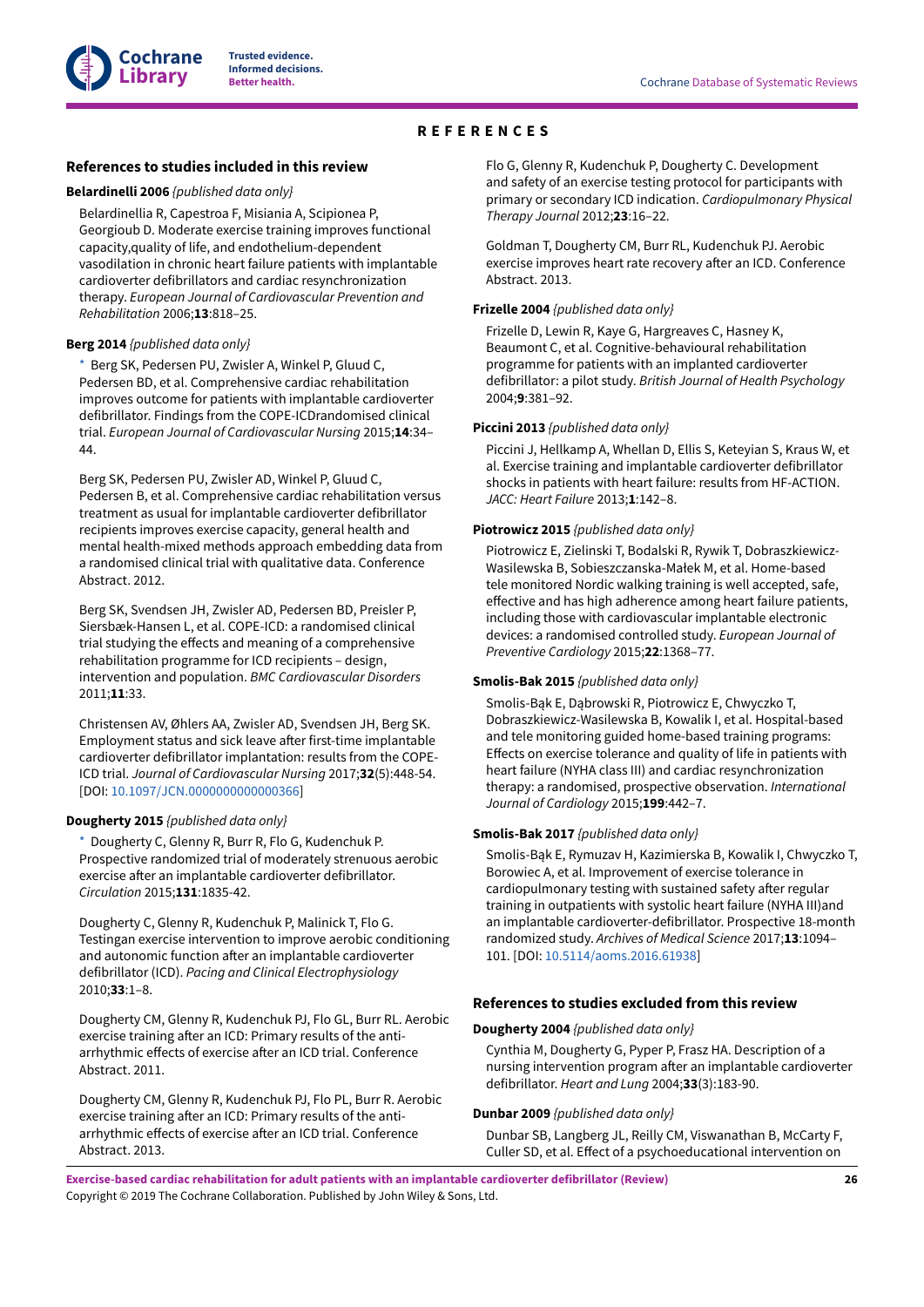

depression, anxiety, and health resource use in implantable cardioverter defibrillator patients. *PACE* 2009;**32**:1259-71.

### **Edelman 2006** *{published data only}*

Edelman S, Lemon J, Kirkness A. Educational intervention for patients with automatic implantable cardioverter defibrillators. *Australian Journal of Advanced Nursing* 2007;**24**(3):26-32.

# **Fichet 2003** *{published data only}*

Fitchet A, Doherty PJ, Bundy C, Bell W, Fitzpatrick AP, Garratt CJ. Comprehensive cardiac rehabilitation programme for implantable cardioverter-defibrillator patients:a randomised controlled trial. *Heart* 2003;**89**:155–60.

### **Klempfner 2015** *{published data only}*

Klempfner R, Kamerman T, Schwammenthal E, Nahshon A, Hay I, Goldenberg I, et al. Efficacy of exercise training in symptomatic patients with hypertrophic cardiomyopathy: Results of a structured exercise training program in a cardiac rehabilitation center. *European Journal of Preventive Cardiology* 2015;**22**:13-9.

### **Lewin 2007** *{published data only}*

Lewin RJ, Coulton S, Frizelle DJ, Kaye G, Cox H. A brief cognitive behavioural preimplantation and rehabilitation programme for patients receiving an implantable cardioverter-defibrillator improves physical health and reduces psychological morbidity and unplanned readmissions. *Heart* 2009;**95**:63-9.

# **Michitaka 2017** *{published data only}*

Kato M, Masuda T, Ogano M, Hotta K, Takagi H, Tanaka S, et al. Stretching exercises improve vascular endothelial dysfunction through attenuation of oxidative stress in chronic heart failure patients with an implantable cardioverter defibrillator. *Journal of Cardiopulmonary Rehabilitation and Prevention* 2017;**37**:130-8. [DOI: [10.1097/HCR.0000000000000229](https://doi.org/10.1097%2FHCR.0000000000000229)]

# **Rakhshan 2017** *{published data only}*

Rakhshan M, Ansari L, Molazem Z, Zare N. Complications of heart rhythm management devices after cardiac rehabilitation program. *Clinical Nurse Specialist* 2017;**31**(3):E1-6. [DOI: [10.1097/NUR.0000000000000293\]](https://doi.org/10.1097%2FNUR.0000000000000293)

### **Russell 2015** *{published data only}*

Russell DC, Smith TL, Krahn DD, Graskamp P, Singh D, Kolden GG, et al. Effects of cognitive behavioral stress management on negative mood and cardiac autonomic activity in ICD recipients. *PACE* 2015;**38**:951-65.

### **Toise 2014** *{published data only}*

Toise SC, Sears SF, Schoenfeld MH, Blitzer ML, Marieb MA, Drury JH, et al. Psychosocial and cardiac outcomes of yoga for ICD patients: a randomized clinical control trial. *PACE* 2014;**37**:48-62.

### <span id="page-29-3"></span>**Vanhees 2004** *{published data only}*

Vanhees L, Kornaat M, Defoor J, Aufdemkampe G, Schepers D, Stevens A, et al. Effect of exercise training in patients with an implantable cardioverter defibrillator. *European Heart Journal* 2004;**25**:1120-6.

### **References to studies awaiting assessment**

#### <span id="page-29-4"></span>**Chrysohoou 2015** *{published data only}*

Chrysohoou C, Angelis A, Tsitsinakis G, Spetsioti S, Nasis I, Tsiachris D, et al. Cardiovascular effects of high-intensity interval aerobic training combined with strength exercise in patients with chronic heart failure: a randomised phase III clinical trial. *International Journal of Cardiology* 2015;**179**:269– 74.

#### **Weretka 2010** *{published data only}*

Weretka S, Paape H, Thieliant J, Stellos K, Braun M, Weig HJ, et al. Beneficial effects of exercise training in patients with implantable cardioverter-defibrillators (BETA): a prospective randomised study. Conference Abstract. 2010.

### **References to ongoing studies**

**NCT03544489** *{unpublished data only}*

NCT03544489. Implementing exercise after an (ICD) (E-ICD). clinicaltrials.gov/ct2/show/NCT03544489 (first posted 1 June 2018).

### **Additional references**

### <span id="page-29-0"></span>**Adamopoulos 1993**

Adamopoulos S, Coats AJ, Brunotte F, Arnolda L, Meyer T, Thompson CH, et al. Physical training improves skeletal muscle metabolism in patients with chronic heart failure. *Journal of the American College of Cardiology* 1993;**21**(5):1101–6.

#### <span id="page-29-6"></span>**Anderson 2014**

Anderson LJ, Taylor RS. Cardiac rehabilitation for people with heart disease: an overview of Cochrane systematic reviews. *International Journal of Cardiology* 2014;**177**(2):348–61.

#### <span id="page-29-1"></span>**Anderson 2016**

Anderson L, Thompson DR, Oldridge N, Zwisler AD, Rees K, Martin N, et al. Exercise-based cardiac rehabilitation for coronary heart disease. *Cochrane Database of Systematic Reviews* 2016, Issue 1. [DOI: [10.1002/14651858.CD001800.pub3\]](https://doi.org/10.1002%2F14651858.CD001800.pub3)

### <span id="page-29-2"></span>**Belardinelli 1995**

Belardinelli R, Georgiou D, Scocco V, Barstow TJ, Purcaro A. Low intensity exercise training in patients with chronic heart failure. *Journal of the American College of Cardiology* 1995;**26**(4):975– 82.

#### <span id="page-29-7"></span>**Boutron 2008**

Boutron I, Moher D, Altman DG, Schultz KF, Ravaud P. Extending the CONSORT statement to randomised trials of nonpharmacologic treatment: explanation and elaboration. *Annals of Internal Medicine* 2008;**148**(4):295–309.

#### <span id="page-29-5"></span>**Brooks 1996**

Brooks R. EuroQual: the current state of play. *Health Policy* 1996;**37**:53–72.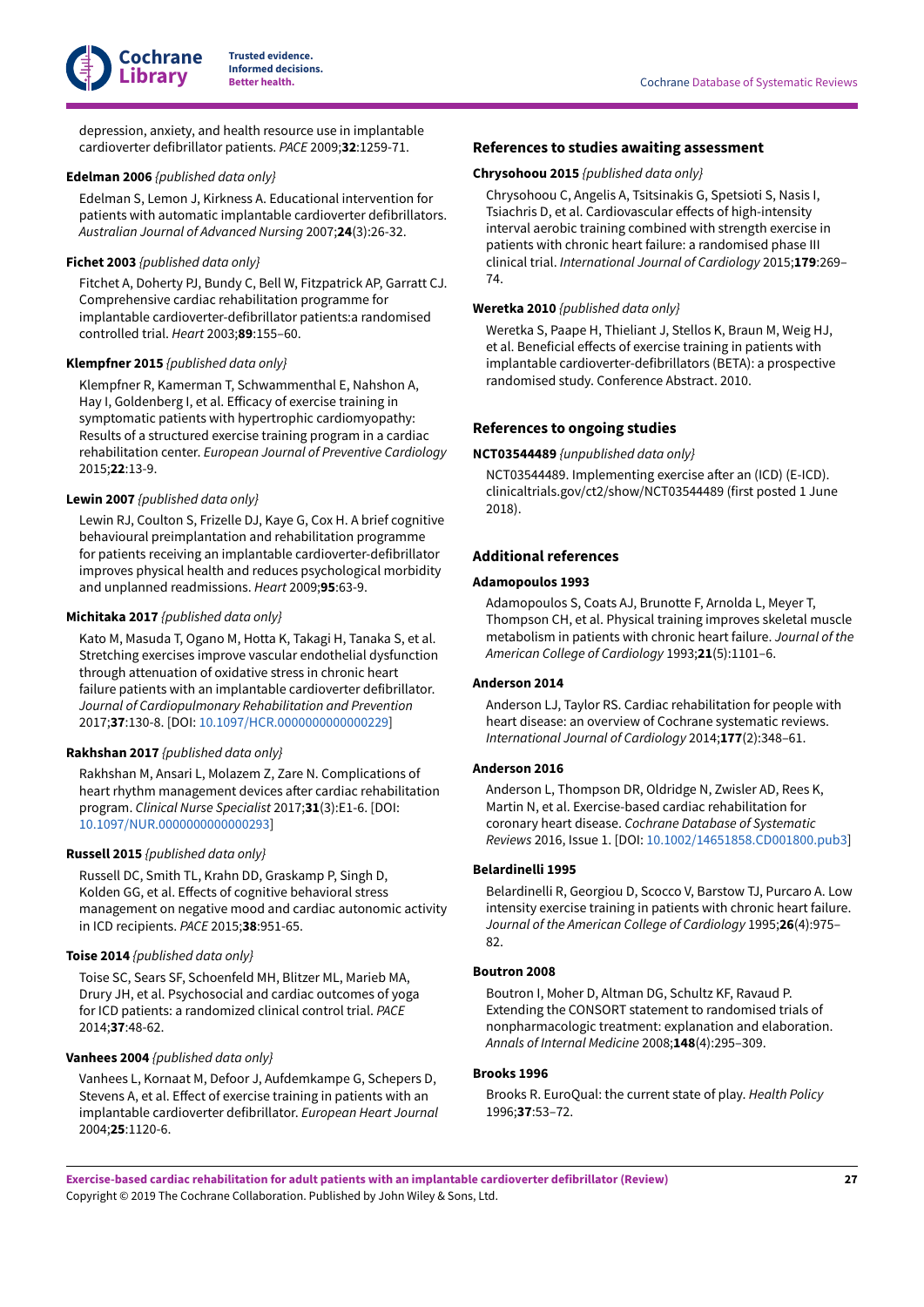

### <span id="page-30-2"></span>**Coats 1992**

Coats AJ, Adamopoulos S, Radaelli A, McCance A, Meyer TE, Bernardi L, et al. Controlled trial of physical training in chronic heart failure. Exercise performance, haemodynamics, ventilation, and autonomic function. *Circulation* 1992;**85**(6):2119–31.

### <span id="page-30-17"></span>**Corrá 2006**

Corrà U, Mezzani A, Bosimini E, Giannuzzi P. Prognostic value of time-related changes of cardiopulmonary exercise testing indices in stable chronic heart failure: a pragmatic and operative scheme. *European Journal of Cardiovascular Prevention and Rehabilitation* 2006;**13**(2):186-92. [DOI: [10.1097/01.hjr.0000189807.22224.54\]](https://doi.org/10.1097%2F01.hjr.0000189807.22224.54)

### <span id="page-30-3"></span>**Davids 2005**

Davids JS, McPherson CA, Earley C, Batsford WP, Lampert R. Benefits of cardiac rehabilitation in patients with implantable cardioverter defibrillators: a patient survey. *Archives of Physical Medicine and Rehabilitation* 2005;**86**(10):1924–8.

#### <span id="page-30-13"></span>**Deeks 2011**

Deeks JJ, Higgins JP, Altman DG, editor(s). Chapter 9: Analysing data and undertaking meta-analyses. In: Higgins JP, Green S, editor(s). Cochrane Handbook for Systematic Reviews of Interventions Version 5.1.0 (updated March 2011). The Cochrane Collaboration, 2011. Available from handbook.cochrane.org. Chichester: John Wiley & Sons.

### <span id="page-30-14"></span>**Demets 1987**

Demets DL. Methods for combining randomised clinical trials: strengths and limitations. *Statistics in Medicine* 1987;**6**(3):341– 50.

# <span id="page-30-15"></span>**DerSimonian 1986**

DerSimonian R, Laird N. Meta-analysis in clinical trials. *Controlled Clinical Trials* 1987;**7**(3):177–88.

### <span id="page-30-4"></span>**Dougherty 2005**

Dougherty CM, Thompsen EA, Lewis FM. Long-term outcomes  $o$ f a telephone intervention after an ICD. *Pacing and Clinical Electrophysiology* 2005;**28**(11):1157-67.

### <span id="page-30-5"></span>**Dougherty 2008**

Dougherty CM, Glenny R, Kudenchuk PJ. Aerobic exercise improves fitness and heart rate variability after an implantable cardioverter defibrillator. *Journal of Cardiopulmonary Rehabilitation and Prevention* 2008;**28**(5):307–11.

### <span id="page-30-1"></span>**Dunbar 2012**

Dunbar SB, Dougherty CM, Sears SF, Carroll DL, Goldstein NE, Mark DB, et al. Educational and psychological interventions to improve outcomes for recipients of implantable cardioverter defibrillators and their families. A scientific statement from the American Heart Association. *Circulation* 2012;**126**(17):2146–72.

### <span id="page-30-12"></span>**Egger 1997**

Egger M, Smith GD, Schneider M, Minder C. Bias in meta-analysis detected by a simple, graphical test. *BMJ* 1997;**315**:629-34.

# <span id="page-30-6"></span>**Fan 2009**

Fan S, Lyon CE, Savage PD, Ozonoff A, Ades PA, Balady GJ. Outcomes and adverse events among patients with implantable cardiac defibrillators in cardiac rehabilitation: a case-controlled study. *Journal of Cardiopulmonary Rehabilitation and Prevention* 2009;**29**(1):40–3.

# <span id="page-30-16"></span>**Farivar 2004**

Farivar SS, Liu H, Hays RD. Half standard deviation estimate of the minimally important difference in HRQOL scores?. *Expert Review of Pharmacoeconomics & Outcomes Research* 2004;**4**(5):515-23.

### <span id="page-30-7"></span>**Fitchet 2003**

Fitchet A, Doherty PJ, Bundy C, Bell W, Fitzpatrick AP, Garratt CJ. Comprehensive cardiac rehabilitation programme for implantable cardioverter-defibrillator patients: a randomised controlled trial. *Heart* 2003;**89**(2):155–60.

### <span id="page-30-0"></span>**Gersh 2011**

Gersh BJ, Maron BJ, Bonow RO, Dearani JA, Fifer MA, Link MS, et al. 2011 ACCF/AHA guideline for the diagnosis and treatment of hypertrophic cardiomyopathy: a report of the American College of Cardiology Foundation/American Heart Association Task Force on Practice Guidelines. *Circulation* 2011;**124**(24):e783– 831.

### <span id="page-30-18"></span>**Guyatt 2008**

Guyatt GH, Oxman AD, Vist GE, Kunz R, Falck-Ytter Y, Alonso-Coello P, et al. GRADE: an emerging consensus on rating quality of evidence and strength of recommendations. *BMJ* 2008;**336**:924–6.

### <span id="page-30-10"></span>**Higgins 2011a**

Higgins JP, Green S, editor(s). Cochrane Handbook for Systematic Reviews of Interventions Version 5.1.0 (updated March 2011). The Cochrane Collaboration, 2011. Available from handbook.cochrane.org.

### <span id="page-30-11"></span>**Higgins 2011b**

Higgins JP, Altman DG, Sterne JA. Chapter 8: Assessing risk of bias in included studies. In: Higgins JP, Green S, editor(s). Cochrane Handbook for Systematic Reviews of Interventions Version 5.1.0 (updated March 2011). The Cochrane Collaboration, 2011. Available from handbook.cochrane.org.

#### <span id="page-30-9"></span>**ICH-GCP 2015**

US Department of Health and Human Services. International Conference on Harmonisation. Guideline for technical requirements for registration of pharmaceuticals for human use. Guideline for Good Clinical Practice E6(R2) 2015.

### <span id="page-30-8"></span>**Irvine 2011**

Irvine J, Firestone J, Ong L, Cribbie R, Dorian P, Harris L, et al. A randomised controlled trial of cognitive behavior therapy tailored to psychological adaptation to an implantable cardioverter defibrillator. *Psychosomatic Medicine* 2011;**73**(3):226–33.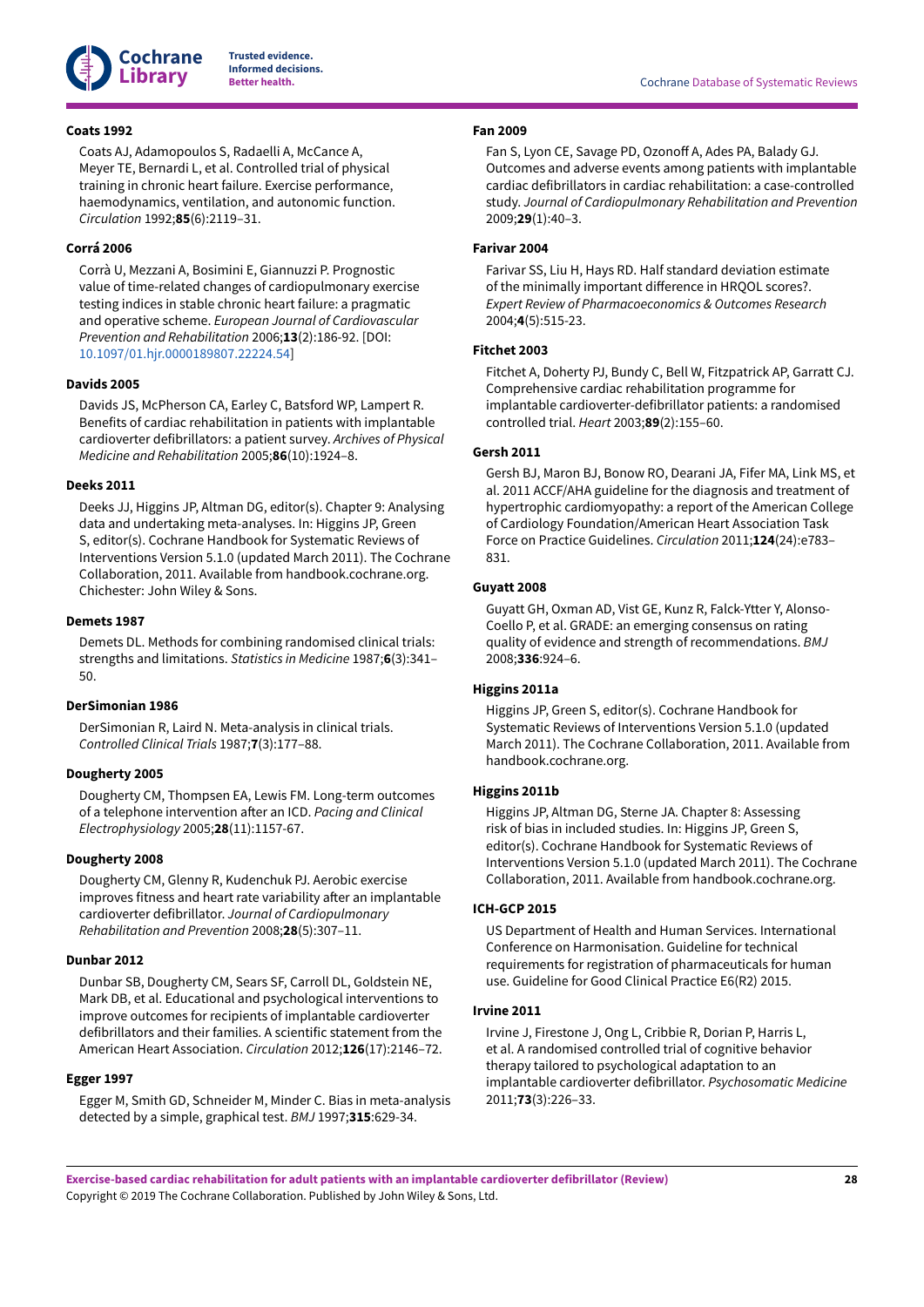

### <span id="page-31-10"></span>**Isaksen 2012**

Isaksen K, Morken IM, Munk PS, Larsen AI. Exercise training and cardiac rehabilitation in patients with implantable cardioverter defibrillators: a review of current literature focusing on safety, effects of exercise training, and the psychological impact of programme participation. *European Journal of Preventive Cardiology* 2012;**19**(4):804-12.

### <span id="page-31-2"></span>**Jessup 2009**

Jessup M, Abraham WT, Casey DE, Feldman AM, Francis GS, Ganiats TG, et al. 2009 focused update: ACCF/AHA guidelines for the diagnosis and management of heart failure in adults: a report of the American College of Cardiology Foundation/ American Heart Association Task Force on Practice Guidelines: developed in collaboration with the International Society for Heart and Lung Transplantation. *Circulation* 2009;**119**(14):1977– 2016.

# <span id="page-31-5"></span>**Kirkfeldt 2014**

Kirkfeldt RE, Johansen JB, Nohr EA, Jørgensen OD, Nielsen JC. Complications after cardiac implantable electronic device implantations: an analysis of a complete, nationwide cohort in Denmark. *European Heart Journal* 2014;**35**(18):1186–94.

### <span id="page-31-3"></span>**Kuck 2014**

Kuck KH, Hindricks G, Padeletti L, Raatikainen P, Anar DO. The EHRA White Book 2014. The current status of cardiac electrophysiology in ESC member countries. www.escardio.org/ static\_file/Escardio/Subspecialty/EHRA/publications/ehrawhite-book-2014.pdf (accessed 24 July 2015).

### <span id="page-31-17"></span>**Lampert 2017**

Lampert R, Olshansky B, Heidbuchel H, Lawless C, Saarel E, Ackerman M, et al. Safety of sports for athletes with implantable cardioverter-defibrillators - long-term results of a prospective multinational registry. *Circulation* 2017;**135**:23.

### <span id="page-31-14"></span>**Lefebvre 2011**

Lefebvre C, Manheimer E, Glanville J. Chapter 6: Searching for studies. In: Higgins JP, Green S, editor(s). Cochrane Handbook for Systematic Reviews of Interventions Version 5.1.0 (updated March 2011). The Cochrane Collaboration, 2011. Available from handbook.cochrane.org.

### <span id="page-31-6"></span>**Lemon 2004**

Lemon J, Edelman S, Kirkness A. Avoidance behaviours in patients with implantable cardioverter defibrillators. *Heart Lung* 2004;**33**(3):176–82.

### <span id="page-31-11"></span>**Lewin 2009**

Lewin RJ, Coulton S, Frizelle DJ, Kaye G, Cox H. A brief cognitive behavioural preimplantation and rehabilitation programme for patients receiving an implantable cardioverter-defibrillator improves physical health and reduces psychological morbidity and unplanned readmissions. *Heart* 2009;**95**(1):63–9.

# <span id="page-31-8"></span>**Lichtman 2008**

Lichtman JH, Bigger JT Jr, Blumenthal JA, Frasure-Smith N, Kaufman PG, Lespérance F, et al. Depression and coronary heart disease: recommendations for screening, referral, and treatment: a science advisory from the American

Heart Association Prevention Committee of the Council on Cardiovascular Nursing, Council on Clinical Cardiology, Council on Epidemiology and Prevention, and Interdisciplinary Council on Quality of Care and Outcomes Research: endorsed by the American Psychiatric Association. *Circulation* 2008;**118**(17):1768–75.

### <span id="page-31-7"></span>**Magyar-Russell 2011**

Magyar-Russell G, Thombs BD, Cai JX, Baveja T, Kuhl EA, Singh PP, et al. The prevalence of anxiety and depression in adults with implantable cardioverter defibrillators: a systematic review. *Journal of Psychosomatic Research* 2011;**71**(4):223–31.

### <span id="page-31-4"></span>**Mark 2008**

Mark DB, Anstrom KJ, Sun JL, Clapp-Channing NE, Tsiatis AA, Davidson-Ray L, et al. Quality of life with defibrillator therapy or amiodarone in heart failure. *New England Journal of Medicine* 2008;**359**(10):999–1008.

### <span id="page-31-0"></span>**Mozaffarian** 2015

Mozaffarian D, Benjamin EJ, Go AS, Arnett DK, Blaha MJ, Cushman M, et al. Heart disease and stroke statistics—2015 update: a report from the American Heart Association. *Circulation* 2015;**131**(4):e29–e322.

# <span id="page-31-1"></span>**Niemeijer 2015**

Niemeijer M, Berg M, Leening M, Hofman A, Franco O, Deckers J, et al. Declining incidence of sudden cardiac death from 1990– 2010 in a general middle-aged and elderly population: the Rotterdam Study. *Heart Rhythm* 2015;**12**(1):123–9.

### <span id="page-31-13"></span>**O'Connor 2009**

O'Connor CM, Whellan DJ, Lee KL, Keteyian SJ, Cooper LS, Ellis SJ, et al. Efficacy and safety of exercise training in patients with chronic heart failure: HF-ACTION randomised controlled trial. *JAMA* 2009;**301**(14):1439–50.

### <span id="page-31-15"></span>**Pandey 2017**

Pandey A, Parashar A, Moore C, Ngo C, Salahuddin U, Bhargava M, et al. Safety and efficacy of exercise training in patients with an implantable cardioverter-defibrillator. *JACC: Clinical Electrophysiology* 2017;**3**(2):117-26.

### <span id="page-31-12"></span>**Pedersen 2007**

Pedersen SS, van den Broek KC, Sears SF Jr. Psychological intervention following implantation of an implantable defibrillator: a review and future recommendations. *Pacing and Clinical Electrophysiology* 2007;**30**(12):1546-54.

### <span id="page-31-9"></span>**Piepoli 2010**

Piepoli MF, Corrà U, Benzer W, Bjarnason-Wehrens B, Dendale P, Gaita D, et al. Secondary prevention through cardiac rehabilitation: from knowledge to implementation. A position paper from the Cardiac Rehabilitation Section of the European Association of Cardiovascular Prevention and Rehabilitation. *European Journal of Cardiovascular Prevention and Rehabilitation* 2010;**17**(1):1-17.

### <span id="page-31-16"></span>**Piepoli 2012**

Piepoli MF, Corrà U, Adamopoulos S, Benzer W, Bjarnason-Wehrens B, Cupples M, et al. Secondary prevention in the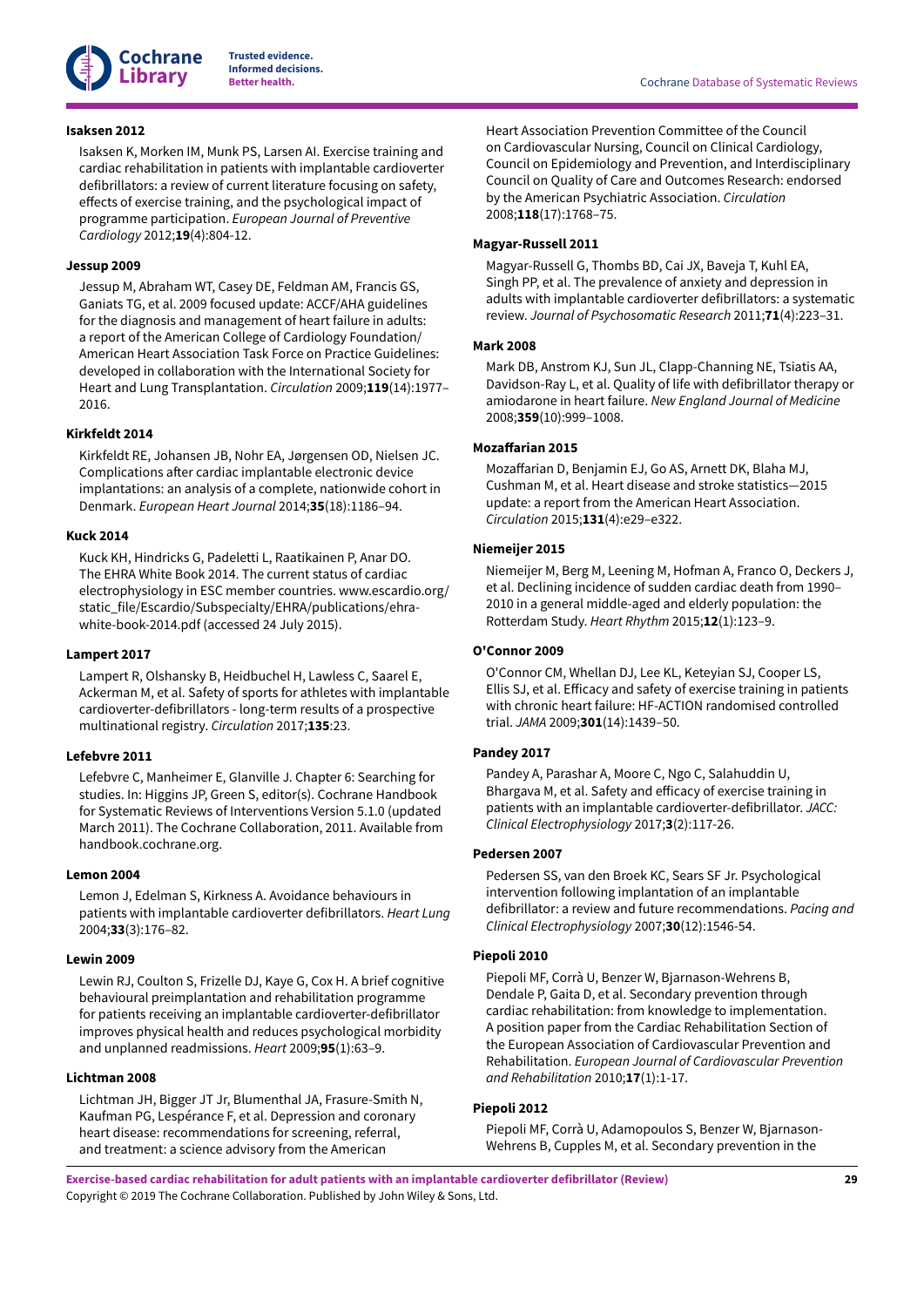

clinical management of patients with cardiovascular diseases. Core components, standards and outcome measures for referral and delivery: a policy statement from the cardiac rehabilitation section of the European Association for Cardiovascular Prevention & Rehabilitation. Endorsed by the Committee for Practice Guidelines of the European Society of Cardiology. *European Journal of Preventive Cardiology* 2014;**21**(6):664-81.

### <span id="page-32-1"></span>**Ponikowski 2016**

Ponikowski P, Voors AA, Anker SD, Bueno H, Cleland JG, Coats AJ, et al. 2016 ESC guidelines for the diagnosis and treatment of acute and chronic heart failure. *European Heart Journal* 2016;**18**(8):891–975.

### <span id="page-32-10"></span>**Rector 1992**

Rector TS, Cohn JN. Assessment of patient outcome with the Minnesota Living with Heart Failure questionnaire: reliability and validity during a randomized, doubleblind, placebo-controlled of Pimobendan. *American Heart Journal* 1992;**124**(4):1017–25.

# <span id="page-32-11"></span>**Review Manager 2014 [Computer program]**

Nordic Cochrane Centre, The Cochrane Collaboration. Review Manager 5 (RevMan 5). Version 5.3. Copenhagen: Nordic Cochrane Centre, The Cochrane Collaboration, 2014.

#### <span id="page-32-7"></span>**Risom 2017**

Risom SS, Zwisler AD, Johansen PP, Sibilitz KL, Lindschou J, Taylor RS, et al. Exercise-based cardiac rehabilitation for adults with atrial fibrillation. *Cochrane Database of Systematic Reviews* 2017, Issue 2. [DOI: [10.1002/14651858.CD011197.pub2\]](https://doi.org/10.1002%2F14651858.CD011197.pub2)

### <span id="page-32-12"></span>**Savović 2012**

Savović J, Jones H, Altman D, Harris R, Jüni P, Pildal J, et al. Influence of reported study design characteristics on intervention effect estimates from randomised controlled trials: combined analysis of meta epidemiological studies. *Health Technology Assessment Journal* 2012;**16**(35):1–82.

#### <span id="page-32-3"></span>**Schron 2002**

Schron EB, Exner DV, Yao Q, Jenkins LS, Steinberg JS, Cook JR, et al. Quality of life in the antiarrhythmics versus implantable defibrillators trial: impact of therapy and influence of adverse symptoms and defibrillator shocks. *Circulation* 2002;**105**(5):589–94.

#### <span id="page-32-2"></span>**Scott 2009**

Scott PA, Turner NG, Chungh A, Morgan JM, Roberts PR. Varying implantable cardioverter defibrillator referral patterns from implanting and non-implanting hospitals. *Europace* 2009;**11**(8):1048-51.

### <span id="page-32-8"></span>**Sibilitz 2016**

Sibilitz KL, Berg SK, Tang LH, Risom SS, Gluud C, Lindschou J, et al. Exercise-based cardiac rehabilitation for adults after heart valve surgery. *Cochrane Database of Systematic Reviews* 2016, Issue 3. [DOI: [10.1002/14651858.CD010876.pub2\]](https://doi.org/10.1002%2F14651858.CD010876.pub2)

### <span id="page-32-5"></span>**Sullivan 1988**

Sullivan MJ, Higginbotham MB, Cobb FR. Exercise training in patients with severe left ventricular dysfunction. Hemodynamic and metabolic effects. *Circulation* 1988;78(3):506-15.

### <span id="page-32-6"></span>**Taylor 2014**

Taylor RS, Sagar VA, Davies EJ, Briscoe S, Coats AJ, Dalal H, et al. Exercise-based rehabilitation for heart failure. *Cochrane Database of Systematic Reviews* 2014, Issue 4. [DOI: [10.1002/14651858.CD003331.pub4\]](https://doi.org/10.1002%2F14651858.CD003331.pub4)

### <span id="page-32-4"></span>**Thomas 2001**

Thomas SA, Friedmann E, Kelley FJ. Living with an implantable cardioverter-defibrillator: a review of the current literature related to psychosocial factors. *AACN Clinical Issues* 2001;**12**(1):156–63.

### <span id="page-32-14"></span>**Thorlund 2009**

Thorlund K, Devereux PJ, Wetterslev J, Guyatt G, Ioannidis JP, Thabane L, et al. Can trial sequential monitoring boundaries reduce spurious inferences from meta-analyses?. *International Journal of Epidemiology* 2009;**38**(1):276–86.

#### <span id="page-32-13"></span>**Thorlund 2011**

Thorlund K, Engstrøm J, Wetterslev J, Brok J, Imberger G, Gluud C. User manual for Trial Sequential Analysis (TSA). www.ctu.dk/tsa/files/tsa\_manual.pdf (accessed 24 July 2015).

### <span id="page-32-0"></span>**Tracy 2012**

Tracy CM, Epstein AE, Darbar D, DiMarco JP, Dunbar SB, Estes NA 3rd, et al. 2012 ACCF/AHA/HRS focused update of the 2008 guidelines for device-based therapy of cardiac rhythm abnormalities: a report of the American College of Cardiology Foundation/American Heart Association Task Force on Practice Guidelines. *Journal of the American College of Cardiology* 2012;**60**(14):1297-313.

### <span id="page-32-15"></span>**TSA 2011 [Computer program]**

Copenhagen Trial Unit, Centre for Clinical Intervention Research. Trial Sequential Analysis (TSA). Copenhagen: Copenhagen Trial Unit, Centre for Clinical Intervention Research, 2011.

### <span id="page-32-9"></span>**Ware 1992**

Ware JE Jr, Sherbourne CD. The MOS 36-item short-form health survey (SF-36). I. Conceptual framework and item selection. *Medical Care* 1992;**30**:473–83.

#### <span id="page-32-16"></span>**Wetterslev 2008**

Wetterslev J, Thorlund K, Brok J, Gluud C. Trial sequential analysis may establish when firm evidence is reached in cumulative meta-analysis. *Journal of Clinical Epidemiology* 2008;**61**(1):64–75.

### <span id="page-32-17"></span>**Wetterslev 2009**

Wetterslev J, Thorlund K, Brok J, Gluud C. Estimating required information size by quantifying diversity in random-effects model meta-analysis. *BMC Medical Research Methodology* 2009;**9**:86.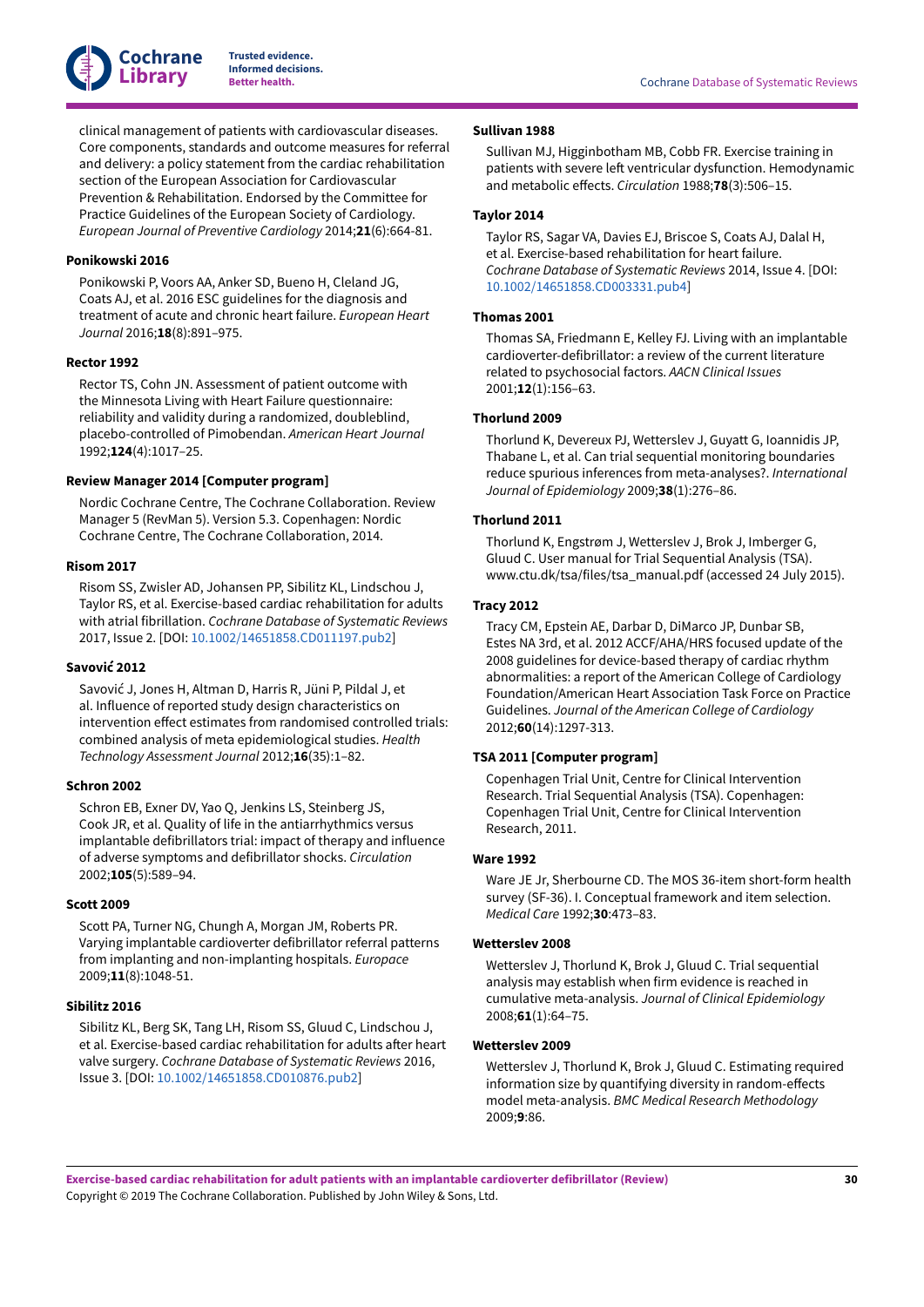

management of heart failure: a report of the American College of Cardiology Foundation/American Heart Association Task Force on Practice Guidelines. *Circulation* 2013;**128**(16):240-327.

**References to other published versions of this review**

Nielsen KM, Zwisler A-D, Taylor RS, Svendsen JH, Lindschou J, Anderson L, et al. Exercise-based cardiac rehabilitation for adult patients with an implantable cardioverter defibrillator. *Cochrane Database of Systematic Reviews* 2015, Issue 8. [DOI:

**Nielsen 2015**

[10.1002/14651858.CD011828\]](https://doi.org/10.1002%2F14651858.CD011828)

<span id="page-33-5"></span>\* Indicates the major publication for the study

### <span id="page-33-2"></span>**Wilson 1996**

Wilson JR, Groves J, Rayos G. Circulatory status and response to cardiac rehabilitation in patients with heart failure. *Circulation* 1996;**94**(7):1567–72.

### <span id="page-33-3"></span>**Wood 2008**

Wood L, Egger M, Gluud LL, Schulz KF, Jüni P, Altman DG, et al. Empirical evidence of bias in treatment effect estimates in controlled trials with different interventions and outcomes: meta-epidemiological study. *BMJ* 2008;**336**(7644):601–5.

### <span id="page-33-1"></span>**Yancy 2013**

Yancy CW, Jessup M, Bozkurt B, Butler J, Casey DE Jr, Drazner MH, et al. 2013 ACCF/AHA guideline for the

# <span id="page-33-0"></span>**C H A R A C T E R I S T I C S O F S T U D I E S**

<span id="page-33-4"></span>**Characteristics of included studies** *[ordered by study ID]*

### **[Belardinelli](#page-28-6) 2006**

| Methods       | Parallel group RCT with cross-over                                                                                                                                                                                                                                                                                                                                                                                                               |  |  |  |  |  |  |  |
|---------------|--------------------------------------------------------------------------------------------------------------------------------------------------------------------------------------------------------------------------------------------------------------------------------------------------------------------------------------------------------------------------------------------------------------------------------------------------|--|--|--|--|--|--|--|
| Participants  | N Randomised: 52 (avoided training group 22; exercise group 30). No information about patients lost<br>to follow-up                                                                                                                                                                                                                                                                                                                              |  |  |  |  |  |  |  |
|               | <b>Profile:</b> heart failure patients with ICD (primary indication 63.5%). CRT-D: exercise group 12; usual care<br>group 10)                                                                                                                                                                                                                                                                                                                    |  |  |  |  |  |  |  |
|               | <b>Age:</b> 55 +/-10 years                                                                                                                                                                                                                                                                                                                                                                                                                       |  |  |  |  |  |  |  |
|               | <b>Male: 100%</b>                                                                                                                                                                                                                                                                                                                                                                                                                                |  |  |  |  |  |  |  |
|               | <b>White: NS</b>                                                                                                                                                                                                                                                                                                                                                                                                                                 |  |  |  |  |  |  |  |
|               | <b>Inclusion criteria</b>                                                                                                                                                                                                                                                                                                                                                                                                                        |  |  |  |  |  |  |  |
|               | • Stable CHF patients in NYHA functional class II and III<br>Without hospital admission or change in medications in the last 3 months<br>• No evidence of ICD discharge                                                                                                                                                                                                                                                                          |  |  |  |  |  |  |  |
|               | <b>Exclusion criteria</b>                                                                                                                                                                                                                                                                                                                                                                                                                        |  |  |  |  |  |  |  |
|               | • Decompensated CHF<br>• Uncontrolled hypertension or diabetes mellitus<br>Severe respiratory disease<br>Significant anaemia (or haemoglobin of less than 10 g/dL)<br>Renal insufficiency (creatinine greater than 2 mg/dL)<br>Inability to exercise                                                                                                                                                                                             |  |  |  |  |  |  |  |
| Interventions | <b>Exercise</b>                                                                                                                                                                                                                                                                                                                                                                                                                                  |  |  |  |  |  |  |  |
|               | • Total duration: 8 weeks<br>Aerobic/resistance/mix: the intervention included a mix of stretching exercises and aerobic training<br>Frequency: 3 days per week (for 8 weeks)<br>• Duration: 1 hour class (8 weeks)<br>• Intensity: <i>aerobic</i> training was done at 60% of peak VO <sub>2</sub><br>Modality: group training at the hospital consisted of the following: 15 minutes stretching, 40 minutes<br>cycling, and 5 minutes recovery |  |  |  |  |  |  |  |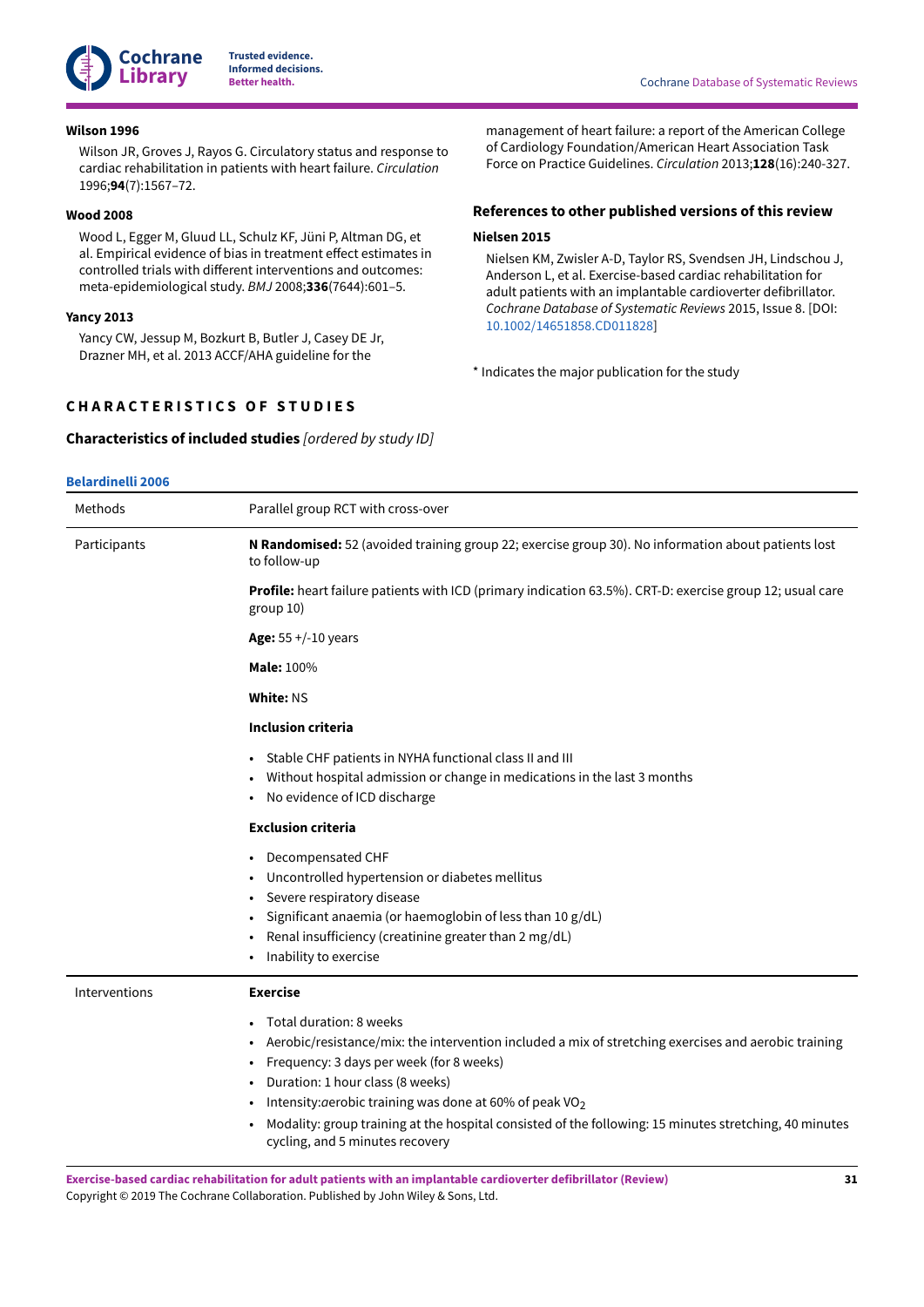

| <b>Belardinelli 2006</b> (Continued) |  |
|--------------------------------------|--|
|--------------------------------------|--|

- Setting: hospital gym
- Other: ns

# **Control**

| • Control group were asked to be sedentary |  |
|--------------------------------------------|--|
|--------------------------------------------|--|

| Outcomes            | • Peak $VO2$<br>• QoL (Minnesota Quality of Life)<br>Mortality<br>$\bullet$<br>• Readmission<br>$\cdot$ VT/VF<br>• Shock<br>$\cdot$ LVEF<br><b>NYHA</b><br>$\bullet$ |  |
|---------------------|----------------------------------------------------------------------------------------------------------------------------------------------------------------------|--|
| Country and setting | Italy, single-centre trial, with a hospital setting                                                                                                                  |  |
| Follow-up           | • 8 weeks (exercise capacity, LVEF, NYHA, QoL)<br>18 months (mortality, shock, readmission)<br>$\bullet$                                                             |  |

### Notes

# *Risk of bias*

| <b>Bias</b>                                                                              | Authors' judgement | <b>Support for judgement</b>                                                                                                                                          |
|------------------------------------------------------------------------------------------|--------------------|-----------------------------------------------------------------------------------------------------------------------------------------------------------------------|
| Random sequence genera-<br>tion (selection bias)                                         | Unclear risk       | Randomisation was performed using a table of random numbers, however<br>there were 30 patients in the intervention group and only 22 patients in the<br>control group |
| Allocation concealment<br>(selection bias)                                               | Unclear risk       | No information. Waiting response from author                                                                                                                          |
| <b>Blinding of participants</b><br>and personnel (perfor-<br>mance bias)<br>All outcomes | High risk          | No blinding because of the nature of exercise-based cardiac rehabilitation                                                                                            |
| Blinding of outcome as-<br>sessment (detection bias)<br>All outcomes                     | Unclear risk       | No information. Waiting response from author                                                                                                                          |
| Incomplete outcome data<br>(attrition bias)<br>All outcomes                              | Unclear risk       | There was no information about dropouts or withdrawals                                                                                                                |
| Selective reporting (re-<br>porting bias)                                                | High risk          | Design paper not published. No hierarchy of outcomes                                                                                                                  |
| Performance bias                                                                         | Unclear risk       | No information about co-intervention. Waiting response from author                                                                                                    |
| Groups balanced at base-<br>line bias                                                    | Unclear risk       | Patients well matched at baseline, however there were 30 patients in the inter-<br>vention group and only 22 patients in the control group                            |
| Intention-to-treat analysis                                                              | Low risk           | Analyses were conducted according to an intention-to-treat analysis                                                                                                   |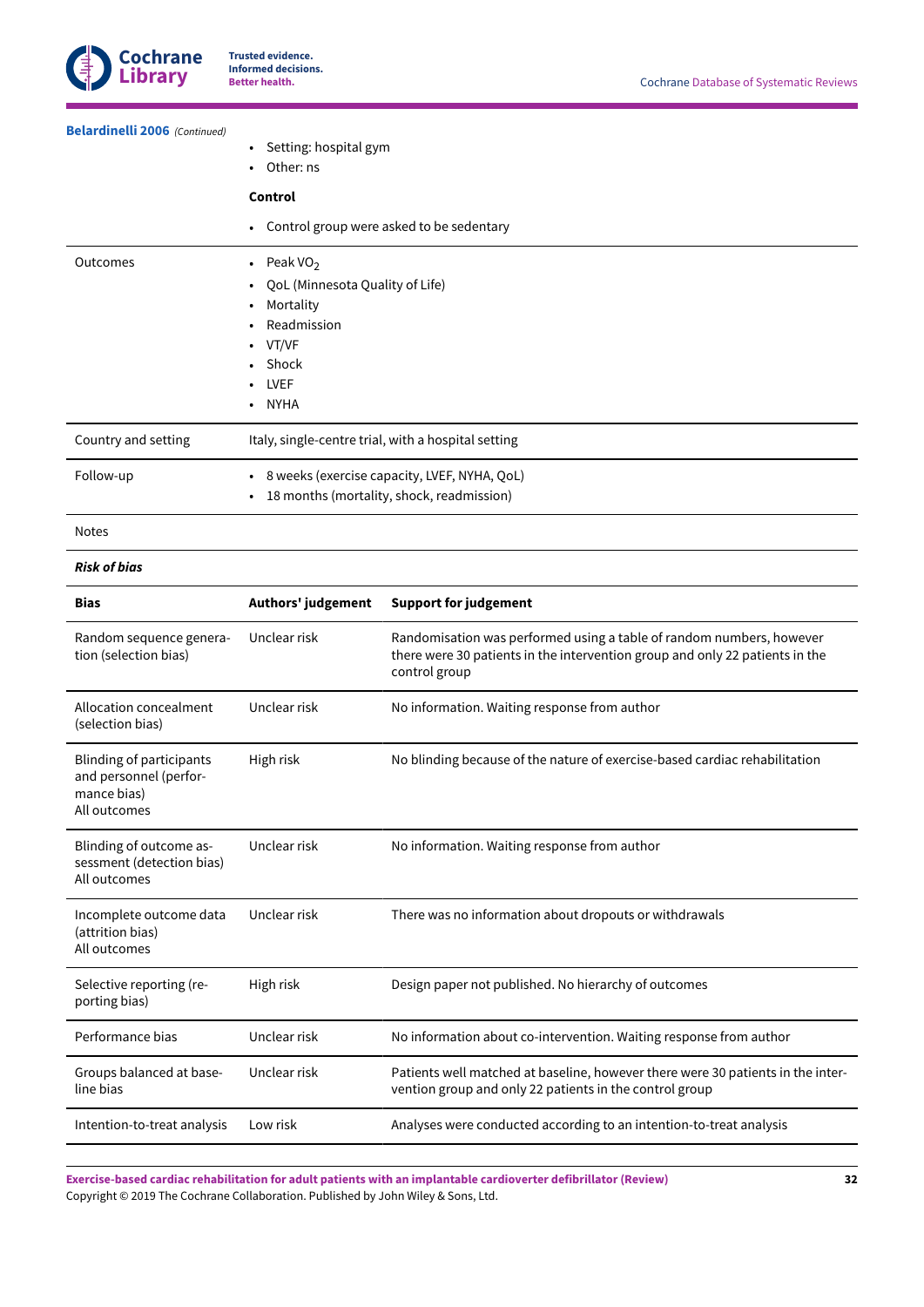

# **[Belardinelli](#page-28-6) 2006**  *(Continued)*

For-profit bias **Unclear risk** No report on their source of funding

| <b>Berg 2014</b> |                                                                                                                                                                                                                                                                                                                                                                                                                                                                                                                                                                                                                                                                                                                                                                                                                                                                                                                                                                                                                                                                                                                                                                                             |  |  |  |
|------------------|---------------------------------------------------------------------------------------------------------------------------------------------------------------------------------------------------------------------------------------------------------------------------------------------------------------------------------------------------------------------------------------------------------------------------------------------------------------------------------------------------------------------------------------------------------------------------------------------------------------------------------------------------------------------------------------------------------------------------------------------------------------------------------------------------------------------------------------------------------------------------------------------------------------------------------------------------------------------------------------------------------------------------------------------------------------------------------------------------------------------------------------------------------------------------------------------|--|--|--|
| Methods          | Parallel group RCT                                                                                                                                                                                                                                                                                                                                                                                                                                                                                                                                                                                                                                                                                                                                                                                                                                                                                                                                                                                                                                                                                                                                                                          |  |  |  |
| Participants     | N Randomised: 196 (usual care group 97; exercise group 99). 52 patients were lost to follow-up (usual<br>care group 26; exercise group 26)                                                                                                                                                                                                                                                                                                                                                                                                                                                                                                                                                                                                                                                                                                                                                                                                                                                                                                                                                                                                                                                  |  |  |  |
|                  | <b>Profile:</b> patients with ICD (primary indication 66%, secondary indication 34%). Heart failure: usual care<br>group 73 (75.3%); exercise group 76 (76.8%)                                                                                                                                                                                                                                                                                                                                                                                                                                                                                                                                                                                                                                                                                                                                                                                                                                                                                                                                                                                                                              |  |  |  |
|                  | <b>Age:</b> 57.2; SD: 13 years                                                                                                                                                                                                                                                                                                                                                                                                                                                                                                                                                                                                                                                                                                                                                                                                                                                                                                                                                                                                                                                                                                                                                              |  |  |  |
|                  | <b>Male: 79.1%</b>                                                                                                                                                                                                                                                                                                                                                                                                                                                                                                                                                                                                                                                                                                                                                                                                                                                                                                                                                                                                                                                                                                                                                                          |  |  |  |
|                  | <b>White: NS</b>                                                                                                                                                                                                                                                                                                                                                                                                                                                                                                                                                                                                                                                                                                                                                                                                                                                                                                                                                                                                                                                                                                                                                                            |  |  |  |
|                  | <b>Inclusion criteria</b>                                                                                                                                                                                                                                                                                                                                                                                                                                                                                                                                                                                                                                                                                                                                                                                                                                                                                                                                                                                                                                                                                                                                                                   |  |  |  |
|                  | First time ICD implant<br>٠<br>Agreed to participate in the entire programme<br>Randomised prior to hospital discharge                                                                                                                                                                                                                                                                                                                                                                                                                                                                                                                                                                                                                                                                                                                                                                                                                                                                                                                                                                                                                                                                      |  |  |  |
|                  | <b>Exclusion criteria</b>                                                                                                                                                                                                                                                                                                                                                                                                                                                                                                                                                                                                                                                                                                                                                                                                                                                                                                                                                                                                                                                                                                                                                                   |  |  |  |
|                  | Less than 18 years of age<br>٠<br>Diagnosed with a psychiatric disease or a somatic disease where the disease per se or its recovery<br>might have influenced the outcome<br>Assessed to not understand the study instructions<br>٠<br>No permission by their treating physician to participate in the exercise programme<br>Patients already enrolled in clinical trials that prohibited additional participation in trials                                                                                                                                                                                                                                                                                                                                                                                                                                                                                                                                                                                                                                                                                                                                                                |  |  |  |
| Interventions    | <b>Exercise:</b>                                                                                                                                                                                                                                                                                                                                                                                                                                                                                                                                                                                                                                                                                                                                                                                                                                                                                                                                                                                                                                                                                                                                                                            |  |  |  |
|                  | Total duration: 12 weeks<br>Aerobic/resistance/mix: the intervention included a mix of resistance training and aerobic training<br>Frequency: 2 days per week (for 12 weeks)<br>Duration: 1 hour class (12 weeks)<br>Intensity: resistance training was done at 60% to 80% of one-repetition maximum, and aerobic exer-<br>٠<br>cise at 50% to 80% of estimated maximum heart rate<br>Modality: group training at the hospital consisted of the following: 10 minutes warm-up, 8 minutes<br>biking, 8 minutes walking/jogging/running, 8 minutes individual aerobic endurance training e.g. step,<br>stairway or running and resistance training of the major muscle groups. The session ended with a 10-<br>minute cool down and relaxation period. Home training was individually planned<br>Setting: home or in hospital, as chosen by the patient<br>$\bullet$<br>Other: one year of psychoeducational follow-up focusing on modifiable factors associated with poor<br>outcomes. Nine consultations with a cardiac nurse face-to-face (mean 60 minutes) or by phone (mean<br>30 minutes), as chosen by the patient<br>Control:<br>• Control group were not denied local rehabilitation |  |  |  |
| Outcomes         | Peak VO <sub>2</sub><br>٠<br>General health measured by SF-36<br>Mental health (SF-36)                                                                                                                                                                                                                                                                                                                                                                                                                                                                                                                                                                                                                                                                                                                                                                                                                                                                                                                                                                                                                                                                                                      |  |  |  |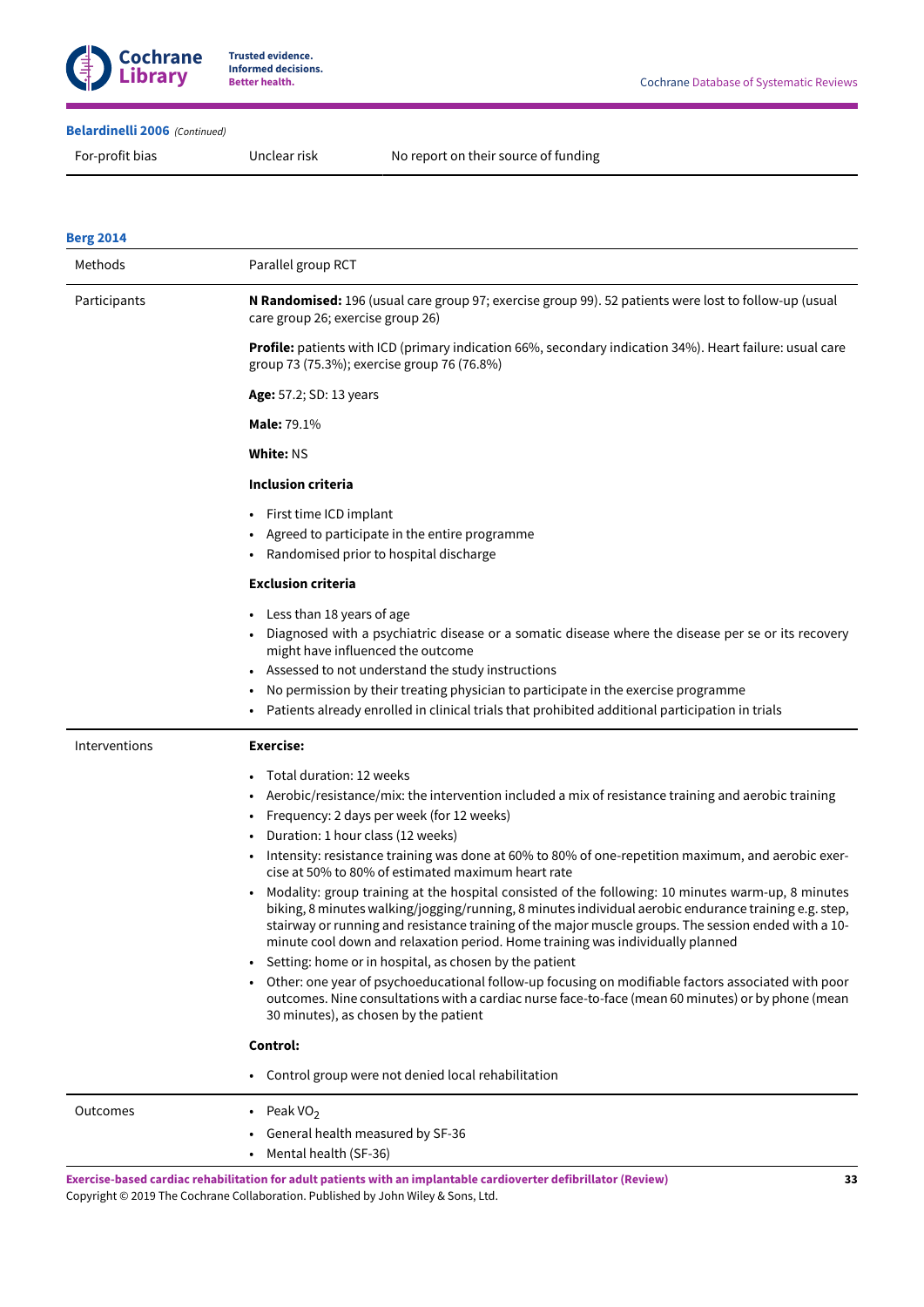| Berg 2014 (Continued) | ICD therapies<br>$\bullet$<br>Hospitalisations<br>$\bullet$<br>• Attributable direct costs<br>Employment status<br>$\bullet$<br>Death<br>$\bullet$ |
|-----------------------|----------------------------------------------------------------------------------------------------------------------------------------------------|
| Country and setting   | Denmark, single-centre trial, with a home or hospital setting                                                                                      |
| Follow-up             | End of treatment (VO <sub>2,</sub> SF-36, death, serious adverse event and ICD therapies)<br>$\bullet$<br>• 45 months (death and ICD therapies)    |
| <b>Notes</b>          |                                                                                                                                                    |

## *Risk of bias*

| <b>Bias</b>                                                                              | Authors' judgement | <b>Support for judgement</b>                                                                                                                  |
|------------------------------------------------------------------------------------------|--------------------|-----------------------------------------------------------------------------------------------------------------------------------------------|
| Random sequence genera-<br>tion (selection bias)                                         | Low risk           | Computer random-number generator with voice response                                                                                          |
| Allocation concealment<br>(selection bias)                                               | Low risk           | Independent randomisation unit                                                                                                                |
| <b>Blinding of participants</b><br>and personnel (perfor-<br>mance bias)<br>All outcomes | High risk          | No blinding because of the nature of exercise-based cardiac rehabilitation                                                                    |
| Blinding of outcome as-<br>sessment (detection bias)<br>All outcomes                     | Low risk           | Blinded outcome assessment                                                                                                                    |
| Incomplete outcome data<br>(attrition bias)<br>All outcomes                              | Low risk           | Number and reason for dropout was described and sensitivity analyses per-<br>formed for primary outcomes                                      |
| Selective reporting (re-<br>porting bias)                                                | Low risk           | Design paper published (Berg 2014). Outcome described in methods are re-<br>ported in results                                                 |
| Performance bias                                                                         | Unclear risk       | Patients in the usual care group were not denied local rehabilitation, but there<br>were no data on wether they received local rehabilitation |
| Groups balanced at base-<br>line bias                                                    | Low risk           | Patients well matched at baseline                                                                                                             |
| Intention-to-treat analysis                                                              | Low risk           | Analyses were conducted according to an intention-to-treat analysis as well as<br>sensitivity analyses.                                       |
| For-profit bias                                                                          | Low risk           | Reported on their source of funding with conflicts of interest                                                                                |

## **[Dougherty 2015](#page-28-1)**

Methods Parallel group RCT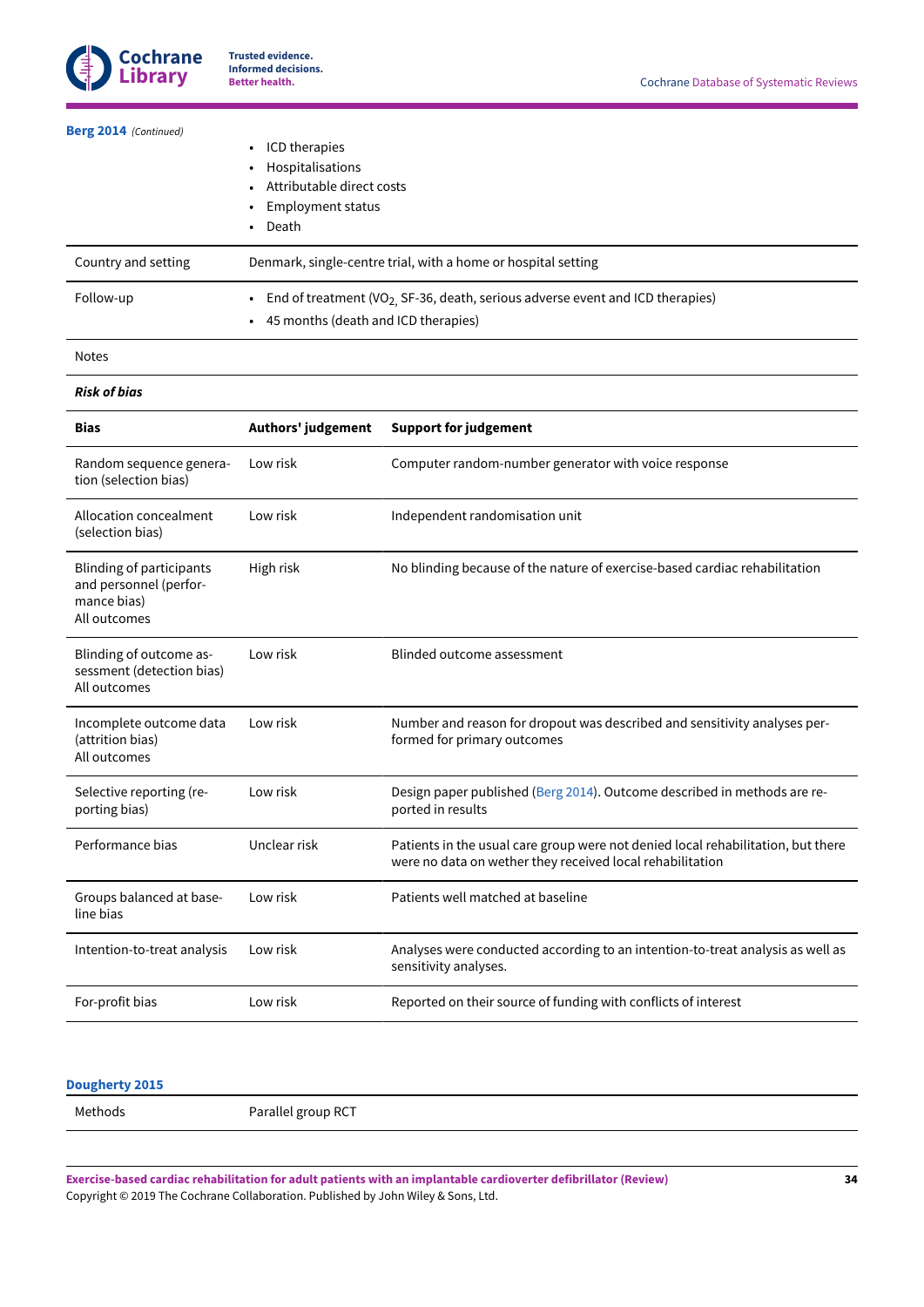#### **[Dougherty 2015](#page-28-1)**  *(Continued)*

Participants **N Randomised:** 160 (usual care group 76; exercise group 84). 18 patients were lost to follow-up (usual care group 10; exercise group 8)

> **Profile:** patients with ICD (primary indication 43%, secondary indication 57%). Heart failure: usual care group 78.9%; exercise group 84.4%

**Age:** 55+/- 22 years

**Male:** 77.5%

#### **White:** 84.4%

#### **Inclusion criteria:**

- ICD implantation for either primary or secondary prevention of sudden cardiac arrest
- English proficient and provided informed consent
- Taking β-blocker medication
- Willing to complete the exercise program and all follow-ups

#### **Exclusion criteria:**

- Clinical co morbidities that impaired cognitive or physical functioning
- Short Blessed score >6 representing cognitive dysfunction
- Age <21 years
- Alcohol Use Disorders Identification Test score ≥4 for alcohol use indicating excessive alcohol consumption
- Unstable angina, myocardial infarction, ICD shock, or heart surgery within the previous 3 months
- Concurrent participation in an exercise program ≥60 min/5 days per week
- Cardiac rhythm other than normal sinus rhythm, pacemaker dependence, or a cardiac resynchronisation therapy device
- Sustained ventricular arrhythmias at baseline cardiopulmonary exercise testing

#### Interventions **Exercise:**

- Total duration: 24 week
- Aerobic/resistance/mix: the intervention included 2 phases, phase one: an 8-week aerobic training component; phase two: a 16-week aerobic maintenance component
- Frequency: 5 days pr week (for 8 week); 150 minutes pr week (for 16 week)
- Duration: 1 hour class (8 week); 150 minutes pr week (16 week)
- Intensity: week 1 to 2, 60% to 65% of heart rate reserve; Week 3 to 4,70% to 75% of heart rate reserve; and week 5 to 8, 80% to 85% of heart rate reserve. The target heart rate during home exercise was tailored to fall below the ICD rate threshold for tachycardia detection by at least 20 beats pr minute; week 9-24 home walking at 80% of heart rate reserve
- Modality: walking
- Setting: home
- Other: weekly telephone contacts

#### **Control:**

• Control group were requested not to start a new exercise program or change their exercise patterns for the duration of the study

Outcomes • Peak CO<sub>2</sub>

- 
- ICD therapies
- **Hospitalisation**
- Musculoskeletal symptoms
- Death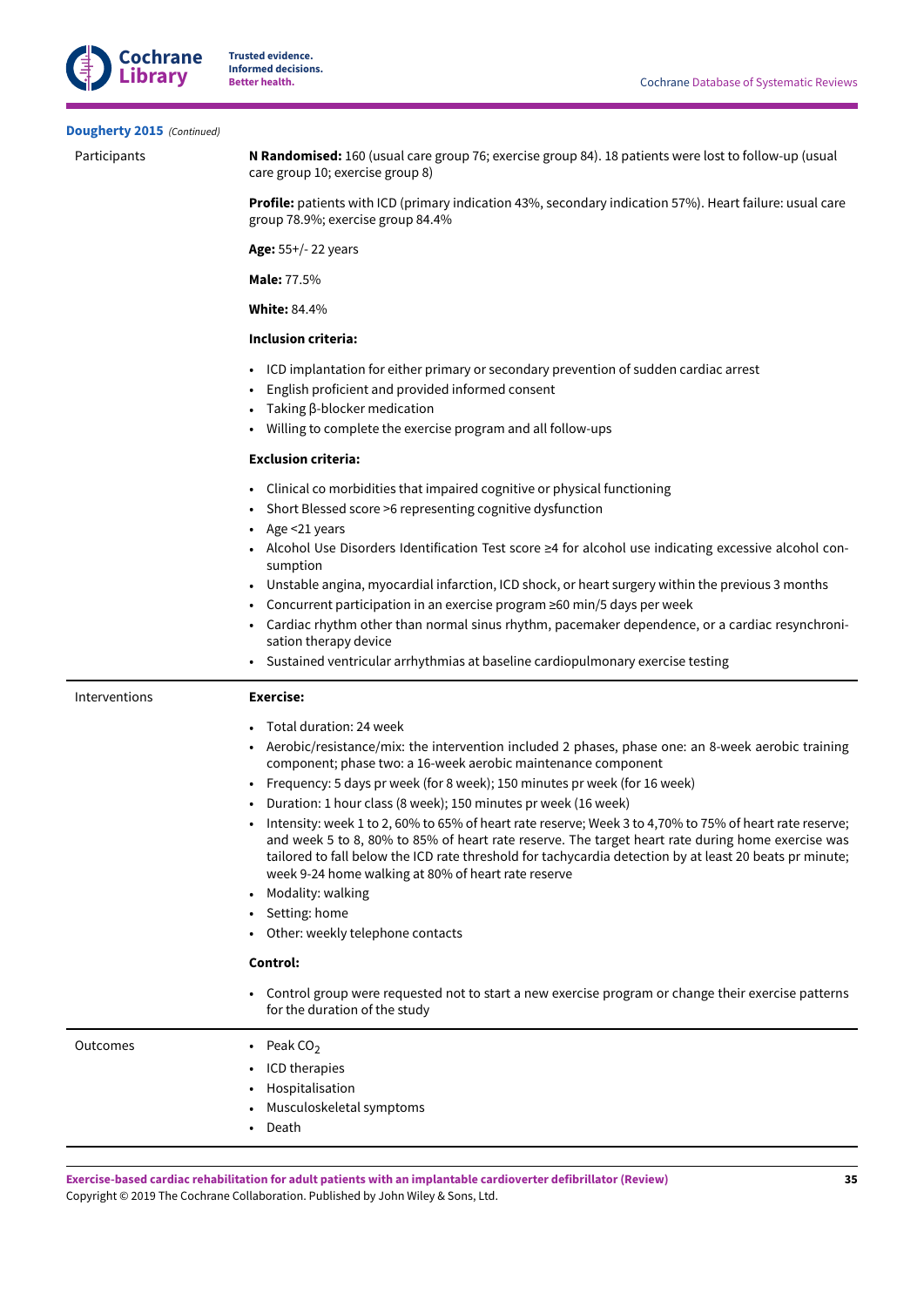

## **[Dougherty 2015](#page-28-1)**  *(Continued)*

Country and setting USA, single centre trial (10 outpatient settings), with a home setting intervention.

| Follow-up                                                                                | End of intervention |                                                                                                                                                                                                                                                         |
|------------------------------------------------------------------------------------------|---------------------|---------------------------------------------------------------------------------------------------------------------------------------------------------------------------------------------------------------------------------------------------------|
| <b>Notes</b>                                                                             |                     |                                                                                                                                                                                                                                                         |
| <b>Risk of bias</b>                                                                      |                     |                                                                                                                                                                                                                                                         |
| <b>Bias</b>                                                                              | Authors' judgement  | <b>Support for judgement</b>                                                                                                                                                                                                                            |
| Random sequence genera-<br>tion (selection bias)                                         | Low risk            | Computer random-number generator                                                                                                                                                                                                                        |
| Allocation concealment<br>(selection bias)                                               | Low risk            | Data manager informed the study nurse of intervention group allocation                                                                                                                                                                                  |
| <b>Blinding of participants</b><br>and personnel (perfor-<br>mance bias)<br>All outcomes | High risk           | No blinding because of the nature of exercise-based cardiac rehabilitation                                                                                                                                                                              |
| Blinding of outcome as-<br>sessment (detection bias)<br>All outcomes                     | Unclear risk        | The statistician was not blinded to the group assignment.                                                                                                                                                                                               |
| Incomplete outcome data<br>(attrition bias)<br>All outcomes                              | Low risk            | Number and reason for dropout was described. Consort diagram presented.<br>Regression imputations for all of the missing data were simulated for both<br>groups, with no statistically significant changes in outcomes discovered at any<br>time point. |
| Selective reporting (re-<br>porting bias)                                                | Low risk            | Design paper published (Dougherty 2015). Outcome described in methods are<br>reported in results                                                                                                                                                        |
| Performance bias                                                                         | Low risk            | No co-interventions are delivered                                                                                                                                                                                                                       |
| Groups balanced at base-<br>line bias                                                    | Low risk            | No baseline difference between groups                                                                                                                                                                                                                   |
| Intention-to-treat analysis                                                              | Low risk            | Analyses were conducted according to an intention-to-treat analysis                                                                                                                                                                                     |
| For-profit bias                                                                          | Low risk            | Reported on their source of funding with conflicts of interest                                                                                                                                                                                          |

| <b>Frizelle 2004</b> |                                                                                               |
|----------------------|-----------------------------------------------------------------------------------------------|
| Methods              | Parallel group RCT (pilot trial)                                                              |
| Participants         | N Randomised: 22 (control group (waiting list) 10; exercise group 12). None lost to follow-up |
|                      | <b>Profile: Patients with ICD</b>                                                             |
|                      | Age: Exercise group 60.4 yeas SD 10.13 versus control group 62.8 years SD 4.66                |
|                      | Male: NS                                                                                      |
|                      | White: NS                                                                                     |
|                      | Inclusion criteria:                                                                           |
|                      |                                                                                               |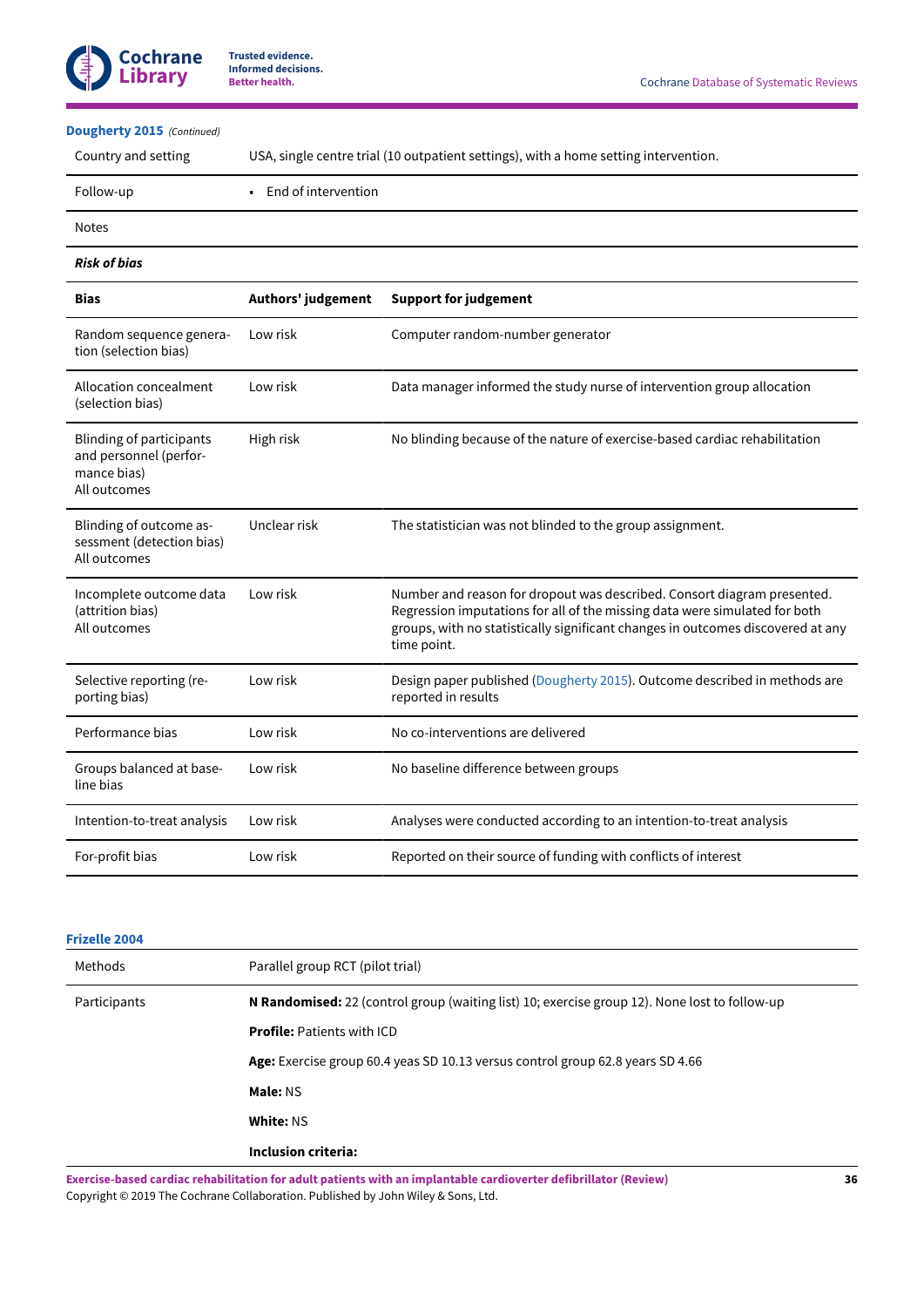| Frizelle 2004 (Continued)                                                         | <b>Exclusion criteria:</b><br>enced acute MI                                                                                                                                                                                                                                                                                                              | • Patients that had undergone implantation of an ICD for treatment of uncontrolled ventricular arrhyth-<br>mia due to chronic heat disease (included patients who had undergone coronary artery bypass graft<br>surgery or other cardiac surgery prior to ICD implantation)<br>• Patients who were awaiting CABG and/or heart transplantation surgery or who had recently experi-<br>• Patients with idiopathic aetiology of ventricular arrhythmia;<br>• Patients with other complicating medical conditions that would make co-operation difficult or im- |  |
|-----------------------------------------------------------------------------------|-----------------------------------------------------------------------------------------------------------------------------------------------------------------------------------------------------------------------------------------------------------------------------------------------------------------------------------------------------------|-------------------------------------------------------------------------------------------------------------------------------------------------------------------------------------------------------------------------------------------------------------------------------------------------------------------------------------------------------------------------------------------------------------------------------------------------------------------------------------------------------------------------------------------------------------|--|
|                                                                                   | possible<br>• Patients unable to understand English                                                                                                                                                                                                                                                                                                       |                                                                                                                                                                                                                                                                                                                                                                                                                                                                                                                                                             |  |
| Interventions                                                                     | Exercise:                                                                                                                                                                                                                                                                                                                                                 |                                                                                                                                                                                                                                                                                                                                                                                                                                                                                                                                                             |  |
|                                                                                   | Total duration: 12 weeks<br>Aerobic/resistance/mix: a simple, low impact, self-paced, largely home-based exercise programme<br>Frequency: 7 days per week (for 12 week)<br>Duration: 10 minutes                                                                                                                                                           |                                                                                                                                                                                                                                                                                                                                                                                                                                                                                                                                                             |  |
|                                                                                   | Intensity: patients set their own baseline for how many of each set of exercises they could complete<br>within the allocated time<br>Modality: ns<br>٠<br>Setting: 6 sessions at the out-patient clinic, rest done at home.<br>Other: psycho-education based on cognitive-behavioural therapy (6 group sessions face to face, 1 tele-<br>phone follow up) |                                                                                                                                                                                                                                                                                                                                                                                                                                                                                                                                                             |  |
|                                                                                   | Control:<br>doctor                                                                                                                                                                                                                                                                                                                                        | • Control group received routine care including any scheduled visits to ICD patient clinics or their own                                                                                                                                                                                                                                                                                                                                                                                                                                                    |  |
| Outcomes                                                                          | • Anxiety<br>Quality of life<br>Perceived health state<br>Exercise test                                                                                                                                                                                                                                                                                   |                                                                                                                                                                                                                                                                                                                                                                                                                                                                                                                                                             |  |
| Country and setting                                                               |                                                                                                                                                                                                                                                                                                                                                           | England, single-centre trial, with 6 sessions at an outpatient clinic setting; rest done in home setting                                                                                                                                                                                                                                                                                                                                                                                                                                                    |  |
| Follow-up                                                                         | • End of intervention, no long term follow-up because of cross-over                                                                                                                                                                                                                                                                                       |                                                                                                                                                                                                                                                                                                                                                                                                                                                                                                                                                             |  |
| <b>Notes</b>                                                                      |                                                                                                                                                                                                                                                                                                                                                           |                                                                                                                                                                                                                                                                                                                                                                                                                                                                                                                                                             |  |
| <b>Risk of bias</b>                                                               |                                                                                                                                                                                                                                                                                                                                                           |                                                                                                                                                                                                                                                                                                                                                                                                                                                                                                                                                             |  |
| <b>Bias</b>                                                                       | Authors' judgement                                                                                                                                                                                                                                                                                                                                        | <b>Support for judgement</b>                                                                                                                                                                                                                                                                                                                                                                                                                                                                                                                                |  |
| Random sequence genera-<br>tion (selection bias)                                  | Unclear risk                                                                                                                                                                                                                                                                                                                                              | No information. Waiting response from author                                                                                                                                                                                                                                                                                                                                                                                                                                                                                                                |  |
| Allocation concealment<br>(selection bias)                                        | Unclear risk                                                                                                                                                                                                                                                                                                                                              | No information. Waiting response from author                                                                                                                                                                                                                                                                                                                                                                                                                                                                                                                |  |
| Blinding of participants<br>and personnel (perfor-<br>mance bias)<br>All outcomes | High risk                                                                                                                                                                                                                                                                                                                                                 | No blinding because of the nature of exercise-based cardiac rehabilitation                                                                                                                                                                                                                                                                                                                                                                                                                                                                                  |  |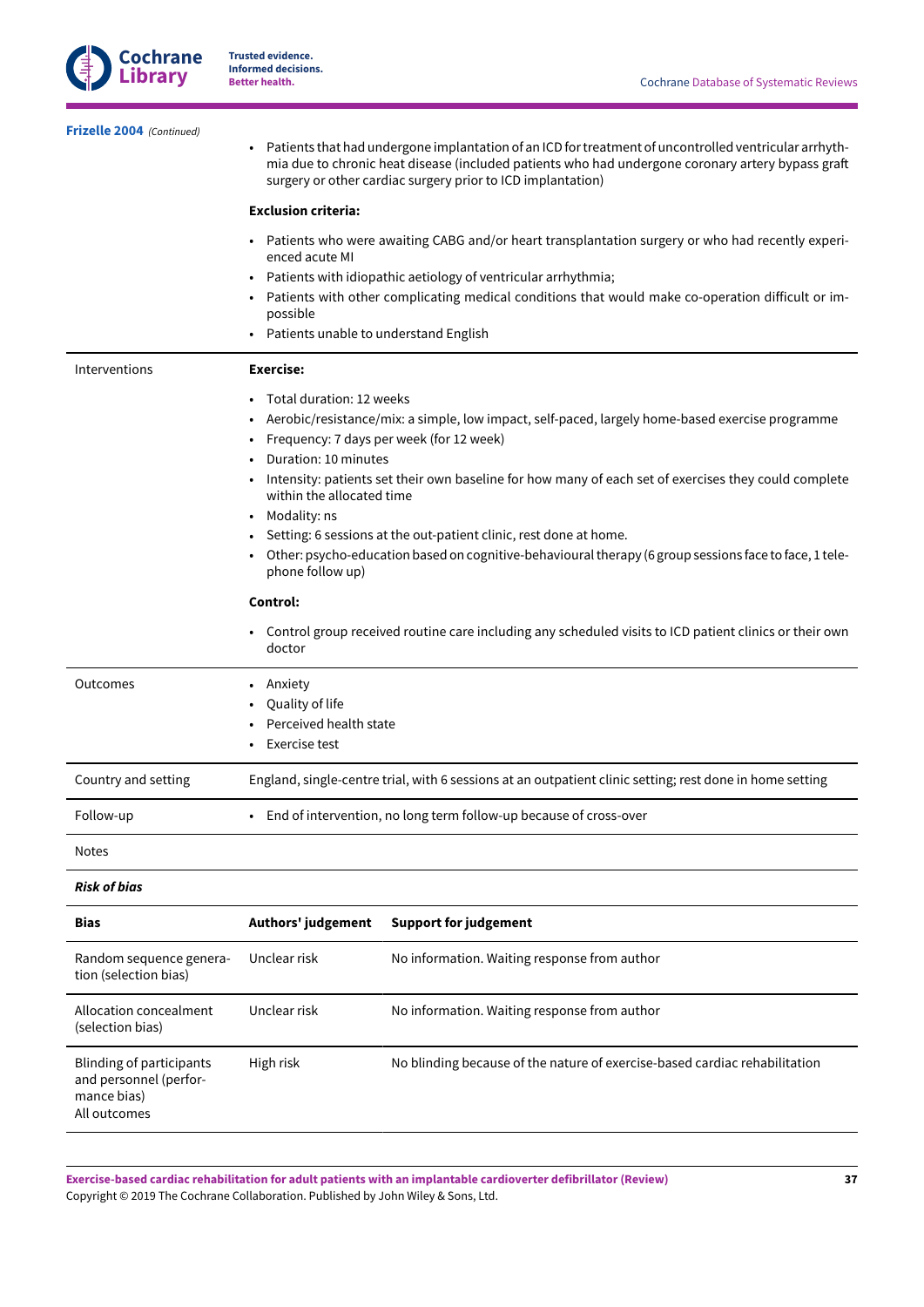#### **[Frizelle](#page-28-2) 2004**  *(Continued)*

| Blinding of outcome as-<br>sessment (detection bias)<br>All outcomes | Unclear risk | No information. Waiting response from author                        |
|----------------------------------------------------------------------|--------------|---------------------------------------------------------------------|
| Incomplete outcome data<br>(attrition bias)<br>All outcomes          | Low risk     | Number and reason for dropout was described                         |
| Selective reporting (re-<br>porting bias)                            | Unclear risk | Outcome described in methods are reported in results                |
| Performance bias                                                     | Unclear risk | No information about co-intervention. Waiting response from author  |
| Groups balanced at base-<br>line bias                                | Low risk     | No baseline difference between groups                               |
| Intention-to-treat analysis                                          | Low risk     | Analyses were conducted according to an intention-to-treat analysis |
| For-profit bias                                                      | Unclear risk | No report on their source of funding                                |

#### **[Piccini](#page-28-3) 2013**

| Methods       | Parallel group RCT (secondary analysis of a subgroup of the HF-ACTION trial)                                                                                                                                                                                                                                                                                                                                                          |  |  |
|---------------|---------------------------------------------------------------------------------------------------------------------------------------------------------------------------------------------------------------------------------------------------------------------------------------------------------------------------------------------------------------------------------------------------------------------------------------|--|--|
| Participants  | N Randomised: 1053 (usual care group 507; exercise group 546). No information about patients lost to<br>follow-up                                                                                                                                                                                                                                                                                                                     |  |  |
|               | <b>Profile:</b> patients with heat failure and ICD (CRT-D: exercise group 41% (224); usual care group 42%<br>(211)                                                                                                                                                                                                                                                                                                                    |  |  |
|               | Age: median 61 years                                                                                                                                                                                                                                                                                                                                                                                                                  |  |  |
|               | <b>Male: 77%</b>                                                                                                                                                                                                                                                                                                                                                                                                                      |  |  |
|               | <b>White: 69%</b>                                                                                                                                                                                                                                                                                                                                                                                                                     |  |  |
|               | <b>Inclusion criteria:</b>                                                                                                                                                                                                                                                                                                                                                                                                            |  |  |
|               | • Patients with HF (NYHA functional class $II - IV$ )<br>$\bullet$ LVEF $\leq$ 35%                                                                                                                                                                                                                                                                                                                                                    |  |  |
|               | <b>Exclusion criteria:</b>                                                                                                                                                                                                                                                                                                                                                                                                            |  |  |
|               | • Unable to exercise<br>• Already engaged in a routine exercise programme (> 1 session/week)<br>Major cardiovascular event in the prior six weeks<br>• ICD tachycardia detection limit was set below the target heart rate for exercise training                                                                                                                                                                                      |  |  |
| Interventions | <b>Exercise:</b>                                                                                                                                                                                                                                                                                                                                                                                                                      |  |  |
|               | • Total duration: 4 years<br>• Aerobic/resistance/mix: the intervention included 2 phases, phase one: an 12-week aerobic training<br>component; phase two: a continuous aerobic maintenance component up to 4 years<br>• Frequency: 3 days pr week (for 12 week); 5 days pr week (for up to 4 years)<br>• Duration: 15 to 35 min/session<br>Intensity: 60-70% of target heart rate<br>Modality: walking, treadmill or cycle ergometer |  |  |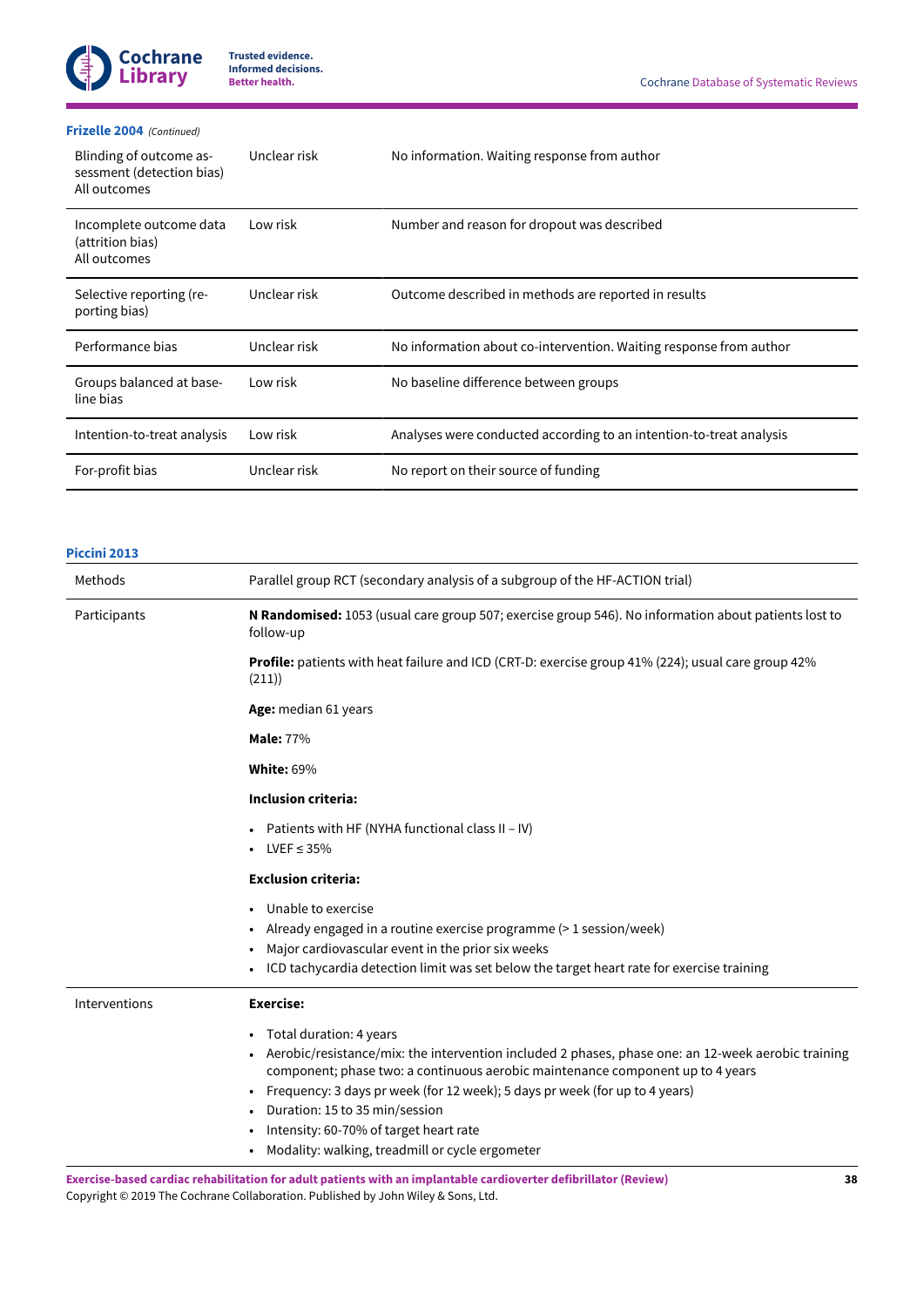| Piccini 2013 (Continued)                                                                 | Setting: outpatient clinic and home<br>Other: ns<br>$\bullet$ |                                                                                                  |  |
|------------------------------------------------------------------------------------------|---------------------------------------------------------------|--------------------------------------------------------------------------------------------------|--|
|                                                                                          | Control:                                                      |                                                                                                  |  |
|                                                                                          | Control group had no restriction in activity<br>٠             |                                                                                                  |  |
| Outcomes                                                                                 | ICD shocks<br>VO <sub>2</sub><br>٠                            |                                                                                                  |  |
| Country and setting                                                                      |                                                               | USA, multicentre trial, with an outpatient clinic and home setting                               |  |
| Follow-up                                                                                | 12 week (primary outcome)<br>$\bullet$<br>4 years<br>٠        |                                                                                                  |  |
| <b>Notes</b>                                                                             |                                                               |                                                                                                  |  |
| <b>Risk of bias</b>                                                                      |                                                               |                                                                                                  |  |
| <b>Bias</b>                                                                              | Authors' judgement                                            | <b>Support for judgement</b>                                                                     |  |
| Random sequence genera-<br>tion (selection bias)                                         | High risk                                                     | This is a subgroup analysis of a larger trial including HF patients                              |  |
| Allocation concealment<br>(selection bias)                                               | Low risk                                                      | Patients are randomised using an interactive voice response                                      |  |
| <b>Blinding of participants</b><br>and personnel (perfor-<br>mance bias)<br>All outcomes | High risk                                                     | No blinding because of the nature of exercise-based cardiac rehabilitation                       |  |
| Blinding of outcome as-<br>sessment (detection bias)<br>All outcomes                     | Unclear risk                                                  | Insufficiently described                                                                         |  |
| Incomplete outcome data<br>(attrition bias)<br>All outcomes                              | Unclear risk                                                  | Inclompleate information                                                                         |  |
| Selective reporting (re-<br>porting bias)                                                | Unclear risk                                                  | Post hoc analyses of a larger RCT, the outcome described in methods are re-<br>ported in results |  |
| Performance bias                                                                         | Unclear risk                                                  | No restriction in activity in control group                                                      |  |
| Groups balanced at base-<br>line bias                                                    | Low risk                                                      | Patients well matched at baseline                                                                |  |
| Intention-to-treat analysis                                                              | Low risk                                                      | Analyses were conducted according to an intention-to-treat analysis                              |  |
| For-profit bias                                                                          | Low risk                                                      | Reported on their source of funding with conflicts of interest                                   |  |

#### **[Piotrowicz](#page-28-4) 2015**

Methods Parallel group RCT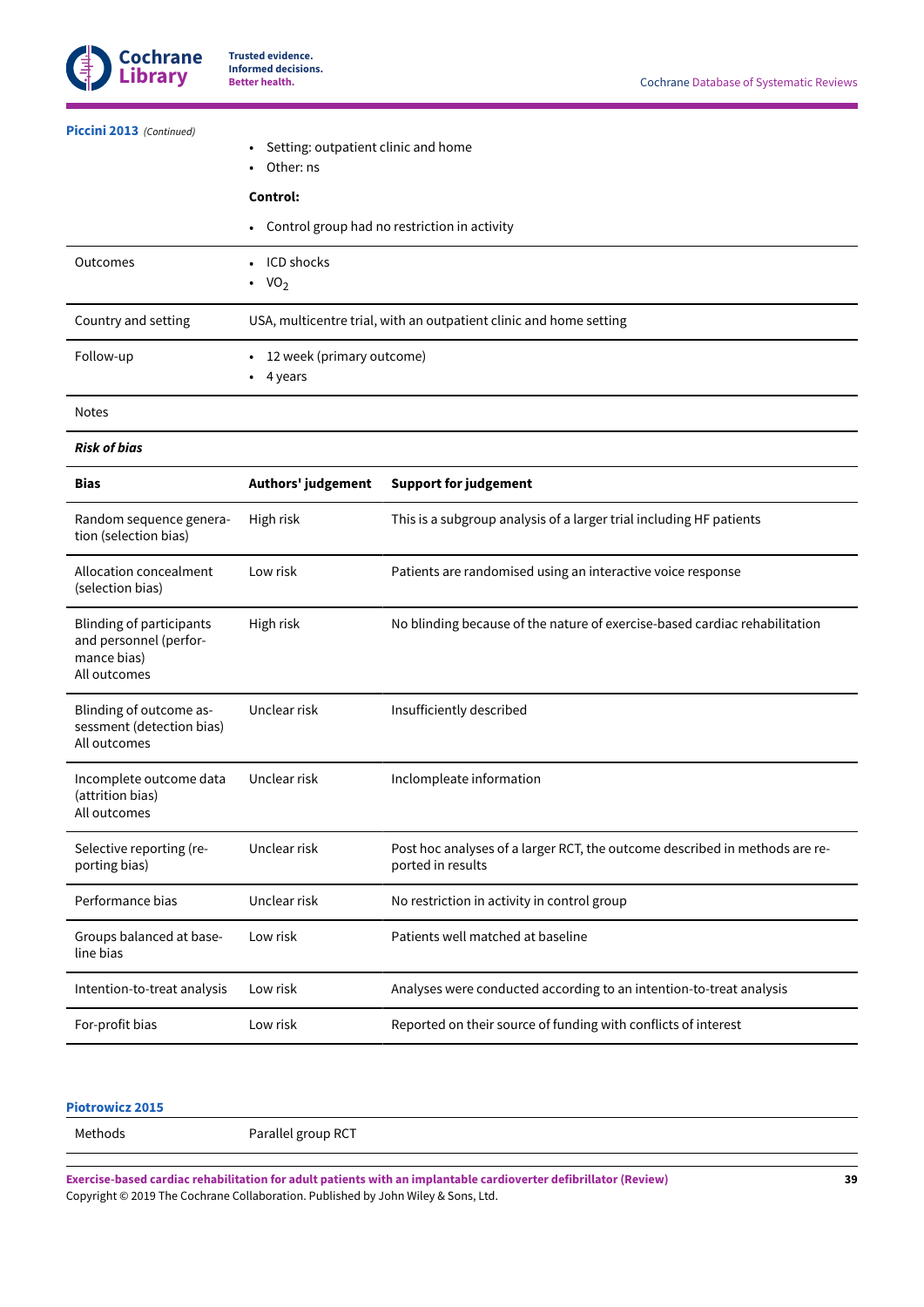

#### **[Piotrowicz](#page-28-4) 2015**  *(Continued)*

Participants **N Randomised:** 111 (control group 34, exercise group 77). 4 patients were lost to follow-up (control group 2, exercise group 2)

**Profile:** patients with heart failure (67.3 with ICD).

**Age:** exercise group 54.4 yeas SD 10.9 versus control group 62.1 years SD 12.5

**Male:** 88.8%

**White:** NS

#### **Inclusion criteria:**

- Any aetiology of left ventricular systolic HF (as defined in the European Society of Cardiology guidelines) diagnosed at least for three months
- LVEF 40% on echocardiography
- Classified as NYHA class II or III
- Clinically stable and receiving an optimal and stable medication regimen for at least four week before enrolment
- Had no contraindications to exercise training
- Were able to undergo home-based cardiac tele rehabilitation

#### **Exclusion criteria:**

- Unstable angina
- A history of an acute coronary syndrome within the last month
- Coronary artery bypass grafting within the last two months
- Initiation of CRT-P or cardiac CRT-D within the last six months
- Implantation of a pacemaker and/or ICD within the last six weeks
- Symptomatic and/or exercise-induced cardiac arrhythmia or conduction disturbance
- Valvular or congenital heart disease requiring surgical treatment
- Hypertrophic cardiomyopathy
- Severe pulmonary hypertension or other severe pulmonary disease
- Uncontrolled hypertension
- Anaemia (haemoglobin 10.0 g/dL)
- Acute and/or decompensated noncardiac disease
- Physical disability related to severe musculoskeletal or neurological problems
- Acute or chronic inflammatory disease
- Severe psychiatric disorder
- Patient refusal to participate

#### Interventions **Exercise:**

- Total duration: 8 week
- Aerobic/resistance/mix: aerobic (Nordic walking)
- Frequency: 5 days pr week (for 8 week)
- Duration: 25-60 minutes depending on baseline VO<sub>2</sub> (8 week)
- Intensity: ns
- Modality: home-based Nordic walking
- Setting: home
- Other: no

#### **Control:**

• Control group were not provided with a formal exercise training prescription and did not perform supervised rehabilitation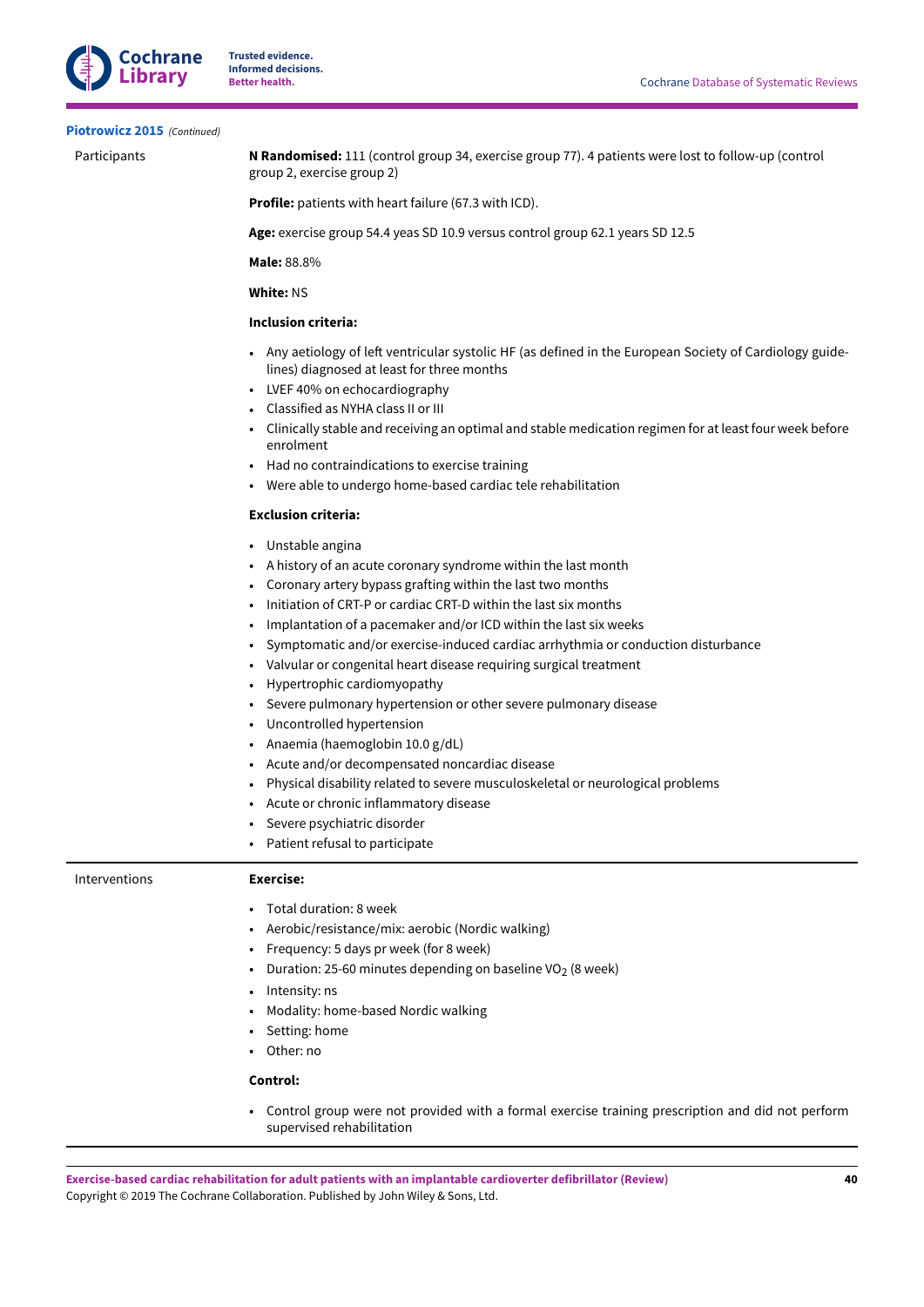

**[Piotrowicz](#page-28-4) 2015**  *(Continued)*

**Trusted evidence. Informed decisions.**

| Outcomes                                                                                 | Peak VO <sub>2</sub><br>$\bullet$<br>General health measured by SF-36<br>Workload duration in cardiopulmonary exercise test<br>Six-minute walking test distance<br>Quality of life<br>Medical Outcome Survey Short Form-36 (SF-36)<br>Serious adverse events<br>Adherence to and acceptance of Nordic walking |                                                                               |
|------------------------------------------------------------------------------------------|---------------------------------------------------------------------------------------------------------------------------------------------------------------------------------------------------------------------------------------------------------------------------------------------------------------|-------------------------------------------------------------------------------|
| Country and setting                                                                      |                                                                                                                                                                                                                                                                                                               | Poland, Single-centre trial, with a home setting                              |
| Follow-up                                                                                | • 8 weeks                                                                                                                                                                                                                                                                                                     |                                                                               |
| <b>Notes</b>                                                                             |                                                                                                                                                                                                                                                                                                               |                                                                               |
| <b>Risk of bias</b>                                                                      |                                                                                                                                                                                                                                                                                                               |                                                                               |
| <b>Bias</b>                                                                              | Authors' judgement                                                                                                                                                                                                                                                                                            | <b>Support for judgement</b>                                                  |
| Random sequence genera-<br>tion (selection bias)                                         | Low risk                                                                                                                                                                                                                                                                                                      | Random number table                                                           |
| Allocation concealment<br>(selection bias)                                               | Unclear risk                                                                                                                                                                                                                                                                                                  | No information on concealment                                                 |
| <b>Blinding of participants</b><br>and personnel (perfor-<br>mance bias)<br>All outcomes | High risk                                                                                                                                                                                                                                                                                                     | No blinding because of the nature of exercise-based cardiac rehabilitation    |
| Blinding of outcome as-<br>sessment (detection bias)<br>All outcomes                     | Unclear risk                                                                                                                                                                                                                                                                                                  | No information                                                                |
| Incomplete outcome data<br>(attrition bias)<br>All outcomes                              | Low risk                                                                                                                                                                                                                                                                                                      | Number and reason for dropout was described                                   |
| Selective reporting (re-<br>porting bias)                                                | High risk                                                                                                                                                                                                                                                                                                     | LVEF was not reported after intervention as described in the methods section. |
| Performance bias                                                                         | Low risk                                                                                                                                                                                                                                                                                                      | No co-interventions are delivered                                             |
| Groups balanced at base-<br>line bias                                                    | High risk                                                                                                                                                                                                                                                                                                     | High risk of bias due to large age difference in the two groups.              |
| Intention-to-treat analysis                                                              | Low risk                                                                                                                                                                                                                                                                                                      | Analyses were conducted according to an intention-to-treat analysis           |
| For-profit bias                                                                          | Low risk                                                                                                                                                                                                                                                                                                      | Reported on their source of funding with conflicts of interest                |

### **[Smolis-Bak](#page-28-5) 2015**

Methods Parallel group RCT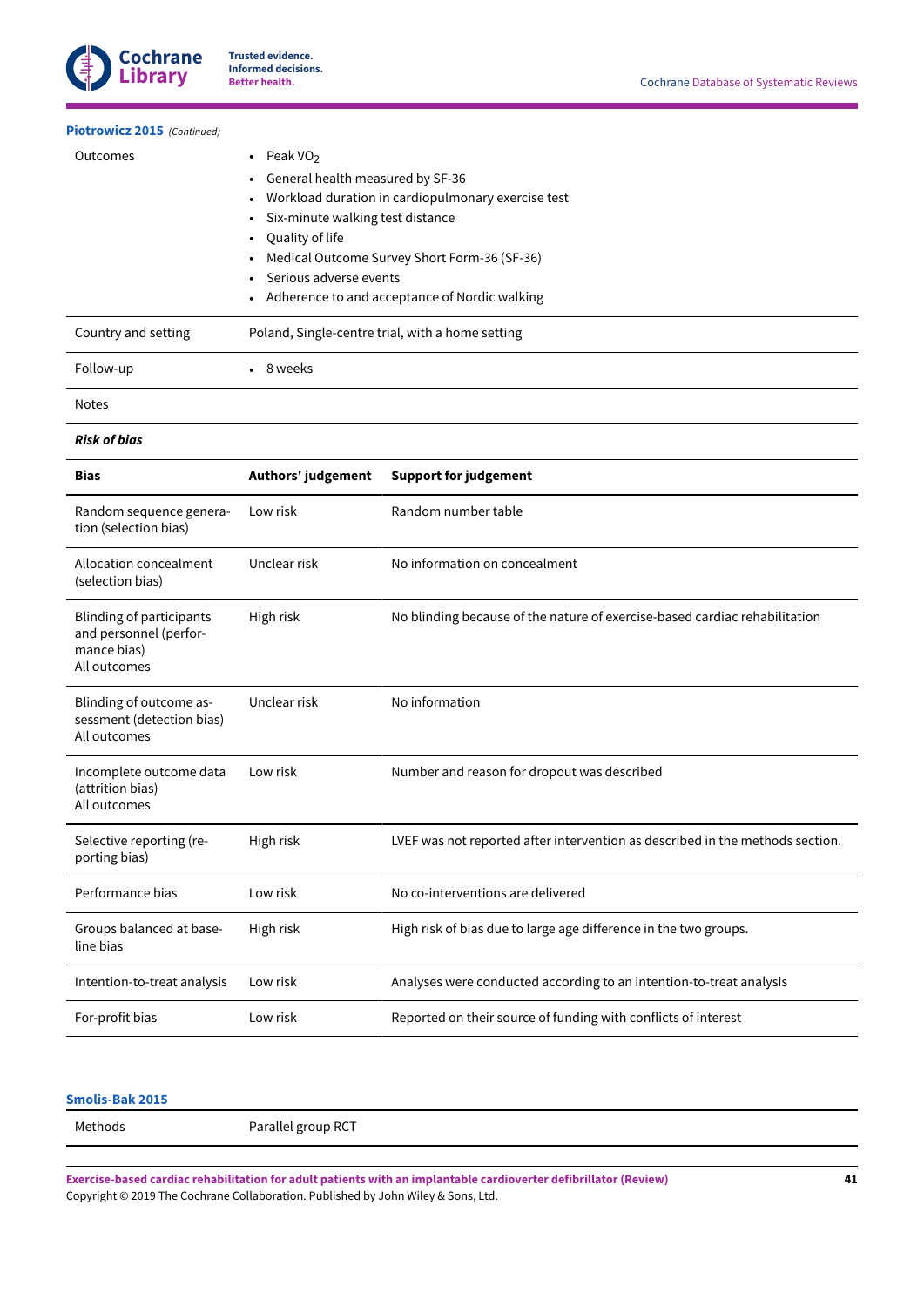

#### **[Smolis-Bak](#page-28-5) 2015**  *(Continued)*

Participants **N Randomised:** 52 (control group 26; exercise group 26). No information about patients lost to follow-up

**Profile:** advanced heart failure (NYHA III) with CRT-D

**Age:** 60 +/-8.5 years (exercise group); 65.1 +/-8.2 (control group)

**Male:** 25 (96.1%) (exercise group); 22 (84.6%) (control group)

#### **White:** NS

#### **Inclusion criteria:**

- CHF of Ischaemic origin or another etiology
- NYHA class III
- LVEF below 35%
- Planned implantation of a CRT-D device
- Controlled hypertension, diabetes and other metabolic disorders
- Capacity to perform treadmill exercise test
- Absence of complex arrhythmia

#### **Exclusion criteria:**

- Acute or uncontrolled disorders other than CHF
- Severe mobility impairment
- Severe musculoskeletal conditions which preclude physical rehabilitation (orthopaedic, neurological)
- Planned cardiac surgery or percutaneous coronary interventions
- Cardiac surgery or coronary angioplasty within last 3 months
- Acute coronary syndrome
- Stroke or TIA within last six months
- Venous thrombosis or pulmonary embolism the past; significant valve and pulmonary diseases.

#### Interventions **Exercise:**

- Total duration: 11 week
	- Aerobic/resistance/mix: the intervention included a mix of active exercises of small and subsequently larger muscle groups of the lower and upper limbs, respiratory exercises and range of motion exercises of the shoulder joint on the implantation side
	- Frequency: 5 days per week
	- Duration: ns
	- Intensity: the mean differences between the resting heart rate and the peak heart rate for the homebased exercise training were 10.5 ± 2.3% during the first training session and 8.7±1.7% during the last training session while the mean rating of perceived exertion on the 10-point Borg scale was 2.9± 1.2.
	- Modality: group training at the hospital consisted of the following; 15 minutes stretching, 40 minutes cycling and 5 minutes recovery
	- Setting: hospital Rehabilitation Unit (3 weeks on average) and at home with tele monitoring (8 week on average).
	- Other: ns

#### **Control:**

|                 | <u>www.cre</u>                                                                                                                                |  |
|-----------------|-----------------------------------------------------------------------------------------------------------------------------------------------|--|
|                 | • Control group had no rehabilitation after discharge from hospital                                                                           |  |
| <b>Outcomes</b> | Peak VO <sub>2</sub><br>Anaerobic threshold<br>Exercise tolerance (metabolic equivalents and treadmill test duration)<br>Six-minute walk test |  |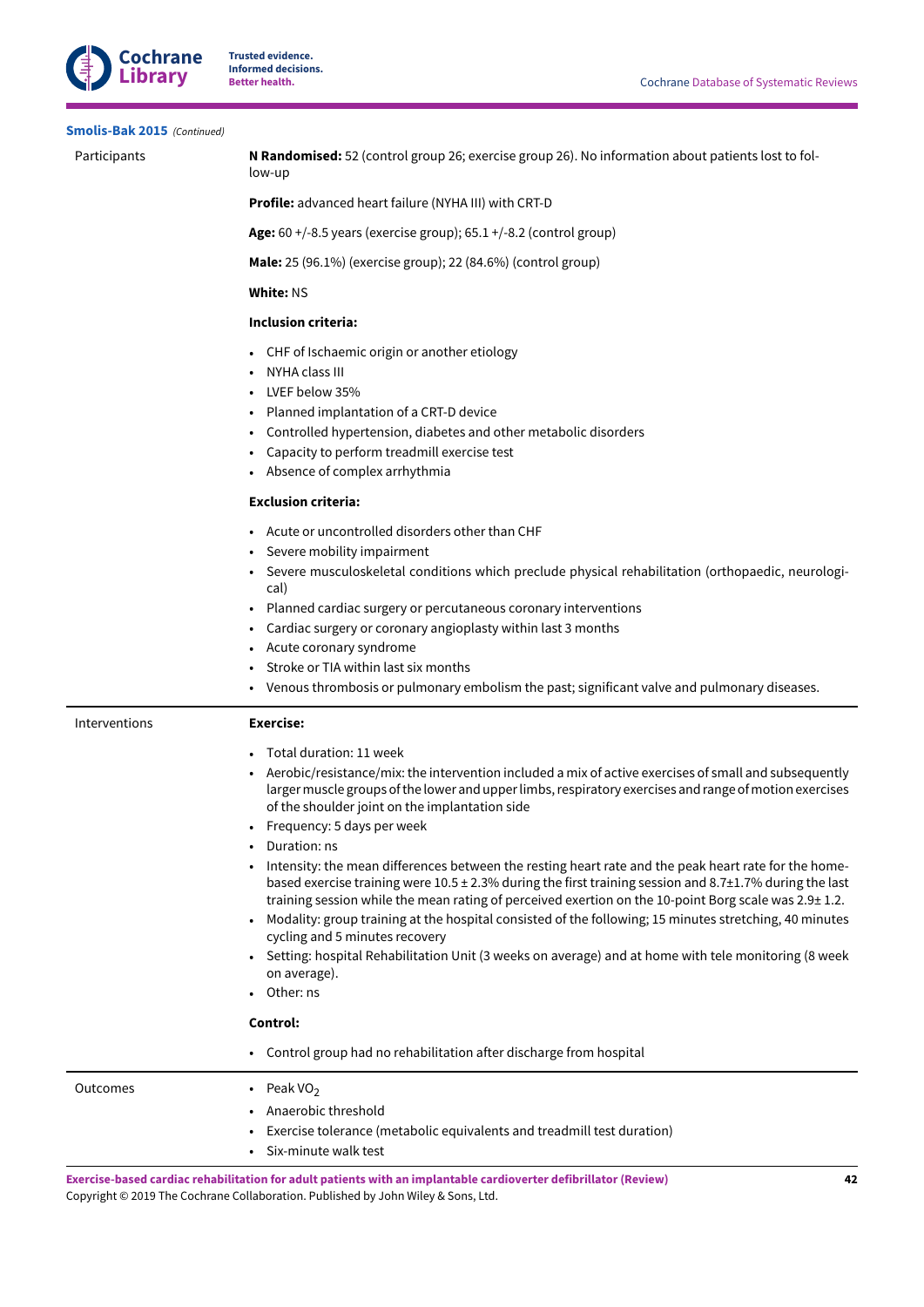

| <b>Smolis-Bak 2015</b> (Continued) | Standard echocardiography<br>$\bullet$<br><b>Beck Depression Inventory</b><br>$\bullet$<br>• QoL (Nottingham Health Profile) |  |
|------------------------------------|------------------------------------------------------------------------------------------------------------------------------|--|
| Country and setting                | Poland. Single centre trial, with a hospital and a home setting                                                              |  |
| Follow-up                          | End of intervention<br>$\bullet$<br>$\cdot$ 12 months                                                                        |  |

Notes

## *Risk of bias*

| <b>Bias</b>                                                                              | Authors' judgement | <b>Support for judgement</b>                                                                                        |
|------------------------------------------------------------------------------------------|--------------------|---------------------------------------------------------------------------------------------------------------------|
| Random sequence genera-<br>tion (selection bias)                                         | Unclear risk       | Patients were randomly allocated, but there is no information on how this was<br>done. Waiting response from author |
| Allocation concealment<br>(selection bias)                                               | Unclear risk       | No information on concealment                                                                                       |
| <b>Blinding of participants</b><br>and personnel (perfor-<br>mance bias)<br>All outcomes | High risk          | No blinding because of the nature of exercise-based cardiac rehabilitation                                          |
| Blinding of outcome as-<br>sessment (detection bias)<br>All outcomes                     | Unclear risk       | No information. Waiting response from author                                                                        |
| Incomplete outcome data<br>(attrition bias)<br>All outcomes                              | Unclear risk       | No information. Waiting response from author                                                                        |
| Selective reporting (re-<br>porting bias)                                                | Low risk           | Outcome described in methods are reported in results.                                                               |
| Performance bias                                                                         | Unclear risk       | No information about co-intervention. Waiting response from author                                                  |
| Groups balanced at base-<br>line bias                                                    | High risk          | High risk of bias due to large age difference in the two groups.                                                    |
| Intention-to-treat analysis                                                              | Low risk           | Analyses were conducted according to an intention-to-treat analysis                                                 |
| For-profit bias                                                                          | Low risk           | Reported on their source of funding with conflicts of interest                                                      |

## **[Smolis-Bak](#page-28-6) 2017**

| Methods      | Parallel group RCT                                                                                                                |
|--------------|-----------------------------------------------------------------------------------------------------------------------------------|
| Participants | N Randomised: 84 (control group 43; exercise group 41). 12 patients were lost to follow-up (control<br>group 5, exercise group 7) |
|              | <b>Profile:</b> SHF and NYHA III with ICD                                                                                         |
|              | <b>Age:</b> 63.7+/-9.5 years (exercise group); $61.1$ +/-9.7 (control group)                                                      |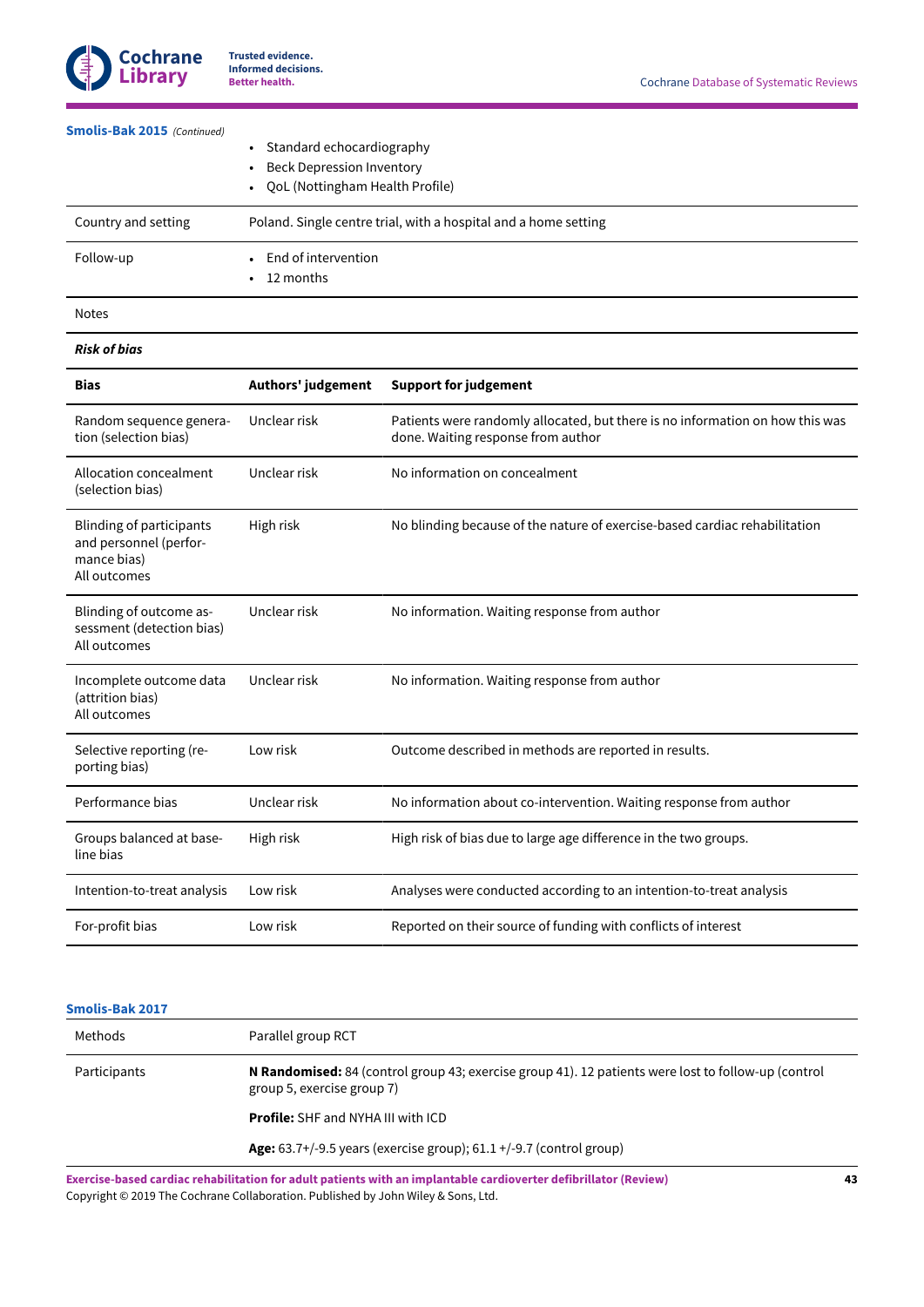

**[Smolis-Bak](#page-28-6) 2017**  *(Continued)*

Interventions **Exercise:**

**Male: 36** (87.8%) (exercise group); 40 (93.0%) (control group)

#### **White:** NS

#### **Inclusion criteria:**

- SHF of ischaemic or non-ischaemic etiology
- Implanted ICD
- Low LVEF  $( \leq 35\%)$
- Controlled hypertension and diabetes

#### **Exclusion criteria:**

- Resynchronisation therapy
- Possible indications for CRT in the future (left bundle branch block, QRS  $>$  150 ms)
- Severe musculoskeletal conditions which preclude physical rehabilitation (orthopaedic, neurological)
- Planned cardiac surgery or percutaneous coronary interventions, cardiac surgery or coronary angioplasty within the last 3 months
- Acute coronary syndromes, stroke or transient ischaemic attack within the last 6 months
- Venous thrombosis or pulmonary embolism in the past
- Significant valvular disease
- History of malignancy

## • Total duration: 6 months • Aerobic/resistance/mix: ICD-exercise patients underwent interval workouts with a cycloergometer and conditioning exercises with elements of resistance exercises • Frequency: 3 days pr week • Duration: cycloergometer training lasted on average 30 minutes. Resistance training lasted from 5 to 10 minutes • Intensity: cycloergometertraining with a speed of 55 to 64 revolutions per minute. Resistance training with a load of up to 50% of muscle strength. During the working phase lasting 1 minutes, the patients performed 10–12 repetitions in one cycle. • Setting: outpatient setting • Other: ns **Control:** • Control group received standard systolic heart failure care Outcomes • Cardiopulmonary exercise testing • Standard echocardiographic examination • 6-minute walk test Country and setting Poland. Single-centre trial, with an outpatient setting

Follow-up • End of intervention • 12 months Notes *Risk of bias* **Bias Authors' judgement Support for judgement**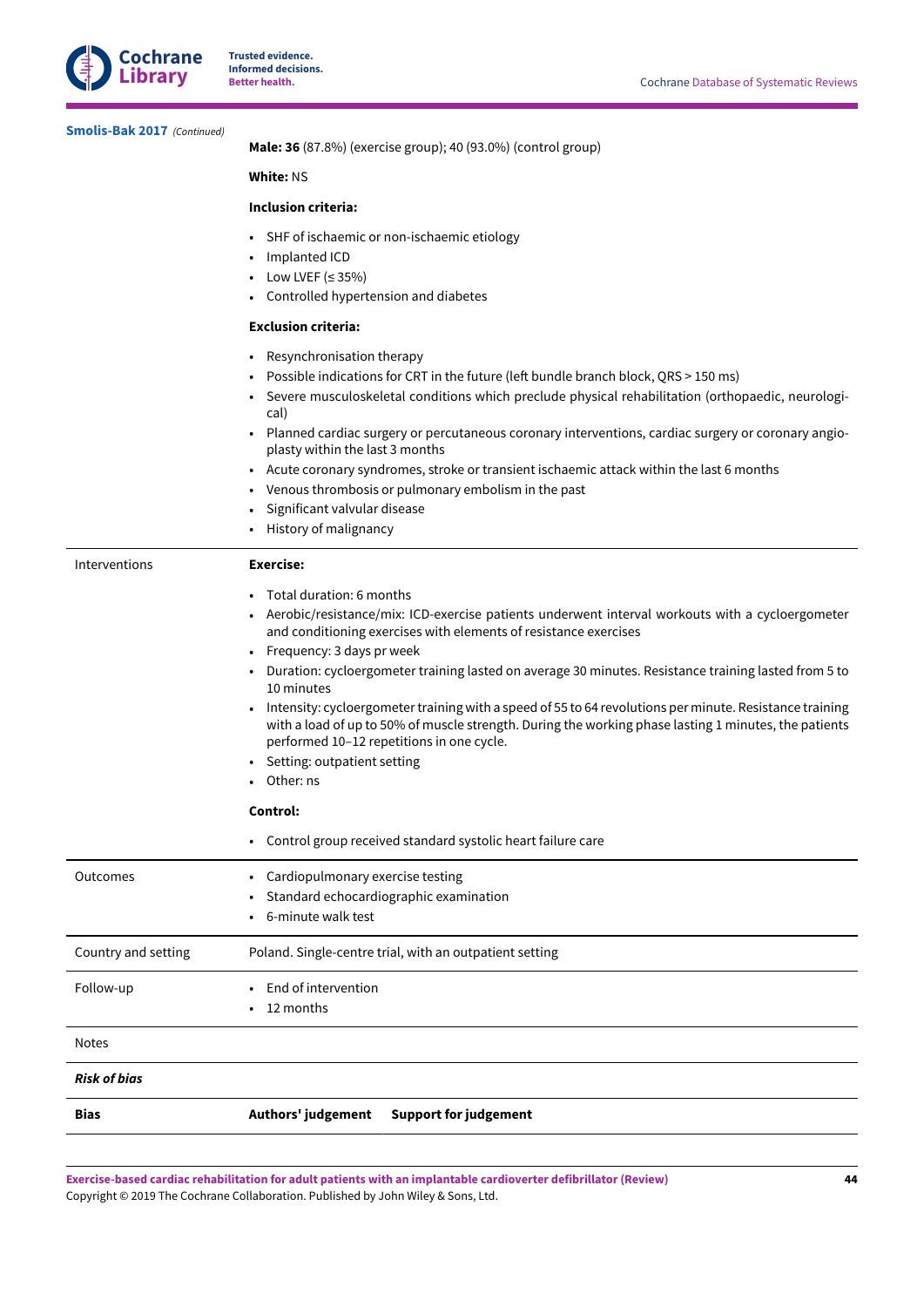#### **[Smolis-Bak](#page-28-6) 2017**  *(Continued)*

**Cochrane Library**

**Trusted evidence. Informed decisions.**

| Random sequence genera-<br>tion (selection bias)                                         | Unclear risk | Patients were randomly allocated, but there is no information on how this was<br>done.                                                      |
|------------------------------------------------------------------------------------------|--------------|---------------------------------------------------------------------------------------------------------------------------------------------|
| Allocation concealment<br>(selection bias)                                               | Unclear risk | No information on concealment                                                                                                               |
| <b>Blinding of participants</b><br>and personnel (perfor-<br>mance bias)<br>All outcomes | High risk    | No blinding because of the nature of exercise-based cardiac rehabilitation                                                                  |
| Blinding of outcome as-<br>sessment (detection bias)<br>All outcomes                     | Unclear risk | No information                                                                                                                              |
| Incomplete outcome data<br>(attrition bias)<br>All outcomes                              | Unclear risk | Reasons for dropouts and withdrawals were not described. There was no infor-<br>mation about any methods being used to handle missing data. |
| Selective reporting (re-<br>porting bias)                                                | Low risk     | Outcome described in methods are reported in results.                                                                                       |
| Performance bias                                                                         | Low risk     | Co-intervention was delivered equally to both groups                                                                                        |
| Groups balanced at base-<br>line bias                                                    | Low risk     | Patients well matched at baseline                                                                                                           |
| Intention-to-treat analysis                                                              | Low risk     | Analyses were conducted according to an intention-to-treat analysis                                                                         |
| For-profit bias                                                                          | Low risk     | Reported on their source of funding with conflicts of interest                                                                              |

CHF: systolic heart failure; CRT: cardiac resynchronisation therapy; CRT-D: cardiac resynchronisation therapy with defibrillator; CRT-P: cardiac resynchronisation therapy with pacing; ESC: European Society of Cardiology; HF: heart failure; ICD: implantable cardioverter defibrillator; LVEF: left ventricular ejection fraction; NYHA: New York Heart Association; NS: not stated; QoL: quality of life; RCT: randomised controlled trial; SD: standard deviation; SF-36: Short Form-36 Health Survey; SHF: systolic heart failure; TIA: transient ischaemic attack; QRS: QRS complex; VF: ventricular fibrillation; VO2: estimated oxygen consumption; VT: ventricular tachycardia.

## **Characteristics of excluded studies** *[ordered by study ID]*

| <b>Study</b>   | <b>Reason for exclusion</b>                 |
|----------------|---------------------------------------------|
| Dougherty 2004 | A randomised controlled design was not used |
| Dunbar 2009    | Intervention was not exercise-based         |
| Edelman 2006   | Intervention was not exercise-based         |
| Fichet 2003    | A randomised controlled design was not used |
| Klempfner 2015 | A randomised controlled design was not used |
| Lewin 2007     | Intervention was not exercise-based         |
| Michitaka 2017 | Intervention was not exercise-based         |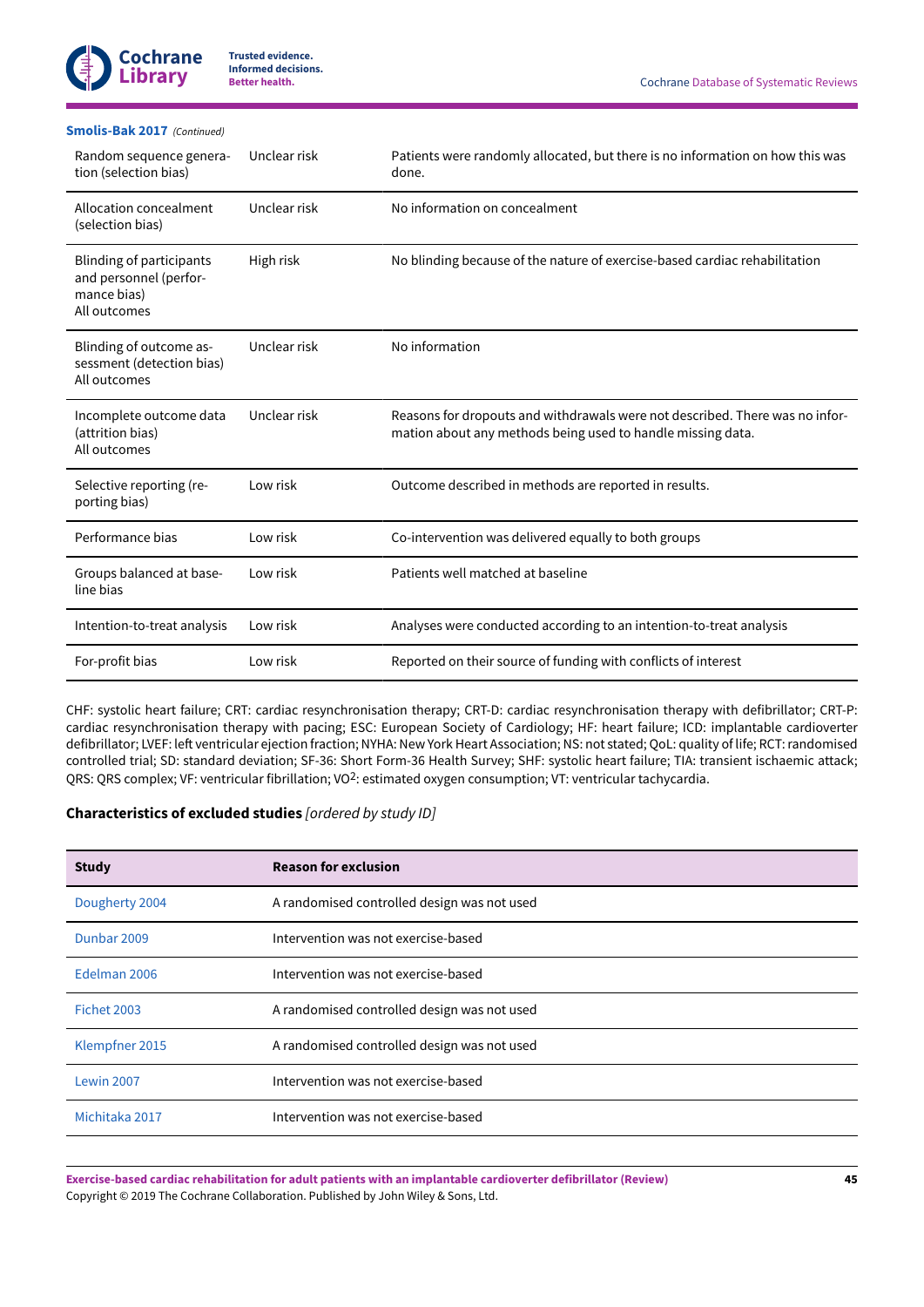

| <b>Study</b>  | <b>Reason for exclusion</b>                                                                |
|---------------|--------------------------------------------------------------------------------------------|
| Rakhshan 2017 | No relevant outcomes reported and authors did not respond to query about measured outcomes |
| Russell 2015  | Intervention was not exercise-based                                                        |
| Toise 2014    | Intervention was not exercise-based                                                        |
| Vanhees 2004  | A randomised controlled design was not used                                                |

## **Characteristics of studies awaiting assessment** *[ordered by study ID]*

### **[Chrysohoou](#page-29-9) 2015**

| Methods         | Randomised controlled trial                                                                                                                                                          |
|-----------------|--------------------------------------------------------------------------------------------------------------------------------------------------------------------------------------|
| Participants    | Patients with chronic heart failure, 72 completed the study (exercise training group, $n = 33$ , 63 +/- 9<br>years, 88% men, and control group, $n = 39$ , 56 +/- 11 years, 82% men) |
| Interventions   | High-intensity interval aerobic training combined with strength exercise                                                                                                             |
| <b>Outcomes</b> | • Pulse wave velocity<br>MLHFO<br>Depression score<br>$\bullet$ 6-minute walk<br>Peak oxygen uptake<br>Peak power                                                                    |
| <b>Notes</b>    | The number of ICD patients in the trial were below 50%, and so we contacted the author to get sep-<br>arated data on the ICD population. The author has not returned our request.    |

#### **[Weretka](#page-29-10) 2010**

| Methods       | Prospective, randomised study                                                                                             |
|---------------|---------------------------------------------------------------------------------------------------------------------------|
| Participants  | Fifty-three patients implanted with ICDs were randomised to exercise or to control arms and fol-<br>lowed up for 6 months |
| Interventions | Exercise training                                                                                                         |
| Outcomes      | • Ejection fraction<br>$\bullet$ 6-minute walk<br>$\cdot$ VO <sub>2</sub><br>• ICD shocks                                 |
| <b>Notes</b>  | It was not possible to find anything else except the conference abstract from the main search                             |

Emv/Vp: ; MLHFQ: Minnesota Living with Heart Failure Questionnaire; ICD: implantable cardioverter defibrillator.

## **Characteristics of ongoing studies** *[ordered by study ID]*

**Exercise-based cardiac rehabilitation for adult patients with an implantable cardioverter defibrillator (Review)** Copyright © 2019 The Cochrane Collaboration. Published by John Wiley & Sons, Ltd.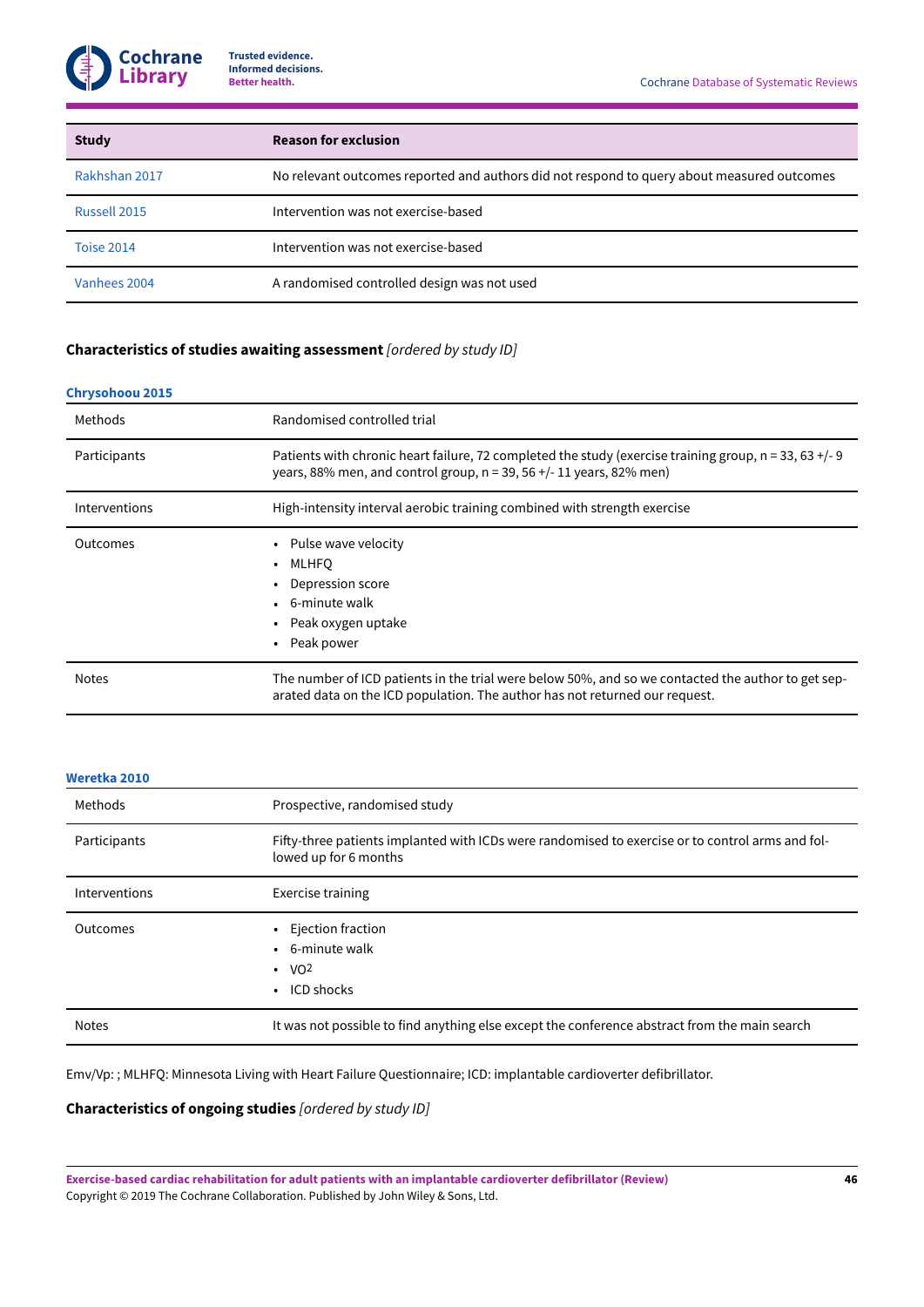

#### **[NCT03544489](#page-29-11)**

| Trial name or title | Implementing exercise after an (ICD) (E-ICD)               |
|---------------------|------------------------------------------------------------|
| Methods             | A randomised controlled trial                              |
| Participants        | 90 participants                                            |
| Interventions       | Home walking exercise                                      |
| <b>Outcomes</b>     | Daily activity<br>$\bullet$<br>General health<br>$\bullet$ |
| Starting date       | 1 June 2018                                                |
| Contact information | Cynthia M Dougherty, Professor, University of Washington   |
| <b>Notes</b>        | Not yet recruiting                                         |

## **D A T A A N D A N A L Y S E S**

## **Comparison 1. Exercise-based cardiac rehabilitation versus control at the end of the intervention**

| Outcome or subgroup title                                              | No. of<br>studies | No. of<br>partici-<br>pants | <b>Statistical method</b>            | <b>Effect size</b>  |  |  |
|------------------------------------------------------------------------|-------------------|-----------------------------|--------------------------------------|---------------------|--|--|
| 1 All-cause mortality                                                  | 1                 | 196                         | Risk Ratio (M-H, Random, 95% CI)     | 1.96 [0.18, 21.26]  |  |  |
| 2 Serious adverse events                                               | 2                 | 356                         | Risk Ratio (M-H, Random, 95% CI)     | $1.05$ [0.77, 1.44] |  |  |
| 3 Exercise capacity (VO <sub>2</sub> peak) (ran-<br>dom-effects model) | 7                 | 1485                        | Mean Difference (IV, Random, 95% CI) | $2.27$ [1.07, 3.46] |  |  |
| 4 Exercise capacity ( $VO2$ peak) (fixed-<br>effect model)             | 7                 | 1485                        | Mean Difference (IV, Fixed, 95% CI)  | $0.91$ [0.60, 1.21] |  |  |
| 5 ICD, antitachycardia pacing                                          | 2                 | 356                         | Risk Ratio (M-H, Random, 95% CI)     | $1.26$ [0.84, 1.90] |  |  |
| 6 ICD, appropriate shock                                               | 3                 | 428                         | Risk Ratio (M-H, Random, 95% CI)     | $0.56$ [0.20, 1.58] |  |  |
| 7 ICD, inappropriate shock                                             |                   | 160                         | Risk Ratio (M-H, Fixed, 95% CI)      | $0.60$ [0.10, 3.51] |  |  |
| 8 Non-serious adverse events                                           | 2                 | 271                         | Risk Ratio (M-H, Random, 95% CI)     | 5.44 [1.01, 29.32]  |  |  |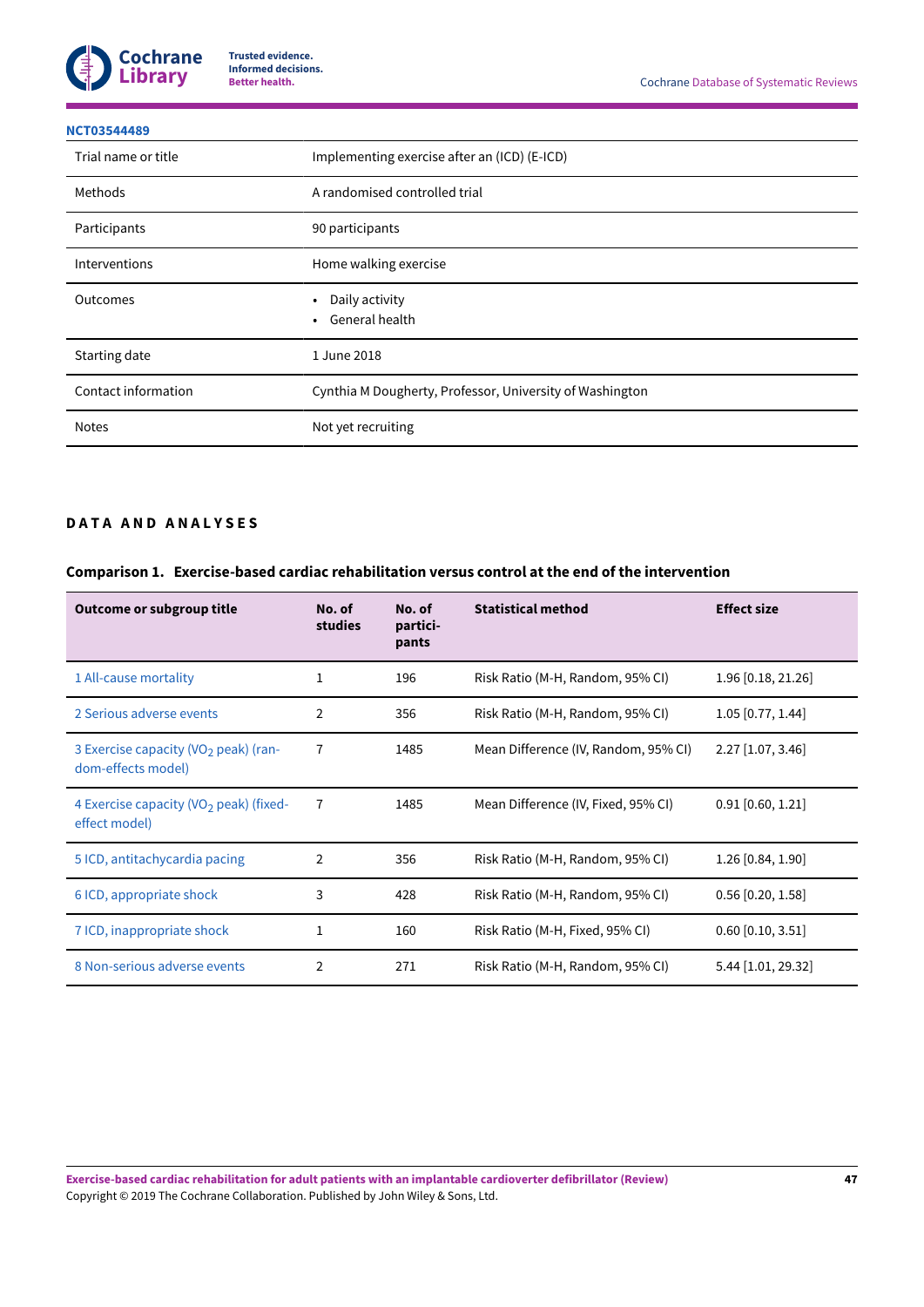## **Analysis 1.1. Comparison 1 Exercise-based cardiac rehabilitation versus control at the end of the intervention, Outcome 1 All-cause mortality.**

<span id="page-50-0"></span>

| Study or subgroup                                     | Cardiac re-<br>habilitation                   | Control |      |     | <b>Risk Ratio</b>   |     | Weight          | <b>Risk Ratio</b>   |
|-------------------------------------------------------|-----------------------------------------------|---------|------|-----|---------------------|-----|-----------------|---------------------|
|                                                       | n/N                                           | n/N     |      |     | M-H, Random, 95% CI |     |                 | M-H, Random, 95% CI |
| Berg 2014                                             | 2/99                                          | 1/97    |      |     |                     |     | 100%            | 1.96[0.18,21.26]    |
| <b>Total (95% CI)</b>                                 | 99                                            | 97      |      |     |                     |     | 100%            | 1.96[0.18, 21.26]   |
| Total events: 2 (Cardiac rehabilitation), 1 (Control) |                                               |         |      |     |                     |     |                 |                     |
| Heterogeneity: Not applicable                         |                                               |         |      |     |                     |     |                 |                     |
| Test for overall effect: Z=0.55(P=0.58)               |                                               |         |      |     |                     |     |                 |                     |
|                                                       | Favours exercise-based cardiac rehabilitation |         | 0.01 | 0.1 | 10                  | 100 | Favours control |                     |

## **Analysis 1.2. Comparison 1 Exercise-based cardiac rehabilitation versus control at the end of the intervention, Outcome 2Serious adverse events.**

<span id="page-50-1"></span>

| Study or subgroup                                                                   | Cardiac re-<br>habilitation                   | Control |      |     | <b>Risk Ratio</b>   |    |    | Weight          | <b>Risk Ratio</b>   |
|-------------------------------------------------------------------------------------|-----------------------------------------------|---------|------|-----|---------------------|----|----|-----------------|---------------------|
|                                                                                     | n/N                                           | n/N     |      |     | M-H, Random, 95% CI |    |    |                 | M-H, Random, 95% CI |
| <b>Berg 2014</b>                                                                    | 41/99                                         | 37/97   |      |     |                     |    |    | 83.49%          | 1.09[0.77,1.53]     |
| Dougherty 2015                                                                      | 11/84                                         | 11/76   |      |     |                     |    |    | 16.51%          | 0.9[0.42, 1.97]     |
|                                                                                     |                                               |         |      |     |                     |    |    |                 |                     |
| <b>Total (95% CI)</b>                                                               | 183                                           | 173     |      |     |                     |    |    | 100%            | 1.05 [0.77, 1.44]   |
| Total events: 52 (Cardiac rehabilitation), 48 (Control)                             |                                               |         |      |     |                     |    |    |                 |                     |
| Heterogeneity: Tau <sup>2</sup> =0; Chi <sup>2</sup> =0.18, df=1(P=0.67); $1^2$ =0% |                                               |         |      |     |                     |    |    |                 |                     |
| Test for overall effect: Z=0.32(P=0.75)                                             |                                               |         |      |     |                     |    |    |                 |                     |
|                                                                                     | Favours exercise-based cardiac rehabilitation |         | 0.02 | 0.1 |                     | 10 | 50 | Favours control |                     |

## **Analysis 1.3. Comparison 1 Exercise-based cardiac rehabilitation versus control at the end** of the intervention, Outcome 3 Exercise capacity (VO<sub>2</sub> peak) (random-effects model).

<span id="page-50-2"></span>

| Study or subgroup                                                                                     |     | Cardiac re-<br>habilitation | Control |                 | <b>Mean Difference</b>                    | Weight     | <b>Mean Difference</b>               |
|-------------------------------------------------------------------------------------------------------|-----|-----------------------------|---------|-----------------|-------------------------------------------|------------|--------------------------------------|
|                                                                                                       | N   | Mean(SD)                    | N       | Mean(SD)        | Random, 95% CI                            |            | Random, 95% CI                       |
| Belardinelli 2006                                                                                     | 30  | 18.9(2.7)                   | 22      | 16.1(2.2)       |                                           | 16.54%     | 2.8[1.47, 4.13]                      |
| <b>Berg 2014</b>                                                                                      | 99  | 23(8.9)                     | 97      | 20.8(8.1)       |                                           | 11.39%     | $2.22[-0.16, 4.6]$                   |
| Dougherty 2015                                                                                        | 68  | 26.9(7.7)                   | 74      | 23.4(6)         |                                           | 11.83%     | 3.5[1.22, 5.78]                      |
| Piccini 2013                                                                                          | 452 | 0.7(2.6)                    | 400     | 0.1(2.4)        | $\ddot{\phantom{1}}$                      | 20.5%      | 0.58[0.25, 0.91]                     |
| Piotrowicz 2015                                                                                       | 75  | 18.4(4.1)                   | 32      | 17.2(3.4)       |                                           | 15.68%     | $1.2[-0.3, 2.7]$                     |
| Smolis-Bak 2015                                                                                       | 26  | 17.2(3.9)                   | 26      | 13.4(4.2)       |                                           | 12.2%      | 3.8[1.6,6]                           |
| Smolis-Bak 2017                                                                                       | 41  | 15.6(6)                     | 43      | 12.5(4.5)       |                                           | 11.86%     | 3.1[0.82, 5.38]                      |
| Total ***                                                                                             | 791 |                             | 694     |                 |                                           | 100%       | 2.27[1.07, 3.46]                     |
| Heterogeneity: Tau <sup>2</sup> =1.78; Chi <sup>2</sup> =27.91, df=6(P<0.0001); l <sup>2</sup> =78.5% |     |                             |         |                 |                                           |            |                                      |
| Test for overall effect: Z=3.72(P=0)                                                                  |     |                             |         |                 |                                           |            |                                      |
|                                                                                                       |     |                             |         | Favours control | 2.5<br>$-2.5$<br>$-5$<br>5<br>$\mathbf 0$ | bilitation | Favours exercise-based cardiac reha- |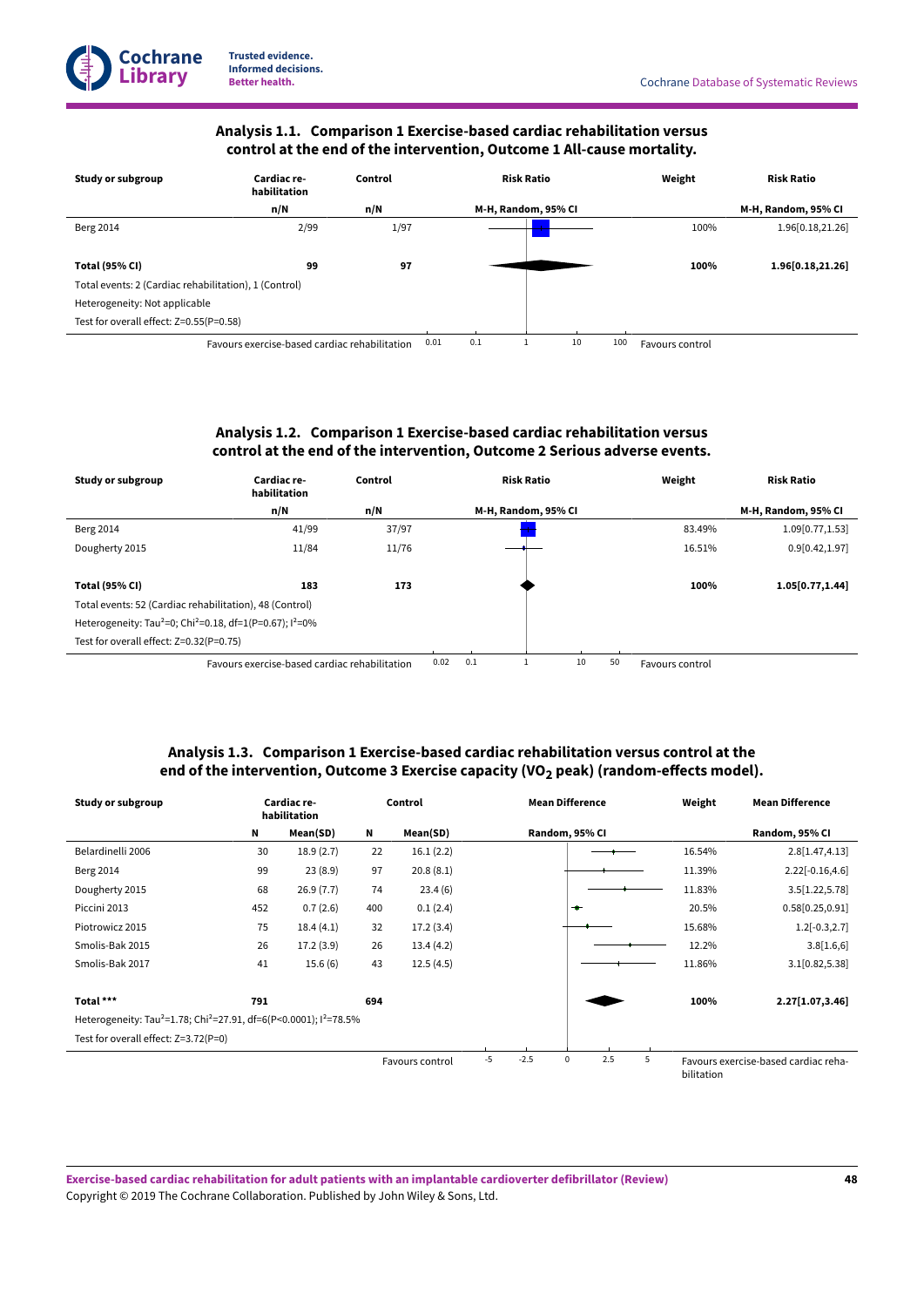

## **Analysis 1.4. Comparison 1 Exercise-based cardiac rehabilitation versus control at the end** of the intervention, Outcome 4 Exercise capacity (VO<sub>2</sub> peak) (fixed-effect model).

<span id="page-51-0"></span>

| Study or subgroup                                                                                  |     | <b>Experimental</b><br>Control                |     |           | <b>Mean Difference</b>          | Weight          | <b>Mean Difference</b> |
|----------------------------------------------------------------------------------------------------|-----|-----------------------------------------------|-----|-----------|---------------------------------|-----------------|------------------------|
|                                                                                                    | N   | Mean(SD)                                      | N   | Mean(SD)  | Fixed, 95% CI                   |                 | Fixed, 95% CI          |
| Belardinelli 2006                                                                                  | 30  | 18.9(2.7)                                     | 22  | 16.1(2.2) |                                 | 5.2%            | 2.8[1.47, 4.13]        |
| <b>Berg 2014</b>                                                                                   | 99  | 23(8.9)                                       | 97  | 20.8(8.1) |                                 | 1.63%           | $2.22[-0.16, 4.6]$     |
| Dougherty 2015                                                                                     | 68  | 26.9(7.7)                                     | 74  | 23.4(6)   |                                 | 1.77%           | 3.5[1.22, 5.78]        |
| Piccini 2013                                                                                       | 452 | 0.7(2.6)                                      | 400 | 0.1(2.4)  |                                 | 83.6%           | 0.58[0.25,0.91]        |
| Piotrowicz 2015                                                                                    | 75  | 18.4(4.1)                                     | 32  | 17.2(3.4) |                                 | 4.11%           | $1.2[-0.3, 2.7]$       |
| Smolis-Bak 2015                                                                                    | 26  | 17.2(3.9)                                     | 26  | 13.4(4.2) |                                 | 1.9%            | 3.8[1.6,6]             |
| Smolis-Bak 2017                                                                                    | 41  | 15.6(6)                                       | 43  | 12.5(4.5) |                                 | 1.78%           | 3.1[0.82, 5.38]        |
| Total ***                                                                                          | 791 |                                               | 694 |           |                                 | 100%            | 0.91[0.6, 1.21]        |
| Heterogeneity: Tau <sup>2</sup> =0; Chi <sup>2</sup> =27.91, df=6(P<0.0001); l <sup>2</sup> =78.5% |     |                                               |     |           |                                 |                 |                        |
| Test for overall effect: Z=5.84(P<0.0001)                                                          |     |                                               |     |           |                                 |                 |                        |
|                                                                                                    |     | Favours exercise-based cardiac rehabilitation |     |           | 2.5<br>$-2.5$<br>$-5$<br>5<br>0 | Favours control |                        |

## **Analysis 1.5. Comparison 1 Exercise-based cardiac rehabilitation versus control at the end of the intervention, Outcome 5 ICD, antitachycardia pacing.**

<span id="page-51-1"></span>

| Study or subgroup                                                                   | Cardiac re-<br>habilitation                   | Control |      | <b>Risk Ratio</b> |                     |    |     | Weight          | <b>Risk Ratio</b>   |
|-------------------------------------------------------------------------------------|-----------------------------------------------|---------|------|-------------------|---------------------|----|-----|-----------------|---------------------|
|                                                                                     | n/N                                           | n/N     |      |                   | M-H, Random, 95% CI |    |     |                 | M-H, Random, 95% CI |
| <b>Berg 2014</b>                                                                    | 34/99                                         | 27/97   |      |                   |                     |    |     | 94.03%          | 1.23 [0.81, 1.88]   |
| Dougherty 2015                                                                      | 4/84                                          | 2/76    |      |                   |                     |    |     | 5.97%           | 1.81[0.34,9.6]      |
|                                                                                     |                                               |         |      |                   |                     |    |     |                 |                     |
| <b>Total (95% CI)</b>                                                               | 183                                           | 173     |      |                   |                     |    |     | 100%            | 1.26[0.84, 1.9]     |
| Total events: 38 (Cardiac rehabilitation), 29 (Control)                             |                                               |         |      |                   |                     |    |     |                 |                     |
| Heterogeneity: Tau <sup>2</sup> =0; Chi <sup>2</sup> =0.19, df=1(P=0.66); $1^2$ =0% |                                               |         |      |                   |                     |    |     |                 |                     |
| Test for overall effect: Z=1.12(P=0.26)                                             |                                               |         |      |                   |                     |    |     |                 |                     |
|                                                                                     | Favours exercise-based cardiac rehabilitation |         | 0.01 | 0.1               |                     | 10 | 100 | Favours control |                     |

## **Analysis 1.6. Comparison 1 Exercise-based cardiac rehabilitation versus control at the end of the intervention, Outcome 6 ICD, appropriate shock.**

<span id="page-51-2"></span>

| Study or subgroup                                                                                  | Cardiac re-<br>habilitation                   | Control |      | <b>Risk Ratio</b> |                     |    |     | Weight          | <b>Risk Ratio</b>   |
|----------------------------------------------------------------------------------------------------|-----------------------------------------------|---------|------|-------------------|---------------------|----|-----|-----------------|---------------------|
|                                                                                                    | n/N                                           | n/N     |      |                   | M-H, Random, 95% Cl |    |     |                 | M-H, Random, 95% CI |
| <b>Berg 2014</b>                                                                                   | 18/99                                         | 18/97   |      |                   |                     |    |     | 58.15%          | 0.98 [0.54, 1.77]   |
| Piotrowicz 2015                                                                                    | 1/56                                          | 2/16    |      |                   |                     |    |     | 15.52%          | 0.14[0.01, 1.48]    |
| Dougherty 2015                                                                                     | 2/84                                          | 5/76    |      |                   |                     |    |     | 26.34%          | 0.36[0.07, 1.81]    |
|                                                                                                    |                                               |         |      |                   |                     |    |     |                 |                     |
| <b>Total (95% CI)</b>                                                                              | 239                                           | 189     |      |                   |                     |    |     | 100%            | 0.56[0.2, 1.58]     |
| Total events: 21 (Cardiac rehabilitation), 25 (Control)                                            |                                               |         |      |                   |                     |    |     |                 |                     |
| Heterogeneity: Tau <sup>2</sup> =0.39; Chi <sup>2</sup> =3.5, df=2(P=0.17); l <sup>2</sup> =42.79% |                                               |         |      |                   |                     |    |     |                 |                     |
| Test for overall effect: Z=1.1(P=0.27)                                                             |                                               |         |      |                   |                     |    |     |                 |                     |
|                                                                                                    | Favours exercise-based cardiac rehabilitation |         | 0.01 | 0.1               |                     | 10 | 100 | Favours control |                     |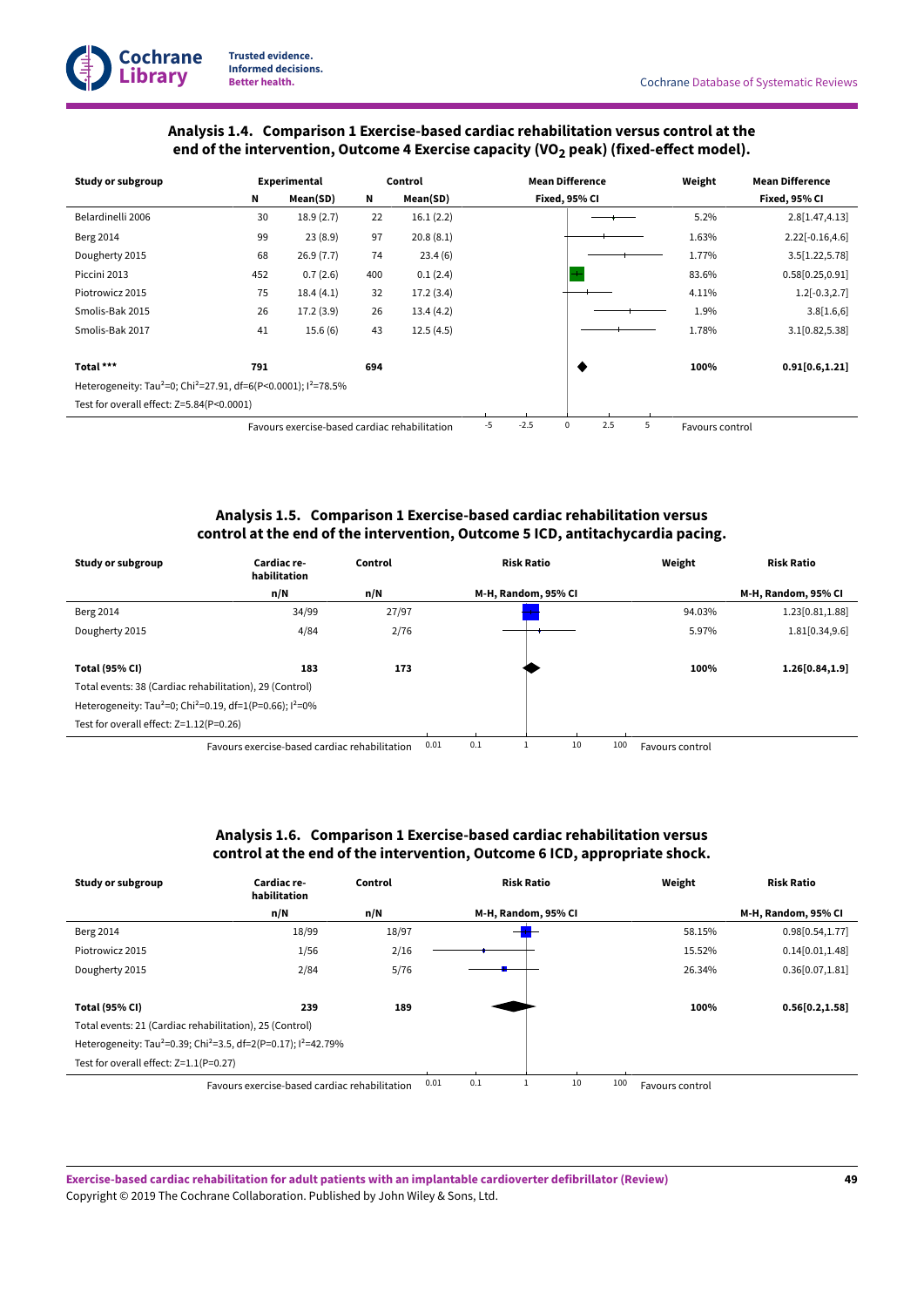## **Analysis 1.7. Comparison 1 Exercise-based cardiac rehabilitation versus control at the end of the intervention, Outcome 7 ICD, inappropriate shock.**

**Cochrane Library**

**Trusted evidence. Informed decisions.**

<span id="page-52-0"></span>

| Study or subgroup                                     | Cardiac re-<br>habilitation                   | Control |      | <b>Risk Ratio</b> |                    |    |     | Weight          | <b>Risk Ratio</b>  |
|-------------------------------------------------------|-----------------------------------------------|---------|------|-------------------|--------------------|----|-----|-----------------|--------------------|
|                                                       | n/N                                           | n/N     |      |                   | M-H, Fixed, 95% CI |    |     |                 | M-H, Fixed, 95% CI |
| Dougherty 2015                                        | 2/84                                          | 3/76    |      |                   |                    |    |     | 100%            | 0.6[0.1, 3.51]     |
|                                                       |                                               |         |      |                   |                    |    |     |                 |                    |
| <b>Total (95% CI)</b>                                 | 84                                            | 76      |      |                   |                    |    |     | 100%            | 0.6[0.1, 3.51]     |
| Total events: 2 (Cardiac rehabilitation), 3 (Control) |                                               |         |      |                   |                    |    |     |                 |                    |
| Heterogeneity: Not applicable                         |                                               |         |      |                   |                    |    |     |                 |                    |
| Test for overall effect: Z=0.56(P=0.57)               |                                               |         |      |                   |                    |    |     |                 |                    |
|                                                       | Favours exercise-based cardiac rehabilitation |         | 0.01 | 0.1               |                    | 10 | 100 | Favours control |                    |

## **Analysis 1.8. Comparison 1 Exercise-based cardiac rehabilitation versus control at the end of the intervention, Outcome 8 Non-serious adverse events.**

<span id="page-52-1"></span>

| Study or subgroup                                                                  | Cardiac re-<br>habilitation                   | Control |      |                     | <b>Risk Ratio</b> |    |     | Weight          | <b>Risk Ratio</b>   |
|------------------------------------------------------------------------------------|-----------------------------------------------|---------|------|---------------------|-------------------|----|-----|-----------------|---------------------|
|                                                                                    | n/N                                           | n/N     |      | M-H, Random, 95% CI |                   |    |     |                 | M-H, Random, 95% CI |
| Dougherty 2015                                                                     | 7/84                                          | 1/76    |      |                     |                   |    |     | 66.11%          | 6.33[0.8,50.3]      |
| Piotrowicz 2015                                                                    | 4/77                                          | 0/34    |      |                     |                   |    |     | 33.89%          | 4.04 [0.22, 72.99]  |
|                                                                                    |                                               |         |      |                     |                   |    |     |                 |                     |
| <b>Total (95% CI)</b>                                                              | 161                                           | 110     |      |                     |                   |    |     | 100%            | 5.44 [1.01,29.32]   |
| Total events: 11 (Cardiac rehabilitation), 1 (Control)                             |                                               |         |      |                     |                   |    |     |                 |                     |
| Heterogeneity: Tau <sup>2</sup> =0; Chi <sup>2</sup> =0.06, df=1(P=0.8); $1^2$ =0% |                                               |         |      |                     |                   |    |     |                 |                     |
| Test for overall effect: Z=1.97(P=0.05)                                            |                                               |         |      |                     |                   |    |     |                 |                     |
|                                                                                    | Favours exercise-based cardiac rehabilitation |         | 0.01 | 0.1                 |                   | 10 | 100 | Favours control |                     |

## **Comparison 2. Exercise-based cardiac rehabilitation versus control at the end of the intervention (best-worst case meta-analysis)**

| Outcome or subgroup title | No. of<br>studies | No. of par-<br>ticipants | <b>Statistical method</b>        | <b>Effect size</b>  |
|---------------------------|-------------------|--------------------------|----------------------------------|---------------------|
| 1 All-cause mortality     |                   | 467                      | Risk Ratio (M-H, Random, 95% CI) | $0.07$ [0.02, 0.22] |
| 2 Serious adverse events  |                   | 467                      | Risk Ratio (M-H, Random, 95% CI) | $0.58$ [0.41, 0.82] |

## **Analysis 2.1. Comparison 2 Exercise-based cardiac rehabilitation versus control at the end of the intervention (best-worst case meta-analysis), Outcome 1 All-cause mortality.**

<span id="page-52-2"></span>

| Study or subgroup | Cardiac re-<br>habilitation                   | Control | <b>Risk Ratio</b> |                     |  |    | Weight | <b>Risk Ratio</b> |                     |
|-------------------|-----------------------------------------------|---------|-------------------|---------------------|--|----|--------|-------------------|---------------------|
|                   | n/N                                           | n/N     |                   | M-H, Random, 95% CI |  |    |        |                   | M-H, Random, 95% CI |
| <b>Berg 2014</b>  | 2/99                                          | 27/97   |                   |                     |  |    |        | 68.09%            | 0.07[0.02, 0.3]     |
| Piotrowicz 2015   | 0/77                                          | 2/34    |                   |                     |  |    |        | 14.92%            | 0.09[0,1.82]        |
| Dougherty 2015    | 0/84                                          | 10/76   |                   |                     |  |    |        | 16.99%            | 0.04[0,0.72]        |
|                   | Favours exercise-based cardiac rehabilitation |         | 0.01              | 0.1                 |  | 10 | 100    | Favours control   |                     |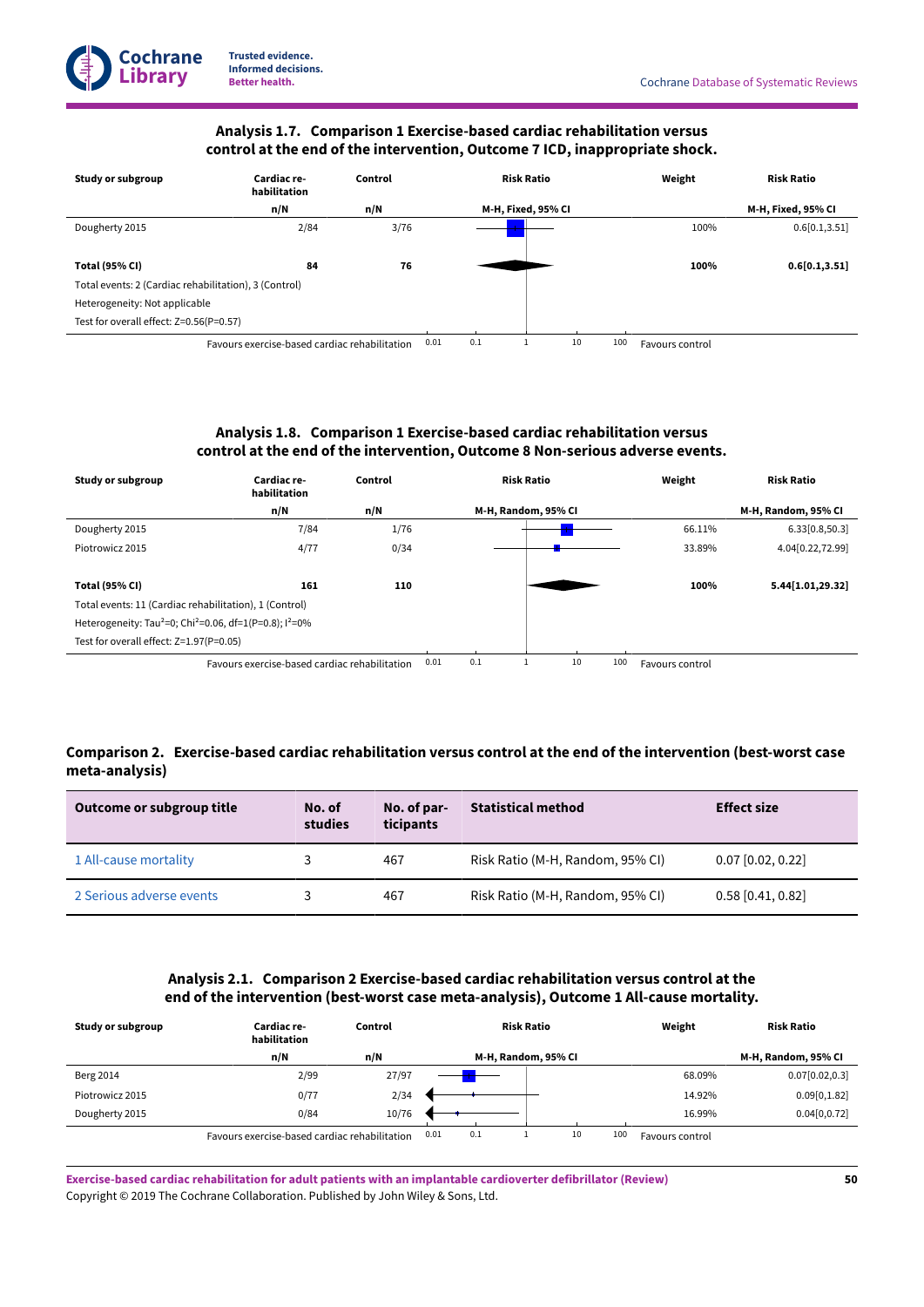

| Study or subgroup                                                                   | Cardiac re-<br>habilitation<br>n/N            | Control<br>n/N |      | <b>Risk Ratio</b><br>M-H, Random, 95% CI |  |    | Weight | <b>Risk Ratio</b><br>M-H, Random, 95% CI |                  |
|-------------------------------------------------------------------------------------|-----------------------------------------------|----------------|------|------------------------------------------|--|----|--------|------------------------------------------|------------------|
|                                                                                     |                                               |                |      |                                          |  |    |        |                                          |                  |
| <b>Total (95% CI)</b>                                                               | 260                                           | 207            |      |                                          |  |    |        | 100%                                     | 0.07[0.02, 0.22] |
| Total events: 2 (Cardiac rehabilitation), 39 (Control)                              |                                               |                |      |                                          |  |    |        |                                          |                  |
| Heterogeneity: Tau <sup>2</sup> =0; Chi <sup>2</sup> =0.14, df=2(P=0.93); $1^2$ =0% |                                               |                |      |                                          |  |    |        |                                          |                  |
| Test for overall effect: Z=4.52(P<0.0001)                                           |                                               |                |      |                                          |  |    |        |                                          |                  |
|                                                                                     | Favours exercise-based cardiac rehabilitation |                | 0.01 | 0.1                                      |  | 10 | 100    | Favours control                          |                  |

## **Analysis 2.2. Comparison 2 Exercise-based cardiac rehabilitation versus control at the end of the intervention (best-worst case meta-analysis), Outcome 2Serious adverse events.**

<span id="page-53-0"></span>

| Study or subgroup                                                                                   | Cardiac re-<br>habilitation | Control |      | <b>Risk Ratio</b> |                     |     | Weight          | <b>Risk Ratio</b>   |
|-----------------------------------------------------------------------------------------------------|-----------------------------|---------|------|-------------------|---------------------|-----|-----------------|---------------------|
|                                                                                                     | n/N                         | n/N     |      |                   | M-H, Random, 95% CI |     |                 | M-H, Random, 95% CI |
| <b>Berg 2014</b>                                                                                    | 41/99                       | 63/97   |      |                   |                     |     | 75.87%          | 0.64[0.48, 0.84]    |
| Dougherty 2015                                                                                      | 11/84                       | 21/76   |      |                   |                     |     | 22.84%          | 0.47[0.24,0.92]     |
| Piotrowicz 2015                                                                                     | 0/77                        | 2/34    |      |                   |                     |     | 1.29%           | 0.09[0,1.82]        |
|                                                                                                     |                             |         |      |                   |                     |     |                 |                     |
| <b>Total (95% CI)</b>                                                                               | 260                         | 207     |      |                   |                     |     | 100%            | 0.58[0.41, 0.82]    |
| Total events: 52 (Cardiac rehabilitation), 86 (Control)                                             |                             |         |      |                   |                     |     |                 |                     |
| Heterogeneity: Tau <sup>2</sup> =0.02; Chi <sup>2</sup> =2.32, df=2(P=0.31); l <sup>2</sup> =13.87% |                             |         |      |                   |                     |     |                 |                     |
| Test for overall effect: Z=3.1(P=0)                                                                 |                             |         |      |                   |                     |     |                 |                     |
| Favours exercise-based cardiac rehabilitation                                                       |                             |         | 0.01 | 0.1               | 10                  | 100 | Favours control |                     |

## **Comparison 3. Exercise-based cardiac rehabilitation versus control at the end of the intervention (worst-best case meta-analysis)**

| Outcome or subgroup title                         | No. of<br>studies | No. of<br>partici-<br>pants | <b>Statistical method</b>        | <b>Effect size</b>  |
|---------------------------------------------------|-------------------|-----------------------------|----------------------------------|---------------------|
| 1 All-cause mortality (random-ef-<br>fects model) | 3                 | 467                         | Risk Ratio (M-H, Random, 95% CI) | 13.50 [3.24, 56.25] |
| 2 All-cause mortality (fixed-effect<br>model)     | 3                 | 467                         | Risk Ratio (M-H, Fixed, 95% CI)  | 16.78 [4.32, 65.18] |
| 3 All-cause mortality                             | 3                 | 467                         | Risk Ratio (M-H, Random, 95% CI) | 13.50 [3.24, 56.25] |
| 4 Serious adverse events                          | 3                 | 467                         | Risk Ratio (M-H, Random, 95% CI) | $1.74$ [1.34, 2.27] |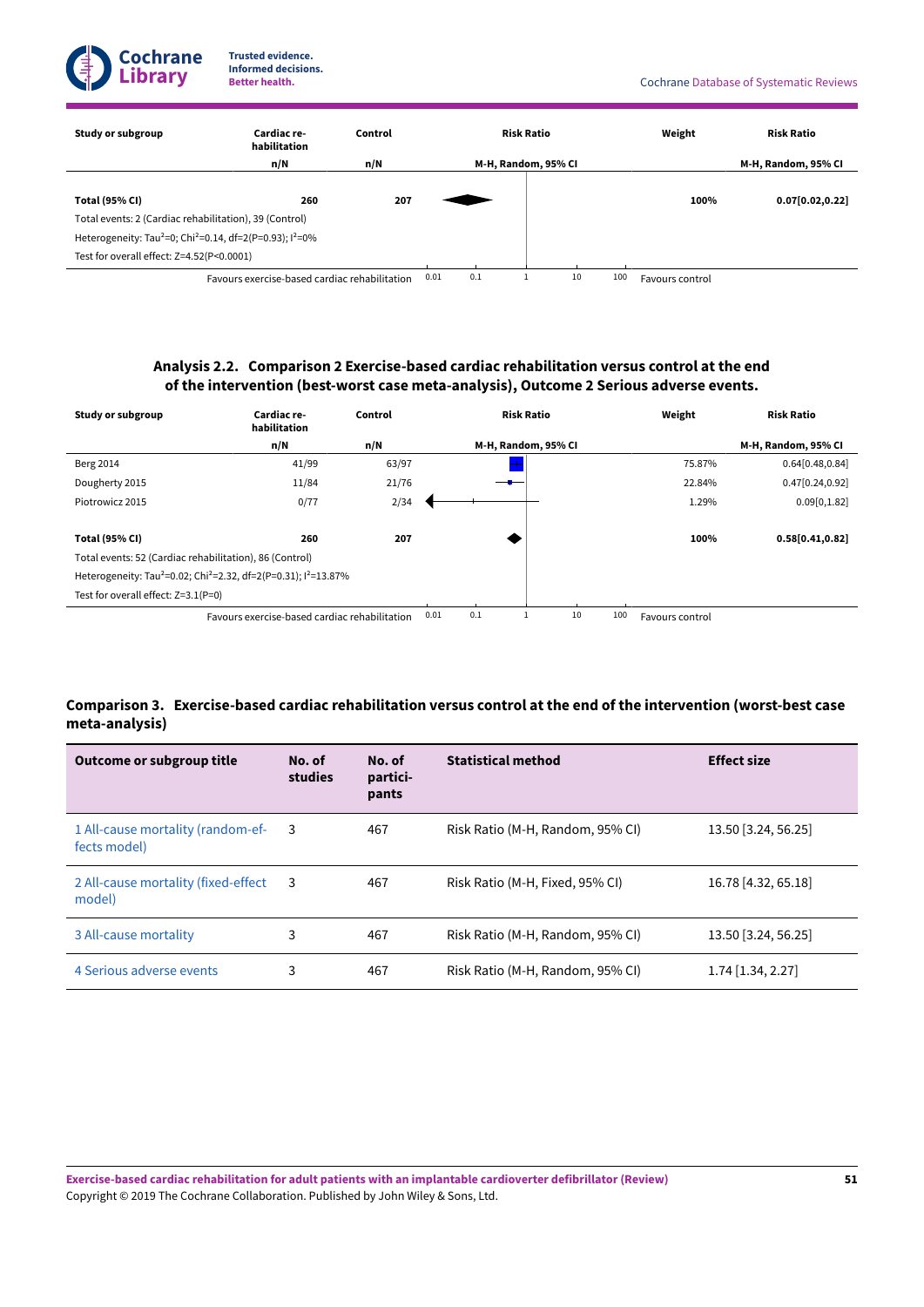

## **Analysis 3.1. Comparison 3 Exercise-based cardiac rehabilitation versus control at the end of the**  $i$  **intervention** (worst-best case meta-analysis), Outcome 1 All-cause mortality (random-effects model).

<span id="page-54-0"></span>

| Study or subgroup                                                                            | Cardiac re-<br>habilitation                   | Control |      | <b>Risk Ratio</b> |                     |    |     | Weight          | <b>Risk Ratio</b>    |
|----------------------------------------------------------------------------------------------|-----------------------------------------------|---------|------|-------------------|---------------------|----|-----|-----------------|----------------------|
|                                                                                              | n/N                                           | n/N     |      |                   | M-H, Random, 95% CI |    |     |                 | M-H, Random, 95% CI  |
| <b>Berg 2014</b>                                                                             | 28/99                                         | 1/97    |      |                   |                     |    |     | 52.2%           | 27.43 [3.81, 197.69] |
| Dougherty 2015                                                                               | 8/84                                          | 0/76    |      |                   |                     |    |     | 25.32%          | 15.4 [0.9, 262.39]   |
| Piotrowicz 2015                                                                              | 2/77                                          | 0/34    |      |                   |                     |    |     | 22.47%          | 2.24 [0.11,45.52]    |
| <b>Total (95% CI)</b>                                                                        | 260                                           | 207     |      |                   |                     |    |     | 100%            | 13.5 3.24, 56.25     |
| Total events: 38 (Cardiac rehabilitation), 1 (Control)                                       |                                               |         |      |                   |                     |    |     |                 |                      |
| Heterogeneity: Tau <sup>2</sup> =0; Chi <sup>2</sup> =1.96, df=2(P=0.38); l <sup>2</sup> =0% |                                               |         |      |                   |                     |    |     |                 |                      |
| Test for overall effect: Z=3.58(P=0)                                                         |                                               |         |      |                   |                     |    |     |                 |                      |
|                                                                                              | Favours exercise-based cardiac rehabilitation |         | 0.01 | 0.1               | 1                   | 10 | 100 | Favours control |                      |

## **Analysis 3.2. Comparison 3 Exercise-based cardiac rehabilitation versus control at the end of the intervention (worst-best case meta-analysis), Outcome 2 All-cause mortality (fixed-e;ect model).**

<span id="page-54-1"></span>

| Study or subgroup                                                                   | Cardiac re-<br>habilitation                    | Control |      | <b>Risk Ratio</b> |                    |     | Weight           | <b>Risk Ratio</b>    |
|-------------------------------------------------------------------------------------|------------------------------------------------|---------|------|-------------------|--------------------|-----|------------------|----------------------|
|                                                                                     | n/N                                            | n/N     |      |                   | M-H, Fixed, 95% CI |     |                  | M-H, Fixed, 95% CI   |
| <b>Berg 2014</b>                                                                    | 28/99                                          | 1/97    |      |                   |                    |     | 45.4%            | 27.43 [3.81, 197.69] |
| Dougherty 2015                                                                      | 8/84                                           | 0/76    |      |                   |                    |     | 23.58%           | 15.4 [0.9, 262.39]   |
| Piotrowicz 2015                                                                     | 2/77                                           | 0/34    |      |                   |                    |     | 31.02%           | 2.24 [0.11,45.52]    |
| <b>Total (95% CI)</b>                                                               | 260                                            | 207     |      |                   |                    |     | 100%             | 16.78 [4.32,65.18]   |
| Total events: 38 (Cardiac rehabilitation), 1 (Control)                              |                                                |         |      |                   |                    |     |                  |                      |
| Heterogeneity: Tau <sup>2</sup> =0; Chi <sup>2</sup> =1.96, df=2(P=0.38); $1^2$ =0% |                                                |         |      |                   |                    |     |                  |                      |
| Test for overall effect: Z=4.07(P<0.0001)                                           |                                                |         |      |                   |                    |     |                  |                      |
|                                                                                     | Equative exercise hased cardiac rehabilitation |         | 0.01 | 0.1               | 10                 | 100 | Equative control |                      |

Favours exercise-based cardiac rehabilitation  $0.01$  0.1  $1$  10  $100$  Favours control

## **Analysis 3.3. Comparison 3 Exercise-based cardiac rehabilitation versus control at the end of the intervention (worst-best case meta-analysis), Outcome 3 All-cause mortality.**

<span id="page-54-2"></span>

| Study or subgroup                                                                   | Cardiac re-<br>habilitation                   | Control |      | <b>Risk Ratio</b> |                     |     | Weight          | <b>Risk Ratio</b>    |
|-------------------------------------------------------------------------------------|-----------------------------------------------|---------|------|-------------------|---------------------|-----|-----------------|----------------------|
|                                                                                     | n/N                                           | n/N     |      |                   | M-H, Random, 95% Cl |     |                 | M-H, Random, 95% CI  |
| <b>Berg 2014</b>                                                                    | 28/99                                         | 1/97    |      |                   |                     | 4   | 52.2%           | 27.43 [3.81, 197.69] |
| Dougherty 2015                                                                      | 8/84                                          | 0/76    |      |                   |                     |     | 25.32%          | 15.4 [0.9, 262.39]   |
| Piotrowicz 2015                                                                     | 2/77                                          | 0/34    |      |                   |                     |     | 22.47%          | 2.24 [0.11,45.52]    |
|                                                                                     |                                               |         |      |                   |                     |     |                 |                      |
| <b>Total (95% CI)</b>                                                               | 260                                           | 207     |      |                   |                     |     | 100%            | 13.5 [3.24,56.25]    |
| Total events: 38 (Cardiac rehabilitation), 1 (Control)                              |                                               |         |      |                   |                     |     |                 |                      |
| Heterogeneity: Tau <sup>2</sup> =0; Chi <sup>2</sup> =1.96, df=2(P=0.38); $1^2$ =0% |                                               |         |      |                   |                     |     |                 |                      |
| Test for overall effect: Z=3.58(P=0)                                                |                                               |         |      |                   |                     |     |                 |                      |
|                                                                                     | Favours exercise-based cardiac rehabilitation |         | 0.01 | 0.1               | 10                  | 100 | Favours control |                      |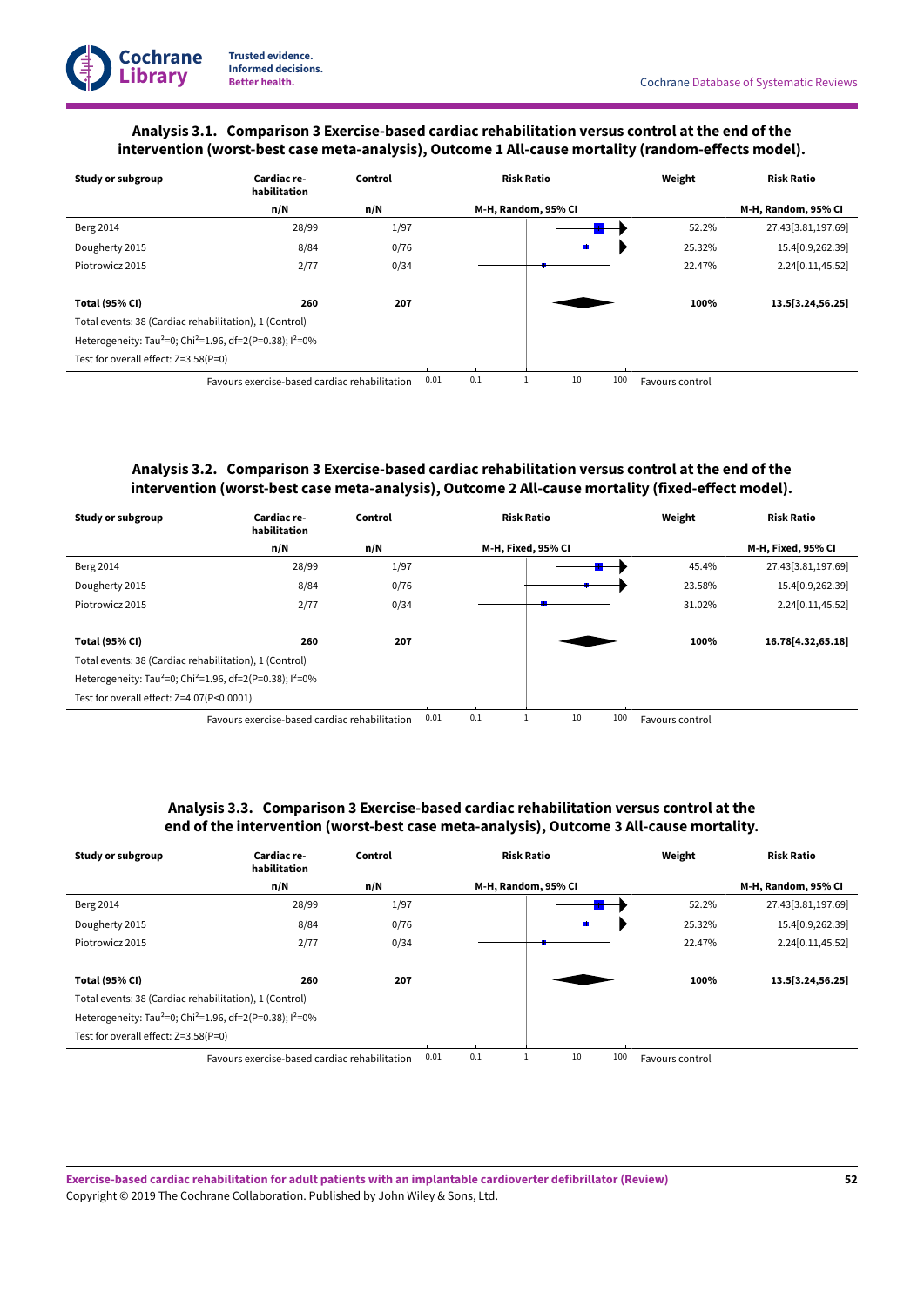

## **Analysis 3.4. Comparison 3 Exercise-based cardiac rehabilitation versus control at the end of the intervention (worst-best case meta-analysis), Outcome 4Serious adverse events.**

<span id="page-55-0"></span>

| Study or subgroup                                                                   | Cardiac re-<br>habilitation                   | Control |      | <b>Risk Ratio</b> |                     |    |     | Weight          | <b>Risk Ratio</b>   |
|-------------------------------------------------------------------------------------|-----------------------------------------------|---------|------|-------------------|---------------------|----|-----|-----------------|---------------------|
|                                                                                     | n/N                                           | n/N     |      |                   | M-H, Random, 95% CI |    |     |                 | M-H, Random, 95% CI |
| Berg 2014                                                                           | 67/99                                         | 37/97   |      |                   |                     |    |     | 83.97%          | 1.77 [1.33, 2.37]   |
| Dougherty 2015                                                                      | 19/84                                         | 11/76   |      |                   |                     |    |     | 15.27%          | 1.56 [0.8, 3.07]    |
| Piotrowicz 2015                                                                     | 2/77                                          | 0/34    |      |                   |                     |    |     | 0.77%           | 2.24 [0.11,45.52]   |
|                                                                                     |                                               |         |      |                   |                     |    |     |                 |                     |
| <b>Total (95% CI)</b>                                                               | 260                                           | 207     |      |                   |                     |    |     | 100%            | 1.74[1.34, 2.27]    |
| Total events: 88 (Cardiac rehabilitation), 48 (Control)                             |                                               |         |      |                   |                     |    |     |                 |                     |
| Heterogeneity: Tau <sup>2</sup> =0; Chi <sup>2</sup> =0.14, df=2(P=0.93); $1^2$ =0% |                                               |         |      |                   |                     |    |     |                 |                     |
| Test for overall effect: Z=4.13(P<0.0001)                                           |                                               |         |      |                   |                     |    |     |                 |                     |
|                                                                                     | Favours exercise-based cardiac rehabilitation |         | 0.01 | 0.1               |                     | 10 | 100 | Favours control |                     |

#### **Comparison 4. Exercise-based cardiac rehabilitation versus control at longest follow-up**

| Outcome or subgroup title                            | No. of<br>studies | No. of<br>partici-<br>pants | <b>Statistical method</b>           | <b>Effect size</b>   |
|------------------------------------------------------|-------------------|-----------------------------|-------------------------------------|----------------------|
| 1 All-cause mortality                                | 3                 | 332                         | Risk Ratio (M-H, Random, 95% CI)    | $1.18$ [0.65, 2.14]  |
| 2 Serious adverse events (ran-<br>dom-effects model) | 3                 | 188                         | Risk Ratio (M-H, Random, 95% CI)    | $0.84$ [0.43, 1.65]  |
| 3 Serious adverse events (fixed-ef-<br>fect model)   | 3                 | 188                         | Risk Ratio (M-H, Fixed, 95% CI)     | $0.81$ [0.61, 1.08]  |
| 4 Exercise capacity (VO <sub>2</sub> peak)           | $\overline{2}$    | 136                         | Mean Difference (IV, Fixed, 95% CI) | $0.83$ [-0.66, 2.32] |
| 5 ICD, appropriate shock (ran-<br>dom-effects model) | 4                 | 384                         | Risk Ratio (M-H, Random, 95% CI)    | $0.28$ [0.05, 1.65]  |
| 6 ICD, appropriate shock (fixed-ef-<br>fect model)   | 4                 | 384                         | Risk Ratio (M-H, Fixed, 95% CI)     | $0.88$ [0.68, 1.13]  |
| 7 ICD, all shocks                                    |                   |                             | Risk Ratio (M-H, Random, 95% CI)    | Subtotals only       |

## **Analysis 4.1. Comparison 4 Exercise-based cardiac rehabilitation versus control at longest follow-up, Outcome 1 All-cause mortality.**

<span id="page-55-1"></span>

| Study or subgroup     | Cardiac re-<br>habilitation                   | Control | <b>Risk Ratio</b> |                     |     | Weight          | <b>Risk Ratio</b>   |
|-----------------------|-----------------------------------------------|---------|-------------------|---------------------|-----|-----------------|---------------------|
|                       | n/N                                           | n/N     |                   | M-H, Random, 95% Cl |     |                 | M-H, Random, 95% CI |
| <b>Berg 2014</b>      | 19/99                                         | 12/97   |                   |                     |     | 65.73%          | 1.55[0.8,3.02]      |
| Smolis-Bak 2015       | 3/26                                          | 3/26    |                   |                     |     | 14.98%          | 1[0.22, 4.5]        |
| Smolis-Bak 2017       | 3/41                                          | 6/43    |                   |                     |     | 19.29%          | 0.52[0.14, 1.96]    |
|                       |                                               |         |                   |                     |     |                 |                     |
| <b>Total (95% CI)</b> | 166                                           | 166     |                   |                     |     | 100%            | 1.18[0.65, 2.14]    |
|                       | Favours exercise-based cardiac rehabilitation |         | 0.01<br>0.1       | 10                  | 100 | Favours control |                     |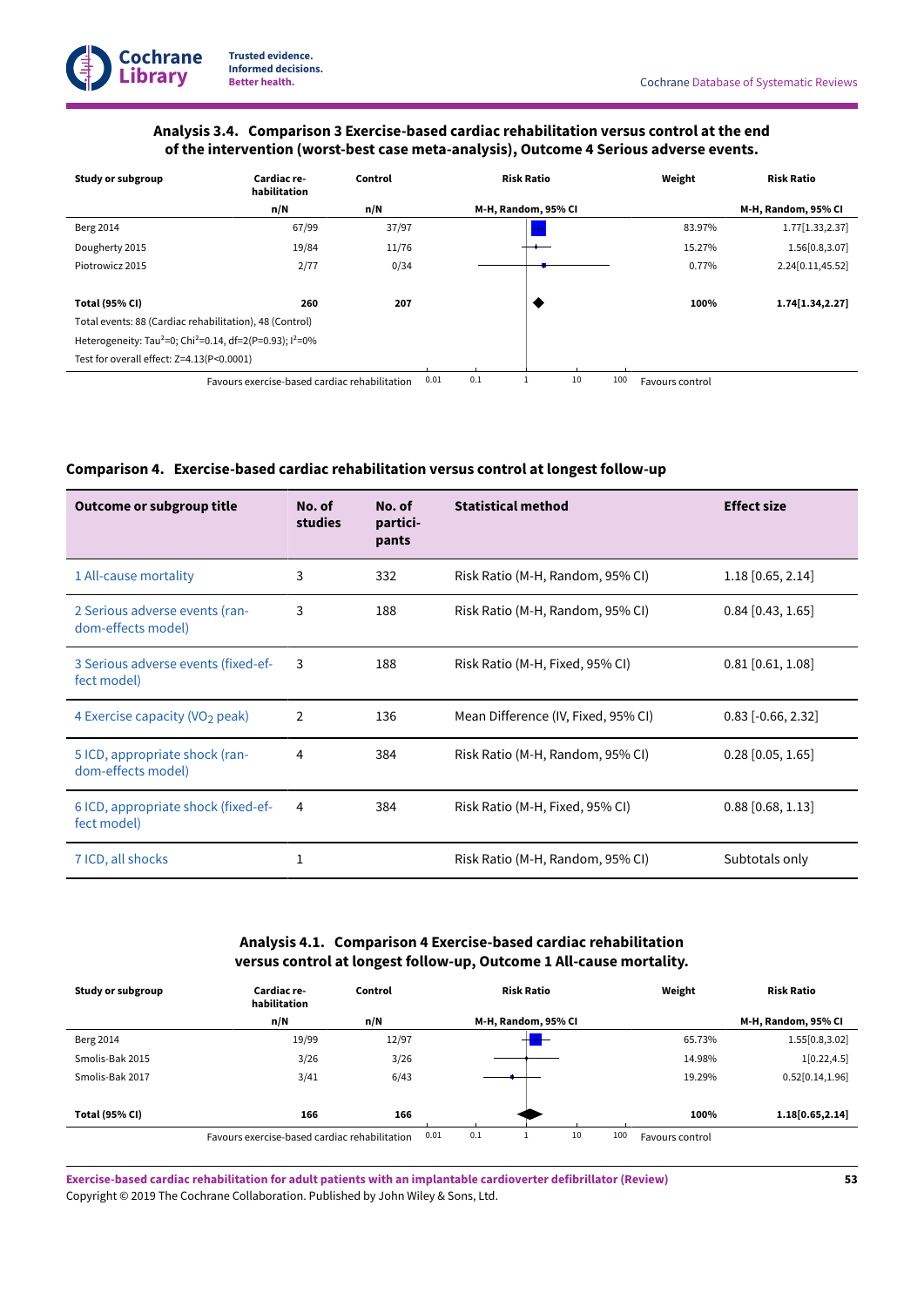

| Study or subgroup                                                                                 | Cardiac re-<br>habilitation                   | Control |      | <b>Risk Ratio</b> |                     | Weight | <b>Risk Ratio</b> |                 |                     |
|---------------------------------------------------------------------------------------------------|-----------------------------------------------|---------|------|-------------------|---------------------|--------|-------------------|-----------------|---------------------|
|                                                                                                   | n/N                                           | n/N     |      |                   | M-H, Random, 95% CI |        |                   |                 | M-H, Random, 95% CI |
| Total events: 25 (Cardiac rehabilitation), 21 (Control)                                           |                                               |         |      |                   |                     |        |                   |                 |                     |
| Heterogeneity: Tau <sup>2</sup> =0.02; Chi <sup>2</sup> =2.15, df=2(P=0.34); l <sup>2</sup> =6.8% |                                               |         |      |                   |                     |        |                   |                 |                     |
| Test for overall effect: Z=0.54(P=0.59)                                                           |                                               |         |      |                   |                     |        |                   |                 |                     |
|                                                                                                   | Favours exercise-based cardiac rehabilitation |         | 0.01 | 0.1               |                     | 10     | 100               | Favours control |                     |

## **Analysis 4.2. Comparison 4 Exercise-based cardiac rehabilitation versus control at longest follow-up, Outcome 2Serious adverse events (random-e;ects model).**

<span id="page-56-0"></span>

| Study or subgroup                                                                                  | Cardiac re-<br>habilitation                   | Control | <b>Risk Ratio</b> |     |                     |     | Weight          | <b>Risk Ratio</b>   |
|----------------------------------------------------------------------------------------------------|-----------------------------------------------|---------|-------------------|-----|---------------------|-----|-----------------|---------------------|
|                                                                                                    | n/N                                           | n/N     |                   |     | M-H, Random, 95% CI |     |                 | M-H, Random, 95% CI |
| Belardinelli 2006                                                                                  | 0/30                                          | 8/22    |                   |     |                     |     | 5.24%           | 0.04[0,0.72]        |
| Smolis-Bak 2015                                                                                    | 14/26                                         | 15/26   |                   |     |                     |     | 44.64%          | 0.93[0.57, 1.52]    |
| Smolis-Bak 2017                                                                                    | 25/41                                         | 25/43   |                   |     |                     |     | 50.12%          | 1.05[0.74,1.49]     |
|                                                                                                    |                                               |         |                   |     |                     |     |                 |                     |
| <b>Total (95% CI)</b>                                                                              | 97                                            | 91      |                   |     |                     |     | 100%            | 0.84[0.43, 1.65]    |
| Total events: 39 (Cardiac rehabilitation), 48 (Control)                                            |                                               |         |                   |     |                     |     |                 |                     |
| Heterogeneity: Tau <sup>2</sup> =0.2; Chi <sup>2</sup> =6.48, df=2(P=0.04); l <sup>2</sup> =69.15% |                                               |         |                   |     |                     |     |                 |                     |
| Test for overall effect: Z=0.5(P=0.62)                                                             |                                               |         |                   |     |                     |     |                 |                     |
|                                                                                                    | Favours exercise-based cardiac rehabilitation |         | 0.01              | 0.1 | 10                  | 100 | Favours control |                     |

## **Analysis 4.3. Comparison 4 Exercise-based cardiac rehabilitation versus control at longest follow-up, Outcome 3Serious adverse events (fixed-e;ect model).**

<span id="page-56-1"></span>

| Study or subgroup                                                                                | Cardiac re-<br>habilitation                   | Control | <b>Risk Ratio</b> |     |                    |    | Weight | <b>Risk Ratio</b> |                    |
|--------------------------------------------------------------------------------------------------|-----------------------------------------------|---------|-------------------|-----|--------------------|----|--------|-------------------|--------------------|
|                                                                                                  | n/N                                           | n/N     |                   |     | M-H, Fixed, 95% CI |    |        |                   | M-H, Fixed, 95% CI |
| Belardinelli 2006                                                                                | 0/30                                          | 8/22    |                   |     |                    |    |        | 19.85%            | 0.04[0,0.72]       |
| Smolis-Bak 2015                                                                                  | 14/26                                         | 15/26   |                   |     |                    |    |        | 30.51%            | 0.93[0.57, 1.52]   |
| Smolis-Bak 2017                                                                                  | 25/41                                         | 25/43   |                   |     |                    |    |        | 49.64%            | 1.05[0.74,1.49]    |
|                                                                                                  |                                               |         |                   |     |                    |    |        |                   |                    |
| <b>Total (95% CI)</b>                                                                            | 97                                            | 91      |                   |     |                    |    |        | 100%              | 0.81[0.61, 1.08]   |
| Total events: 39 (Cardiac rehabilitation), 48 (Control)                                          |                                               |         |                   |     |                    |    |        |                   |                    |
| Heterogeneity: Tau <sup>2</sup> =0; Chi <sup>2</sup> =6.48, df=2(P=0.04); l <sup>2</sup> =69.15% |                                               |         |                   |     |                    |    |        |                   |                    |
| Test for overall effect: Z=1.42(P=0.16)                                                          |                                               |         |                   |     |                    |    |        |                   |                    |
|                                                                                                  | Favours exercise-based cardiac rehabilitation |         | 0.01              | 0.1 |                    | 10 | 100    | Favours control   |                    |

## **Analysis 4.4. Comparison 4 Exercise-based cardiac rehabilitation versus control at longest follow-up, Outcome 4 Exercise capacity (VO2 peak).**

<span id="page-56-2"></span>

| Study or subgroup |    | Cardiac re-<br>habilitation                   | Control |           |        |       | <b>Mean Difference</b> |    | Weight | Mean Difference |                     |
|-------------------|----|-----------------------------------------------|---------|-----------|--------|-------|------------------------|----|--------|-----------------|---------------------|
|                   |    | Mean(SD)                                      | N       | Mean(SD)  |        |       | Fixed. 95% CI          |    |        |                 | Fixed, 95% CI       |
| Smolis-Bak 2015   | 26 | 13.1 (4.1)                                    | 26      | 14.3(3.1) |        |       |                        |    |        | 56.83%          | $-1.2[-3.18, 0.78]$ |
|                   |    | Favours exercise-based cardiac rehabilitation |         |           | $-100$ | $-50$ |                        | 50 | 100    | Favours control |                     |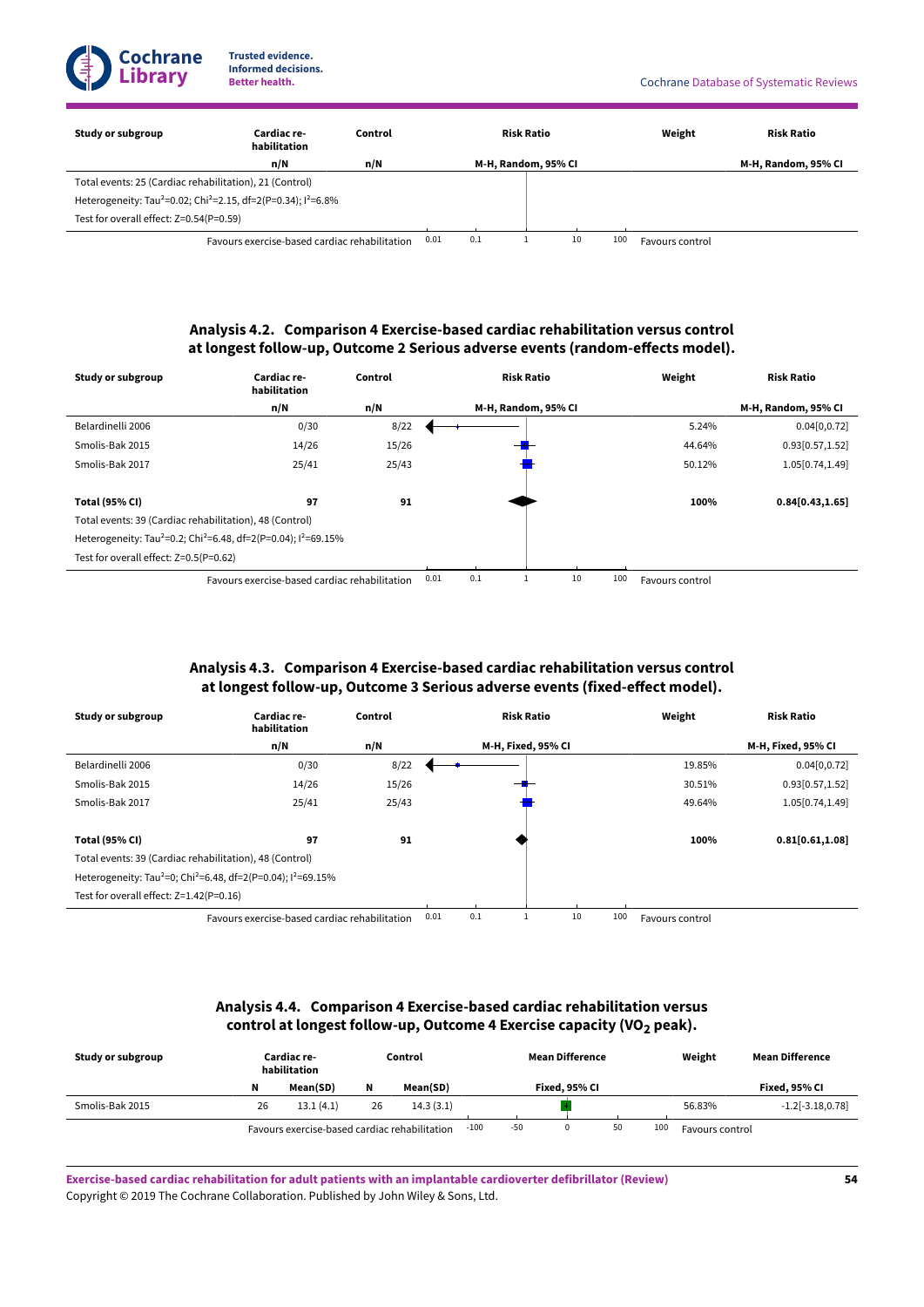

| Study or subgroup                                                                    |    | Cardiac re-<br>habilitation                   | Control |           |        | <b>Mean Difference</b> |               |    |     | Weight          | <b>Mean Difference</b> |
|--------------------------------------------------------------------------------------|----|-----------------------------------------------|---------|-----------|--------|------------------------|---------------|----|-----|-----------------|------------------------|
|                                                                                      | N  | Mean(SD)                                      | N       | Mean(SD)  |        |                        | Fixed, 95% CI |    |     |                 | Fixed, 95% CI          |
| Smolis-Bak 2017                                                                      | 41 | 15.9(6.1)                                     | 43      | 12.4(4.3) |        |                        |               |    |     | 43.17%          | 3.5[1.23, 5.77]        |
|                                                                                      |    |                                               |         |           |        |                        |               |    |     |                 |                        |
| Total ***                                                                            | 67 |                                               | 69      |           |        |                        |               |    |     | 100%            | $0.83[-0.66, 2.32]$    |
| Heterogeneity: Tau <sup>2</sup> =0; Chi <sup>2</sup> =9.39, df=1(P=0); $1^2$ =89.34% |    |                                               |         |           |        |                        |               |    |     |                 |                        |
| Test for overall effect: Z=1.09(P=0.28)                                              |    |                                               |         |           |        |                        |               |    |     |                 |                        |
|                                                                                      |    | Favours exercise-based cardiac rehabilitation |         |           | $-100$ | $-50$                  | 0             | 50 | 100 | Favours control |                        |

## **Analysis 4.5. Comparison 4 Exercise-based cardiac rehabilitation versus control at longest follow-up, Outcome 5 ICD, appropriate shock (random-e;ects model).**

<span id="page-57-0"></span>

| Study or subgroup                                                                                 | Cardiac re-<br>habilitation                   | Control | <b>Risk Ratio</b>        | Weight          | <b>Risk Ratio</b>   |
|---------------------------------------------------------------------------------------------------|-----------------------------------------------|---------|--------------------------|-----------------|---------------------|
|                                                                                                   | n/N                                           | n/N     | M-H, Random, 95% CI      |                 | M-H, Random, 95% CI |
| Belardinelli 2006                                                                                 | 0/30                                          | 8/22    |                          | 18.58%          | 0.04[0,0.72]        |
| <b>Berg 2014</b>                                                                                  | 59/99                                         | 49/97   |                          | 34.59%          | 1.18[0.91,1.52]     |
| Smolis-Bak 2015                                                                                   | 1/26                                          | 5/26    |                          | 23.52%          | 0.2[0.03, 1.6]      |
| Smolis-Bak 2017                                                                                   | 1/41                                          | 5/43    |                          | 23.32%          | 0.21[0.03, 1.72]    |
| <b>Total (95% CI)</b>                                                                             | 196                                           | 188     |                          | 100%            | 0.28[0.05, 1.65]    |
| Total events: 61 (Cardiac rehabilitation), 67 (Control)                                           |                                               |         |                          |                 |                     |
| Heterogeneity: Tau <sup>2</sup> =2.33; Chi <sup>2</sup> =13.23, df=3(P=0); l <sup>2</sup> =77.32% |                                               |         |                          |                 |                     |
| Test for overall effect: Z=1.41(P=0.16)                                                           |                                               |         |                          |                 |                     |
|                                                                                                   | Favours exercise-based cardiac rehabilitation |         | 0.1<br>10<br>0.01<br>100 | Favours control |                     |

## **Analysis 4.6. Comparison 4 Exercise-based cardiac rehabilitation versus control at longest follow-up, Outcome 6 ICD, appropriate shock (fixed-e;ect model).**

<span id="page-57-1"></span>

| Study or subgroup                                                                              | Cardiac re-<br>habilitation                   | Control | <b>Risk Ratio</b> |     |                    |    | Weight | <b>Risk Ratio</b> |                    |
|------------------------------------------------------------------------------------------------|-----------------------------------------------|---------|-------------------|-----|--------------------|----|--------|-------------------|--------------------|
|                                                                                                | n/N                                           | n/N     |                   |     | M-H, Fixed, 95% CI |    |        |                   | M-H, Fixed, 95% CI |
| Belardinelli 2006                                                                              | 0/30                                          | 8/22    |                   |     |                    |    |        | 14.12%            | 0.04[0,0.72]       |
| <b>Berg 2014</b>                                                                               | 59/99                                         | 49/97   |                   |     |                    |    |        | 71.59%            | 1.18[0.91,1.52]    |
| Smolis-Bak 2015                                                                                | 1/26                                          | 5/26    |                   |     |                    |    |        | 7.23%             | 0.2[0.03, 1.6]     |
| Smolis-Bak 2017                                                                                | 1/41                                          | 5/43    |                   |     |                    |    |        | 7.06%             | 0.21[0.03, 1.72]   |
|                                                                                                |                                               |         |                   |     |                    |    |        |                   |                    |
| <b>Total (95% CI)</b>                                                                          | 196                                           | 188     |                   |     |                    |    |        | 100%              | 0.88[0.68, 1.13]   |
| Total events: 61 (Cardiac rehabilitation), 67 (Control)                                        |                                               |         |                   |     |                    |    |        |                   |                    |
| Heterogeneity: Tau <sup>2</sup> =0; Chi <sup>2</sup> =13.23, df=3(P=0); l <sup>2</sup> =77.32% |                                               |         |                   |     |                    |    |        |                   |                    |
| Test for overall effect: Z=1(P=0.32)                                                           |                                               |         |                   |     |                    |    |        |                   |                    |
|                                                                                                | Favours exercise-based cardiac rehabilitation |         | 0.01              | 0.1 |                    | 10 | 100    | Favours control   |                    |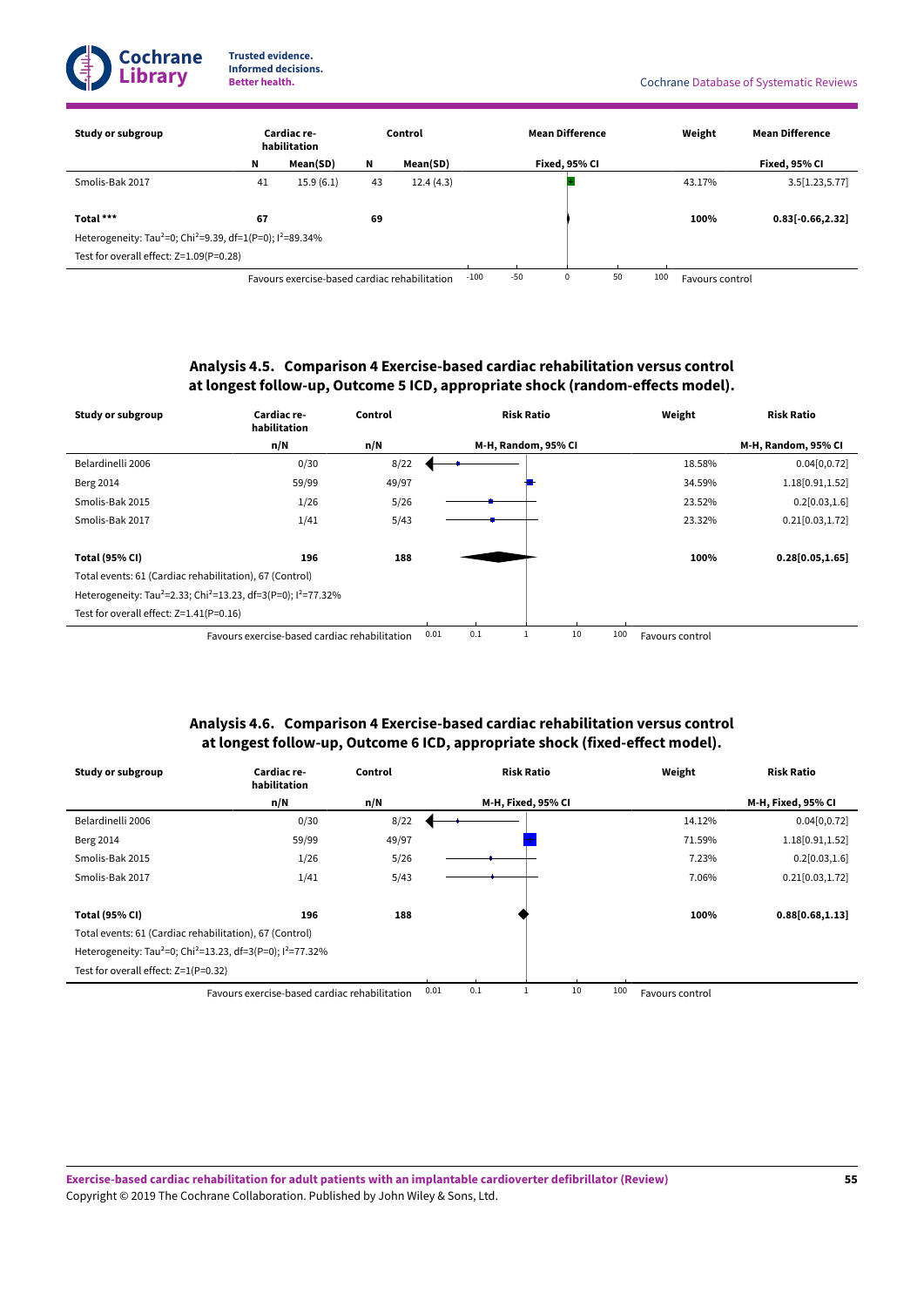## **Analysis 4.7. Comparison 4 Exercise-based cardiac rehabilitation versus control at longest follow-up, Outcome 7 ICD, all shocks.**

<span id="page-58-0"></span>

| Study or subgroup | Cardiac re-<br>habilitation                   | Control |      |     | <b>Risk Ratio</b>   |    |     | Weight          | <b>Risk Ratio</b>   |
|-------------------|-----------------------------------------------|---------|------|-----|---------------------|----|-----|-----------------|---------------------|
|                   | n/N                                           | n/N     |      |     | M-H, Random, 95% CI |    |     |                 | M-H, Random, 95% CI |
| Piccini 2013      | 108/546                                       | 113/507 |      |     |                     |    |     | 0%              | 0.89[0.7, 1.12]     |
|                   | Favours exercise-based cardiac rehabilitation |         | 0.01 | 0.1 |                     | 10 | 100 | Favours control |                     |

## **Comparison 5. Exercise-based cardiac rehabilitation versus control at longest follow-up (best-worst case metaanalysis)**

| Outcome or subgroup title | No. of<br>studies | No. of par-<br>ticipants | <b>Statistical method</b>        | <b>Effect size</b>  |
|---------------------------|-------------------|--------------------------|----------------------------------|---------------------|
| 1 All-cause mortality     |                   | 384                      | Risk Ratio (M-H, Random, 95% CI) | $0.48$ [0.32, 0.74] |
| 2 Serious adverse events  |                   | 188                      | Risk Ratio (M-H, Fixed, 95% CI)  | $0.71$ [0.55, 0.93] |

## **Analysis 5.1. Comparison 5 Exercise-based cardiac rehabilitation versus control at longest follow-up (best-worst case meta-analysis), Outcome 1 All-cause mortality.**

<span id="page-58-1"></span>

| <b>Study or subgroup</b>                                                                     | Cardiac reha-<br>bilitational                 | Control | <b>Risk Ratio</b>   |           | Weight          | <b>Risk Ratio</b>   |
|----------------------------------------------------------------------------------------------|-----------------------------------------------|---------|---------------------|-----------|-----------------|---------------------|
|                                                                                              | n/N                                           | n/N     | M-H, Random, 95% CI |           |                 | M-H, Random, 95% CI |
| Belardinelli 2006                                                                            | 0/30                                          | 0/22    |                     |           |                 | Not estimable       |
| Berg 2014                                                                                    | 19/99                                         | 38/97   |                     |           | 79.7%           | 0.49[0.3, 0.79]     |
| Smolis-Bak 2015                                                                              | 3/26                                          | 3/26    |                     |           | 7.91%           | 1[0.22, 4.5]        |
| Smolis-Bak 2017                                                                              | 3/41                                          | 11/43   |                     |           | 12.39%          | 0.29 [0.09, 0.95]   |
| <b>Total (95% CI)</b>                                                                        | 196                                           | 188     |                     |           | 100%            | 0.48[0.32, 0.74]    |
| Total events: 25 (Cardiac rehabilitational), 52 (Control)                                    |                                               |         |                     |           |                 |                     |
| Heterogeneity: Tau <sup>2</sup> =0; Chi <sup>2</sup> =1.64, df=2(P=0.44); l <sup>2</sup> =0% |                                               |         |                     |           |                 |                     |
| Test for overall effect: Z=3.35(P=0)                                                         |                                               |         |                     |           |                 |                     |
|                                                                                              | Favours exercise-based cardiac rehabilitation |         | 0.1<br>0.01         | 10<br>100 | Favours control |                     |

## **Analysis 5.2. Comparison 5 Exercise-based cardiac rehabilitation versus control at longest follow-up (best-worst case meta-analysis), Outcome 2Serious adverse events.**

<span id="page-58-2"></span>

| Study or subgroup                                       | Cardiac re-<br>habilitation                   | Control | <b>Risk Ratio</b> |     |                    |    | Weight | <b>Risk Ratio</b> |                    |
|---------------------------------------------------------|-----------------------------------------------|---------|-------------------|-----|--------------------|----|--------|-------------------|--------------------|
|                                                         | n/N                                           | n/N     |                   |     | M-H, Fixed, 95% CI |    |        |                   | M-H, Fixed, 95% CI |
| Belardinelli 2006                                       | 0/30                                          | 8/22    |                   |     |                    |    |        | 17.43%            | 0.04[0,0.72]       |
| Smolis-Bak 2015                                         | 14/26                                         | 15/26   |                   |     |                    |    |        | 26.79%            | 0.93[0.57, 1.52]   |
| Smolis-Bak 2017                                         | 25/41                                         | 32/43   |                   |     |                    |    |        | 55.78%            | 0.82[0.61, 1.11]   |
|                                                         |                                               |         |                   |     |                    |    |        |                   |                    |
| <b>Total (95% CI)</b>                                   | 97                                            | 91      |                   |     |                    |    |        | 100%              | 0.71[0.55, 0.93]   |
| Total events: 39 (Cardiac rehabilitation), 55 (Control) |                                               |         |                   |     |                    |    |        |                   |                    |
|                                                         | Favours exercise-based cardiac rehabilitation |         | 0.01              | 0.1 |                    | 10 | 100    | Favours control   |                    |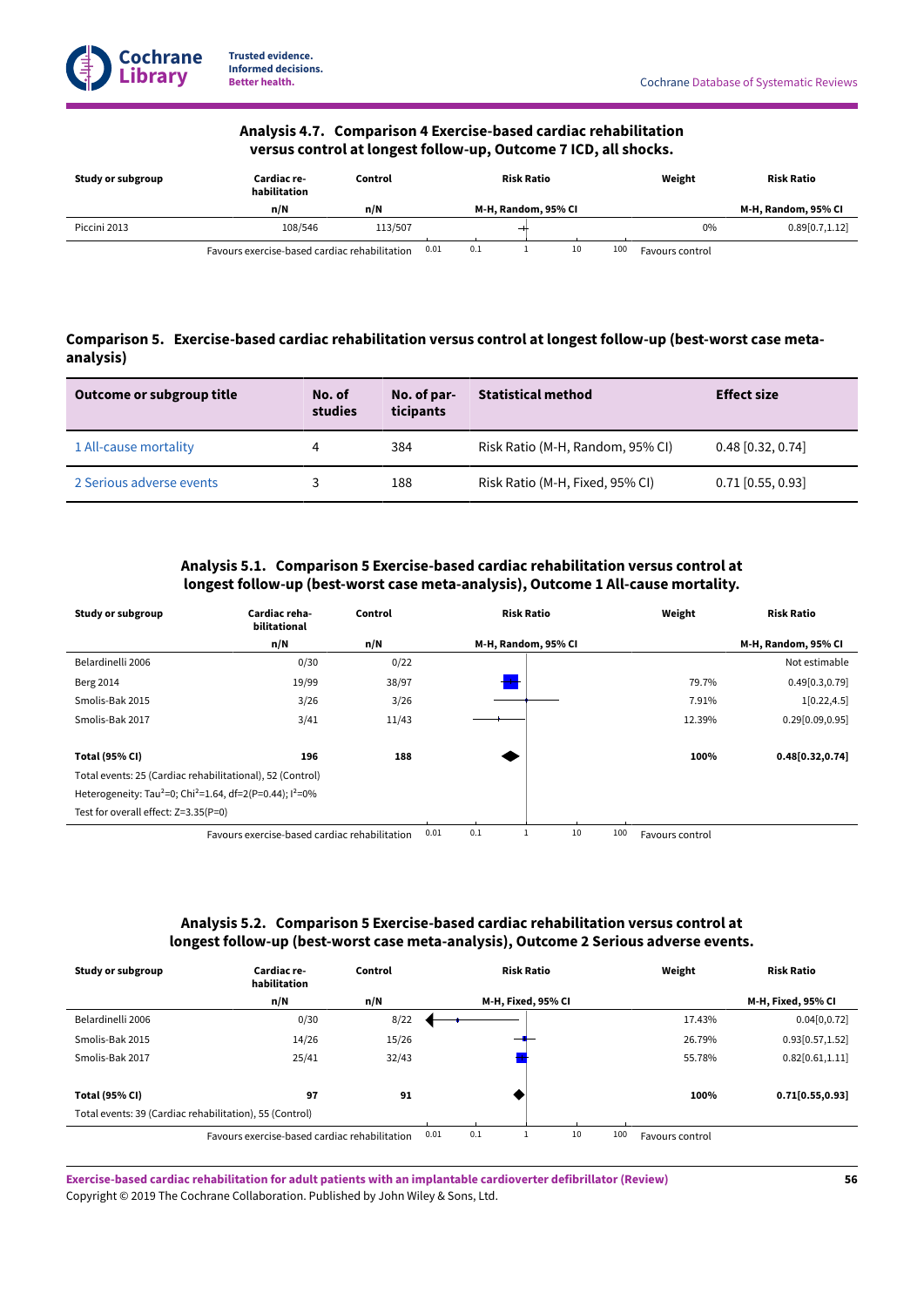

| Study or subgroup                                                                                | Cardiac re-<br>habilitation                   | Control | <b>Risk Ratio</b> |     |                    |    | Weight | <b>Risk Ratio</b> |                    |
|--------------------------------------------------------------------------------------------------|-----------------------------------------------|---------|-------------------|-----|--------------------|----|--------|-------------------|--------------------|
|                                                                                                  | n/N                                           | n/N     |                   |     | M-H, Fixed, 95% CI |    |        |                   | M-H, Fixed, 95% CI |
| Heterogeneity: Tau <sup>2</sup> =0; Chi <sup>2</sup> =5.78, df=2(P=0.06); l <sup>2</sup> =65.42% |                                               |         |                   |     |                    |    |        |                   |                    |
| Test for overall effect: Z=2.51(P=0.01)                                                          |                                               |         |                   |     |                    |    |        |                   |                    |
|                                                                                                  | Favours exercise-based cardiac rehabilitation |         | 0.01              | 0.1 |                    | 10 | 100    | Favours control   |                    |

## **Comparison 6. Exercise-based cardiac rehabilitation versus control at longest follow-up (worst-best case metaanalysis)**

| Outcome or subgroup title                            | No. of<br>studies | No. of<br>partici-<br>pants | <b>Statistical method</b>        | <b>Effect size</b>  |
|------------------------------------------------------|-------------------|-----------------------------|----------------------------------|---------------------|
| 1 All-cause mortality                                | 4                 | 384                         | Risk Ratio (M-H, Random, 95% CI) | $2.29$ [1.12, 4.70] |
| 2 Serious adverse events (random-ef-<br>fects model) | 3                 | 188                         | Risk Ratio (M-H, Random, 95% CI) | $0.89$ [0.42, 1.89] |
| 3 Serious adverse events (fixed-effect<br>model)     | 3                 | 188                         | Risk Ratio (M-H, Fixed, 95% CI)  | $0.71$ [0.55, 0.93] |

## **Analysis 6.1. Comparison 6 Exercise-based cardiac rehabilitation versus control at longest follow-up (worst-best case meta-analysis), Outcome 1 All-cause mortality.**

<span id="page-59-0"></span>

| <b>Study or subgroup</b>                                                                            | Cardiac re-<br>habilitation                   | Control |             | <b>Risk Ratio</b>   |     | Weight          | <b>Risk Ratio</b>   |
|-----------------------------------------------------------------------------------------------------|-----------------------------------------------|---------|-------------|---------------------|-----|-----------------|---------------------|
|                                                                                                     | n/N                                           | n/N     |             | M-H, Random, 95% CI |     |                 | M-H, Random, 95% CI |
| Belardinelli 2006                                                                                   | 0/30                                          | 0/22    |             |                     |     |                 | Not estimable       |
| <b>Berg 2014</b>                                                                                    | 45/99                                         | 12/97   |             | $ -$                |     | 49.62%          | 3.67[2.07,6.51]     |
| Smolis-Bak 2015                                                                                     | 3/26                                          | 3/26    |             |                     |     | 17.25%          | 1[0.22, 4.5]        |
| Smolis-Bak 2017                                                                                     | 10/41                                         | 6/43    |             |                     |     | 33.13%          | 1.75[0.7,4.37]      |
|                                                                                                     |                                               |         |             |                     |     |                 |                     |
| <b>Total (95% CI)</b>                                                                               | 196                                           | 188     |             |                     |     | 100%            | 2.29[1.12, 4.7]     |
| Total events: 58 (Cardiac rehabilitation), 21 (Control)                                             |                                               |         |             |                     |     |                 |                     |
| Heterogeneity: Tau <sup>2</sup> =0.18; Chi <sup>2</sup> =3.66, df=2(P=0.16); l <sup>2</sup> =45.35% |                                               |         |             |                     |     |                 |                     |
| Test for overall effect: Z=2.27(P=0.02)                                                             |                                               |         |             |                     |     |                 |                     |
|                                                                                                     | Favours exercise-based cardiac rehabilitation |         | 0.01<br>0.1 | 10                  | 100 | Favours control |                     |

## **Analysis 6.2. Comparison 6 Exercise-based cardiac rehabilitation versus control at longest followup (worst-best case meta-analysis), Outcome 2Serious adverse events (random-e;ects model).**

<span id="page-59-1"></span>

| Study or subgroup | Cardiac re-<br>habilitation                   | Control | <b>Risk Ratio</b> |     |                     |    | Weight | <b>Risk Ratio</b> |                     |
|-------------------|-----------------------------------------------|---------|-------------------|-----|---------------------|----|--------|-------------------|---------------------|
|                   | n/N                                           | n/N     |                   |     | M-H, Random, 95% CI |    |        |                   | M-H, Random, 95% CI |
| Belardinelli 2006 | 0/30                                          | 8/22    |                   |     |                     |    |        | 6.33%             | 0.04[0,0.72]        |
| Smolis-Bak 2015   | 14/26                                         | 15/26   |                   |     |                     |    |        | 44.18%            | 0.93[0.57, 1.52]    |
| Smolis-Bak 2017   | 30/41                                         | 25/43   |                   |     |                     |    |        | 49.49%            | 1.26[0.92,1.72]     |
|                   | Favours exercise-based cardiac rehabilitation |         | 0.01              | 0.1 |                     | 10 | 100    | Favours control   |                     |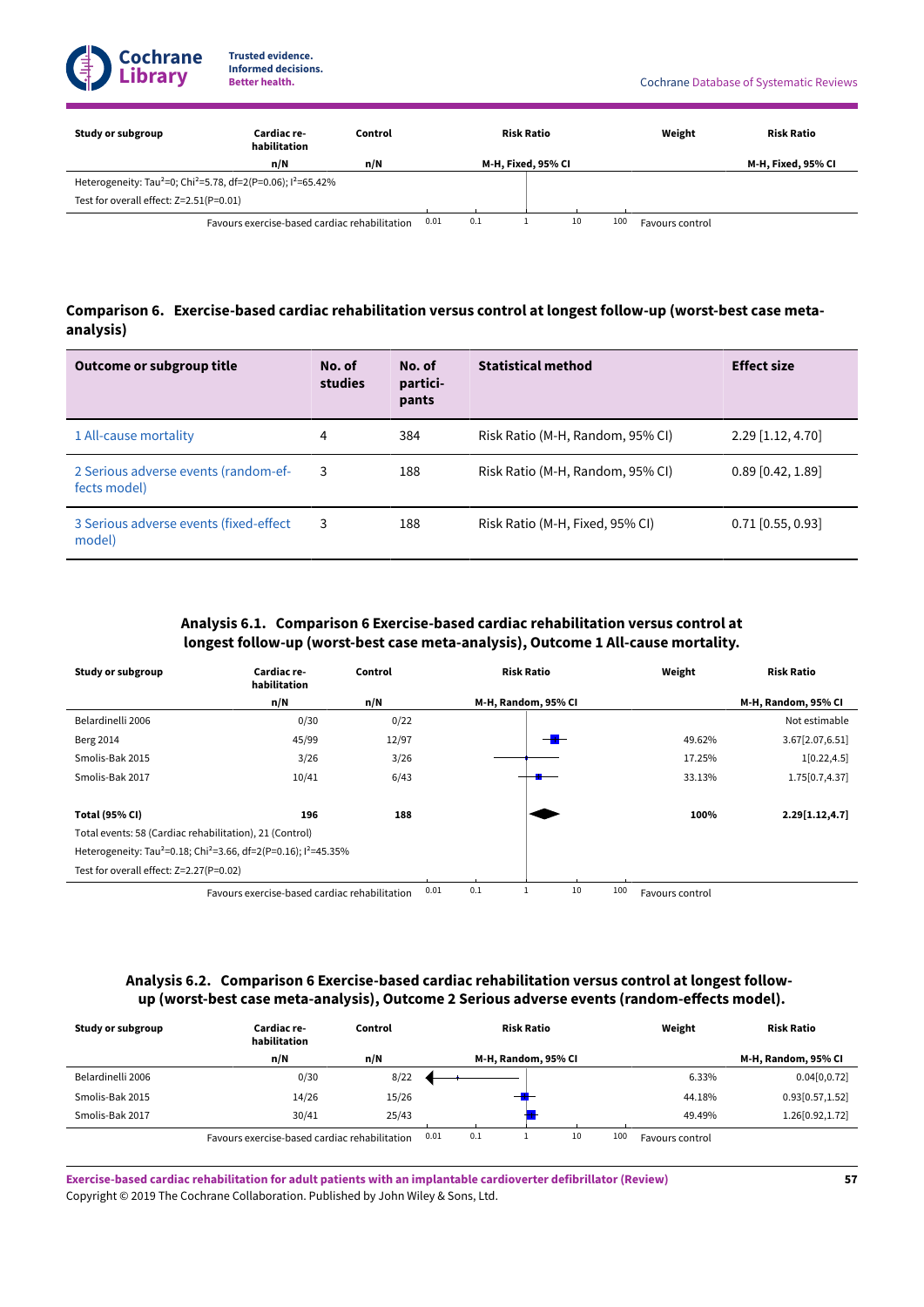

| Study or subgroup                                                                                   | Cardiac re-<br>habilitation                   | Control |      | <b>Risk Ratio</b> |                     |    |     | Weight          | <b>Risk Ratio</b>   |
|-----------------------------------------------------------------------------------------------------|-----------------------------------------------|---------|------|-------------------|---------------------|----|-----|-----------------|---------------------|
|                                                                                                     | n/N                                           | n/N     |      |                   | M-H, Random, 95% CI |    |     |                 | M-H, Random, 95% CI |
|                                                                                                     |                                               |         |      |                   |                     |    |     |                 |                     |
| <b>Total (95% CI)</b>                                                                               | 97                                            | 91      |      |                   |                     |    |     | 100%            | 0.89[0.42, 1.89]    |
| Total events: 44 (Cardiac rehabilitation), 48 (Control)                                             |                                               |         |      |                   |                     |    |     |                 |                     |
| Heterogeneity: Tau <sup>2</sup> =0.27; Chi <sup>2</sup> =8.42, df=2(P=0.01); l <sup>2</sup> =76.25% |                                               |         |      |                   |                     |    |     |                 |                     |
| Test for overall effect: Z=0.3(P=0.76)                                                              |                                               |         |      |                   |                     |    |     |                 |                     |
|                                                                                                     | Favours exercise-based cardiac rehabilitation |         | 0.01 | 0.1               |                     | 10 | 100 | Favours control |                     |

## **Analysis 6.3. Comparison 6 Exercise-based cardiac rehabilitation versus control at longest followup (worst-best case meta-analysis), Outcome 3Serious adverse events (fixed-e;ect model).**

<span id="page-60-0"></span>

| Study or subgroup                                                                                | Cardiac re-<br>habilitation                   | Control |      |     | <b>Risk Ratio</b>  |    |     | Weight          | <b>Risk Ratio</b>  |
|--------------------------------------------------------------------------------------------------|-----------------------------------------------|---------|------|-----|--------------------|----|-----|-----------------|--------------------|
|                                                                                                  | n/N                                           | n/N     |      |     | M-H, Fixed, 95% CI |    |     |                 | M-H, Fixed, 95% CI |
| Belardinelli 2006                                                                                | 0/30                                          | 8/22    |      |     |                    |    |     | 17.43%          | 0.04[0,0.72]       |
| Smolis-Bak 2015                                                                                  | 14/26                                         | 15/26   |      |     |                    |    |     | 26.79%          | 0.93 [0.57, 1.52]  |
| Smolis-Bak 2017                                                                                  | 25/41                                         | 32/43   |      |     |                    |    |     | 55.78%          | 0.82[0.61, 1.11]   |
|                                                                                                  |                                               |         |      |     |                    |    |     |                 |                    |
| <b>Total (95% CI)</b>                                                                            | 97                                            | 91      |      |     |                    |    |     | 100%            | 0.71[0.55, 0.93]   |
| Total events: 39 (Cardiac rehabilitation), 55 (Control)                                          |                                               |         |      |     |                    |    |     |                 |                    |
| Heterogeneity: Tau <sup>2</sup> =0; Chi <sup>2</sup> =5.78, df=2(P=0.06); l <sup>2</sup> =65.42% |                                               |         |      |     |                    |    |     |                 |                    |
| Test for overall effect: Z=2.51(P=0.01)                                                          |                                               |         |      |     |                    |    |     |                 |                    |
|                                                                                                  | Favours exercise-based cardiac rehabilitation |         | 0.01 | 0.1 |                    | 10 | 100 | Favours control |                    |

## **Comparison 7. Subgroup analysis**

| Outcome or subgroup title                                                                                                                               | No. of<br>studies | No. of<br>partici-<br>pants | <b>Statistical method</b>        | <b>Effect size</b>  |
|---------------------------------------------------------------------------------------------------------------------------------------------------------|-------------------|-----------------------------|----------------------------------|---------------------|
| 1 All-cause mortality: exercise intervention on-<br>ly compared to exercise intervention plus any<br>other co-intervention at longest follow-up         | 2                 | 248                         | Risk Ratio (M-H, Random, 95% CI) | $1.44$ [0.79, 2.65] |
| 1.1 Exercise intervention only                                                                                                                          | $\mathbf{1}$      | 52                          | Risk Ratio (M-H, Random, 95% CI) | $1.0$ [0.22, 4.50]  |
| 1.2 Exercise intervention plus any other co-in-<br>tervention                                                                                           | $\mathbf{1}$      | 196                         | Risk Ratio (M-H, Random, 95% CI) | $1.55$ [0.80, 3.02] |
| 2 Serious adverse events: follow-up                                                                                                                     | 5                 | 544                         | Risk Ratio (M-H, Random, 95% CI) | $0.99$ [0.74, 1.30] |
| 2.1 Follow-up less than six months                                                                                                                      | 2                 | 356                         | Risk Ratio (M-H, Random, 95% CI) | $1.05$ [0.77, 1.44] |
| 2.2 Follow-up six months or more                                                                                                                        | 3                 | 188                         | Risk Ratio (M-H, Random, 95% CI) | $0.84$ [0.43, 1.65] |
| 3 Serious adverse events: exercise intervention<br>only compared to exercise intervention plus<br>any other co-intervention at end of interven-<br>tion | 2                 | 356                         | Risk Ratio (M-H, Random, 95% CI) | $1.05$ [0.77, 1.44] |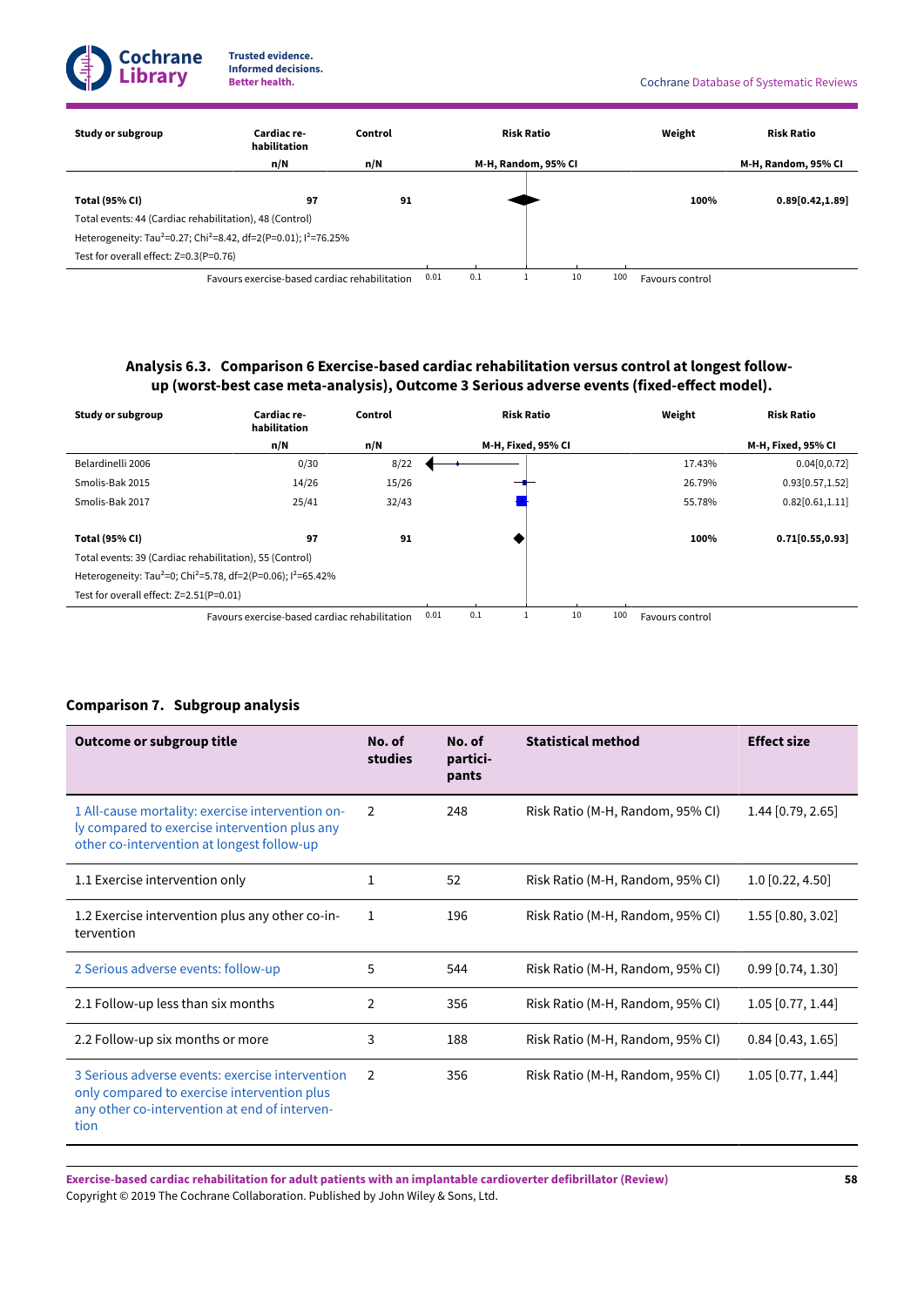

| Outcome or subgroup title                                     | No. of<br>studies | No. of<br>partici-<br>pants | <b>Statistical method</b>        | <b>Effect size</b>  |
|---------------------------------------------------------------|-------------------|-----------------------------|----------------------------------|---------------------|
| 3.1 Exercise intervention only                                |                   | 160                         | Risk Ratio (M-H, Random, 95% CI) | $0.90$ [0.42, 1.97] |
| 3.2 Exercise intervention plus any other co-in-<br>tervention |                   | 196                         | Risk Ratio (M-H, Random, 95% CI) | $1.09$ [0.77, 1.53] |

## **Analysis 7.1. Comparison 7Subgroup analysis, Outcome 1 All-cause mortality: exercise intervention only compared to exercise intervention plus any other co-intervention at longest follow-up.**

<span id="page-61-0"></span>

| <b>Study or subgroup</b>                                                                      | Cardiac re-<br>habilitation                   | Control | <b>Risk Ratio</b>              | Weight                 | <b>Risk Ratio</b>   |
|-----------------------------------------------------------------------------------------------|-----------------------------------------------|---------|--------------------------------|------------------------|---------------------|
|                                                                                               | n/N                                           | n/N     | M-H, Random, 95% CI            |                        | M-H, Random, 95% CI |
| 7.1.1 Exercise intervention only                                                              |                                               |         |                                |                        |                     |
| Smolis-Bak 2015                                                                               | 3/26                                          | 3/26    |                                | 16.38%                 | 1[0.22, 4.5]        |
| Subtotal (95% CI)                                                                             | 26                                            | 26      |                                | 16.38%                 | 1[0.22, 4.5]        |
| Total events: 3 (Cardiac rehabilitation), 3 (Control)                                         |                                               |         |                                |                        |                     |
| Heterogeneity: Not applicable                                                                 |                                               |         |                                |                        |                     |
| Test for overall effect: Not applicable                                                       |                                               |         |                                |                        |                     |
|                                                                                               |                                               |         |                                |                        |                     |
| 7.1.2 Exercise intervention plus any other co-intervention                                    |                                               |         |                                |                        |                     |
| <b>Berg 2014</b>                                                                              | 19/99                                         | 12/97   |                                | 83.62%                 | 1.55[0.8,3.02]      |
| Subtotal (95% CI)                                                                             | 99                                            | 97      |                                | 83.62%                 | 1.55[0.8,3.02]      |
| Total events: 19 (Cardiac rehabilitation), 12 (Control)                                       |                                               |         |                                |                        |                     |
| Heterogeneity: Tau <sup>2</sup> =0; Chi <sup>2</sup> =0, df=0(P<0.0001); l <sup>2</sup> =100% |                                               |         |                                |                        |                     |
| Test for overall effect: Z=1.29(P=0.2)                                                        |                                               |         |                                |                        |                     |
|                                                                                               |                                               |         |                                |                        |                     |
| <b>Total (95% CI)</b>                                                                         | 125                                           | 123     |                                | 100%                   | 1.44 [0.79, 2.65]   |
| Total events: 22 (Cardiac rehabilitation), 15 (Control)                                       |                                               |         |                                |                        |                     |
| Heterogeneity: Tau <sup>2</sup> =0; Chi <sup>2</sup> =0.27, df=1(P=0.6); $1^2$ =0%            |                                               |         |                                |                        |                     |
| Test for overall effect: Z=1.18(P=0.24)                                                       |                                               |         |                                |                        |                     |
| Test for subgroup differences: Chi <sup>2</sup> =0.27, df=1 (P=0.6), $1^2$ =0%                |                                               |         |                                |                        |                     |
|                                                                                               | Favours exercise-based cardiac rehabilitation |         | $0.1\,$<br>10<br>0.01<br>$\,1$ | 100<br>Favours control |                     |

## **Analysis 7.2. Comparison 7Subgroup analysis, Outcome 2Serious adverse events: follow-up.**

<span id="page-61-1"></span>

| Study or subgroup                                                                            | Cardiac re-<br>habilitation                   | Control |      | <b>Risk Ratio</b> |                     |    | Weight | <b>Risk Ratio</b> |                     |
|----------------------------------------------------------------------------------------------|-----------------------------------------------|---------|------|-------------------|---------------------|----|--------|-------------------|---------------------|
|                                                                                              | n/N                                           | n/N     |      |                   | M-H, Random, 95% CI |    |        |                   | M-H, Random, 95% CI |
| 7.2.1 Follow-up less than six months                                                         |                                               |         |      |                   |                     |    |        |                   |                     |
| <b>Berg 2014</b>                                                                             | 41/99                                         | 37/97   |      |                   |                     |    |        | 33.23%            | 1.09[0.77,1.53]     |
| Dougherty 2015                                                                               | 11/84                                         | 11/76   |      |                   |                     |    |        | 10.94%            | 0.9[0.42, 1.97]     |
| Subtotal (95% CI)                                                                            | 183                                           | 173     |      |                   |                     |    |        | 44.17%            | 1.05 [0.77, 1.44]   |
| Total events: 52 (Cardiac rehabilitation), 48 (Control)                                      |                                               |         |      |                   |                     |    |        |                   |                     |
| Heterogeneity: Tau <sup>2</sup> =0; Chi <sup>2</sup> =0.18, df=1(P=0.67); l <sup>2</sup> =0% |                                               |         |      |                   |                     |    |        |                   |                     |
| Test for overall effect: Z=0.32(P=0.75)                                                      |                                               |         |      |                   |                     |    |        |                   |                     |
|                                                                                              |                                               |         |      |                   |                     |    |        |                   |                     |
| 7.2.2 Follow-up six months or more                                                           |                                               |         |      |                   |                     |    |        |                   |                     |
|                                                                                              | Favours exercise-based cardiac rehabilitation |         | 0.01 | 0.1               |                     | 10 | 100    | Favours control   |                     |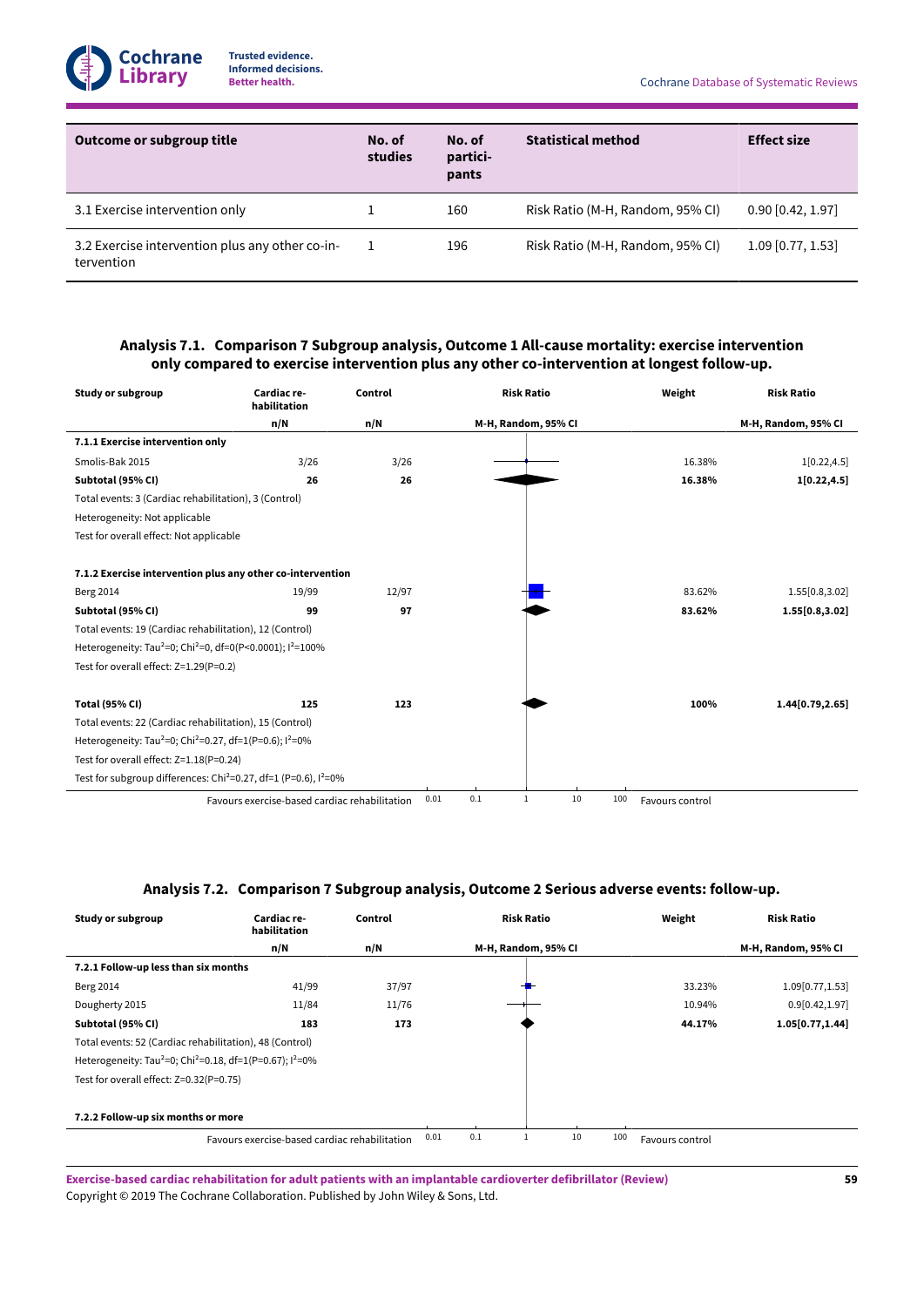

| Study or subgroup                                                                                   | Cardiac re-<br>habilitation | Control | <b>Risk Ratio</b> |     |                     |     | Weight          | <b>Risk Ratio</b>   |
|-----------------------------------------------------------------------------------------------------|-----------------------------|---------|-------------------|-----|---------------------|-----|-----------------|---------------------|
|                                                                                                     | n/N                         | n/N     |                   |     | M-H, Random, 95% CI |     |                 | M-H, Random, 95% CI |
| Belardinelli 2006                                                                                   | 0/30                        | 8/22    |                   |     |                     |     | 0.99%           | 0.04[0,0.72]        |
| Smolis-Bak 2015                                                                                     | 14/26                       | 15/26   |                   |     |                     |     | 22.32%          | 0.93[0.57, 1.52]    |
| Smolis-Bak 2017                                                                                     | 25/41                       | 25/43   |                   |     |                     |     | 32.52%          | 1.05 [0.74, 1.49]   |
| Subtotal (95% CI)                                                                                   | 97                          | 91      |                   |     |                     |     | 55.83%          | 0.84[0.43, 1.65]    |
| Total events: 39 (Cardiac rehabilitation), 48 (Control)                                             |                             |         |                   |     |                     |     |                 |                     |
| Heterogeneity: Tau <sup>2</sup> =0.2; Chi <sup>2</sup> =6.48, df=2(P=0.04); l <sup>2</sup> =69.15%  |                             |         |                   |     |                     |     |                 |                     |
| Test for overall effect: Z=0.5(P=0.62)                                                              |                             |         |                   |     |                     |     |                 |                     |
| Total (95% CI)                                                                                      | 280                         | 264     |                   |     |                     |     | 100%            | 0.99[0.74, 1.3]     |
| Total events: 91 (Cardiac rehabilitation), 96 (Control)                                             |                             |         |                   |     |                     |     |                 |                     |
| Heterogeneity: Tau <sup>2</sup> =0.03; Chi <sup>2</sup> =5.83, df=4(P=0.21); l <sup>2</sup> =31.45% |                             |         |                   |     |                     |     |                 |                     |
| Test for overall effect: Z=0.1(P=0.92)                                                              |                             |         |                   |     |                     |     |                 |                     |
| Test for subgroup differences: Chi <sup>2</sup> =0.35, df=1 (P=0.56), $1^2$ =0%                     |                             |         |                   |     |                     |     |                 |                     |
| Favours exercise-based cardiac rehabilitation                                                       |                             |         | 0.01              | 0.1 | 10                  | 100 | Favours control |                     |

## <span id="page-62-0"></span>**Analysis 7.3. Comparison 7Subgroup analysis, Outcome 3Serious adverse events: exercise intervention only compared to exercise intervention plus any other co-intervention at end of intervention.**

| <b>Study or subgroup</b>                                                            | Cardiac re-<br>habilitation                   | Control |             | <b>Risk Ratio</b>   |     | Weight          | <b>Risk Ratio</b>   |
|-------------------------------------------------------------------------------------|-----------------------------------------------|---------|-------------|---------------------|-----|-----------------|---------------------|
|                                                                                     | n/N                                           | n/N     |             | M-H, Random, 95% Cl |     |                 | M-H, Random, 95% CI |
| 7.3.1 Exercise intervention only                                                    |                                               |         |             |                     |     |                 |                     |
| Dougherty 2015                                                                      | 11/84                                         | 11/76   |             |                     |     | 16.51%          | 0.9[0.42, 1.97]     |
| Subtotal (95% CI)                                                                   | 84                                            | 76      |             |                     |     | 16.51%          | 0.9[0.42, 1.97]     |
| Total events: 11 (Cardiac rehabilitation), 11 (Control)                             |                                               |         |             |                     |     |                 |                     |
| Heterogeneity: Not applicable                                                       |                                               |         |             |                     |     |                 |                     |
| Test for overall effect: Z=0.25(P=0.8)                                              |                                               |         |             |                     |     |                 |                     |
|                                                                                     |                                               |         |             |                     |     |                 |                     |
| 7.3.2 Exercise intervention plus any other co-intervention                          |                                               |         |             |                     |     |                 |                     |
| <b>Berg 2014</b>                                                                    | 41/99                                         | 37/97   |             |                     |     | 83.49%          | 1.09[0.77,1.53]     |
| Subtotal (95% CI)                                                                   | 99                                            | 97      |             |                     |     | 83.49%          | 1.09[0.77, 1.53]    |
| Total events: 41 (Cardiac rehabilitation), 37 (Control)                             |                                               |         |             |                     |     |                 |                     |
| Heterogeneity: Not applicable                                                       |                                               |         |             |                     |     |                 |                     |
| Test for overall effect: Z=0.47(P=0.64)                                             |                                               |         |             |                     |     |                 |                     |
|                                                                                     |                                               |         |             |                     |     |                 |                     |
| <b>Total (95% CI)</b>                                                               | 183                                           | 173     |             |                     |     | 100%            | 1.05 [0.77, 1.44]   |
| Total events: 52 (Cardiac rehabilitation), 48 (Control)                             |                                               |         |             |                     |     |                 |                     |
| Heterogeneity: Tau <sup>2</sup> =0; Chi <sup>2</sup> =0.18, df=1(P=0.67); $1^2$ =0% |                                               |         |             |                     |     |                 |                     |
| Test for overall effect: Z=0.32(P=0.75)                                             |                                               |         |             |                     |     |                 |                     |
| Test for subgroup differences: Chi <sup>2</sup> =0.18, df=1 (P=0.67), $1^2$ =0%     |                                               |         |             |                     |     |                 |                     |
|                                                                                     | Favours exercise-based cardiac rehabilitation |         | 0.1<br>0.01 | 10<br>$\mathbf{1}$  | 100 | Favours control |                     |

#### **A P P E N D I C E S**

### **Appendix 1.Search strategies**

## **CENTRAL**

#1 MeSH descriptor: [Exercise] explode all trees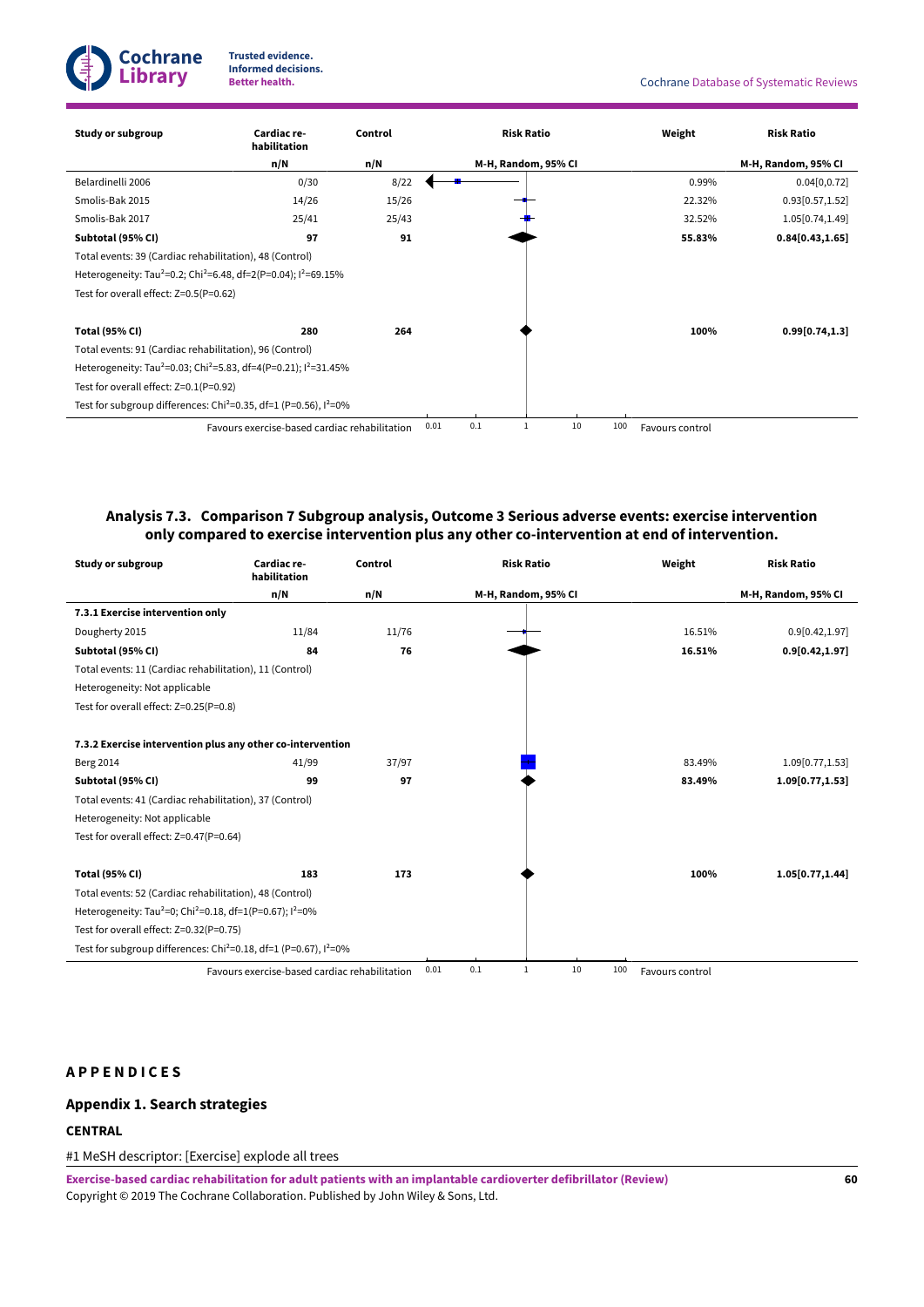

# #2 exercis\* #3 MeSH descriptor: [Exercise Therapy] explode all trees #4 MeSH descriptor: [Exercise Tolerance] this term only #5 MeSH descriptor: [Sports] explode all trees #6 sport\* #7 MeSH descriptor: [Physical Exertion] this term only #8 exertion #9 MeSH descriptor: [Physical Fitness] this term only #10 (fitness or fitter or fit) #11 MeSH descriptor: [Physical Education and Training] explode all trees #12 (muscle\* near/3 (train\* or activ\*)) #13 (train\* near/5 (strength\* or aerobic\* or exercise\*)) #14 ((aerobic or resistance) near/3 (train\* or activ\*)) #15 (physical\* near/5 (fit\* or train\* or therap\* or activ\* or strength or endur\* or exert\* or capacit\*)) #16 ((exercise\* or fitness) near/3 (treat\* or interven\* or program\* or train\* or physical or activ\*)) #17 MeSH descriptor: [Rehabilitation] this term only #18 MeSH descriptor: [Rehabilitation Centers] this term only #19 rehabilitat\* #20 MeSH descriptor: [Dance Therapy] this term only #21 kinesiotherap\* #22 danc\* #23 (("lifestyle" or life-style or "life style") near/5 activ\*) #24 (("lifestyle" or life-style or "life style") near/5 physical\*) #25 ((lifestyle or life-style or "life style") near/5 (intervent\* or program\* or treatment\*)) #26 walk\* #27 run\* #28 jog\* #29 MeSH descriptor: [Patient Education as Topic] this term only #30 (patient\* near/5 educat\*) #31 #1 or #2 or #3 or #4 or #5 or #6 or #7 or #8 or #9 or #10 or #11 or #12 or #13 or #14 or #15 or #16 or #17 or #18 or #19 or #20 or #21 or #22 or #23 or #24 or #25 or #26 or #27 or #28 or #29 or #30 #32 MeSH descriptor: [Defibrillators, Implantable] this term only #33 (implantable near/2 defibrill\*)

#34 (cardioverter near/2 defibrill\*)

#35 ICD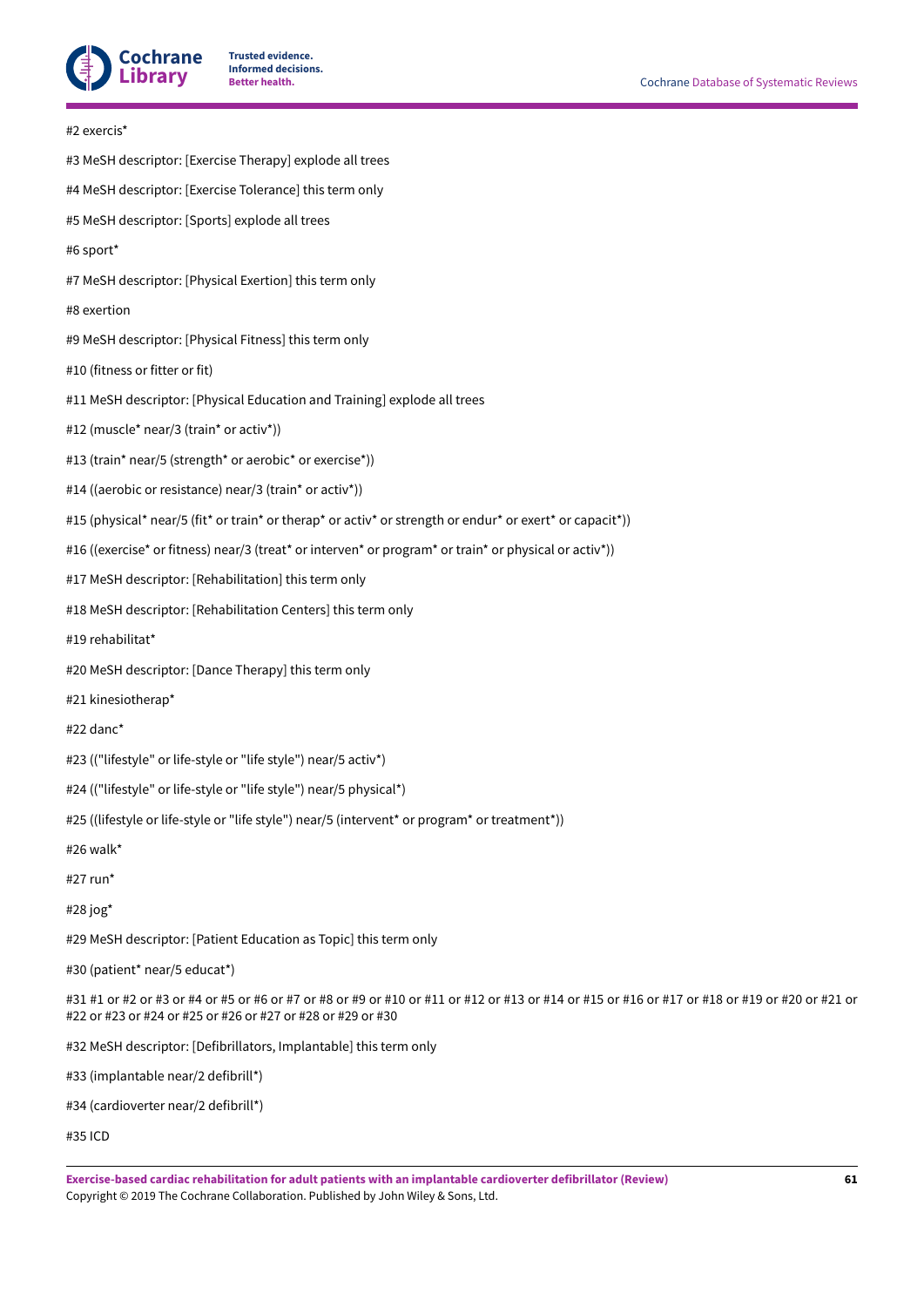

#### #36 ICD-CRT

#37 #32 or #33 or #34 or #35 or #36

#38 #31 and #37

## **MEDLINE Ovid**

1. exp Exercise/

2. exercis\*.tw.

- 3. exp Exercise Therapy/
- 4. Exercise Tolerance/
- 5. exp Sports/
- 6. sport\*.tw.
- 7. Physical Exertion/
- 8. exertion.tw.
- 9. Physical Fitness/
- 10. (fitness or fitter or fit).tw.
- 11. exp "Physical Education and Training"/
- 12. (muscle\* adj3 (train\* or activ\*)).tw.
- 13. (train\* adj5 (strength\* or aerobic\* or exercise\*)).tw.
- 14. ((aerobic or resistance) adj3 (train\* or activ\*)).tw.
- 15. (physical\* adj5 (fit\* or train\* or therap\* or activ\* or strength or endur\* or exert\* or capacit\*)).tw.
- 16. ((exercise\* or fitness) adj3 (treat\* or interven\* or program\* or train\* or physical or activ\*)).tw.
- 17. Rehabilitation/
- 18. Rehabilitation Centers/
- 19. rehabilitat\*.tw.
- 20. Dance Therapy/
- 21. kinesiotherap\*.tw.
- 22. danc\*.tw.
- 23. (("lifestyle" or life-style) adj5 activ\*).tw.
- 24. (("lifestyle" or life-style) adj5 physical\*).tw.
- 25. ((lifestyle or life-style) adj5 (intervent\* or program\* or treatment\*)).tw.
- 26. walk\*.tw.
- 27. run\*.tw.
- 28. jog\*.tw.
- 29. Patient Education as Topic/
- 30. (patient\* adj5 educat\*).tw.
- 31. or/1-30

**Exercise-based cardiac rehabilitation for adult patients with an implantable cardioverter defibrillator (Review)** Copyright © 2019 The Cochrane Collaboration. Published by John Wiley & Sons, Ltd.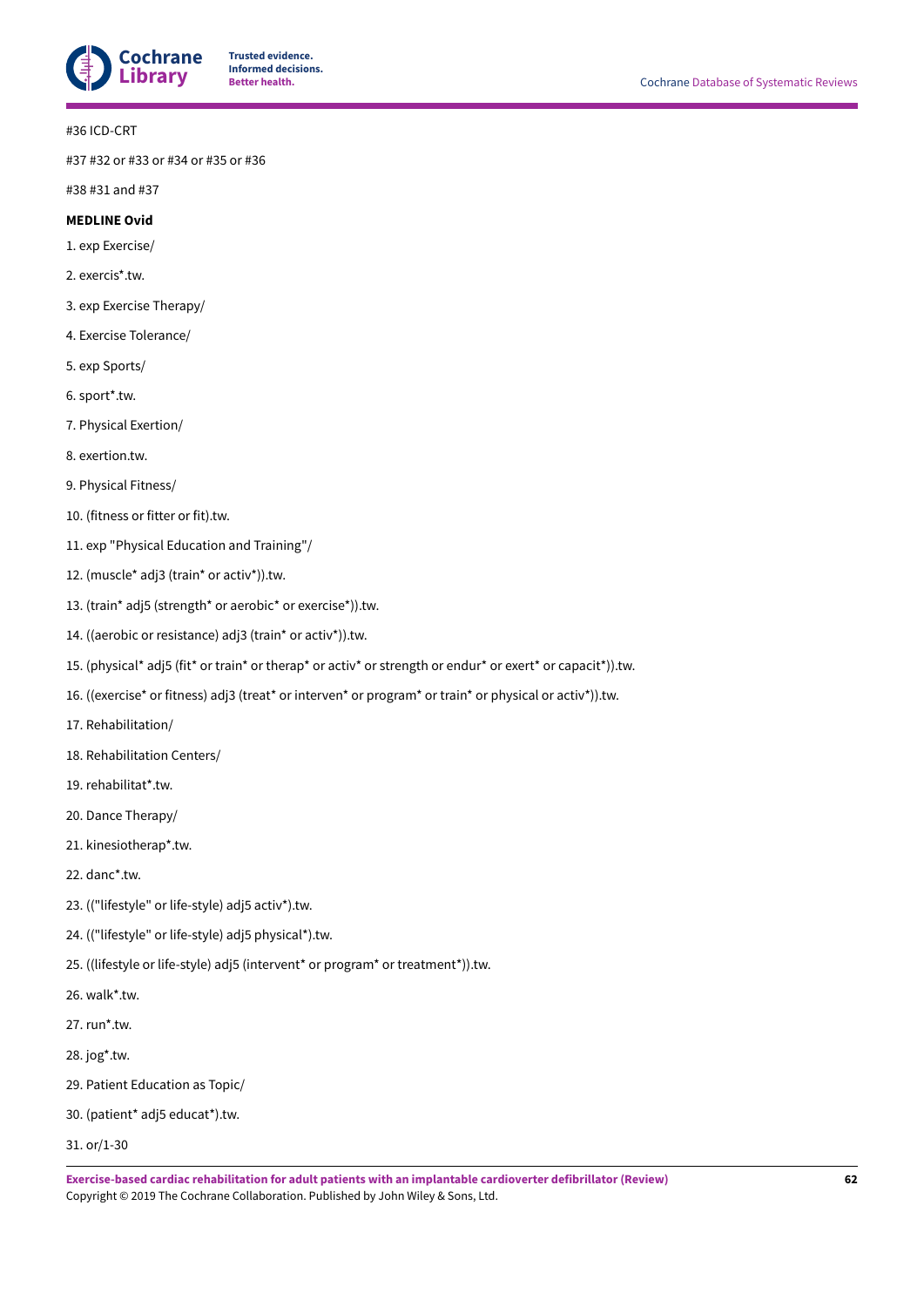

- 32. Defibrillators, Implantable/
- 33. (implantable adj2 defibrill\*).tw.
- 34. (cardioverter adj2 defibrill\*).tw.
- 35. ICD.tw.
- 36. ICD-CRT.tw.

37. or/32-36

- 38. randomized controlled trial.pt.
- 39. controlled clinical trial.pt.
- 40. randomized.ab.
- 41. placebo.ab.
- 42. drug therapy.fs.
- 43. randomly.ab.
- 44. trial.ab.
- 45. groups.ab.
- 46. 38 or 39 or 40 or 41 or 42 or 43 or 44 or 45
- 47. exp animals/ not humans.sh.
- 48. 46 not 47
- 49. 31 and 37 and 48

## **Embase Ovid**

- 1. exp exercise/
- 2. exercis\*.tw.
- 3. exp kinesiotherapy/
- 4. exercise tolerance/
- 5. exp sport/
- 6. sport\*.tw.
- 7. exertion.tw.
- 8. fitness/
- 9. (fitness or fitter or fit).tw.
- 10. physical education/
- 11. (muscle\* adj3 (train\* or activ\*)).tw.
- 12. (train\* adj5 (strength\* or aerobic\* or exercise\*)).tw.
- 13. ((aerobic or resistance) adj3 (train\* or activ\*)).tw.
- 14. (physical\* adj5 (fit\* or train\* or therap\* or activ\* or strength or endur\* or exert\* or capacit\*)).tw.
- 15. ((exercise\* or fitness) adj3 (treat\* or interven\* or program\* or train\* or physical or activ\*)).tw.
- 16. rehabilitation/

**Exercise-based cardiac rehabilitation for adult patients with an implantable cardioverter defibrillator (Review)** Copyright © 2019 The Cochrane Collaboration. Published by John Wiley & Sons, Ltd.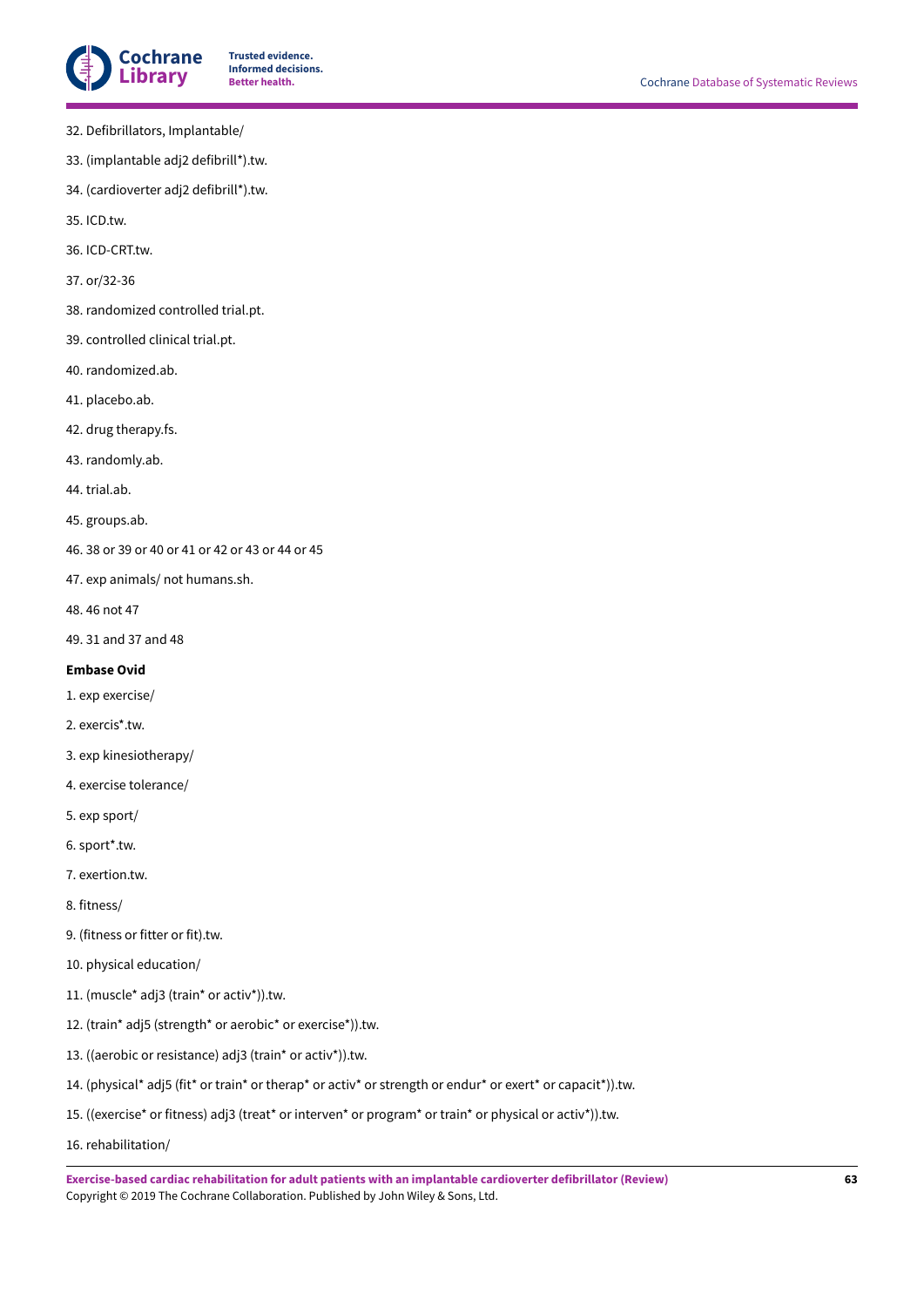

- 17. rehabilitation center/
- 18. rehabilitat\*.tw.
- 19. dance therapy/
- 20. kinesiotherap\*.tw.
- 21. danc\*.tw.
- 22. (("lifestyle" or life-style) adj5 activ\*).tw.
- 23. (("lifestyle" or life-style) adj5 physical\*).tw.
- 24. ((lifestyle or life-style) adj5 (intervent\* or program\* or treatment\*)).tw.
- 25. walk\*.tw.
- 26. run\*.tw.
- 27. jog\*.tw.
- 28. patient education/
- 29. (patient\* adj5 educat\*).tw.
- 30. or/1-29
- 31. implantable cardioverter defibrillator/
- 32. (implantable adj2 defibrill\*).tw.
- 33. (cardioverter adj2 defibrill\*).tw.
- 34. ICD.tw.
- 35. ICD-CRT.tw.
- 36. or/31-35
- 37. 30 and 36
- 38. random\$.tw.
- 39. factorial\$.tw.
- 40. crossover\$.tw.
- 41. cross over\$.tw.
- 42. cross-over\$.tw.
- 43. placebo\$.tw.
- 44. (doubl\$ adj blind\$).tw.
- 45. (singl\$ adj blind\$).tw.
- 46. assign\$.tw.
- 47. allocat\$.tw.
- 48. volunteer\$.tw.
- 49. crossover procedure/
- 50. double blind procedure/
- 51. randomized controlled trial/

**Exercise-based cardiac rehabilitation for adult patients with an implantable cardioverter defibrillator (Review)** Copyright © 2019 The Cochrane Collaboration. Published by John Wiley & Sons, Ltd.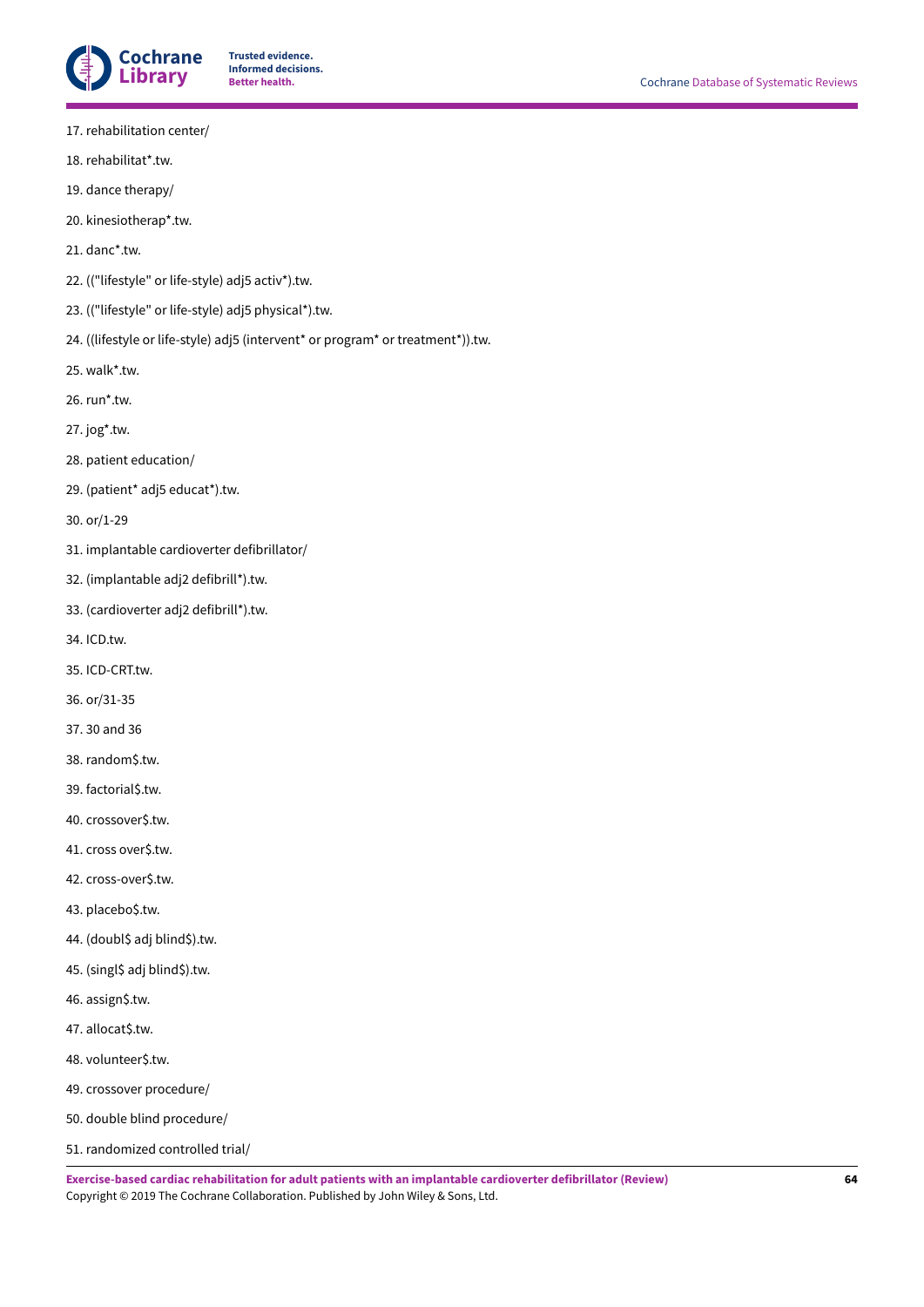

- 52. single blind procedure/
- 53. 38 or 39 or 40 or 41 or 42 or 43 or 44 or 45 or 46 or 47 or 48 or 49 or 50 or 51 or 52
- 54. (animal/ or nonhuman/) not human/
- 55. 53 not 54
- 56. 37 and 55
- 57. limit 56 to embase

#### **PsycINFO**

- 1. exp exercise/
- 2. exercis\*.tw.
- 3. exp sports/
- 4. sport\*.tw.
- 5. exertion.tw.
- 6. physical fitness/
- 7. (fitness or fitter or fit).tw.
- 8. physical education/
- 9. (muscle\* adj3 (train\* or activ\*)).tw.
- 10. (train\* adj5 (strength\* or aerobic\* or exercise\*)).tw.
- 11. ((aerobic or resistance) adj3 (train\* or activ\*)).tw.
- 12. (physical\* adj5 (fit\* or train\* or therap\* or activ\* or strength or endur\* or exert\* or capacit\*)).tw.
- 13. ((exercise\* or fitness) adj3 (treat\* or interven\* or program\* or train\* or physical or activ\*)).tw.
- 14. rehabilitation/
- 15. rehabilitat\*.tw.
- 16. kinesiotherap\*.tw.
- 17. danc\*.tw.
- 18. (("lifestyle" or life-style) adj5 activ\*).tw.
- 19. (("lifestyle" or life-style) adj5 physical\*).tw.
- 20. ((lifestyle or life-style) adj5 (intervent\* or program\* or treatment\*)).tw.
- 21. walk\*.tw.
- 22. run\*.tw.
- 23. jog\*.tw.
- 24. (patient\* adj5 educat\*).tw.
- 25. or/1-24
- 26. (implantable adj2 defibrill\*).tw.
- 27. (cardioverter adj2 defibrill\*).tw.
- 28. ICD.tw.

**Exercise-based cardiac rehabilitation for adult patients with an implantable cardioverter defibrillator (Review)** Copyright © 2019 The Cochrane Collaboration. Published by John Wiley & Sons, Ltd.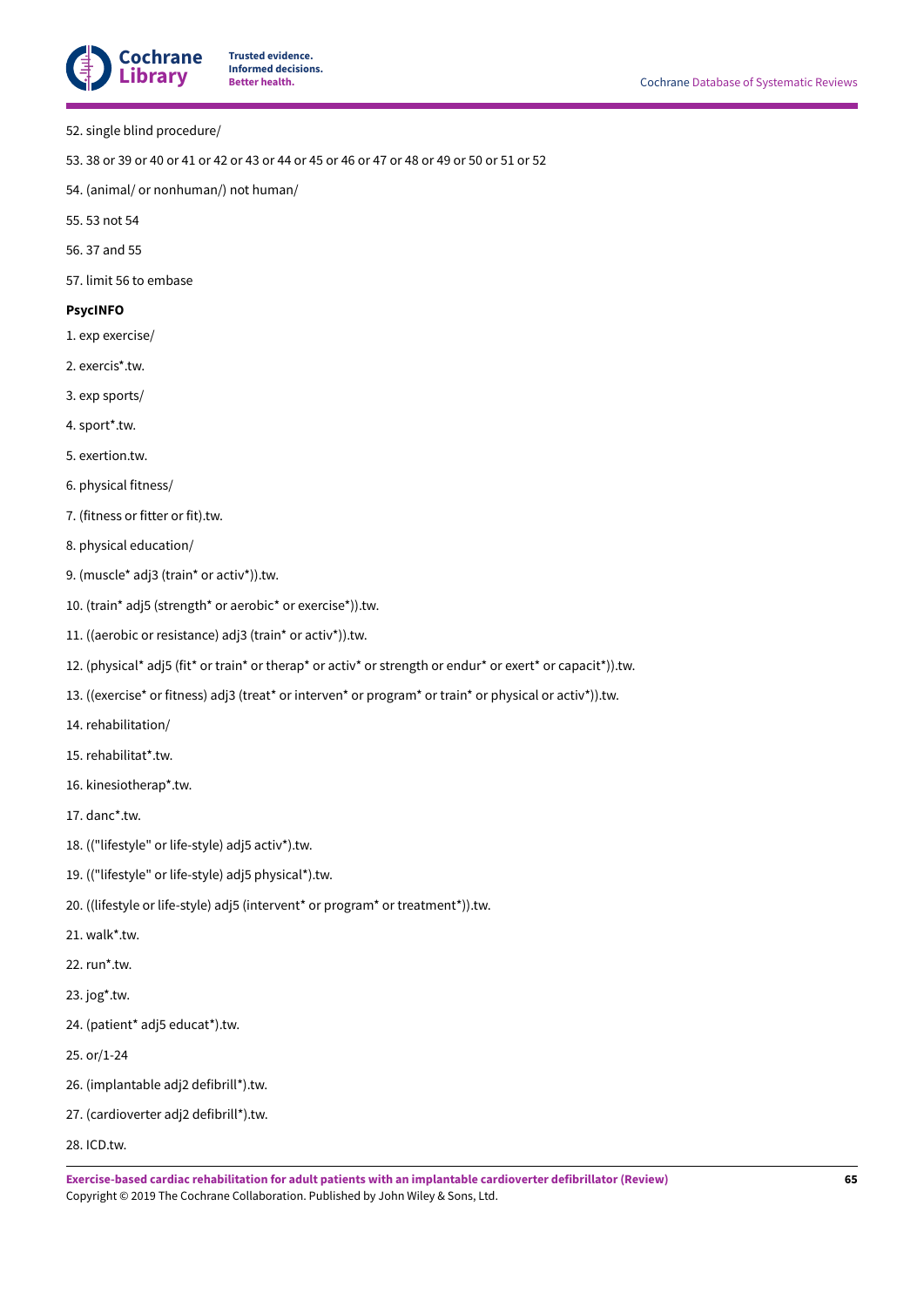

- 29. ICD-CRT.tw.
- 30. or/26-29
- 31. 25 and 30
- 32. random\$.tw.
- 33. factorial\$.tw.
- 34. crossover\$.tw.
- 35. cross-over\$.tw.
- 36. placebo\$.tw.
- 37. (doubl\$ adj blind\$).tw.
- 38. (singl\$ adj blind\$).tw.
- 39. assign\$.tw.
- 40. allocat\$.tw.
- 41. volunteer\$.tw.
- 42. control\*.tw.
- 43. "2000".md.
- 44. or/32-43
- 45. 31 and 44

#### **CINAHL**

S46S27 AND S45

S45S28 or S29 or S30 or S31 or S32 or S33 or S34 or S35 or S36 or S37 or S38 or S39 or S40 or S41 or S42 or S43 or S44

- S44TX cross-over\*
- S43TX crossover\*
- S42TX volunteer\*
- S41(MH "Crossover Design")
- S40TX allocat\*
- S39TX control\*
- S38TX assign\*
- S37TX placebo\*
- S36(MH "Placebos")
- S35TX random\*
- S34TX (doubl\* N1 mask\*)
- S33TX (singl\* N1 mask\*)
- S32TX (doubl\* N1 blind\*)
- S31TX (singl\* N1 blind\*)
- S30TX (clinic\* N1 trial?)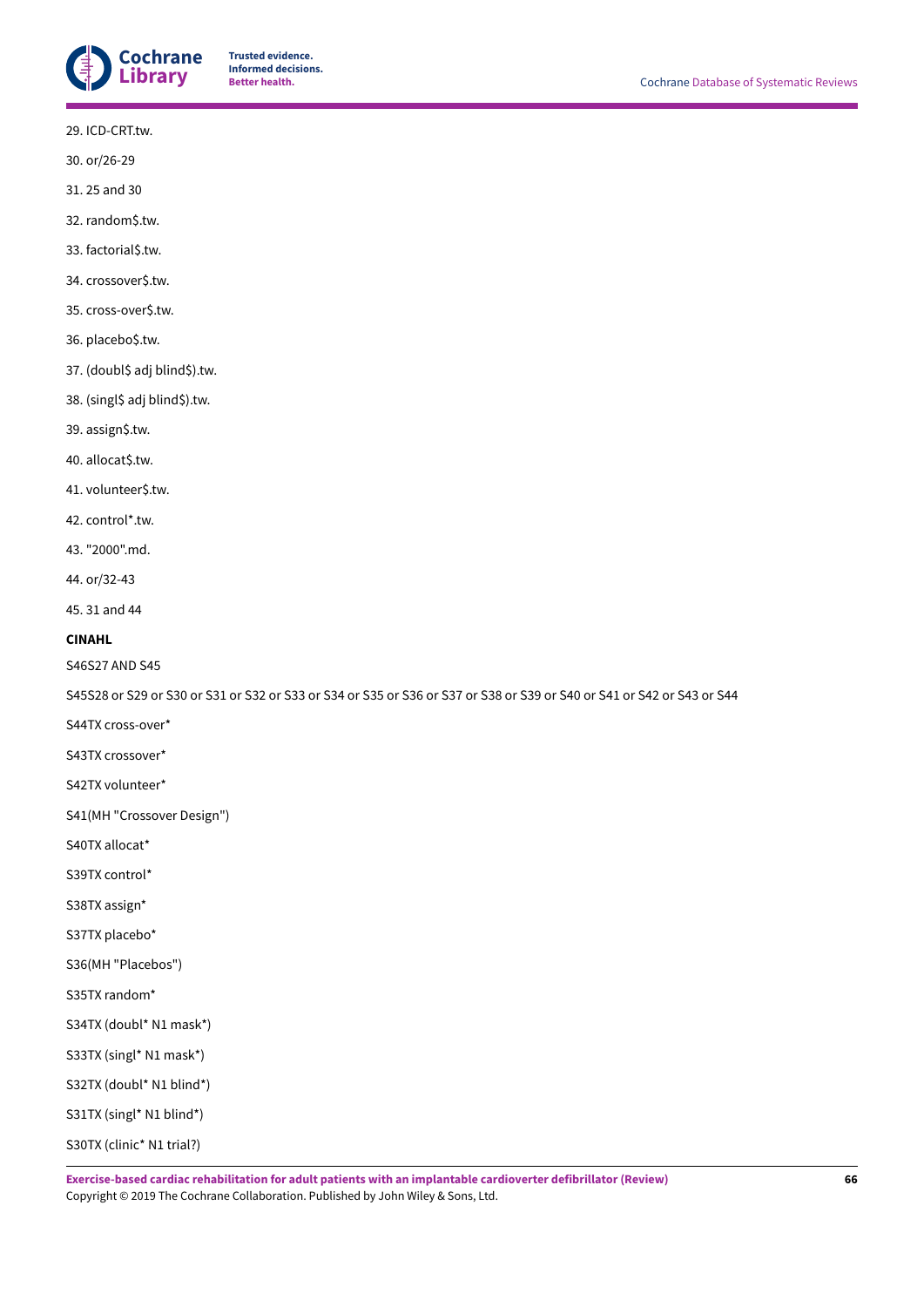

| S29PT clinical trial                                                                                                               |
|------------------------------------------------------------------------------------------------------------------------------------|
| S28(MH "Clinical Trials+")                                                                                                         |
| S27S21 AND S26                                                                                                                     |
| S26S22 OR S23 OR S24 OR S25                                                                                                        |
| S25ICD                                                                                                                             |
| S24"cardioverter defibrill*"                                                                                                       |
| S23"implantable defibrill*"                                                                                                        |
| S22(MH "Defibrillators, Implantable")                                                                                              |
| S21S1 OR S2 OR S3 OR S4 OR S5 OR S6 OR S7 OR S8 OR S9 OR S10 OR S11 OR S12 OR S13 OR S14 OR S15 OR S16 OR S17 OR S18 OR S19 OR S20 |
| S20"patient* educat*"                                                                                                              |
| S19walk* or run* or jog*                                                                                                           |
| S18"life style" or life-style of lifestyle                                                                                         |
| S17danc*                                                                                                                           |
| S16kinesiotherap*                                                                                                                  |
| S15rehabilitat*                                                                                                                    |
| S14(MH "Rehabilitation")                                                                                                           |
| S13"aerobic train*" or "resistance train"                                                                                          |
| S12"train* strength*" or "train* aerobic*" or "train* exercise*"                                                                   |
| S11"muscle* train*" or "muscle* activ*"                                                                                            |
| S10(fitness or fitter or fit)                                                                                                      |
| S9(MH "Physical Fitness")                                                                                                          |
| S8exertion                                                                                                                         |
| S7(MH "Exertion+")                                                                                                                 |
| S6sport*                                                                                                                           |
| S5(MH "Sports+")                                                                                                                   |
| S4(MH "Exercise Tolerance+")                                                                                                       |
| S3(MH "Therapeutic Exercise+")                                                                                                     |
| S2exercis*                                                                                                                         |
| S1(MH "Exercise+")                                                                                                                 |
| <b>LILACS</b>                                                                                                                      |

(exercis\$ OR sport\$ OR physical\$ OR train\$ OR activ\$) [Words] and defibrill\$ [Words]

## **Web of Science**

# 8 #7 AND #6

# 7 TS=(random\* or blind\* or allocat\* or assign\* or trial\* or placebo\* or crossover\* or cross-over\*)

#### # 6 #5 AND #4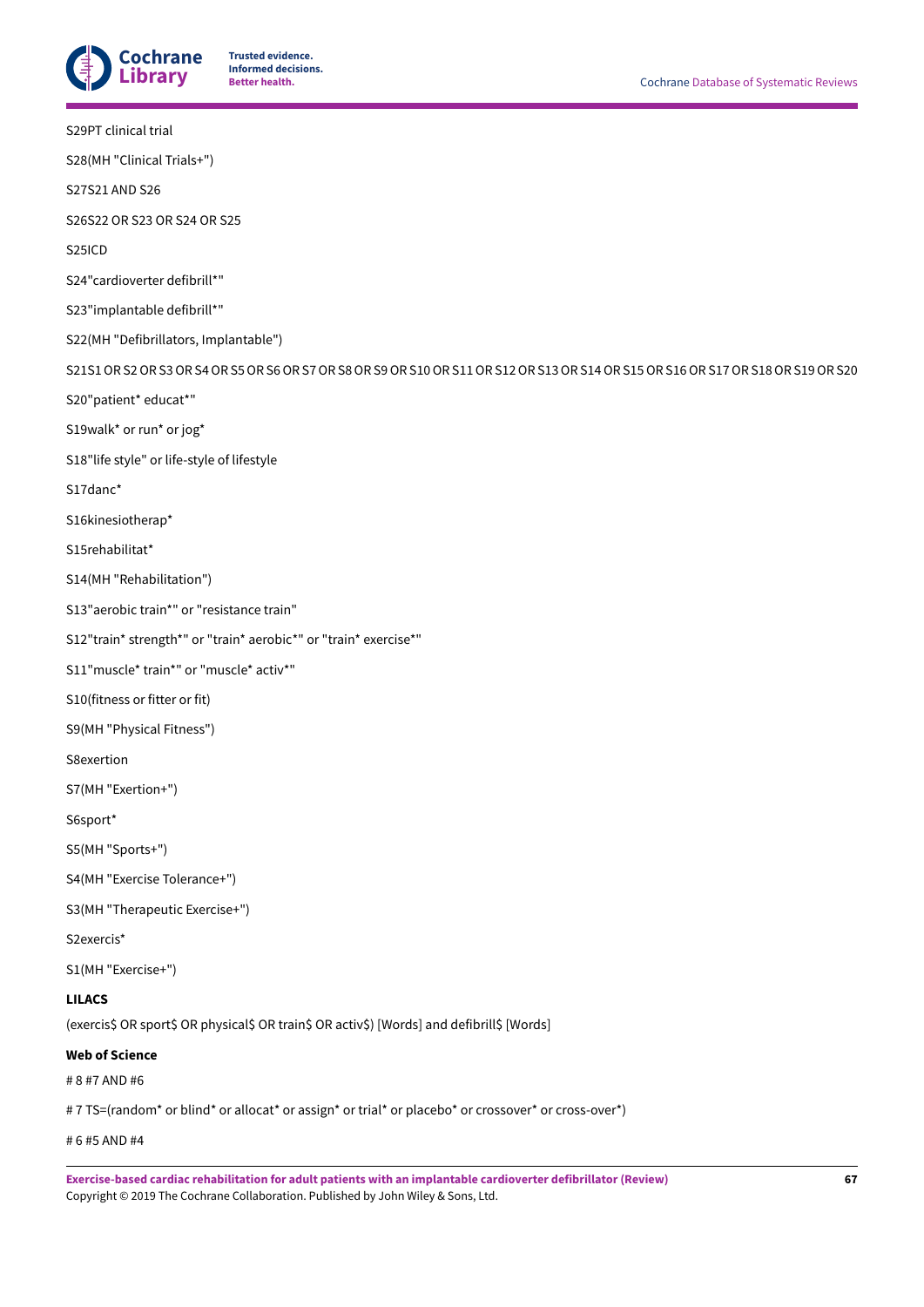

#### # 5 TS=(defibrill\* or cardioverter or ICD)

- # 4 #3 OR #2 OR #1
- # 3 TS=("patient educat\*")
- # 2 TS=(rehabilitat\* or danc\* or kinesiotherap\* or walk\* or run\* or jog\* of lifestyle or life-style or "life style")
- # 1 TS=(exercis\* or sport\* or exertion or fitness or fitter or fit or train\* or activ\*)

#### **Clinical trial registers**

1 implantable cardiac defibrillator

- 2 ICD
- 3 rehabilitation
- 4 exercise

#### **Appendix 2. Detailed criteria for all risk of bias domains**

#### **Generation of random sequence**

- **Low risk of bias:** sequence generated using a computerrandom-number generator or a table ofrandom numbers. Drawing lots,tossing a coin, shuffling cards or envelopes, and throwing dice are all adequate if performed by an independent adjudicator, or the method is unlikely to introduce selection bias;
- **Unclear risk of bias:** insufficient information provided to assess whether the method used could cause bias;
- **High risk of bias:** the method used is improper and likely to be confounding (e.g. there is a non-random component in the generation of the sequence).

#### **Allocation concealment**

- Low risk of bias: the method used will probably not cause bias on the final observed effect (e.g. allocation is controlled by a central and independent randomisation unit and the assignment cannot be foreseen);
- Unclear risk of bias: insufficient information about concealment of allocation provided to assess whether the method used could cause bias on the estimate of the effect;
- High risk of bias: the method used will probably cause bias on the final observed effect (e.g. the allocation sequence is open and known to the trial investigators).

#### **Blinding of participants and personnel**

- **Low risk of bias:** any intervention is delivered blinded to the participants or personnel, or both, and neither the participants nor the personnel are aware of the group to which participants are allocated;
- **Unclear risk of bias:** there is insufficient information to assess whether the participants or personnel are blinded to the intervention;
- **High risk of bias:** the patients and personnel are not blinded to the intervention.

Due to the type of intervention being investigated in this Cochrane Review, we expect high risk of bias in this domain. This applied to all included studies, as it is impossible to blind participants when the intervention consists of physical exercise.

#### **Blinding of outcome assessment**

- **Low risk of bias:** if the trial investigators performing the outcome assessments are blinded to the treatment allocation, and this is described;
- **Unclear risk of bias:** if the procedure of blinding is insufficiently described;
- **High risk of bias:** if blinding is not performed, or the procedure cannot be classified as at 'low risk of bias'.

#### **Incomplete outcome data**

- **Low risk of bias:** the number and reasons for dropouts and withdrawals are properly described, and valid methods, such as multiple imputation, have been used to handle missing data;
- Unclear risk of bias: the study made the impression of having no dropouts or withdrawals, but this aspect was described insufficiently;
- **High risk of bias:** if the pattern of dropouts can be described as being different in the two intervention groups or the methods being used to handle missing data were unsatisfactory (e.g. last observation carried forward).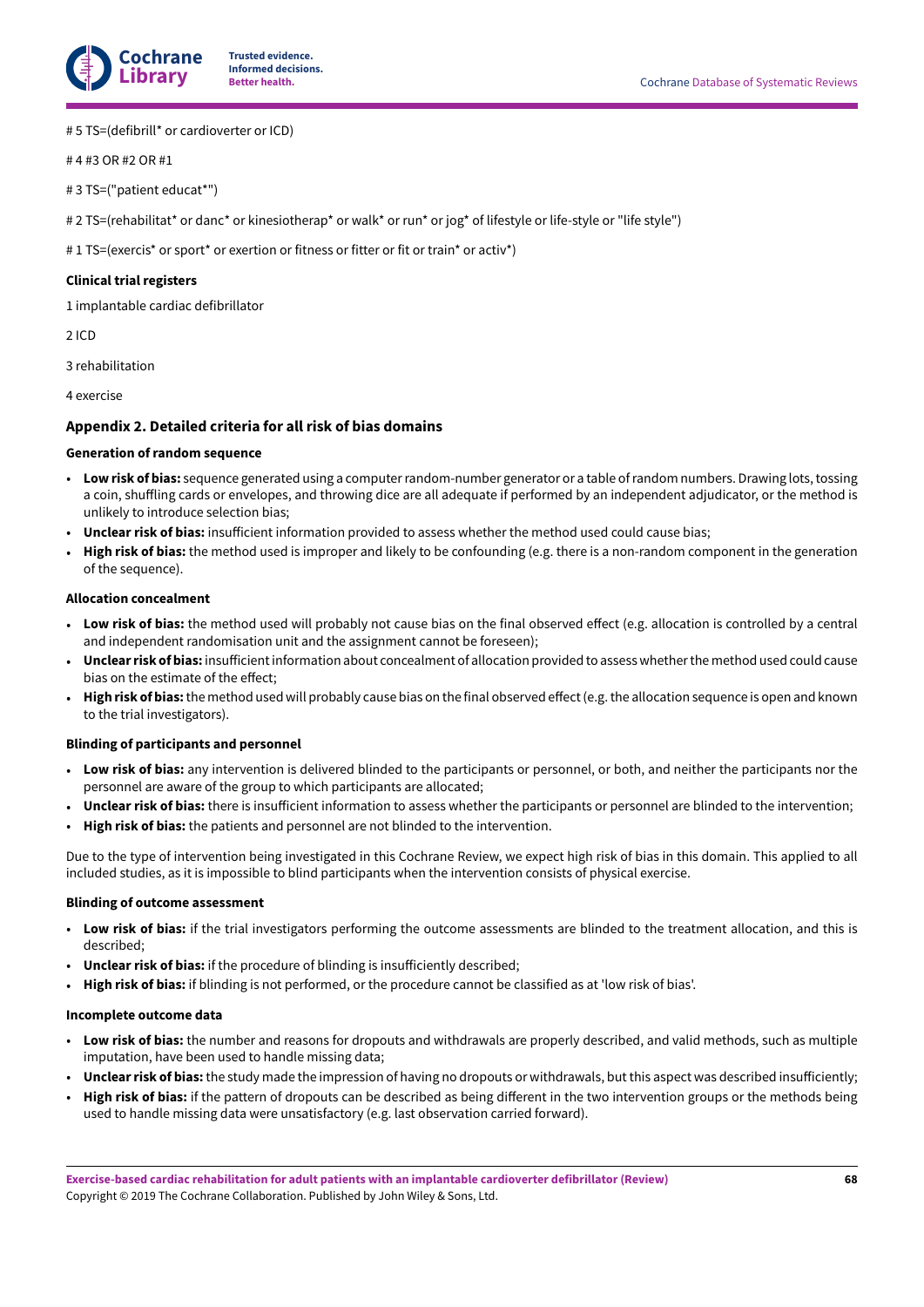

#### **Selective outcome reporting**

- **Low risk of bias:** all primary and clinically relevant outcomes of the trial were reported. The hierarchy of the outcome measures are documented in a protocol before launch of randomisation;
- Unclear risk of bias: not all primary or clinically relevant outcomes are reported, or reported sufficiently, or whether these outcomes were recorded is unclear;
- **High risk of bias:** not all primary or clinically relevant outcomes reported.

#### **Performance bias**

- **Low risk of bias:** any co-interventions are delivered equally across intervention and control groups;
- **Unclear risk of bias:** there is insufficient information to assess whether co-interventions were present, or equally delivered across groups, and that could put the trial at a risk of bias;
- **High risk of bias:** the co-interventions are not delivered equally across intervention and control groups.

#### **Intention-to-treat (ITT) analysis**

- **Low risk of bias:** the trial reports the analysis were conducted according to an ITT analysis, which include all the principles of such analysis, e.g. keeping participants in the intervention groups to which they were randomised, regardless of the intervention they actually received; and measure outcome data on all or the majority of participants (i.e. > 90% of those randomised) or include imputation of all missing data in the analysis, using appropriate methodology, e.g. multiple imputation;
- **Unclear risk of bias:** it is unclear if and how the trial has performed an ITT analysis;
- **High risk of bias:** the trial does not include an ITT analysis, or there is a substantive loss of outcome data (e.g. > 20%) and analyses are performed according to imputation methods known to create bias, such as last observation carried forward.

#### **Groups balanced at baseline**

- **Low risk of bias:** ifthe characteristics ofthe participants before the start of intervention in the intervention/control groups are reported to be comparable or can be judged to be comparable in terms of likely main prognostic factors;
- **Unclear risk of bias:** it is not reported whether the participants' characteristics between groups are balanced at baseline and there is inadequate information reported to assess this;
- **High risk of bias:** if there is evidence of substantive imbalance in the baseline characteristics of the intervention/control groups with regard to likely major prognostic factors.

#### **For-profit bias**

- **Low risk of bias:** the trial was free of industry sponsorship or other support from a for-profit organisation that may have an interest in a given result;
- **Unclear risk of bias:** it was unclear how the trial was funded;
- **High risk of bias:** the trial was sponsored by the industry or had received other support from a for-profit organisation that may have had an interest in a given result.

## **C O N T R I B U T I O N S O F A U T H O R S**

KMN drafted the review with supervision by SKB, JCJ, JL, JHS, LA, ADZ and RST. KMN and SKB identified the included trials, extracted data and assessed bias from the trials. Analysis was mostly done by KMN, but with assistance from RST, JL and JCJ. All authors revised and contributed to the drafting of the review, and all approved the final version of the review.

#### **DECLAPATIONS OF INTERFST**

Selina K Berg<sup>1</sup>, Jane Lindschou<sup>2</sup>, Jesper H Svendsen<sup>3</sup> and Ann-Dorthe Zwisler<sup>4</sup> are involved academic investigators in RCTs, investigating the effect of cardiac rehabilitation for people:

- with atrial fibrillation treated with radiofrequency ablation<sup>1, 2, 3, 4</sup> [\(Risom 2017](#page-32-0));
- treated for infective endocarditis<sup>1, 2, 4</sup>;
- after heart valve surgery<sup>1, 2, 4</sup> ([Sibilitz 2016](#page-32-1));
- treated with  $ICD<sup>1, 3, 4</sup>$  (Berg [2014](#page-28-0)).

Trial acronym: COPE-ICD, CopenHeart and DanRehab. These trials are funded by the Danish government and by external funds. The funders have no influence on the research.

Rod Taylor is a co-author on a number of current Cochrane Reviews of cardiac rehabilitation and co-chief investigator of a research programme designing and evaluating a de novo home-based rehabilitation intervention for patients with heart failure and their carers.